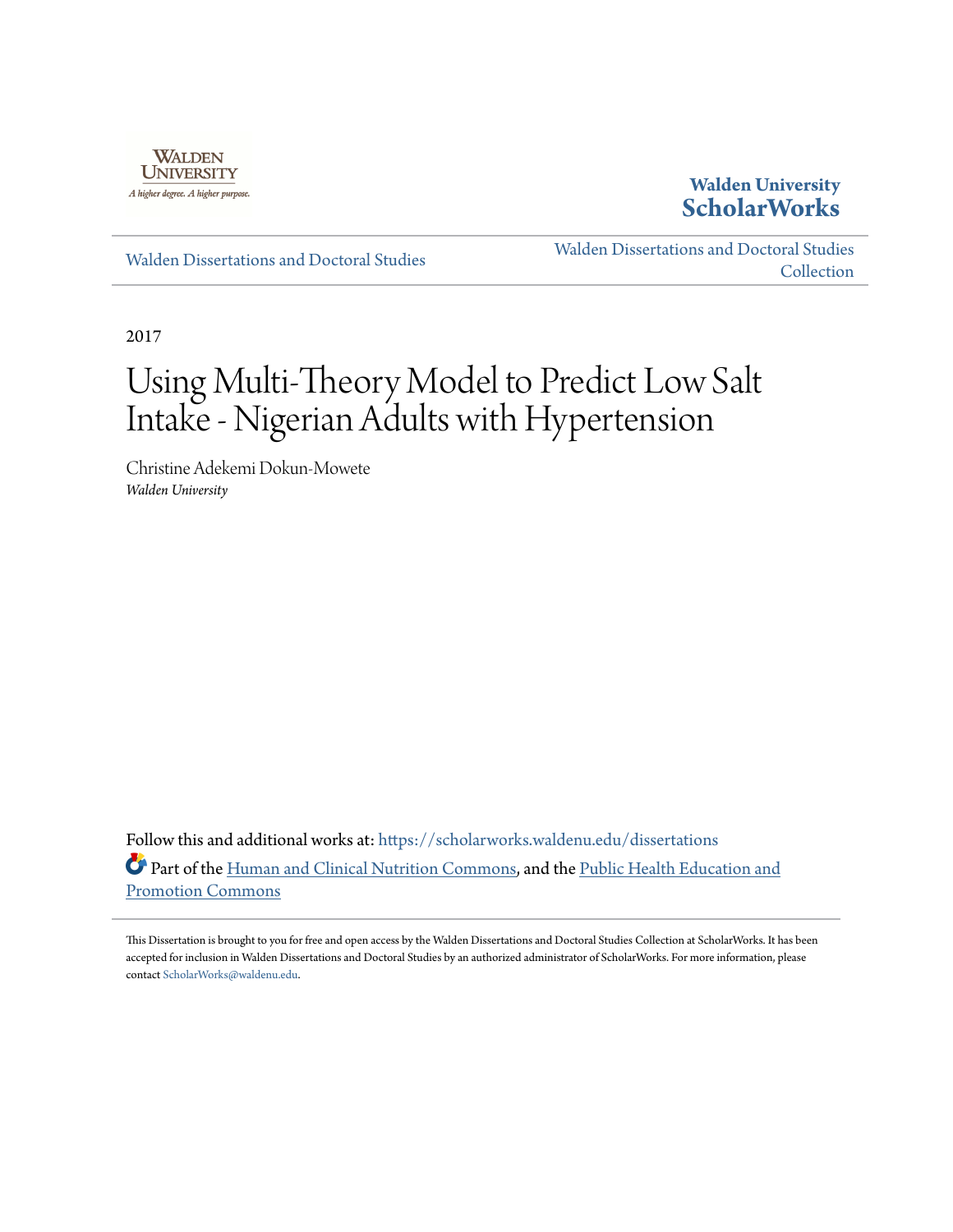## **Walden University**

College of Health Sciences

This is to certify that the doctoral dissertation by

Christine Adekemi Dokun-Mowete

has been found to be complete and satisfactory in all respects, and that any and all revisions required by the review committee have been made.

Review Committee Dr. Manoj Sharma, Committee Chairperson, Public Health Faculty Dr. Frazier Beatty, Committee Member, Public Health Faculty Dr. Simone Salandy, University Reviewer, Public Health Faculty

> Chief Academic Officer Eric Riedel, Ph.D.

> > Walden University 2017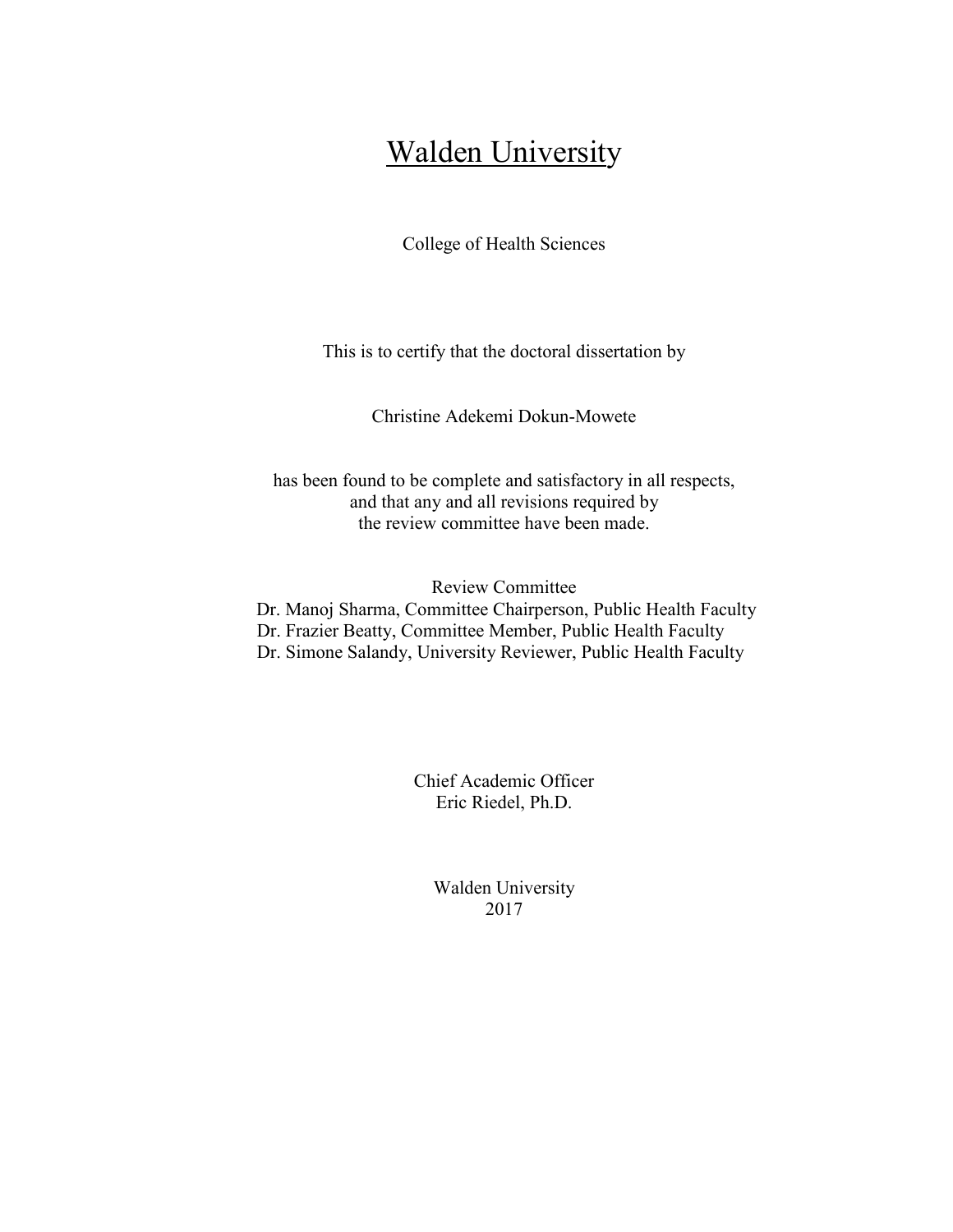#### Abstract

Using Multi-Theory Model to Predict Low Salt Intake - Nigerian Adults with

Hypertension

Christine Adekemi Dokun-Mowete

MSc, University of Ibadan, 1992 BSc, Kwara State College of Technology, 1983

Dissertation Submitted in Partial Fulfilment

of the Requirements for the Degree of

Doctor of Philosophy

Public and Community Health Education

Walden University

November 2017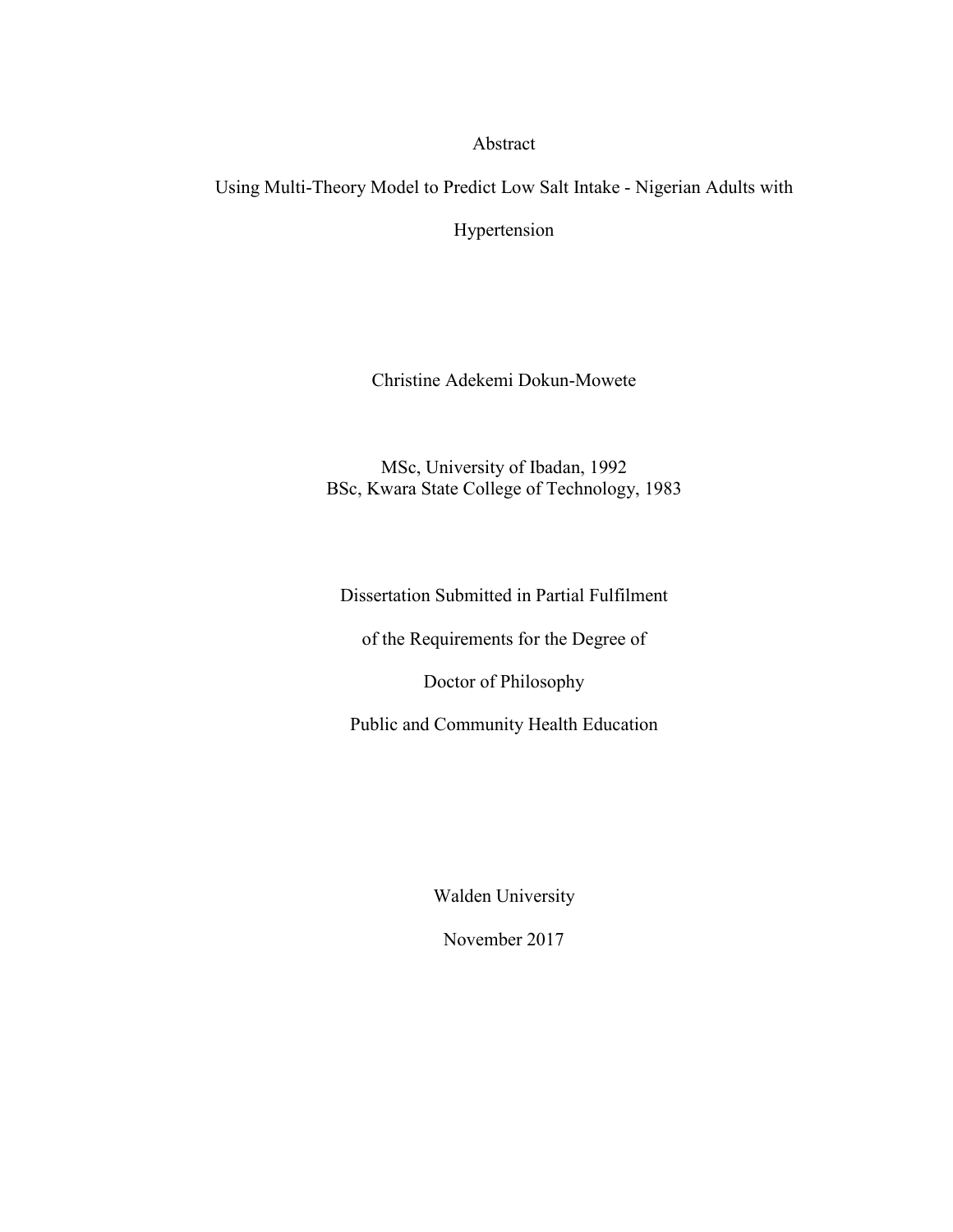#### **Abstract**

Hypertension is a chronic non-communicable disease and a major risk factor for cardiovascular diseases, renal malfunction, disability, and premature death. One of the public health recommendations for the management of hypertension is the reduction of sodium/salt intake. There is need to develop and implement new evidence-based theoretical interventions to initiate and sustain behavior change in health education and promotion. Therefore, the quantitative cross-sectional method and design was used to investigate the adequacy of multi-theory model (MTM) constructs for the initiation and the sustenance of low sodium/salt intake behavior in hypertensive Nigerian adults. In addition, the impact of the MTM (initiation) constructs on actual salt/sodium intake was evaluated to validate self-reported behavior. A convenience sample of 149 consenting Nigerian adults with hypertension and of ages 20 to 60 years, self –administered the valid and reliable 39-item MTM instrument. The findings of confirmatory factor analysis showed construct validity of subscales for the initiation and sustenance model. All items loading for the two models were significant,  $p < 0.001$ . Multivariate regression analysis revealed 40.6% of the variance in initiating the consumption of low salt diets explained by advantages outweighing disadvantages, behavioral confidence, and changes in physical environment. About 41.8 % of the variance to sustain the intake of low salt diet was explained by emotional transformation, practice for change, and changes in social environment. The results justified the predictive role of MTM and adequacy of its utility to build evidence-based health education programs and interventions to address the health need of people with hypertension and contribute to social change in the country.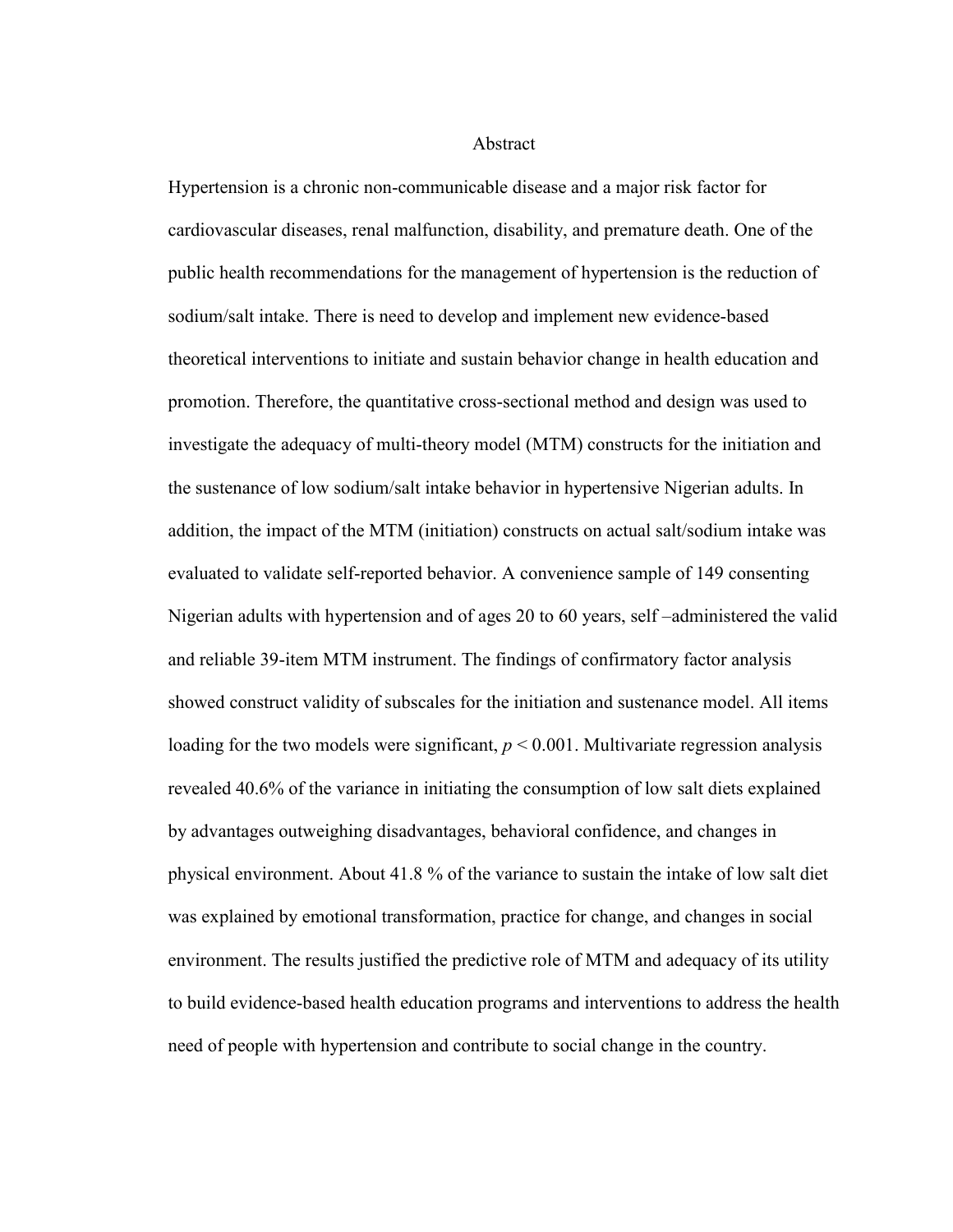Using Multi-Theory Model to Predict Low Salt Intake - Nigerian Adults with

Hypertension

Christine Adekemi. Dokun-Mowete

MSc, University of Ibadan, 1992 BSc, Kwara State College of Technology, 1983

Dissertation Submitted in Partial Fulfilment

of the Requirements for the Degree of

Doctor of Philosophy

Public and Community Health Education

November 2017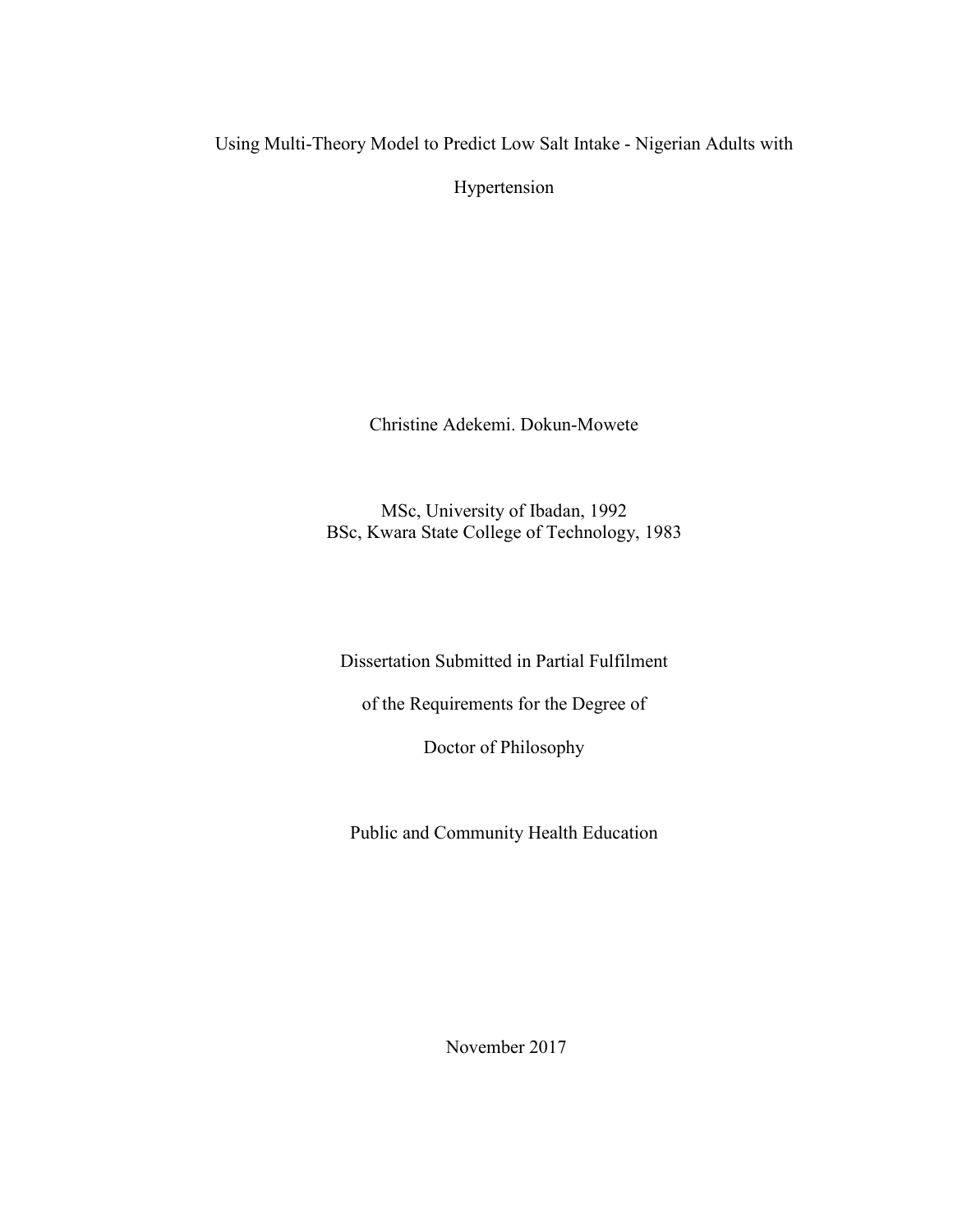#### Dedication

I dedicate this dissertation to the loving memory of my late parents Mr. Michael Adeyemi and Mrs. Felicia Mopelola Ayanbanre Opadokun; you were both father and mother par excellence. You sacrificed so much to ensure the proper education and upbringing of your children, while also providing love, care, and support to several others that came your way. I also recall the support my late father-in-law, Chief Patrick Ikedieshi Mowete over my decision to commence the doctoral program first at a Nigerian University before transferring to Walden University. Eternal rest grant to them O Lord, and let your perpetual light shine upon them. May the good Lord continue to rest your souls in peace, also guard and guide us your children! Amen.

.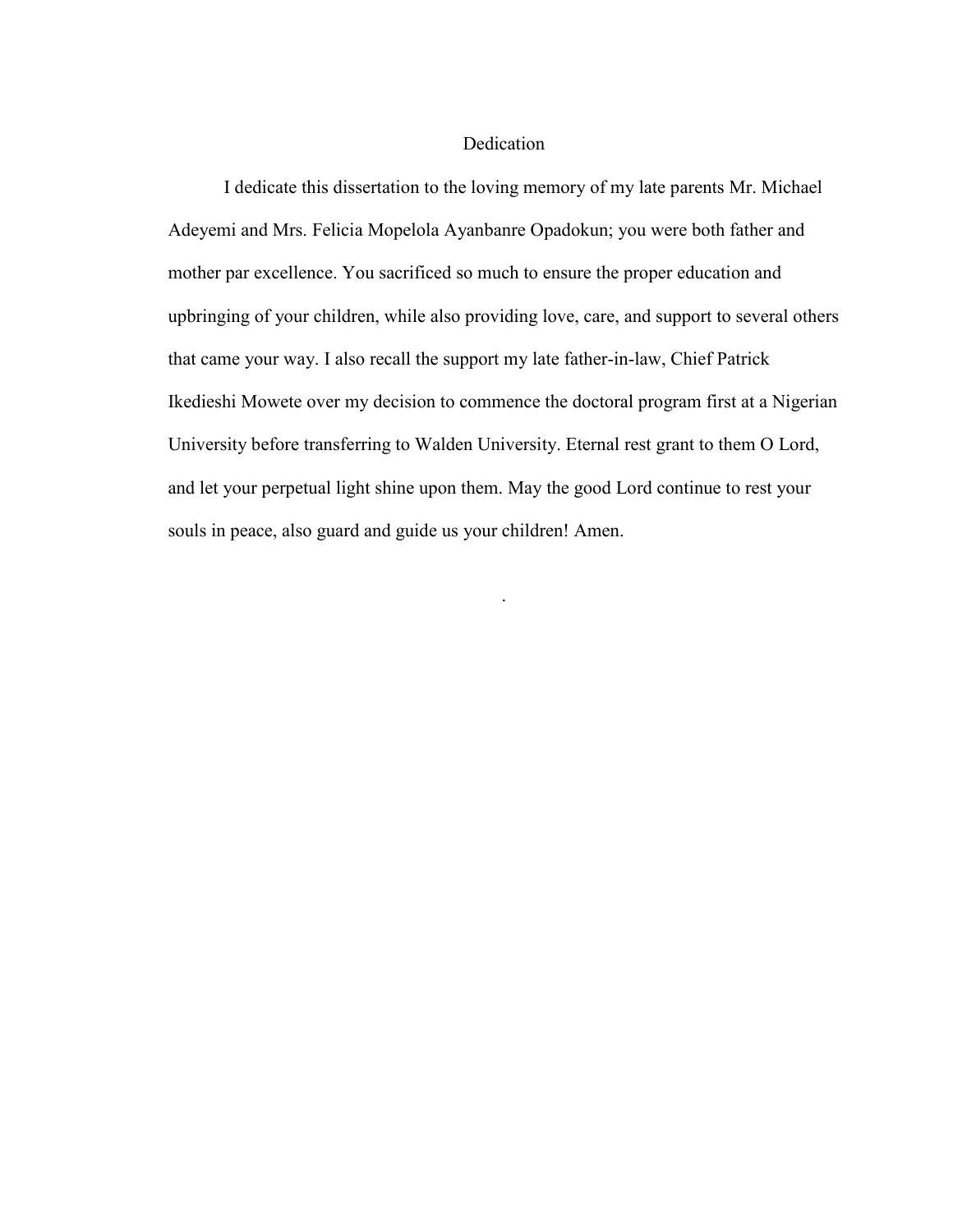#### Acknowledgements

I glorify God, the Father Almighty for His guidance and protection over me and my loved ones, for the attainment of another great feat in my lifetime; the completion of my doctorate degree among several other life achievements. I thank my family, especially my husband, Prof. Alex Ike Mowete, my children; Engr. Maxine Mowete and Mr. Leroy Mowete, for providing the support and exhibiting tolerance throughout my doctoral journey. My sincere appreciation to my Committee Chair, Dr. Manoj Sharma, for being another pillar of support throughout this dissertation journey. I thank you very much for giving me the opportunity to learn from your wealth of experience. Your patience and persistence for quality work has made me a better scholar. I acknowledge, with gratitude, the valuable contributions of my committee member, Dr. Frazier Beatty. My sincere thanks for the guidance of my distinguished URR, Dr. Simone Salandy.

I am highly indebted to the Research Ethics Committee of Lagos University Teaching Hospital (LUTH), Nigeria, for the opportunity to work as a guest researcher in their establishment. I am most grateful to Dr. Goke Ale and his colleagues at the Cardiology Clinics and Family Health Department of the hospital, for their support and assistance in making my data collection process for this research, hitch free.

I also express my appreciation to friends like Mr. Daniel Alienyi for imparting the statistical knowledge that strengthening my understanding and ability to wade through the statistical analysis and interpretations of this study. I am sincerely grateful to my cousin, Mr. John Lekan Olagunju, who assisted in editing my write-ups. God bless you all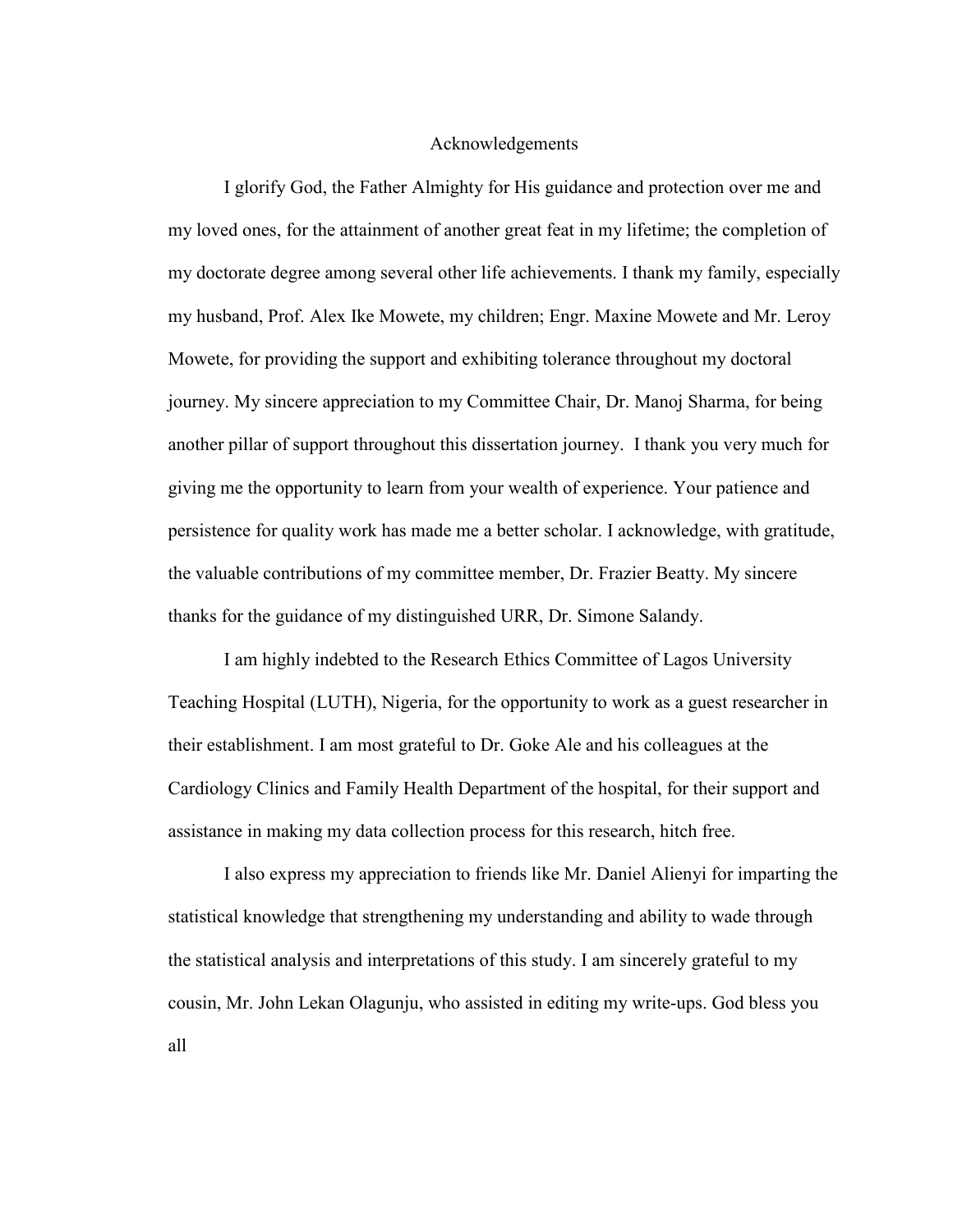| .23 |
|-----|
|     |
| .24 |
|     |
|     |

### Table of Contents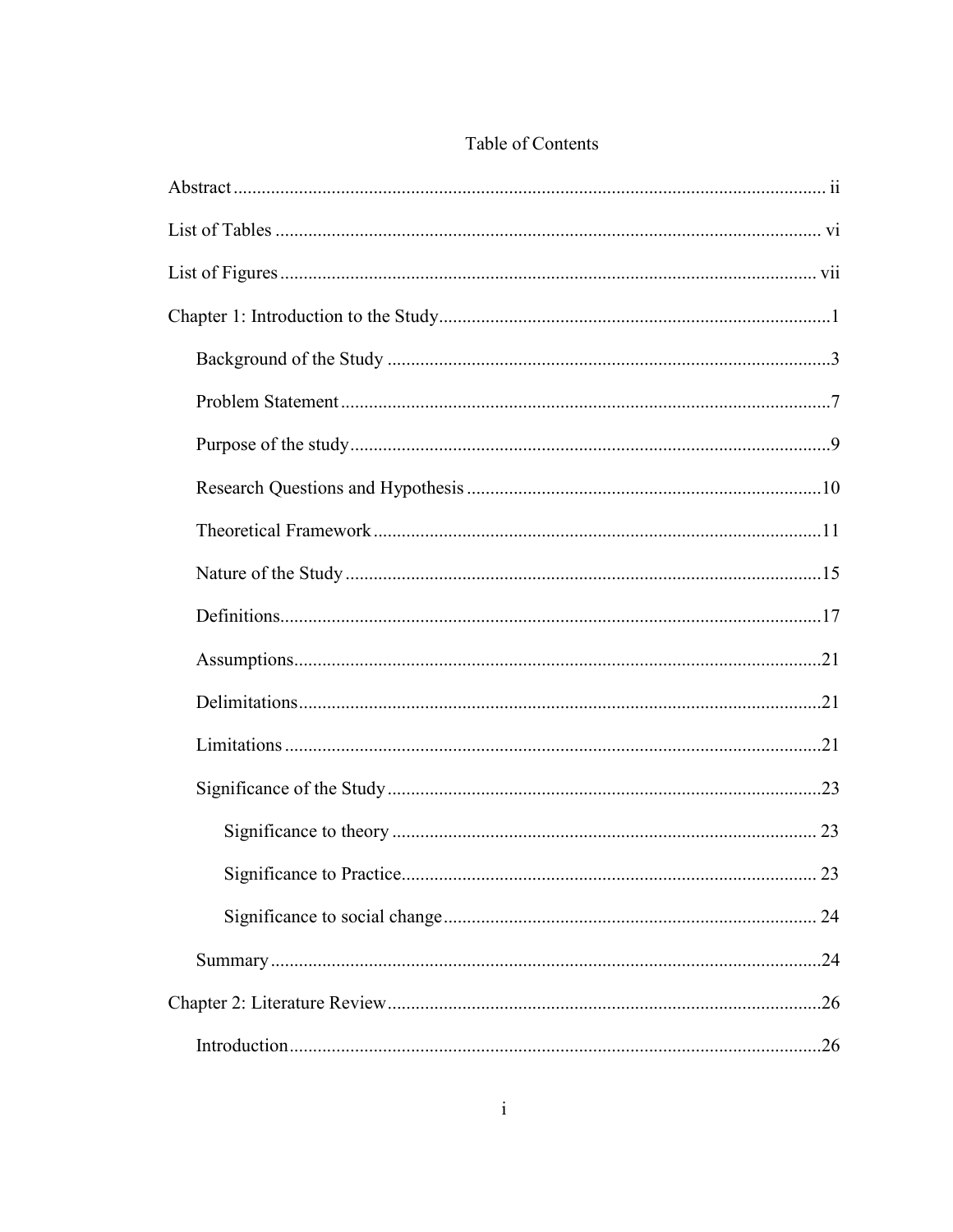| Impact of Diet treatment (non-pharmacological) on Hypertension48    |  |
|---------------------------------------------------------------------|--|
| Use of Alternative Behavioral Theories, Concepts and Designs in the |  |
|                                                                     |  |
|                                                                     |  |
|                                                                     |  |
|                                                                     |  |
|                                                                     |  |
|                                                                     |  |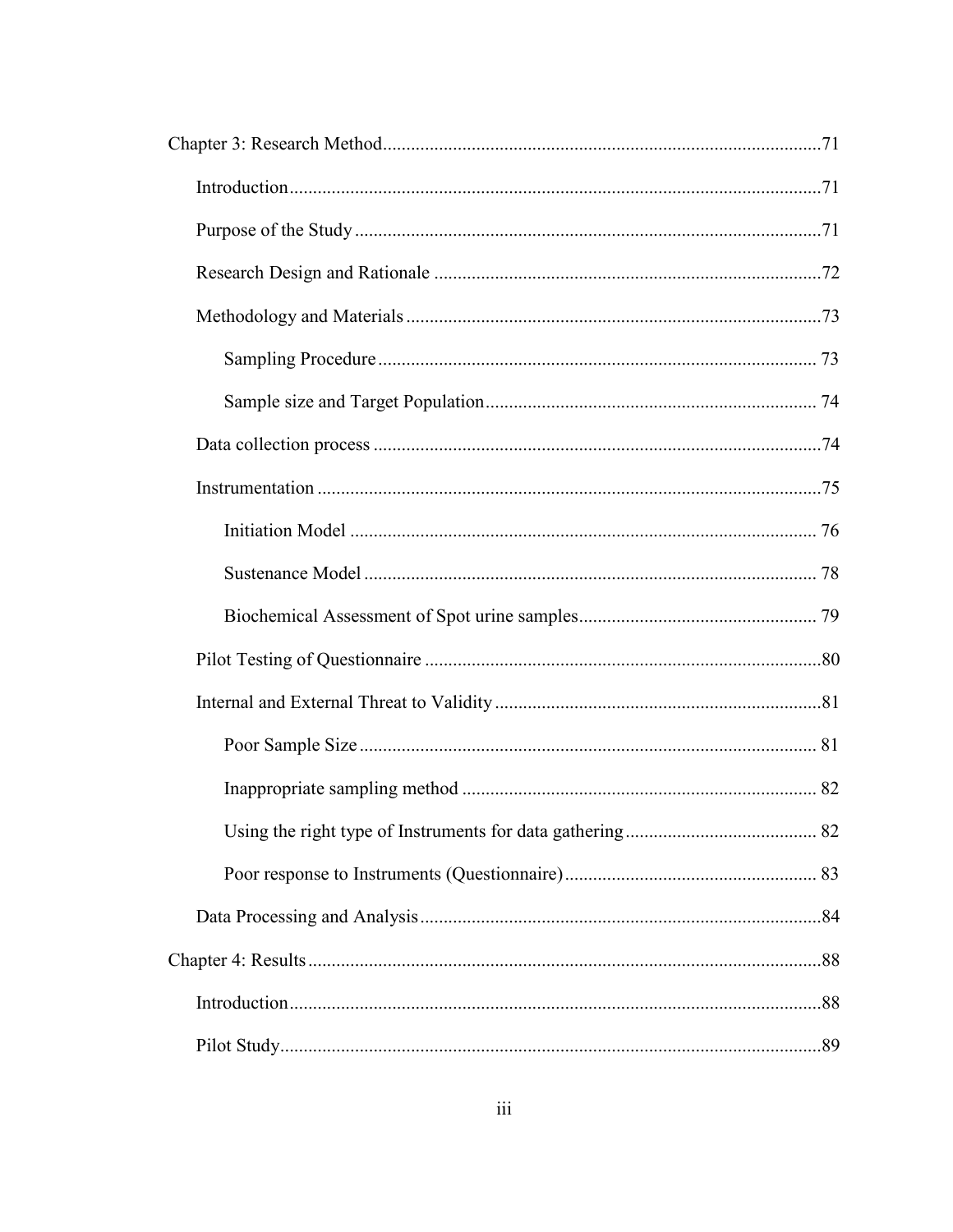| Multivariate Analyses of the Research Questions and Hypothesis  102 |  |
|---------------------------------------------------------------------|--|
|                                                                     |  |
|                                                                     |  |
|                                                                     |  |
|                                                                     |  |
|                                                                     |  |
|                                                                     |  |
|                                                                     |  |
|                                                                     |  |
|                                                                     |  |
|                                                                     |  |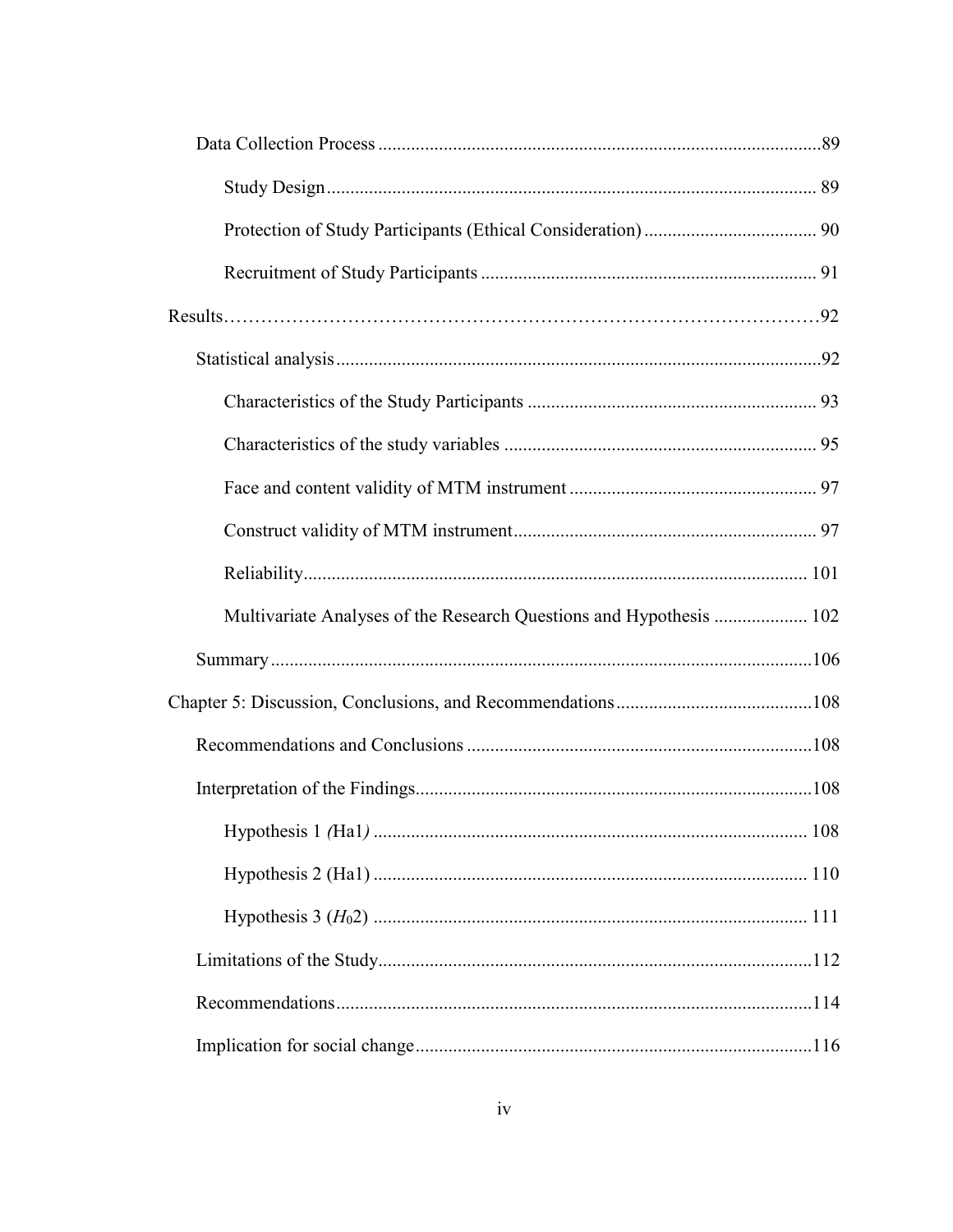| Appendix A: Multi-theory Model Instrument for Assessing Change in Behavior in |  |
|-------------------------------------------------------------------------------|--|
|                                                                               |  |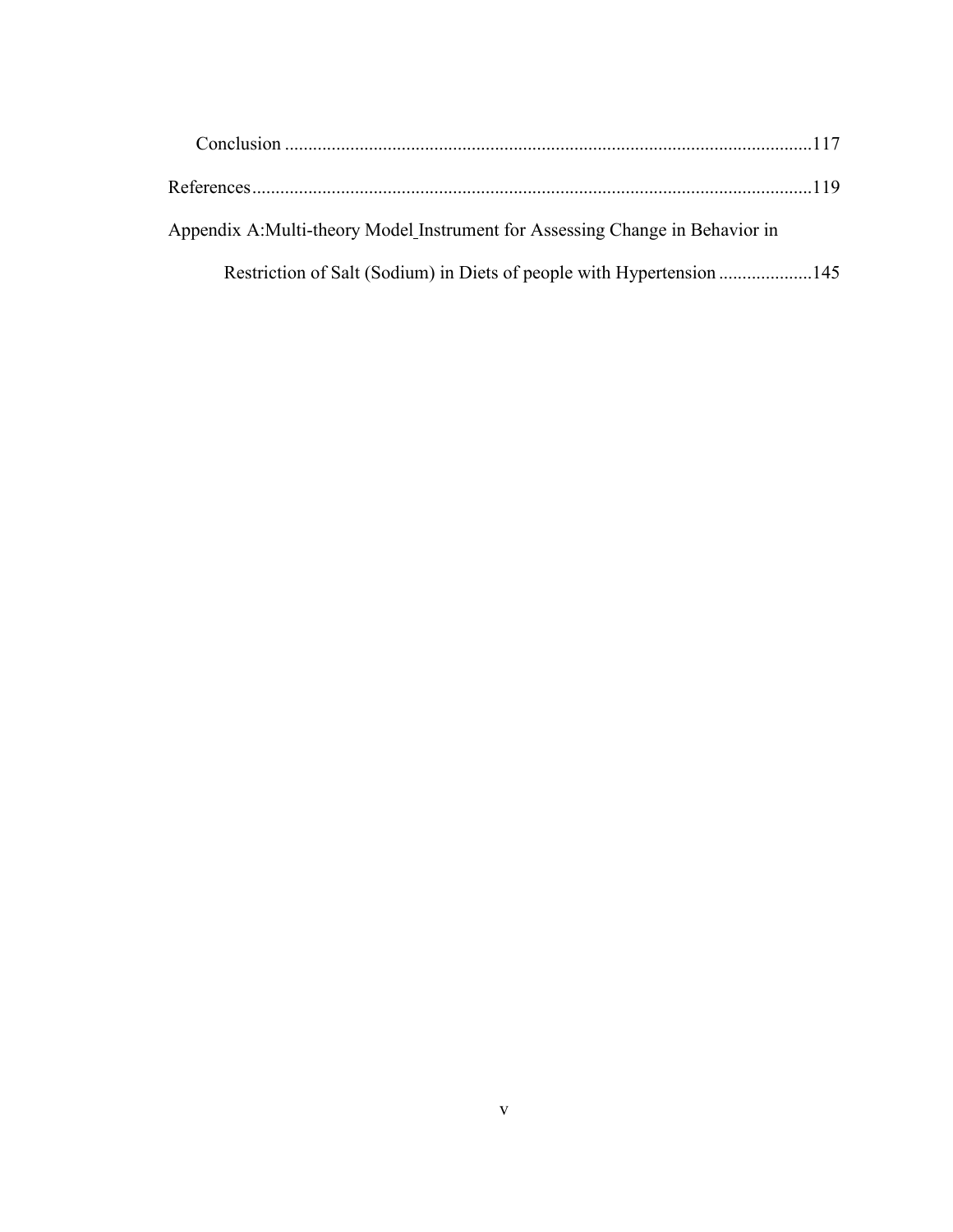### List of Tables

| Table 2. Demographical and Socioeconomical factors of study participants 94               |
|-------------------------------------------------------------------------------------------|
|                                                                                           |
| Table 4. Parameter estimates based on Multiple regression analysis (List-wise) to predict |
| behavior change of initiating the intake of low salt/sodium diets by Nigerian             |
|                                                                                           |
| Table 5. Parameter estimates based on regression analysis (list-wise) to predict behavior |
| change of sustaining the consumption of low salt/sodium diets by Nigerian adults          |
|                                                                                           |
| Table 6. Parameter estimates based on regression analysis (list-wise) to influence the    |
| initiation construct on the actual salt/sodium diets consumed by Nigerian adults          |
|                                                                                           |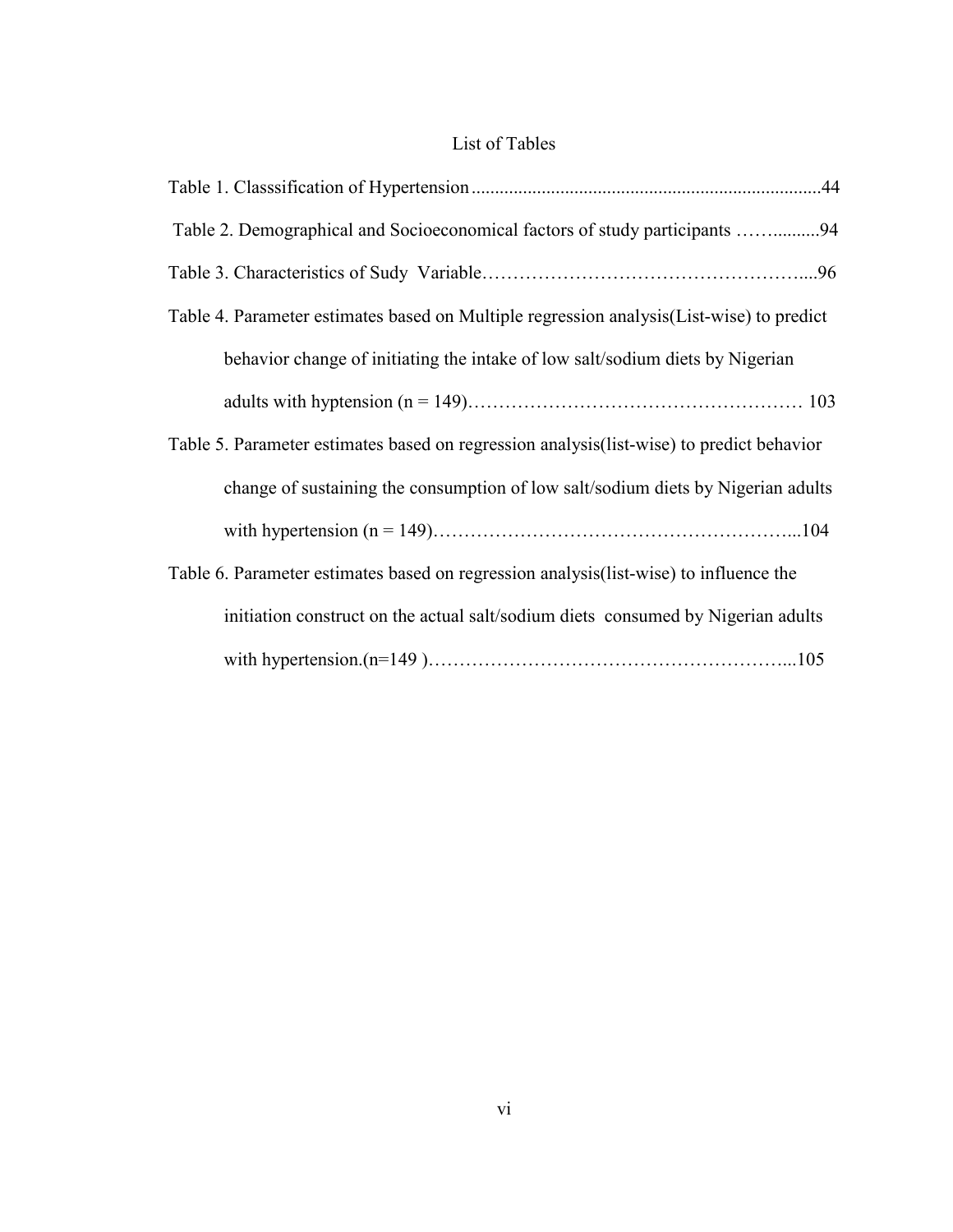## List of Figures

| Figure 1. Multi-theory model constructs in the initiation of health behavior change16  |  |
|----------------------------------------------------------------------------------------|--|
| Figure 2. Multi-theory model constructs in the sustenance of health behavior change 16 |  |
|                                                                                        |  |
|                                                                                        |  |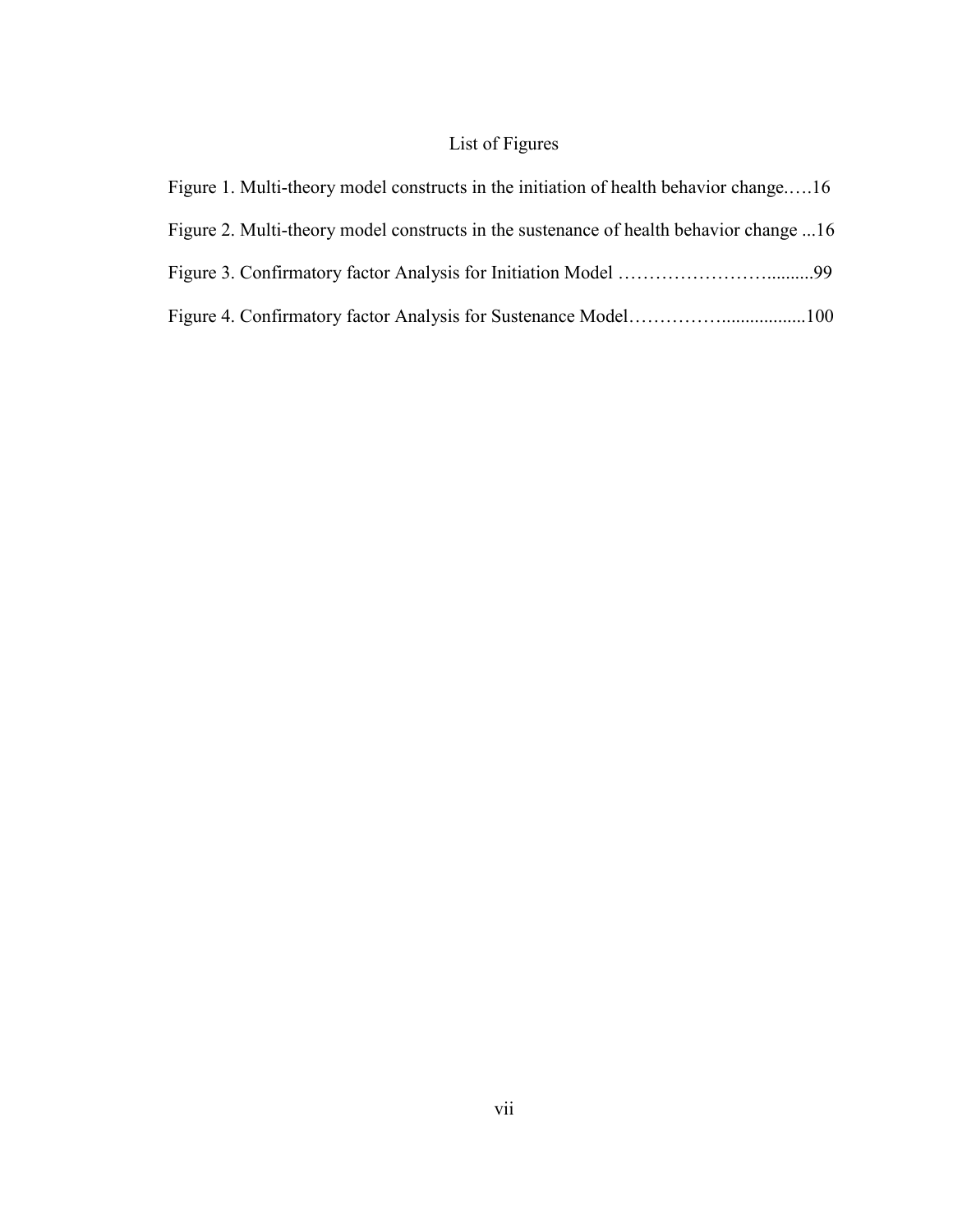#### Chapter 1: Introduction to the Study

Hypertension is a chronic, non-communicable disease and a major risk factor to other health disorders like cardiovascular diseases, renal failure, disability, and premature death (Ayodele et al., 2005). Therefore, hypertension constitutes a very serious public health issue and has affected more than one billion people worldwide (World Health Organization, 2013a). Hypertension is defined as elevated or high blood pressure (HBP) that exposes the heart to more rigorous operation than expected, and causes the blood to push out against the blood vessel (artery) walls as blood circulates through the body (Foe & Sear, 2004; Poulter, Prabhakara, & Caulfield, 2015: Xie et al., 2016). The blood pressure (BP) readings are composed of two values: the normotensive levels of systolic and diastolic BP values are less than 120/ 80 mmHg respectively. The prehypertensive stage is indicated by the systolic BP values ranging from 120 to139 mmHg over a diastolic BP value ranging from 80 to 89 mmHg. Hypertension is characterized by systolic BP level values equal to or higher than 140 mmHg over diastolic BP level values equal to or higher than 90 mmHg (Gu et al., 2008; Ogah et al., 2012a).

Several prevalence studies, including meta-analyses, have shown evidence of higher incidences of hypertension among Black Americans than White Americans. Other research also revealed that the disease was more common among men than women and the prevalence increased with old age in the different categories of black races and cultures (Gu et al., 2008; Ogah et al., 2012b; Society for Public Health Education, 2011). Because foreign trade and global travels deepened in the mid-1990s, African countries that were NCD-free before then, began showing signs of the hypertensive disease when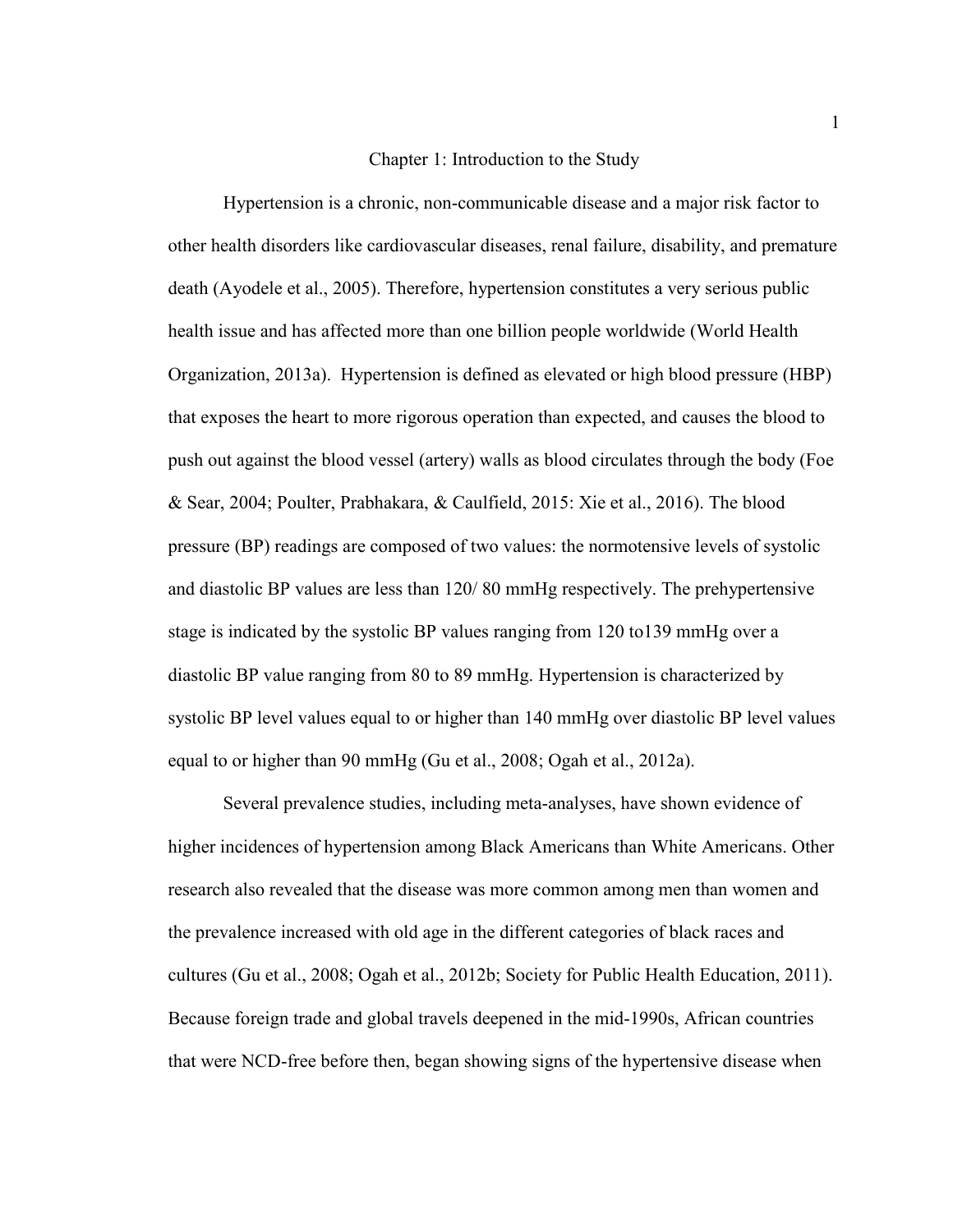the people became associated with sedentary lifestyles and habits, such as reduced physical activity, cigarette smoking, alcohol drinking, and poor dietary practices. (van de Vijver et al. (2013). Hendriks et al. (2012) and van de Vijver et al. (2013) observed that the prevalence and burden of hypertension in Africa that increased significantly to about 80 million hypertensive people in 2000, and projected about 150 million people by 2025. <sup>O</sup>ver the years, most African countries have reported alarming risk factor figures of hypertension, particularly in Guinea (43.6%), Burkina Faso (40.2%), Nigeria (38.2%), and Togo (36.7%), (Bosu, 2015; 2016; Daniel et al.2013; Iwelumor et al., 2014; Ogah et al., 2012a; 2012b).

Several randomized clinical trials and meta-analyses of population studies in high and middle-income countries have provided scientific evidence of the effectiveness of lifestyle modifications, such as moderate alcohol consumption, optimal weight maintenance, and changes in dietary patterns in lowering blood pressure (Rankins et al., 2007; Mezue, 2013; Meuser et al., 2011). Consequently, I instituted this study in order to contribute to the extant literature and the body of knowledge. I investigated how the constructs of multi-theory model (MTM), which are psychosocial and environmental factors, influenced the initiation and maintenance of lifestyle modifications (intake of low sodium/salt diets) by Nigerian adults with hypertension. I also evaluated the impact of the initiation constructs on the actual consumption of dietary sodium/salt of adult Nigerian hypertensives in adherence to the recommended dietary guidelines and, consequently, may project factors that aid in reducing the prevalence of hypertension in Nigeria.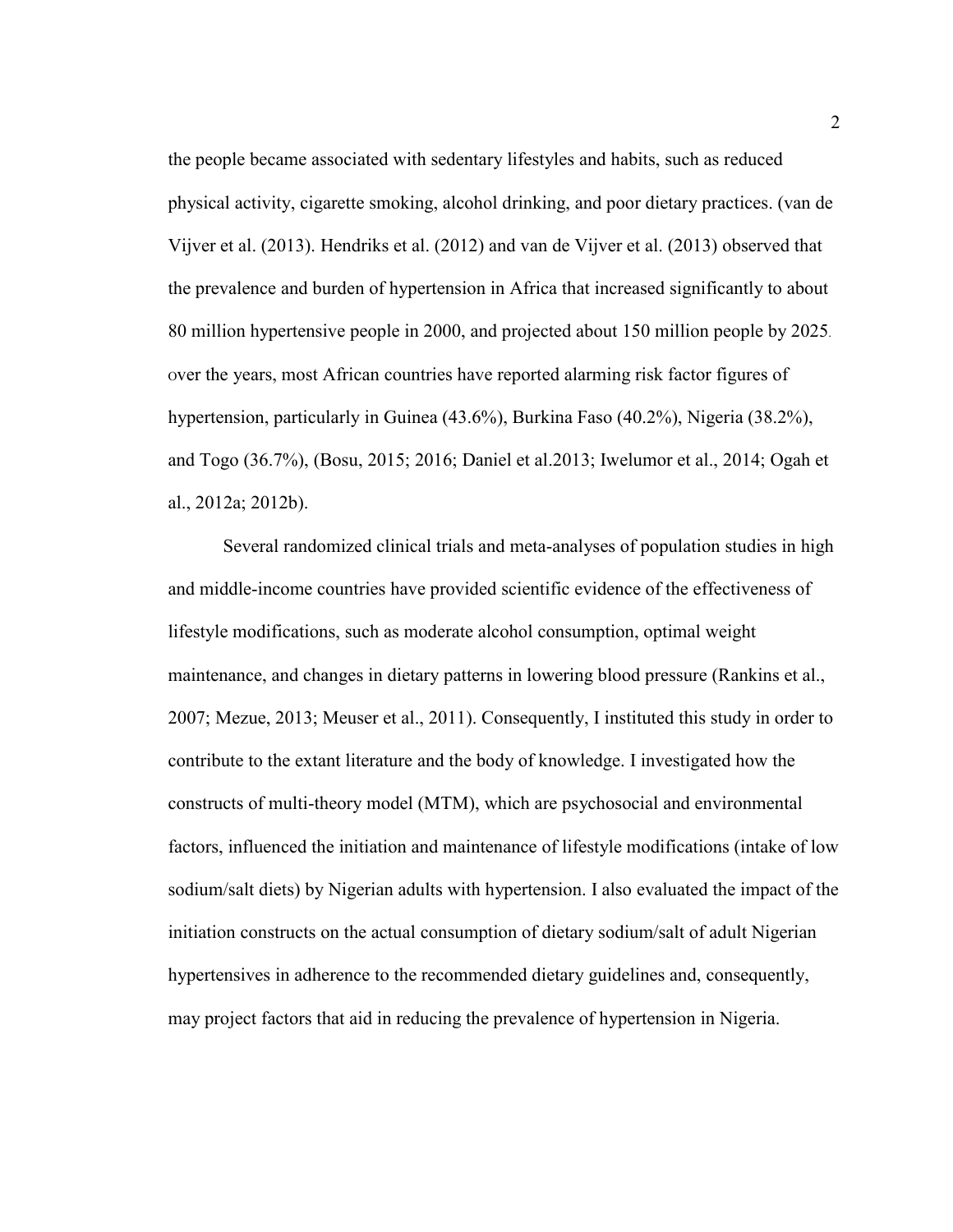Chapter 1 includes the introduction, background, and problem statements of the study. The chapter also includes an explanation on the research questions, hypotheses, and the purpose of the study. In this chapter, I described the theoretical framework, the nature of the study, the limitations, delimitations, and assumptions, and the significance of the study.

Chapter 2 includes the literature review and an exploration of the uses, relevance, and impact of theoretical perspectives in the restructuring of behavioral changes as a public health challenge. It also includes a discussion of the theoretical framework of MTM constructs and its multicomponent employed to investigate other behavioral and lifestyle changes. In this chapter, I also discussed how individual variable of demographic and socioeconomic variables, as well as interpersonal and environmental factors contributed to the food choice patterns of Nigerians and have positively influenced or impeded the achievement of low salt/sodium intake among Nigerians.

Chapter 3 includes a discussion of the method of inquiry, the study design, the sampling strategy used, the instruments for data collection, and the rationale for the choice of the research designs and method. Chapter 4 includes the findings, results, applicable data analysis. Chapter 5 includes a discussion of the findings, limitations recommendations, and conclusions of the study.

#### **Background of the Study**

 Hypertension or elevated blood pressure has gradually changed from being a disease that affects rich and affluent people to being pervasive more in the developing countries. More than two-thirds (640 million) of the 1.15 billion people affected by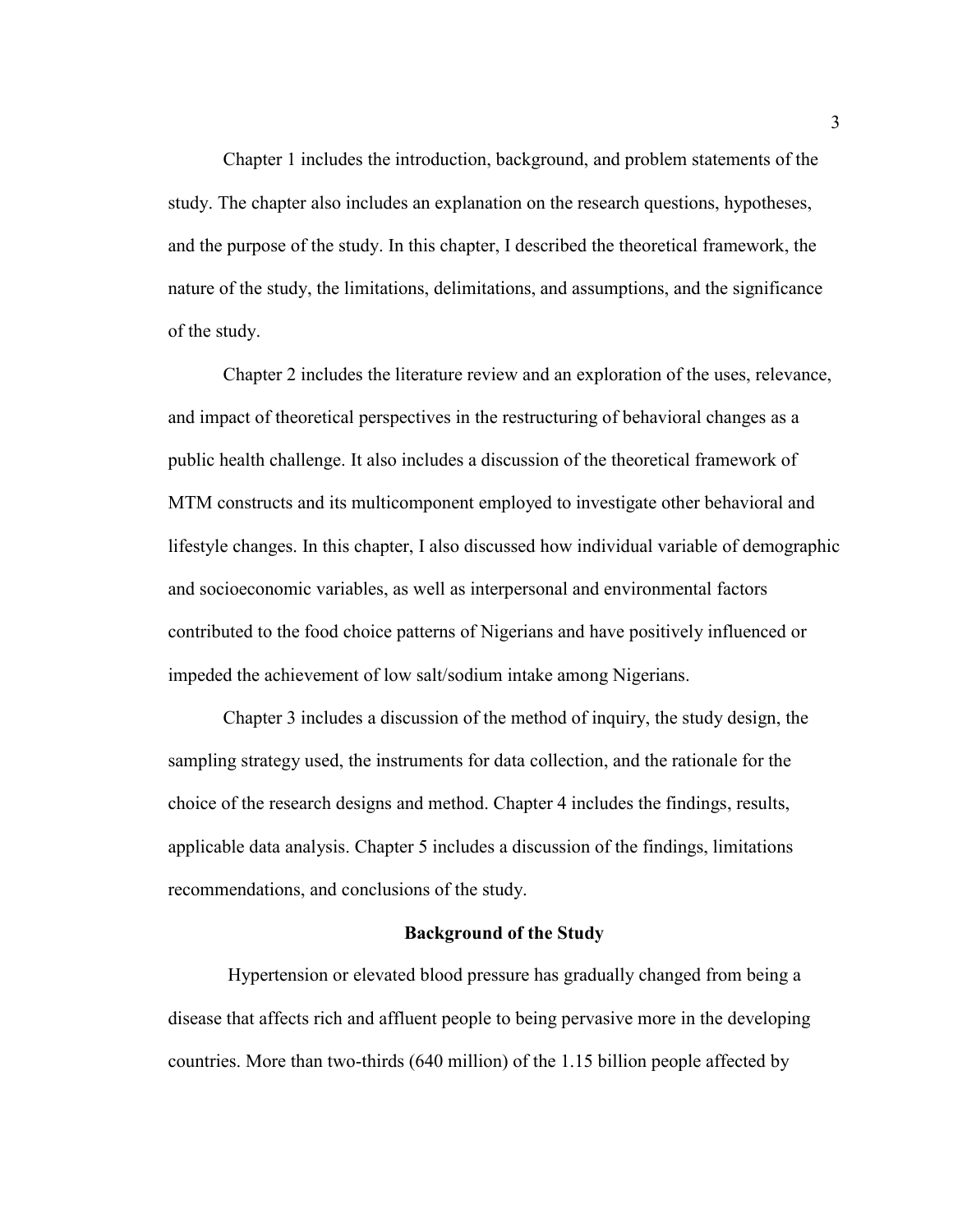hypertension globally were reported to be situated in the developing and low-income countries of the world, while only 330 million people with hypertension were located in the developed countries (World Health Organization {WHO} 2012a ; 2013a). Olsen and Spencer (2015) highlighted the WHO (2013b) estimate that Africa has the highest prevalence of hypertension in the world. It was estimated that the hypertension disease affected about 46% of adults in Africa from ages twenty-five years-old and above, while the rate found in the Americans was 35% and the global rate stood at 40%.

In 2010, the (WHO 2013b) country profile on NCD reported that of the 13 million cases of such diseases found in Nigeria; about eight million cases were people with hypertension. The findings of Ogunmola et al. (2013) and Onwubere et al. (2011) showed that the hypertension prevalence rates in the southwest and southeast part of Nigeria were 66.4% and 46%, respectively. Although hypertension was reported as part of the aging process, empirical evidence showed a significant spread of the disease across different age groups within several populations (WHO, 2013b). Similarly, hypertension was detected in many developing and scarce-resource countries like Nigeria. The metaanalysis of prevalence studies on Nigerian hypertensive adults from January 1980 to December 2013 conducted by Adeloye et al. (2014) showed an estimated figure of about 20.8 million Nigerian hypertensive cases in the country. The researcher further projected an estimated figured of about 39.1 million Nigerians with hypertension by 2030 (within age bracket 20 years and above) at the prevalent rates of 30.5% for adolescents, 32.6% for men, and 29% for women.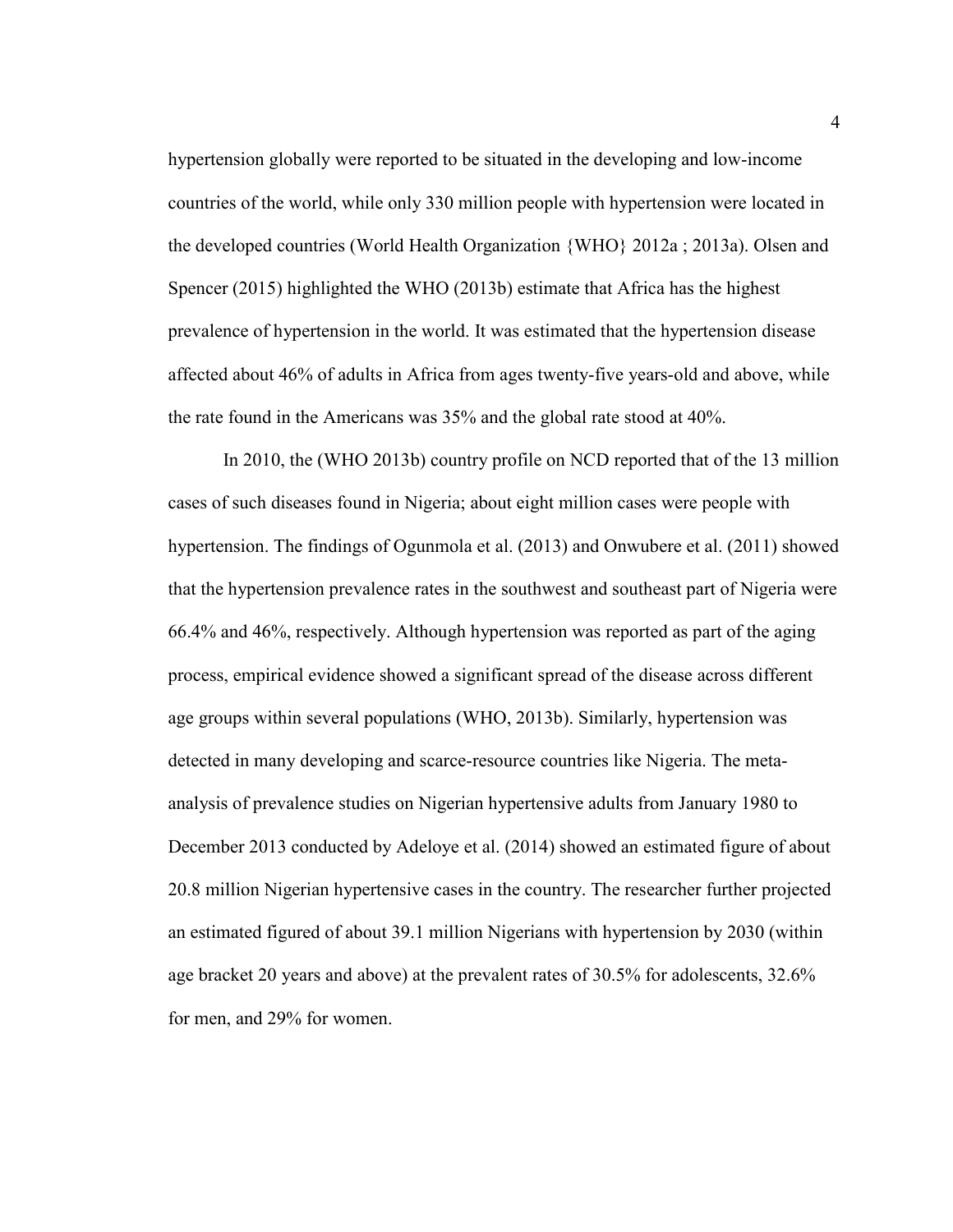Psychological trauma and economic effects of managing hypertension have considerable adverse effects on people with hypertension, their families, and their communities and countries (Cecchini et al, 2010; Olowookere et al, 2015; Osamor & Owumi, 2011). The reports of Chukwu (2011) showed that in 2005, about 400 million dollars was spent on hypertension in Nigeria, while an estimated cost of eight billion dollars was projected for 2015. The increasingly high cost of treating the disease revealed by Ilesanmi et al., (2012) and Ukwaja and Onyedum, (2013) in their investigative studies among the people with hypertension rural southwest people of Nigeria, necessitated the call to seek and adopt a much cheaper and local treatment options for the disease in order to meet the demand of the low resource countries like Nigeria and other poor countries of the sub-Saharan region.

The WHO (2002) initially responded to the growing global epidemic of chronic (NCD) by establishing the global conceptual model, the innovative care for chronic conditions (ICCC) which relied on the interaction of the varying components of healthcare system to address the optimal treatment and control of the NCD (Epping-Jordan et al., 2004). Meanwhile, some exploratory researchers (both locally and internationally) like Ekezie et al. (2011), Crowley et al. (2011), Iwelumor et al. (2014), Murthy et al. (2014), and Vincent et al. (2015) had positively associated the growing rates of hypertension in the developing and low income countries, with the impacts of urbanization, poor healthcare systems and infrastructures, and inadequate healthcare workforce in meeting the high demand for the control and management of hypertension.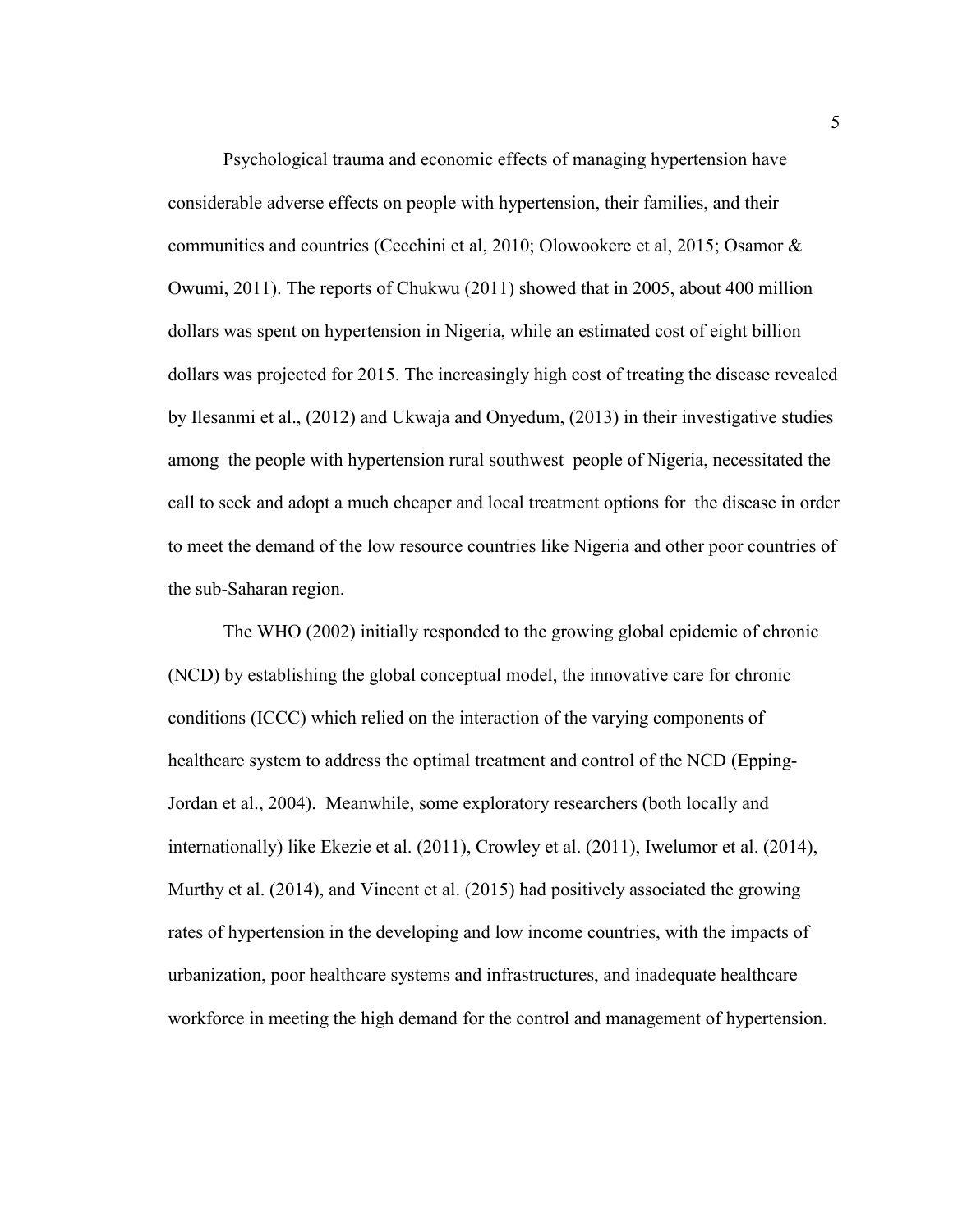The high intake of sodium, a primary nutrient in dietary salt, has been linked to the physiological complications of HBP as a leading risk factor for heart disease, kidney dysfunction, and stroke (Akpolat, Kadi, & Utas, 2009; He et al., 2012; Koliaki et al., 2013). Also, the evaluative studies on the preparation of commonly consumed pastry foods such as bread, cakes, and pastries, reported evidence that the overconsumption of baking soda (bicarbonate sodium) was associated with health complications and lead to high blood pressure (Akpolat et al., 2009; Gradual et al., 2011; Hashemi et al., 2016). Consequently, HBP has been a public health concern, that triggered global health campaign on the need to promote lifestyle modification such as the consumption of low salt/sodium diets referred to as the DASH diet (Koliaki & Katsilambros, 2013; James et al, 2014; WHO, 2013a). The DASH diet has been a known therapeutic nutritional regime containing calorie-controlled, reduced sodium/salt, low-fat, and low-meat diets. It includes foods that are high in calcium, magnesium, and potassium as well as other nutrients associated with the reduction of sodium (Sacks & Ard, 2001; Rankins, Sandpson, Brown, & Jenkins-Salley, 2005; WHO, 2003; 2012; 2013).

The investigations of Rankins et al. 2005 and Meuser et al. (2011) further advanced the advantages of using a theoretical model in establishing behavioral change and lifestyle modifications. The results of these studies showed that two of the three constructs of socio-cognitive theory (self-efficacy and self-regulation) mediated positive behavioral modification in the use of fruits and low-fat diets among adolescent hypertensive patients with DASH diets.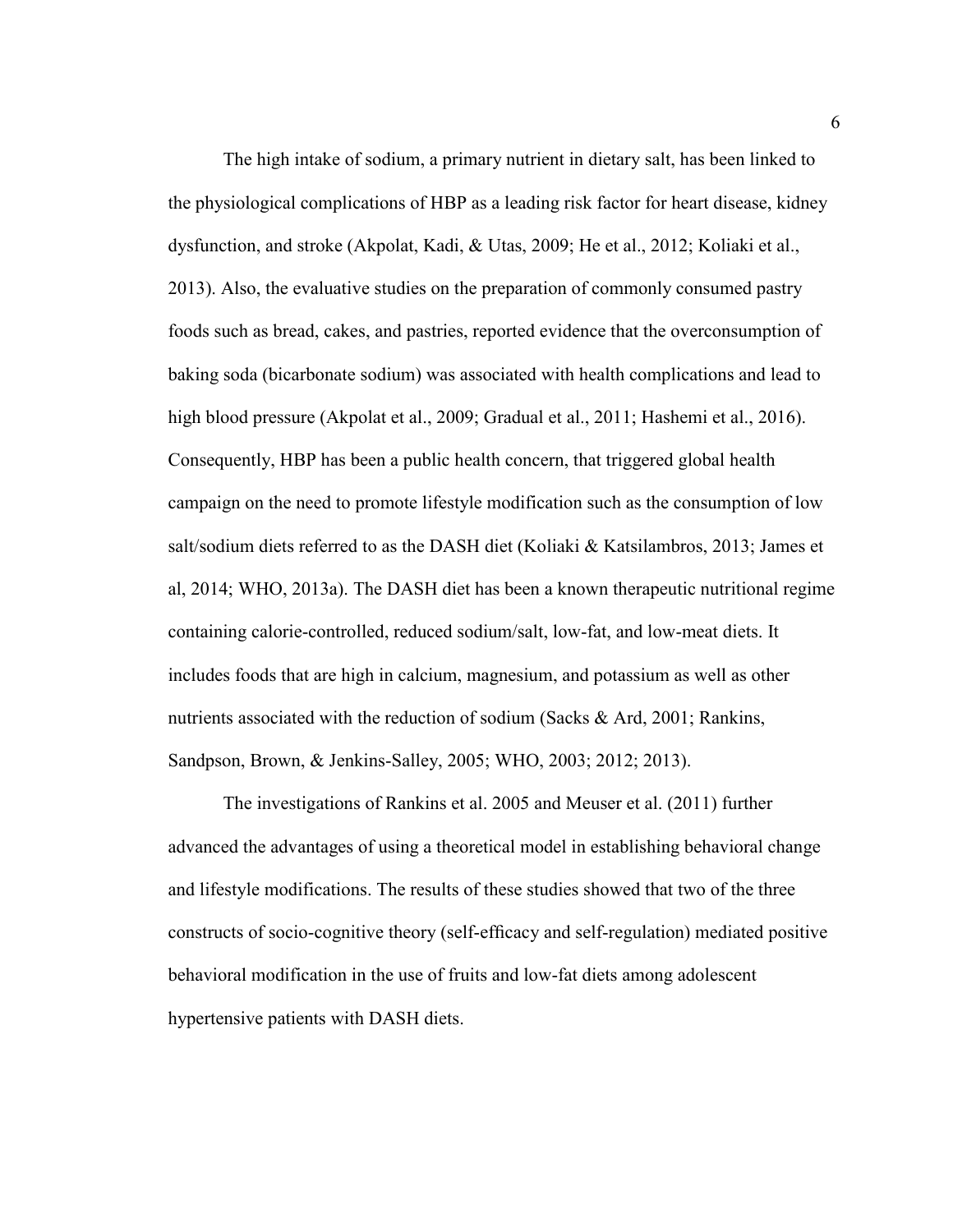Although, several behavioral theories have been in use over the years, but Sharma (2015) argued that majority of such theories were fraught with poor predictive powers. Sharma (2015) reported that the existing theories were less parsimonious (some had too many constructs), other theory do not have easily modified constructs, and have limited coverage in application. To this end, I focused this study on the growing need to develop other new behavioral change theories by testing the adequacy of the MTM developed by Sharma (2015) to determine the extent of influence the MTM constructs have on the behavioral changes of hypertensive Nigerian adults who wanted to reduce salt consumption. Given the understanding that public health measures and interventions are crucial to decreasing the risk of developing hypertension complications, it also became expedient to use this study in evaluating how MTM initiative model and constructs influence the actual levels of salt/sodium consumption of hypertensive Nigerian adults.

#### **Problem Statement**

Following several epidemiological findings that associated the reduction in dietary sodium intake as an important non-pharmacological intervention in preventing and controlling hypertension. The WHO (2002; 2003 ;2013) long-term campaign continued to reiterated the need to use public health initiatives in decreasing population exposure to HBP and heart diseases through the reduction of sodium/salt intake. Consequently, the WHO (2013a) offered a recommended dietary guideline (RDG) for population sodium/salt intake, stipulating a maximum of 2g per day by 2015 and a further reduction to a minimum of 1.5g per day by 2025.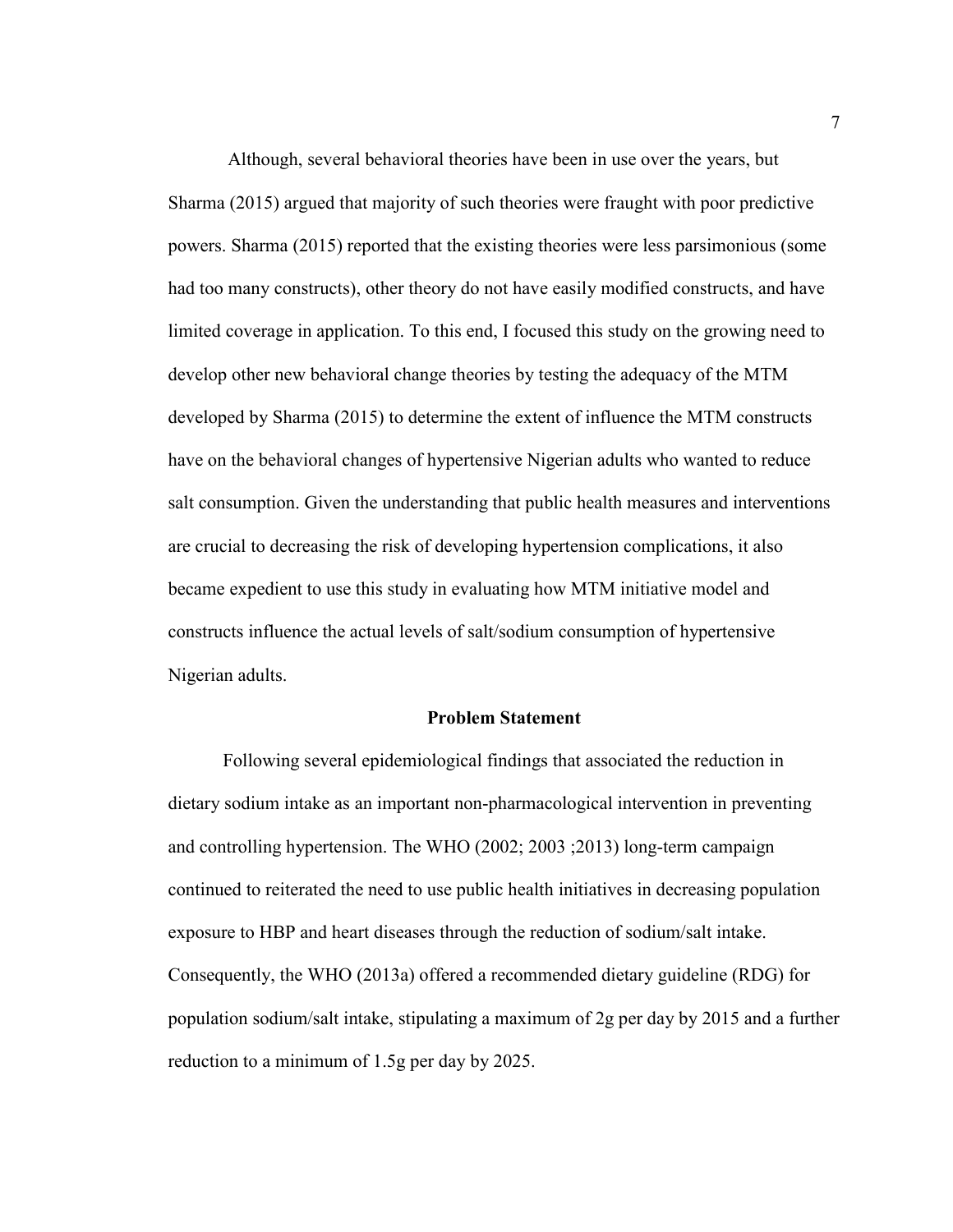Several empirical pharmaceutical studies, such as those of Boima et al. (2015), Busari et al. (2014), Dosse et al. (2009), Osamor and Owumi (2011), and Olowookere et al. (2015) stressed the need to adhere to drug therapy with the aim of reducing the high prevalence of hypertension worldwide. Regrettably not much success has been recorded in reducing HBP, especially in developing countries like Nigeria with scarce resources. However, aside from the non-pharmacological investigations conducted several years ago by Ijarotimi and Keshiro (2008) and Tayo et al. 2012 in the suburbs and rural areas of Nigeria that confirmed the positive influence of low salt intake on low blood pressure, the most recent study about Nigerians with HBP and actual salt consumption was a metaanalysis by Adeloye et al. (2014). Therefore, it became imperative to investigate the observed research gap among Nigerian adults with hypertension concerning their readiness to initiate and sustain the intake of low dietary sodium/salt for the control of HBP

MTM was designed and advanced as new behavioral theory and model with great predictive power, to support health education and promotional interventions directed at motivating population behavioral change for various public health challenges within different cultures either as an individual or group (Sharma, 2015; Nahar et al., 2015). Therefore, it became imperative to engage and test the adequacy of MTM as a theoretical and conceptual framework in other settings of developing countries like Nigeria. The positive social change impact of my study are a) It would help identify reasons for nonadherence to behavioral change in the use of reduced salt/sodium as a critical factor in addressing suboptimal BP control and the high costs of management of the disease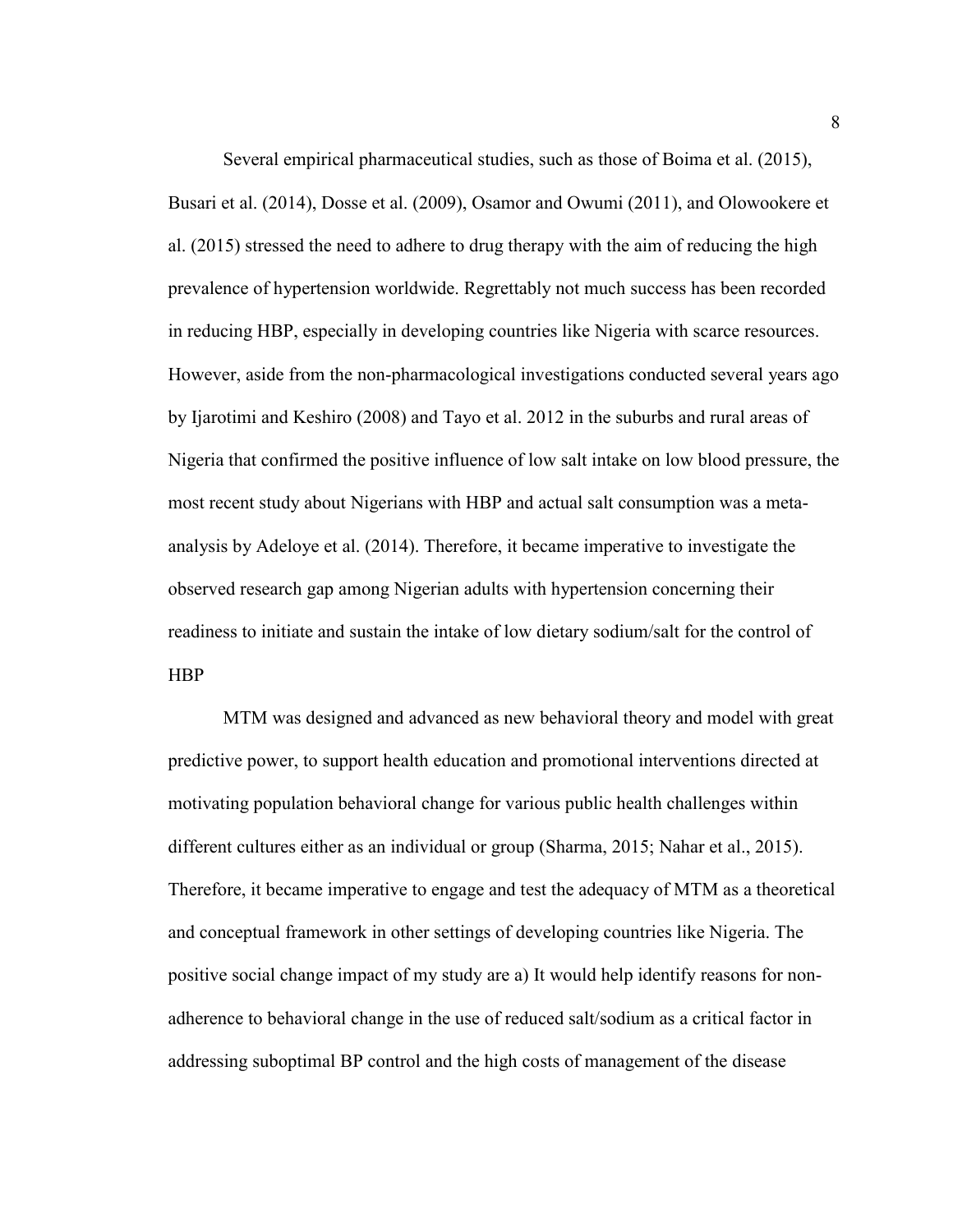through drug treatment (Crowley et al, 2011; Ilesanmi et al, 2012).b) The data would promote the knowledge and understanding of the impediments or barriers to behavioral changes in the reduction of salt/sodium intake by Nigerian adults with hypertension. c)The findings could also provide relevant information required by the decision makers and health educators to focus immediate efforts and facilitate The findings could also provide relevant information required by the decision makers and health educators to focus immediate efforts and facilitate strategies for increasing compliance rates.

#### **Purpose of the study**

The purpose of this quantitative cross-sectional study was to examine how the MTM initiation constructs; participatory dialogue, behavioral confidence, changes in physical environment (independent variables) predict the behavioral change of hypertensive Nigerian adults in initiating the consumption of low salt/sodium (dependent variable) as a lifestyle modification. Similarly, I also evaluated how MTM sustenance components and constructs; emotional transformation, practice for change, and change in the social environment, (independent variables) predicts the behavioral changes of hypertensive Nigerian adults in sustaining low consumption of salt diet (dependent variable). In addition, I assessed the impact of the MTM constructs (independent variable) on the real behavior, actual sodium/salt consumption (dependent variable) of Nigerian adults with hypertension, while controlling for demographical factors like age, gender, educational background, and income level in the areas of investigations. Since this study employed a quantitative method, Cronbach's alpha was conducted to test and establish the reliability of scales, and while the confirmatory factor analysis (CFA) was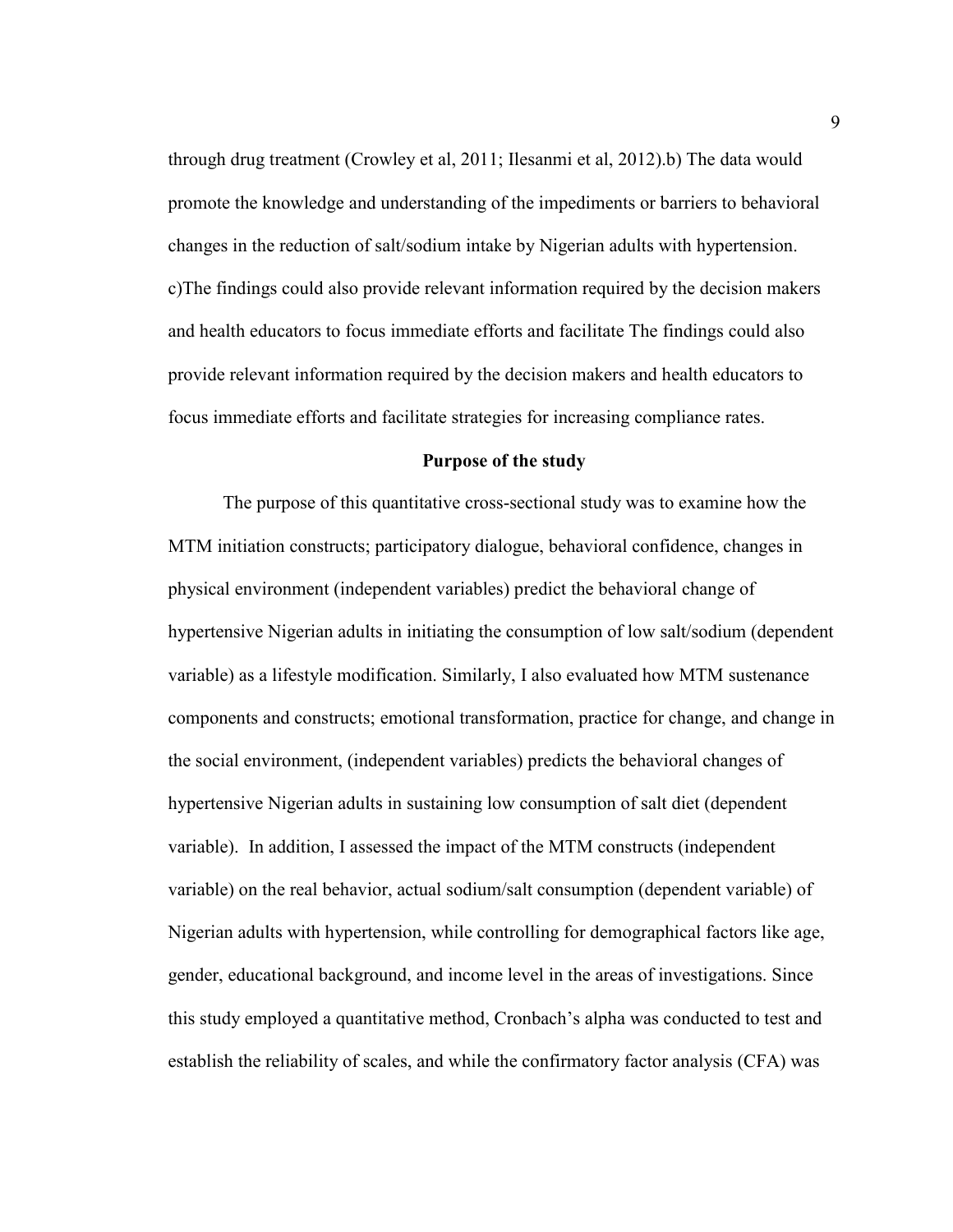conducted to test for construct validity. The routine spot urine samples collected by the facilities were used to estimate sodium excreted by the participants and to determine the actual sodium intake per day. The data analysis involved the translation of the descriptive responses from the instrument into numerical estimates to obtain the descriptive analysis. The multivariate analysis was employed to determine the correlation between the MTM constructs (independent variable) and the' decisions of Nigerian adults with hypertension to initiate and sustain the consumption of low salt diets (dependent variables) as a behavioral change.

#### **Research Questions and Hypothesis**

RQ1- Quantitative: How do MTM constructs (independent variables) influence decision of Nigerian adult with hypertension to initiate the consumption of low sodium diet (dependent variables)?

*H*01: MTM constructs; participatory dialogue, behavioral confidence, changes in physical environment (independent variables) are not associated with the decision to initiate low salt intake (dependent variables) by Nigerian adults with hypertension.

 Ha1: MTM constructs; participatory dialogue, behavioral confidence, change in physical environments (independent variables) are associated with the decisions to initiate low salt diets intake (dependent variables) by Nigerian adults with hypertension.

RQ 2- Quantitative**:** How do MTM (independent variables) constructs influence decision of Nigerian adults with hypertension to sustain low sodium/salt consumption levels (dependent variables)?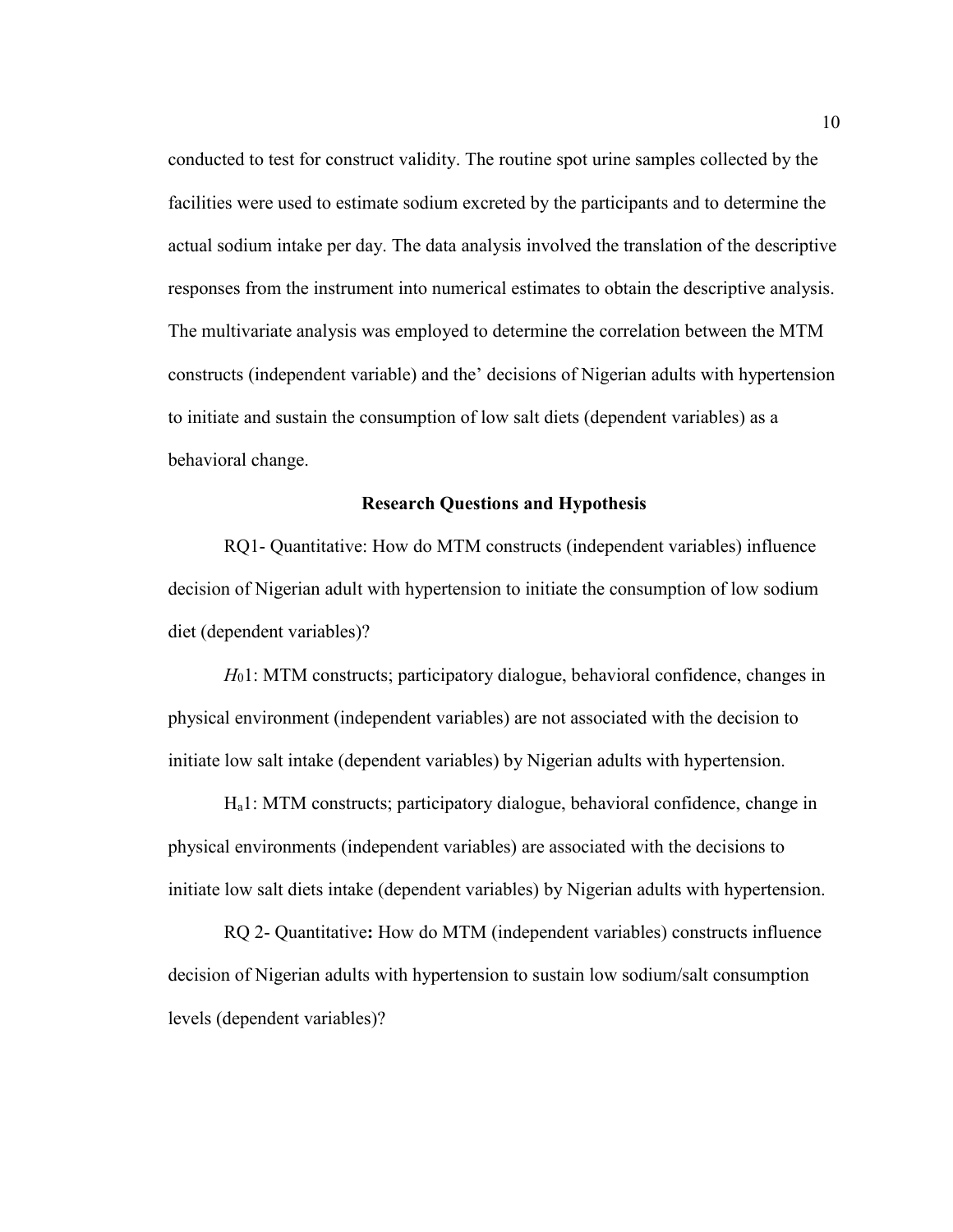*H*<sub>0</sub>2: MTM constructs: emotional transformation, practice for change, change in social environment (independent variables) are not associated with decision Nigerian adults with hypertension' to sustain low salt intake (dependent variables).

Ha2**:** MTM constructs; emotional transformation, practice for change, change in change in social environment (independent variables) are associated with decision Nigerian adults with hypertension to sustain low salt intake (dependent variables).

RQ 3- Quantitative: How do MTM initiation constructs influence actual salt/sodium intake of hypertensive Nigerian adults?

*H*<sub>0</sub>3: MTM initiation constructs; participatory dialogue, behavioral confidence, changes in physical environment does not influence actual salt/sodium consumption levels of Nigerian adults with hypertension

Ha3**:** The MTM initiation constructs; participatory dialogue, behavioral confidence, and change in physical environment influence the actual salt/sodium consumption levels of Nigerian adults with hypertension

#### **Theoretical Framework**

Theoretical framework as the core of the research, health education, and health promotion lend credence to the fact that theory constitute varying interrelated ideas, concepts, and predispositions. Researchers use theory as their lenses to observe the various worldviews and to offer meanings to empirical facts and findings (Grant & Osanloo, 2014; Sharma, 2017). Furthermore, Grant et al. (2014) highlighted the need to understand the direction of research problems, research questions, and the relationship between the different variables as well as the likely empirical facts and findings of the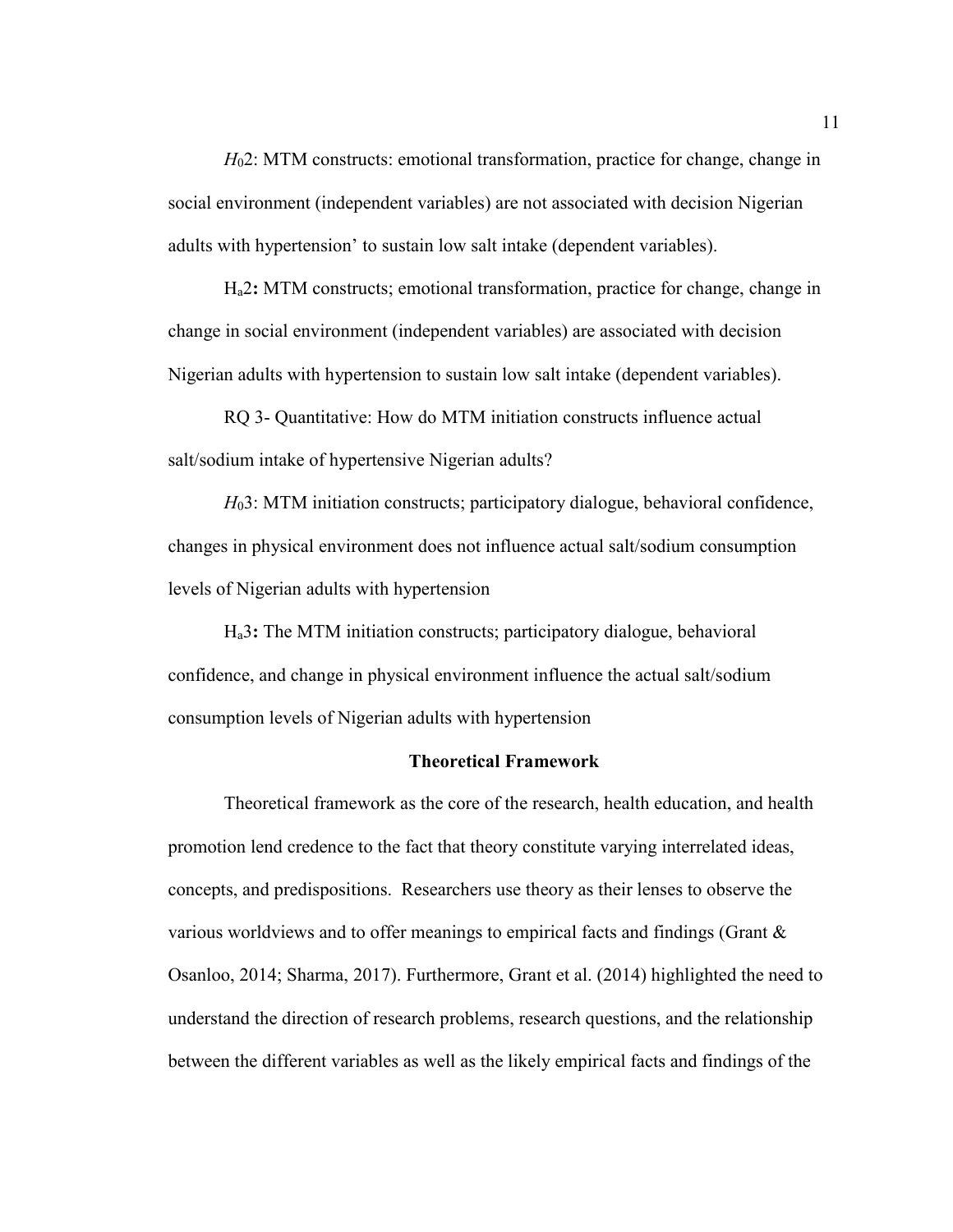study. Such research constituents emerged as the logical conceptual perspectives to form the systematic presentation and explanation of events and situations (Sharma, 2017). Since research is structured around established theoretical frameworks and conceptual perspectives derived from other peer-reviewed studies, which are relevant to the fields of inquiry, Connelly, (2005) and Vaughan, (2008) identified and emphasized the need to develop new theories in order for such theories to support the specific needs of any phenomenon being studied.

Since this current study pertained to health behavioral change, I employed a related behavioral theory known as multi-theory model (MTM), as the theoretical framework to structure the study. Sharma (2015) developed MTM as a theoretical and conceptual framework by remodifying the constructs of some existing theories such as the health belief model, the transtheoretical model, the PRECEDE-PROCEED model, and the ecological models (Sharma, 2015; 2017). Sharma also posited that for a behavioral theory to be effective, it must be parsimonious and have adequate predictive power to predict health behavior change. Furthermore, the theory must be tested and supported with empirical evidence about health behavior changes, as well as having constructs that are malleable to induce immediate and long-term health behavior changes that cut across individuals, or groups of people in different culture (Sharma, 2015: 2017).

 MTM is a made-up of two components, the initiation model with the short term behavioral change and the sustenance or maintenance model of the long-term behavioral change. The two components were the culmination of varying theoretical perspectives from other established theories, which Sharma (2015) restructured into three different and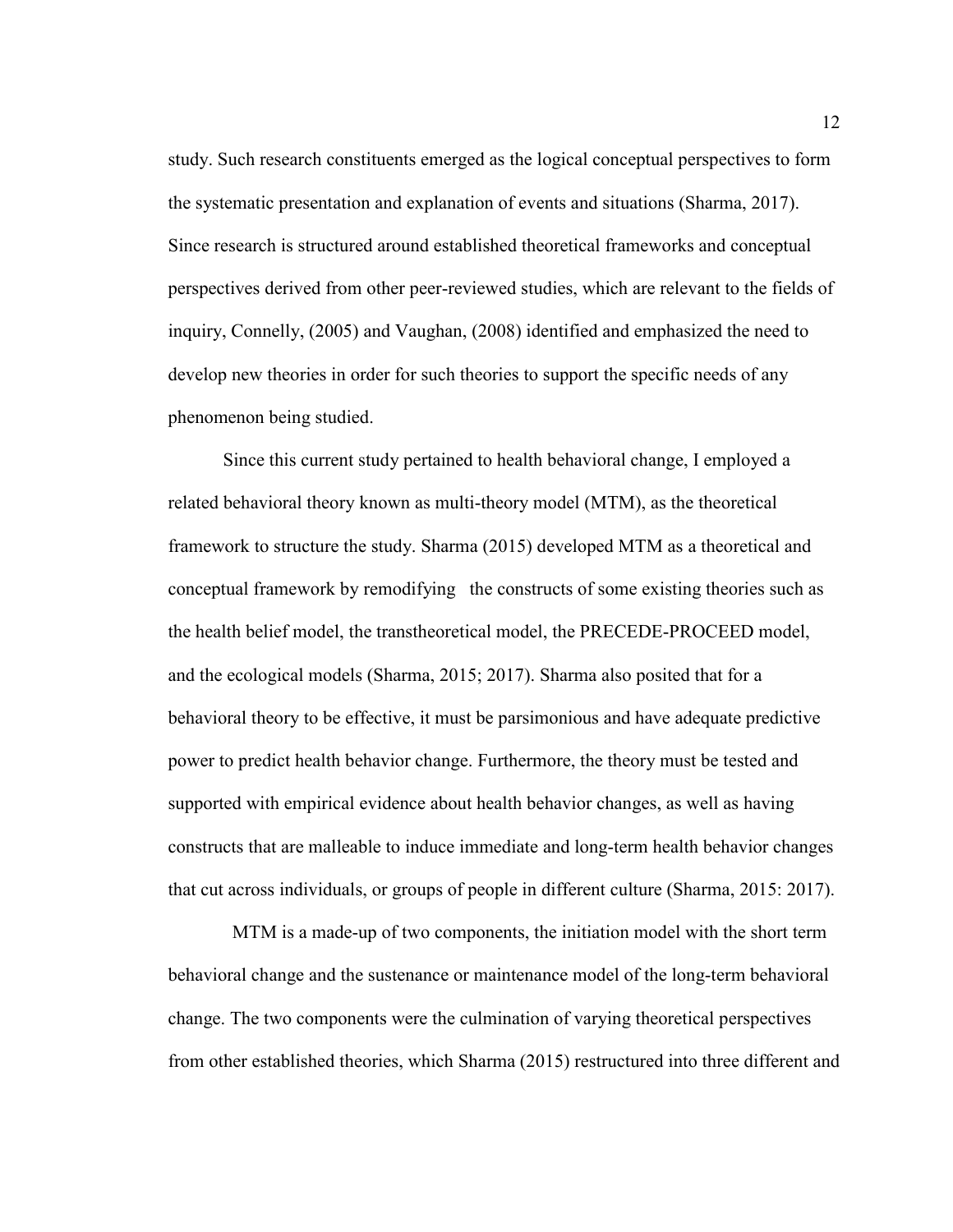respective constructs per component. The initiation component consisted of three constructs--namely participatory dialogue, behavioral confidence, and change in physical environment-- while the sustaining component featured constructs such as emotional transformation, practice for change and change in social environment.

Participatory dialogue, is the first construct of MTM. It is a two-way streams of communication used to establish positive support for the initiation decision or intention such that the advantages of participatory dialogue outweigh the disadvantages (Sharma, 2015; Knowlden et al., 2015). The participatory dialogue construct emanated from the constructs of other tested theories and is therefore similar to the perceived benefits and perceived barriers constructs of the health belief model (HBM), as well as the pros and cons of the transtheoretical model (TTM) (Nahar et al., 2015; Sharma, 2015).

Behavioral confidence is the second initiation construct. It emanated from Ajzen's perceived control and Bandura's self-efficacy (Sharma 2015; Nahar et al. 2016) MTM behavioral confidence differed from the other constructs because it was directed at ensuring the initiation of behavior change not only based on the individual's inner confidence, (which is limited to self-will), but also relied on support from other external sources such as counsel from the health educators or councilors and interventions in one's life (Nahar et al., 2015; Sharma, 2015; 2017).

The "change in the physical environment'' is the third construct of MTM initiation component created by Sharma (2015) from the re-modification of the other three existing constructs namely Prochaska's environmental re-evaluation construct, Bandura's environment construct, and Fischbein's environmental factors. The construct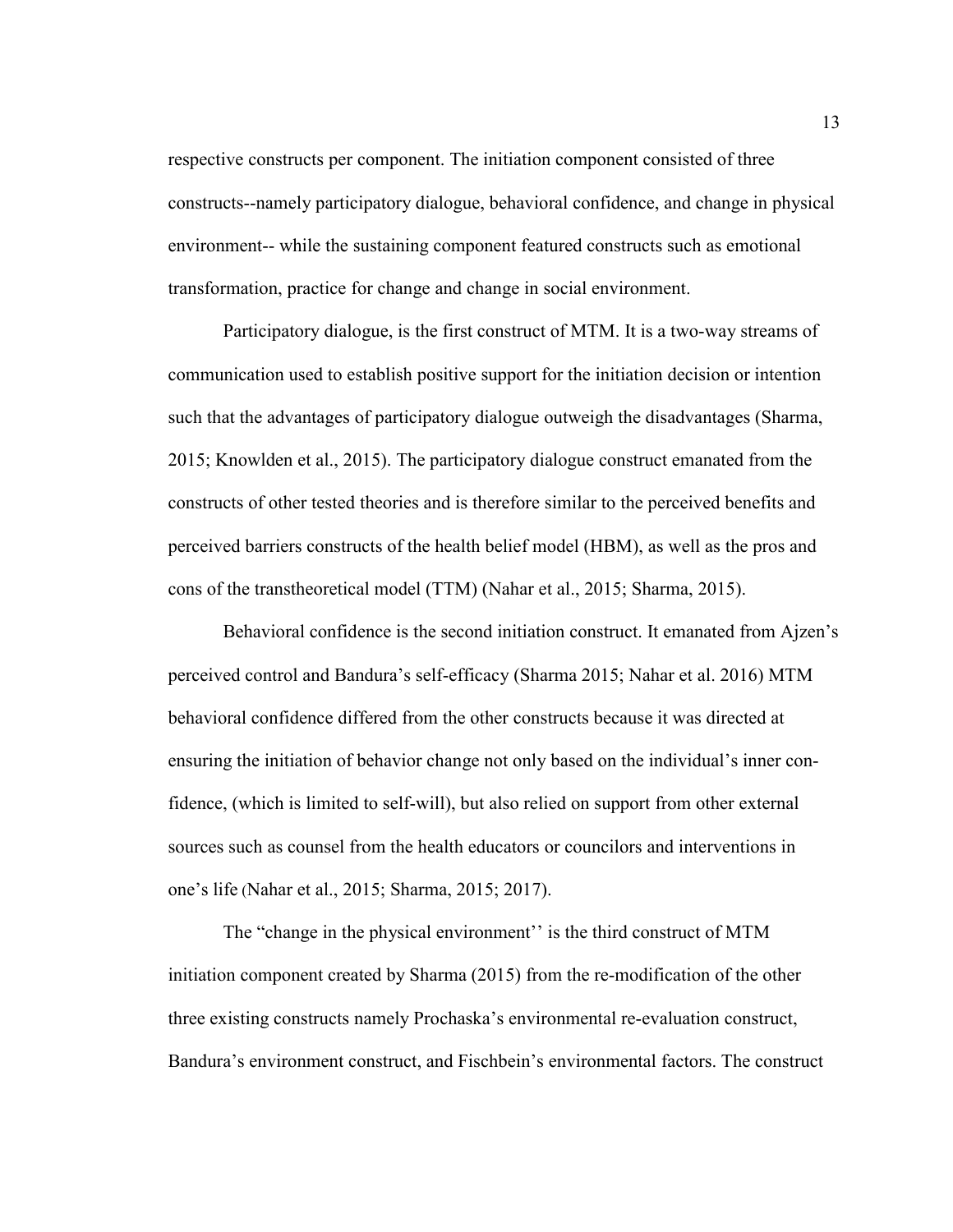relied on factors within the natural and physical environments such as available resources necessary to assist the change of behavior.

Emotional transformation, the first construct of the MTM sustenance component, was based on the self-motivation construct of the emotional intelligence theory. According to Sharma, the construct assists in restructuring the emotional balance of targeted audience to withstand and sustain the pressures that might arise in the course of behavioral change.

Practice for change is the second construct for MTM sustenance component. It was derived from the praxis construct of Freire's adult education model and have and have used to express the peoples' deeper reflection of the situation and reflective attitude required for the sustenance of behavioral change. Practice to change relied on the constant practice of desired behavior change by the gradual introduction of different steps of the new lifestyle modifications, such that the target audience not only become increasingly aware of the change, but are gradually exposed to removing barriers that could impede the desired change.

Change in social environment, the last construct of MTM for sustaining health behavior change, relied on the formation of social support systems coming from individuals' interpersonal relationships or social groups with friends or health educators within the environment that assist in facilitating the sustenance of behavioral changes.

Although the high prevalence of hypertension among Nigerian adults is welldocumented and a major public health issue (Bosu, 2015; Landry, et al., 2010; Ogah et al, 2012), it remained unabated due to the country's poorly managed infrastructure and the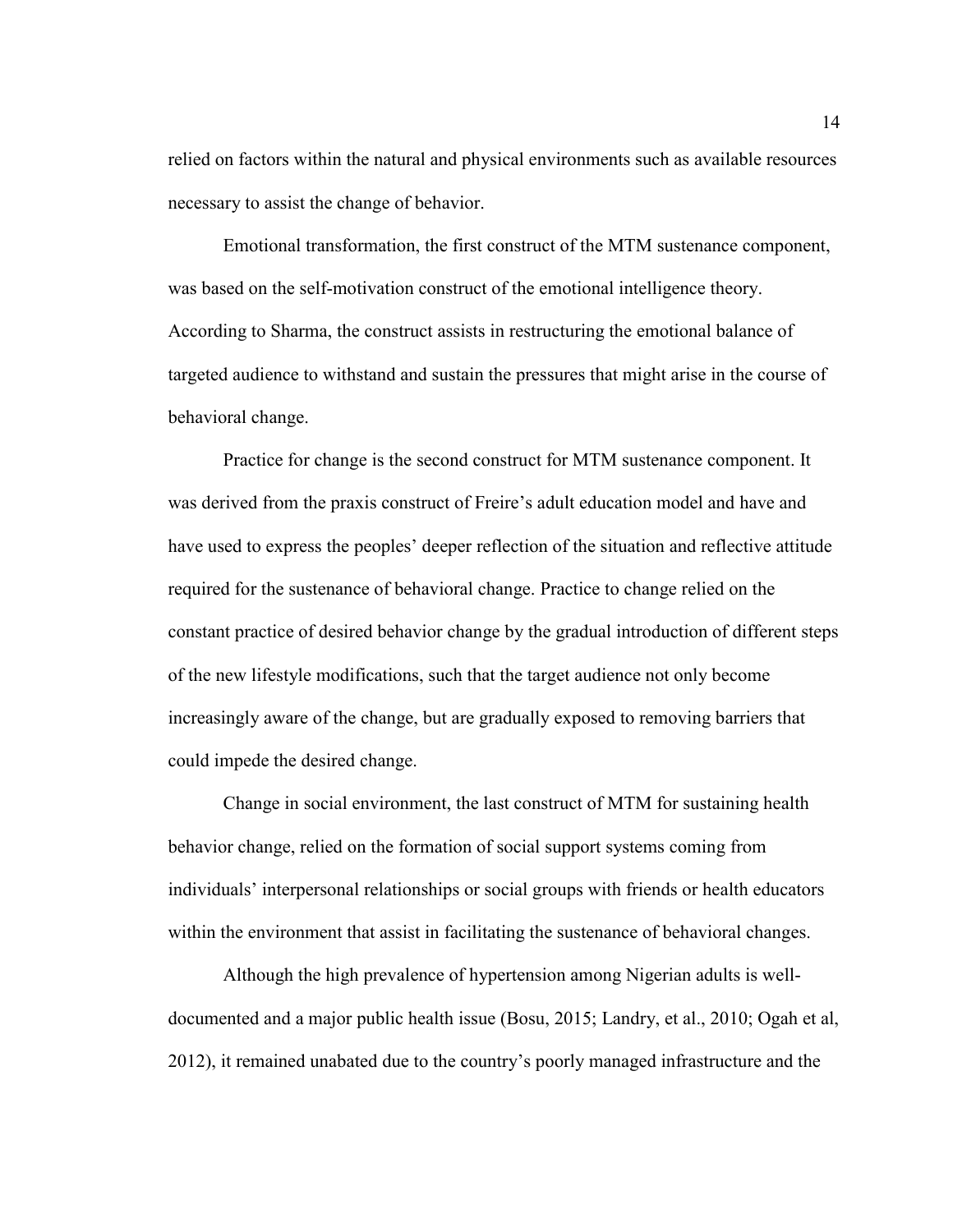healthcare system that cannot solely be relied upon to control incident rates of many NCDs, especially hypertension. Consequently, it became imperative to test the adequacy of Sharma's new theory MTM, a combination of models (the multi-components) and integrative theoretical constructs in assessing the predictive potential of MTM in the initiation and sustainability of structural health behavioral change of hypertensive Nigerian adults. The findings of the study sufficed to build evidence-based health education and intervention programs that may contribute to improving the health needs of adult hypertensives in the Nigeria community.

#### **Nature of the Study**

In this cross-sectional study, I employed the quantitative research method of inquiry in investigating hypertensive Nigerian adults registered and attending a healthcare provider, Lagos University Teaching Hospital (LUTH), located in Surulere local government area of Lagos state, Nigeria. The purposive (convenience) homogenous selection of sample participants from ages 20 to 60 years-old with hypertension. Other inclusion criteria include: a) must have been diagnosed at hypertensive at LUTH facility and b) the cut-off point with systolic and diastolic BP values equal to or higher than 140mmHg and 90mmHg, respectively. The ready-made instrument of the multi-theory model by Sharma (2015) was utilized to elicit information from participants. The questionnaire was used as either a self - administered questionnaire or a face-to-face interview on the participants. The strategy of inquiry and the study design were very appropriate and advantageous for this facility-based study because the method allowed for a snapshot in time. The strategy was easy to implement and relatively inexpensive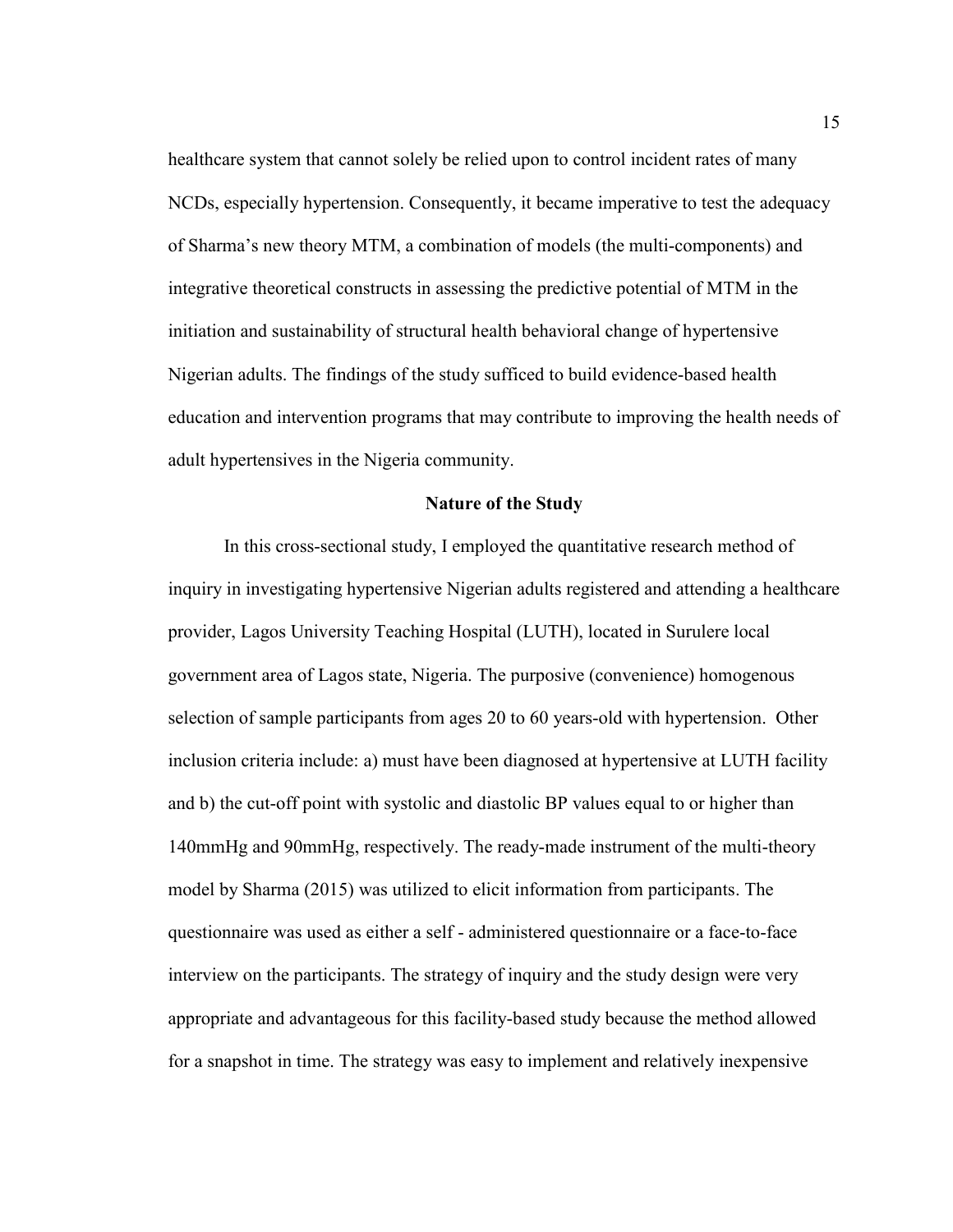

*Constructs of multi-theory model in the initiation of behavior change to consume low salt /sodium diets*



Figure 2*.* 

*Constructs of multi-theory model in the initiation of behavior change to consume low salt* 

*/sodium diets*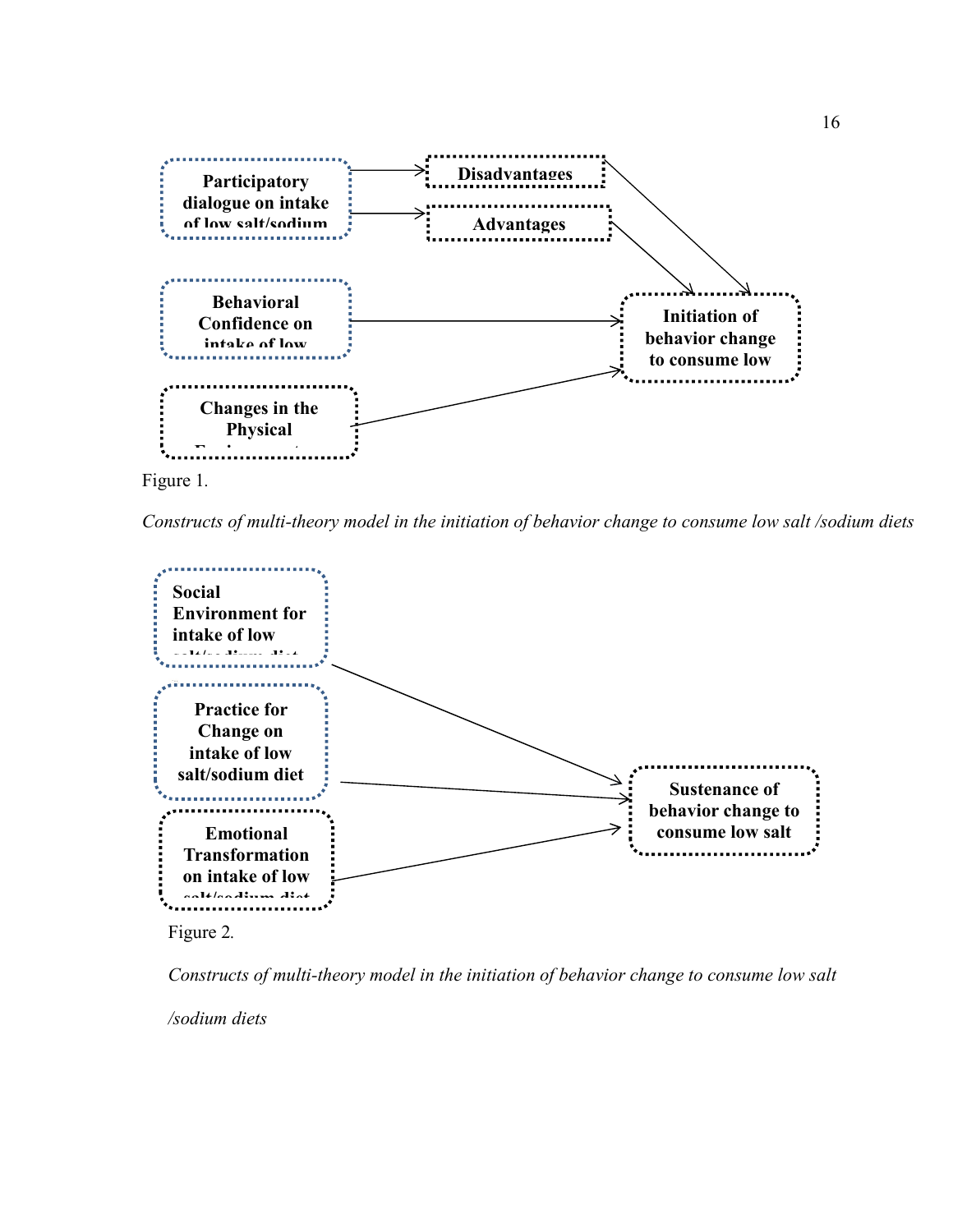(Creswell, 2009). Moreover, no data was collected without formal approval of the University Institutional Review Board (IRB), and informed consents of the participants.

#### **Definitions.**

*Behavioral confidence:* The behavioral confidence construct used a five-scale item to determine the willingness of participants to start reducing their sodium (salt) intake to 1,500 milligrams per day (1) this week, (2) this week while eating out, (3) this week while enjoying meals, (4) this week without getting fed up by eating low salt food, or (5) this week without feeling depressed. The possible responses are: Not at all sure (0), Slightly sure (1), Moderately sure (2), Very sure (3), and Completely sure (4). The summative score of the above five- item scale ranged from 0-20, while high score was associated with likelihood of initiating a behavioral change to the self-imposition of a low salt diet.

*Changes in Physical Environment:* The three-item scale was used to measure the change in the physical environment construct. It assessed how available physical resources impact participant willingness to (1) have low salt foods available for all meals, (2) eat low salt food at restaurants, or (3) eat low salt for a meal. The likely responses to the above items were the following: Not at all sure (0), Slightly sure (1), Moderately sure (2), Very sure (3), and Completely sure (4). The summative score of the above three-item scale ranged from 0-12, while a high score was associated with the high likelihood of initiating a behavioral change—the implementation of a low salt diet.

Changes in social environment**:** The change in social environment variable used three-item scale to measure the certainty of participants to (1). keep a self-diary to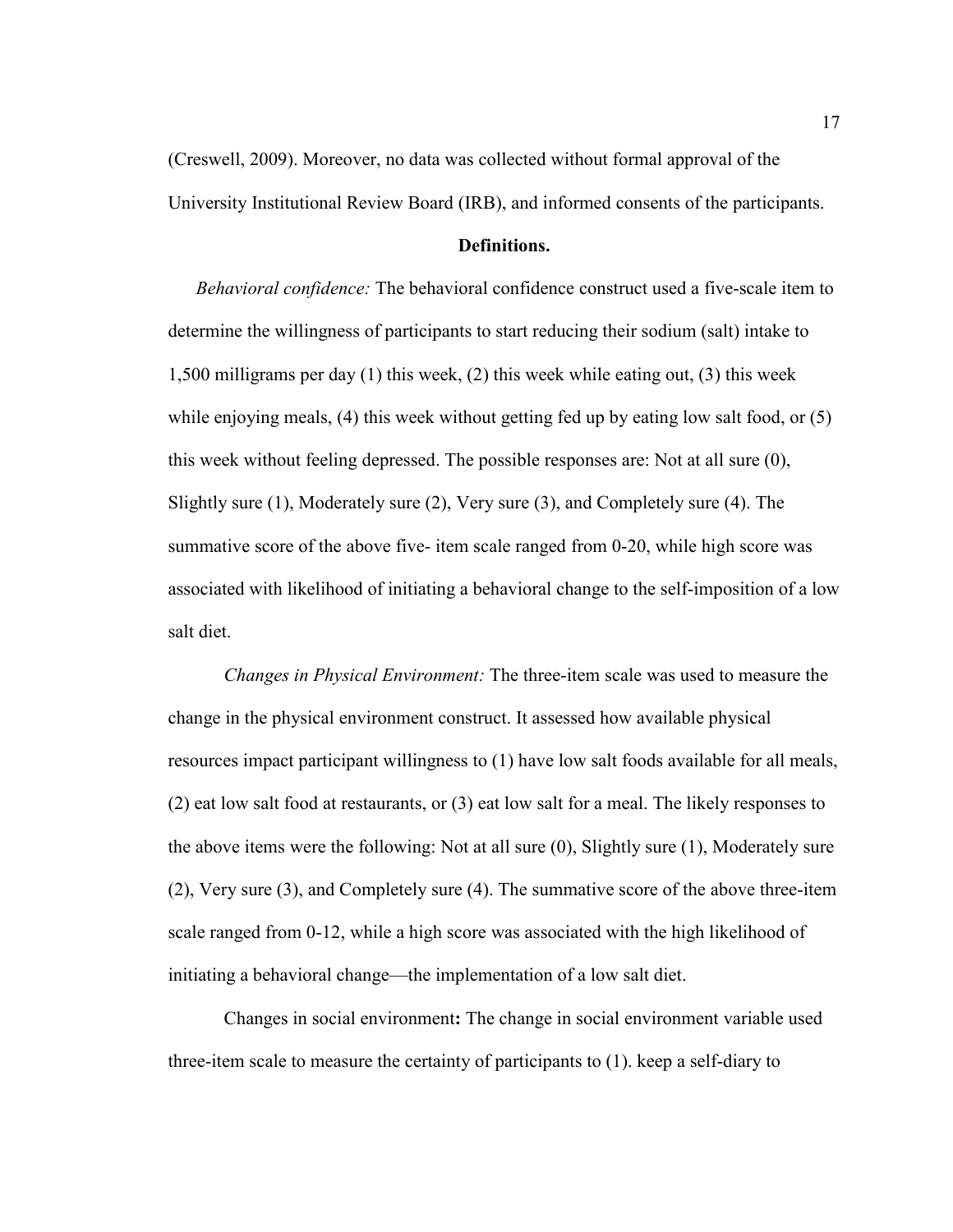monitor eating low salt foods every day, (2), be able to eat low salt foods every day if barriers are encountered, and (3), be able to make low salt foods for meals. The responses are rated on the following scale: Not at all sure (0), Slightly sure (1), Moderately sure (2), Very sure (3), and Completely sure (4). The summative score of each respondent's answers are derived from the score that ranged between 0 and 12, and a high score was associated with a high likelihood that the respondent would sustain a low salt diet.

*Elevated Blood pressure***:** The elevated blood pressure (BP) was measured based on the speed or persistence of movement of blood in the arteries rated by the systolic and diastolic (BP) values  $\geq 140/90$  mmHg obtained on different occasions after the initial screening. The cut-off point BP level >140/90 mmHg was premised on the seventh report of the Joint National Committee(JNC7) {on prevention, detection, evaluation and treatment of high blood pressure Chobanian et al, 2003}.

*Emotional transformation***:** The construct was measured using a three-item scale to determine what and how participants. (1) direct emotions/feelings toward the goal of eating low salt foods every day, (2) are they motivated to eat low salt foods every day, and (3) overcome self-doubt in accomplishing the goal of eating low salt foods every day. The likely responses were rated on the following scale: Not at all sure (0), slightly sure (1), Moderately sure (2), Very sure (3), and Completely sure (4). The summative score of a participant's responses to these three items derives a score in the range of 0 to 12, and a high score was associated with the likelihood of sustaining a low salt diet.

*Initiation of low salt intake***:** Initiation of low salt intake served as a dependent variable in this study. It was measured using a one-item scale to determine the likelihood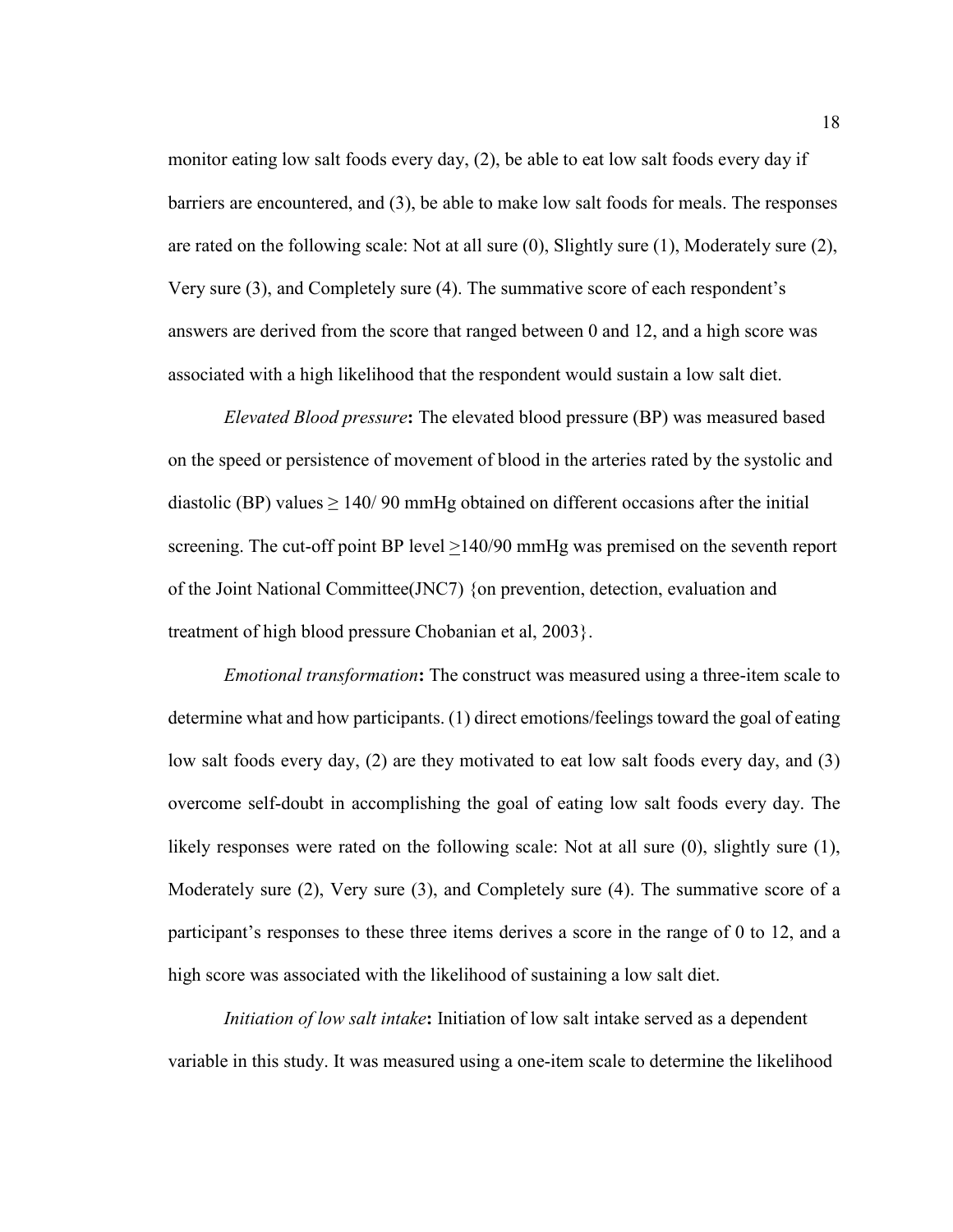of participants consuming low salt (sodium) food daily in the coming week. The possible responses were rated on the following scale: Not at all likely (0), Somewhat likely (1), Moderately likely (2), Very likely (3), and Completely likely (4). The possible ranged from 0 to 4.

*Instrument*: Refers to the MTM structured questionnaire used as the tool to gather data (information) from the research participants.

*Non-communicable diseases (NCD):* - These are chronic, non-infectious diseases, which include hypertension, (high blood pressure), cardiovascular diseases (like heart attacks and stroke), cancers, chronic respiratory diseases (such as chronic obstructive pulmonary disease and asthma) and diabetes.

*Practice for change***:** The practice for change variable measured how participants prevent activities that are barriers and inimical to the sustenance of a low salt diet using the construct's three-item scale: (1) keep a self-diary to monitor eating low salt foods every day; (2) be able to eat low salt foods every day if you encounter barriers; and (3) change your plan for eating low salt foods every day if you face difficulties. The possible responses were rated on the following scale: Not at all sure (0), Slightly sure (1), Moderately sure (2), Very sure (3), and Completely sure (4). The summative score of items ranged from 0 to 12, while high scores were associated with a high likelihood of sustaining a low salt diet.

*Participatory dialogue*: The participatory dialogue construct entailed subtracting the score of disadvantages (negative outcomes) from the score of advantages (positive implications). The disadvantage component was rated on five-item scale to determine if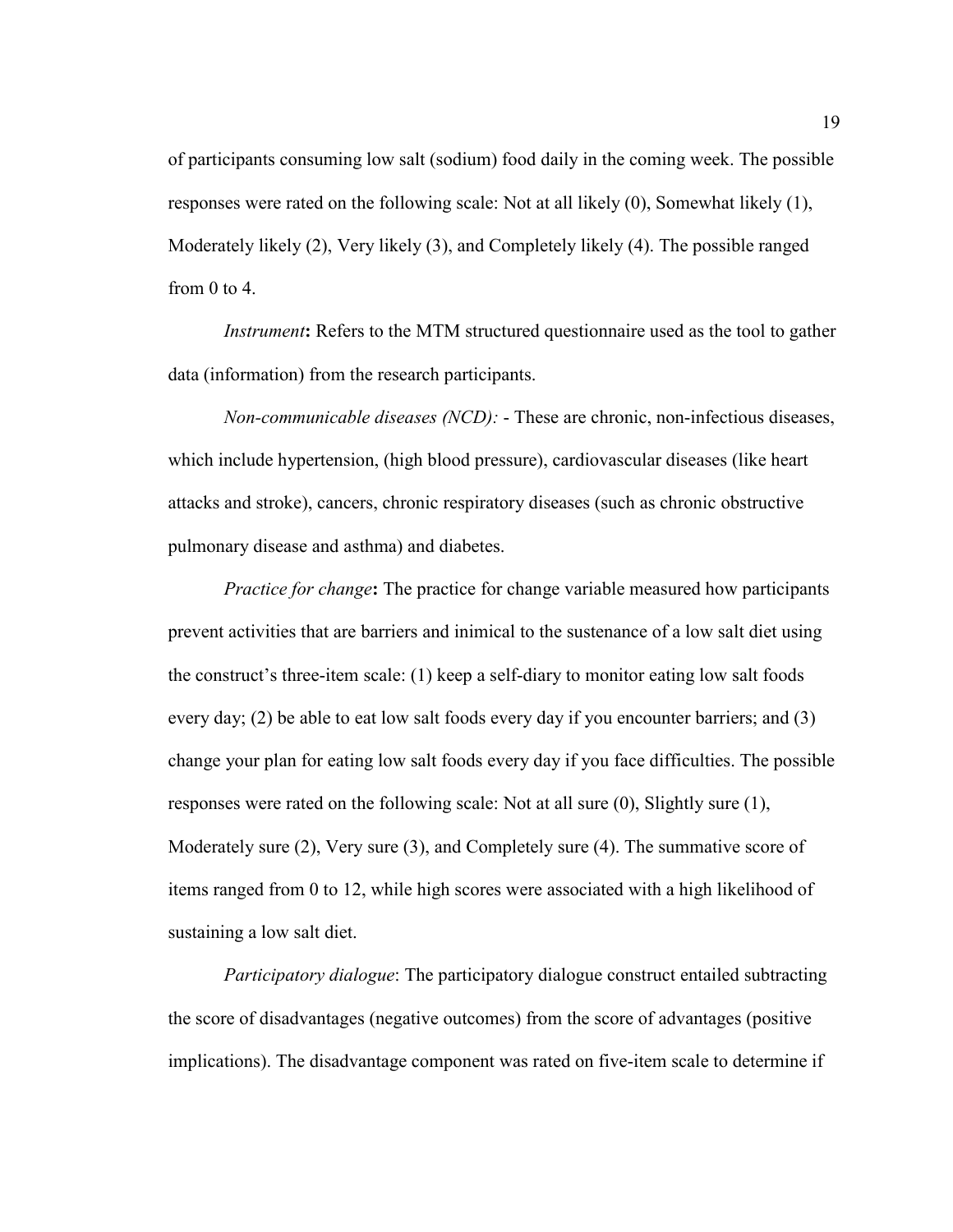the reduction of sodium (salt) intake in one's diet to 1,500 milligrams a day made participants (1) not enjoy food, (2) develop high serum cholesterol, (3) develop high levels of certain hormones, (4) have poor quality of life, or (5) unable to reduce salt because of lifestyle. Similarly, the five-item scale regarding the advantages of participatory dialogue assessed if the reduction of sodium (salt) intake in one's diet to 1,500 milligrams a day made participants (1) healthy, (2) have a reduced chance of stroke, (3) have a reduced likelihood of getting kidney disease, (4) have a reduced chance of getting heart disease, or (5) have prolonged lifespan. The five-item scales for disadvantages and advantages were rated on the following: scale; Never (0), Hardly ever (1), Sometimes (2), Almost always (3), and Always (4). The summation of the possible scores ranged from of 0 to 20 for each component. Therefore, the participatory dialog score ranged from -20 to +20 (Sharma, 2015).

*Sustenance of low salt intake***:** Sustenance of low salt intake, a dependent variable in this study was measured on a one-item scale to determine likelihood that participants would sustain the consumption of low salt (sodium) foods. The possible responses were rated on the following scale: Not at all likely (0), Somewhat likely (1), Moderately likely (2), Very likely (3), and Completely likely (4). The possible ranged from 0 to 4.

*Salt/sodium intake***:** A dependent variable in this study that was measured as the actual rate of salt/sodium consumed by participants as daily dietary nutrients. It was determined through the laboratory analysis of spot urine samples (early morning urine sample) as an estimate of the sodium excreted per day provided (as a secondary data) by the facilities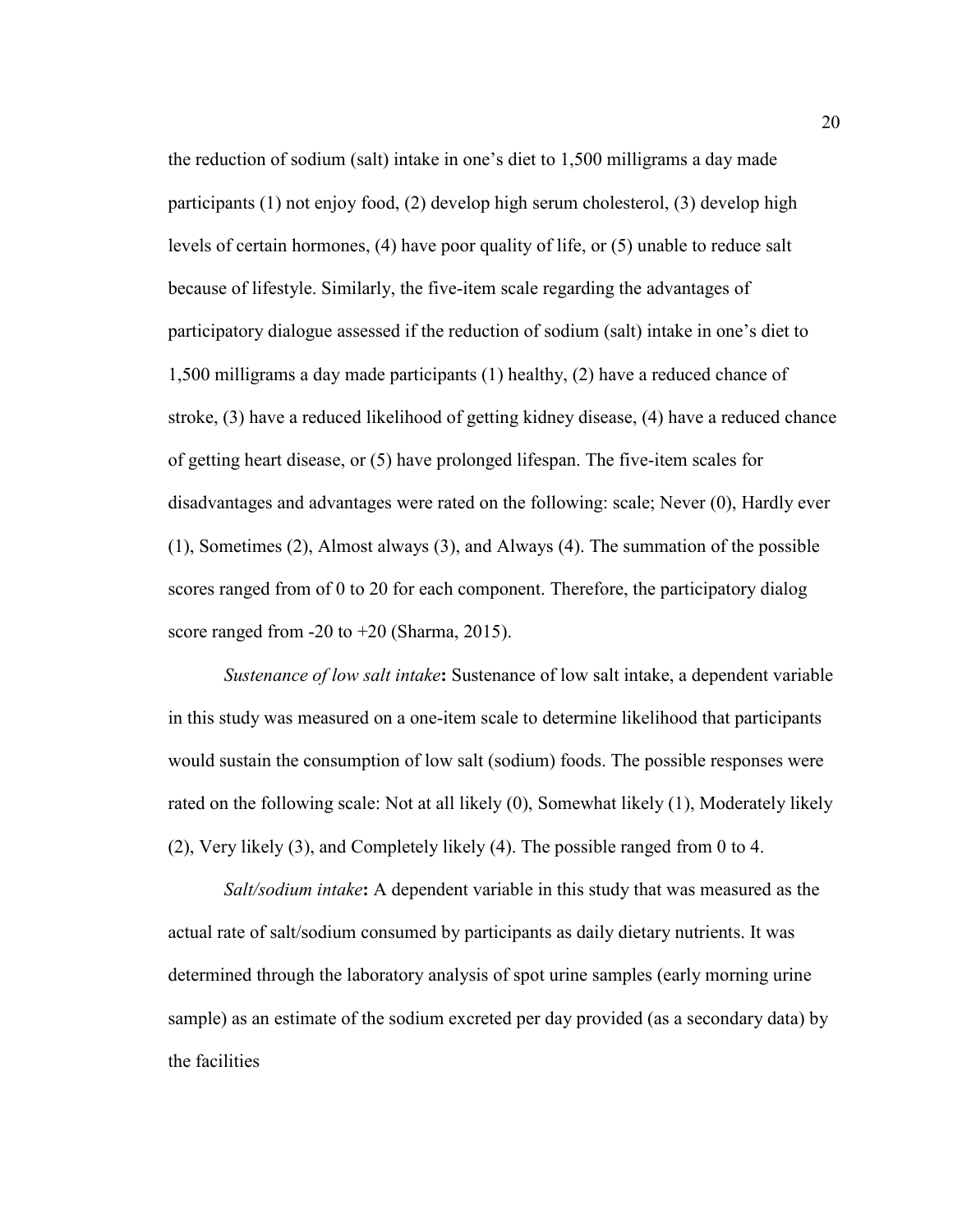#### **Assumptions**

Participants have responded honestly and truthfully to the questions of their own volition. There was no form of coercion or manipulation of the participants during data gathering The information obtained from participants and results of urine sodium were solely used for the purpose of this study. The data were not disclosed or transferred indiscriminately to any other person. The self-reporting of participants may not necessary be an accurate measure of their attitudes and intentions regarding behavioral change.

#### **Delimitations**

The delimitations of this study was the inclusion criteria of previously diagnosed Nigerian hypertensive adults attending Lagos University Teaching Hospital, Nigeria. The hypertensive status of participants was the cut-off point equal to or higher than BP levels of 140/90mmHg and within the ages 20 -60 years. The inclusion criteria recognized both the controlled and uncontrolled hypertensive Nigerian hypertensive adults that were on high levels of dietary salt/sodium consumption. The actual salt/sodium consumption per day relied on the routine urine sodium excreted by participants (obtained as secondary data from the facilities) estimated through laboratory analysis of early morning urine specimen.

#### **Limitations**

The key limitations that may likely occur in this study is poor responses of participants to the questionnaire due to low level of literacy of some of the participants, thus prevent them from comprehending the questions and properly articulating their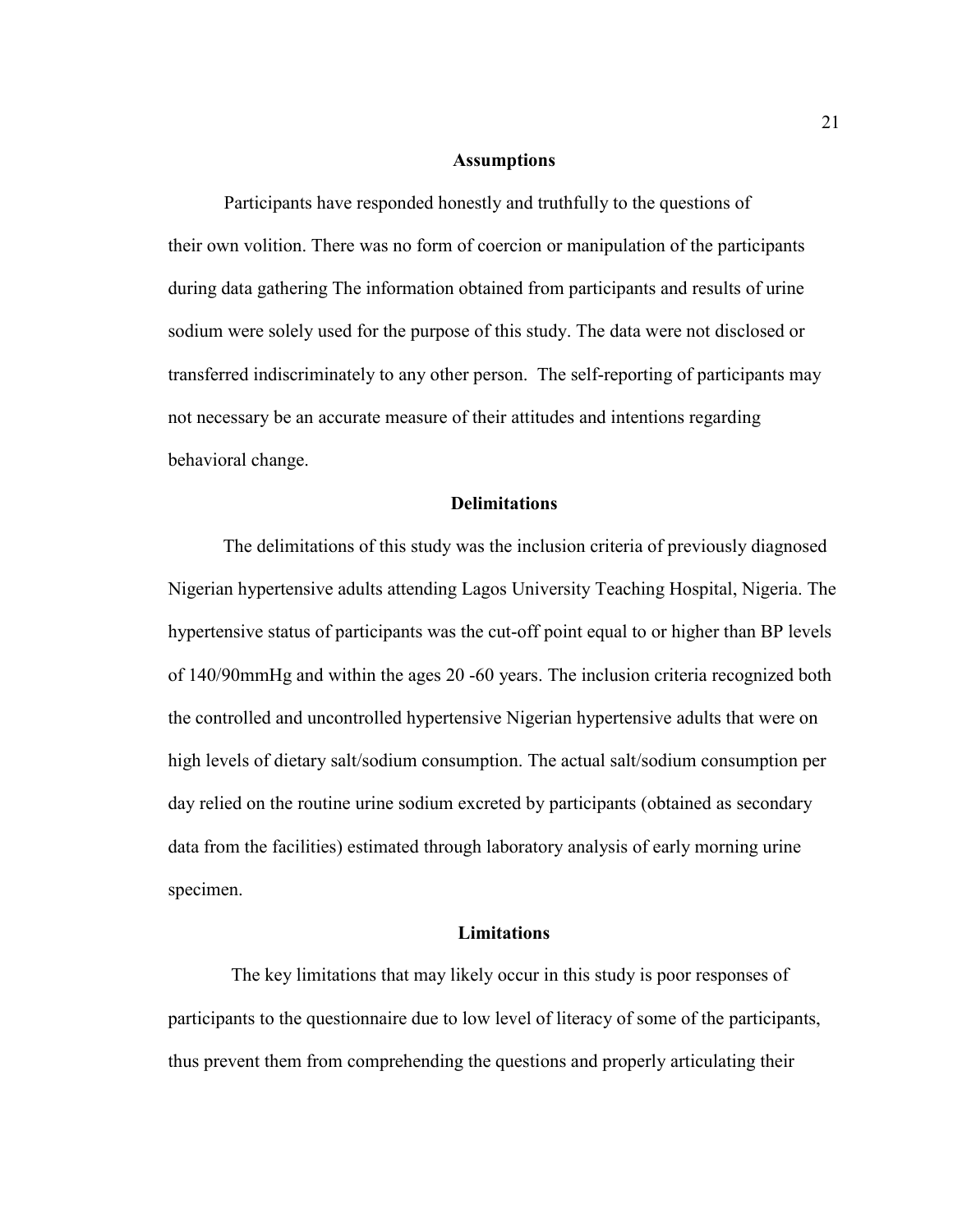responses, especially in Nigeria, with a predominantly low level of literacy. In order to meet the participants' local and cultural demands, I will slightly modify the data gathering process; using either self-administered questionnaire for the literate participants while the face to face interview/questionnaire will be for participants who were unable to read and write.

Cross-sectional survey design being a single-point in time data collection process which limits the opportunity for the researcher to adequately follow-up with participants to seek clarification of ambiguous information or obtains missing data. Nevertheless, the adoption of face-to-face interviews / questionnaire in this study enabled further probing of participants to gather more relevant and detailed information within the point in- time. Self-reporting could be challenged with the limitation of recall bias as well as the false-, under-, and over-reporting of information.

The estimation of dietary sodium levels from spot urine (early morning) sampling limits the data to daily dietary information, which may not be a true representative sample of the variety of diets of participants. However, the spots urine samples are validated by the large sample size of the study. Moreover, because the study relies on the mean estimate of the total sample, it sufficiently accounts for the variations in dietary intake.

The use of a purposive-homogenous sampling method and a non-random selection of participants could lead to sampling bias. Nevertheless, a purposive sampling method is an acceptable sampling method for a quantitative study that is required to meet special needs (Groenewald, 2004).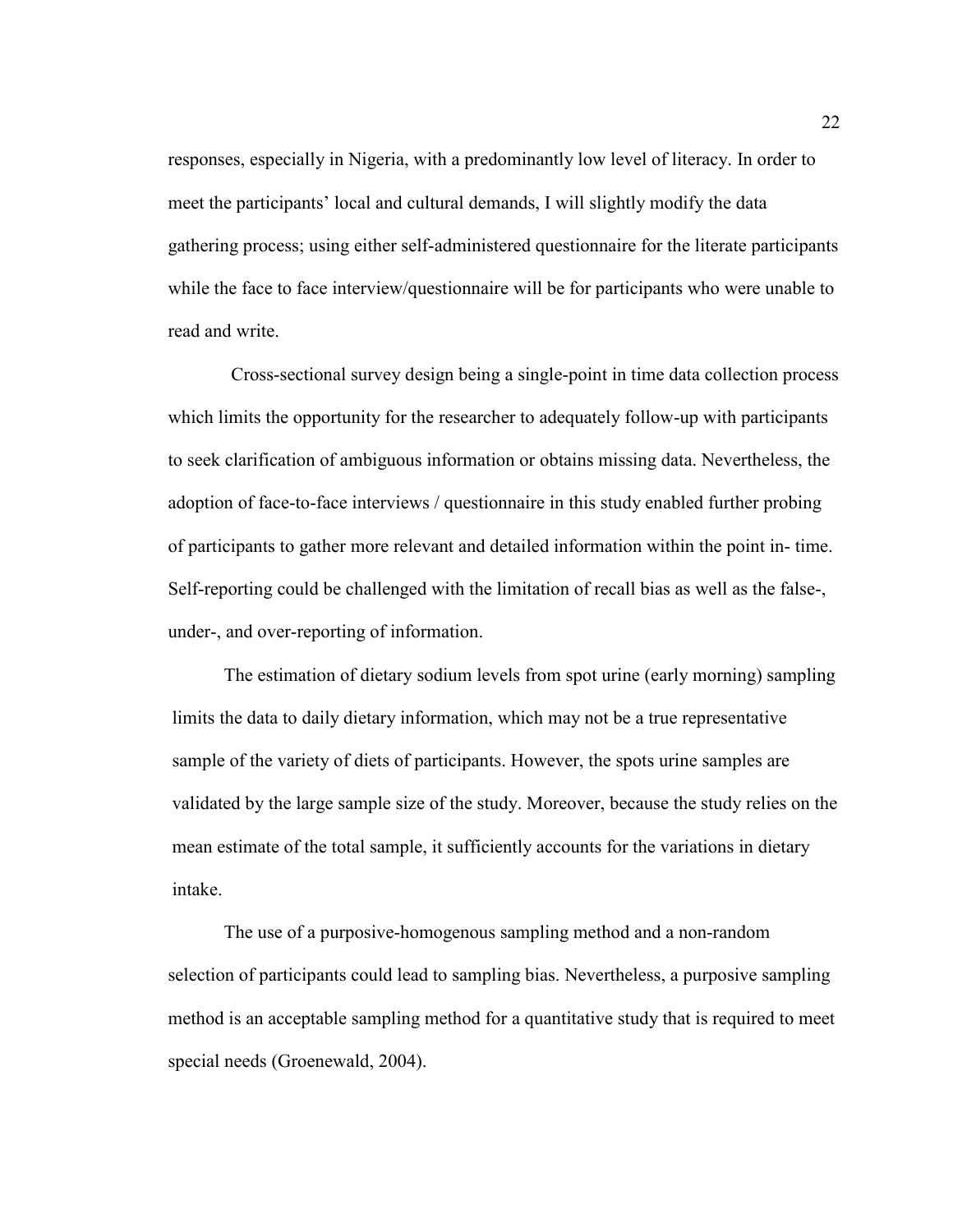#### **Significance of the Study**

#### **Significance to theory**

The adequacy of MTM was tested in this study to address and present a good understanding of the underlying behavioral and attitudinal factors towards a change in behavior about health related matter. Consequently, I employed the constructs of the MTM theory to assess how peoples' decisions or intention to initiate and sustain health behavior changes may or may not be inimical to achieving successful health intervention or promotion. The importance of this study was premised on the need to be implicit in the investigation and analysis of the control and management of hypertension, the biggest single contributor to the global burden of heart, kidney diseases and mortality (Poulter et al., 2015; World Health Organization, 2013).

#### **Significance to Practice**

 I employed this study to promote the significance of behavioral change in the central role of nutrition (diet) as a health intervention in the prevention and control of HBP for the benefit of the Nigerian community and other populations in need of such information. Moreover, the cost-effectiveness of using inexpensive local food items as nutritional and alternative therapy for the control and management of hypertension as emphasized by Subramanian et al. (2011) and Kasilo et al. (2011) is highly significant especially among underserved populations with limited access and resources to maintain adequate healthcare services. In addition, the positive results on the adequacy of MTM model provides the opportunity to design an MTM health assessment instrument for use by healthcare professionals to measure the personal intentions and strength of individuals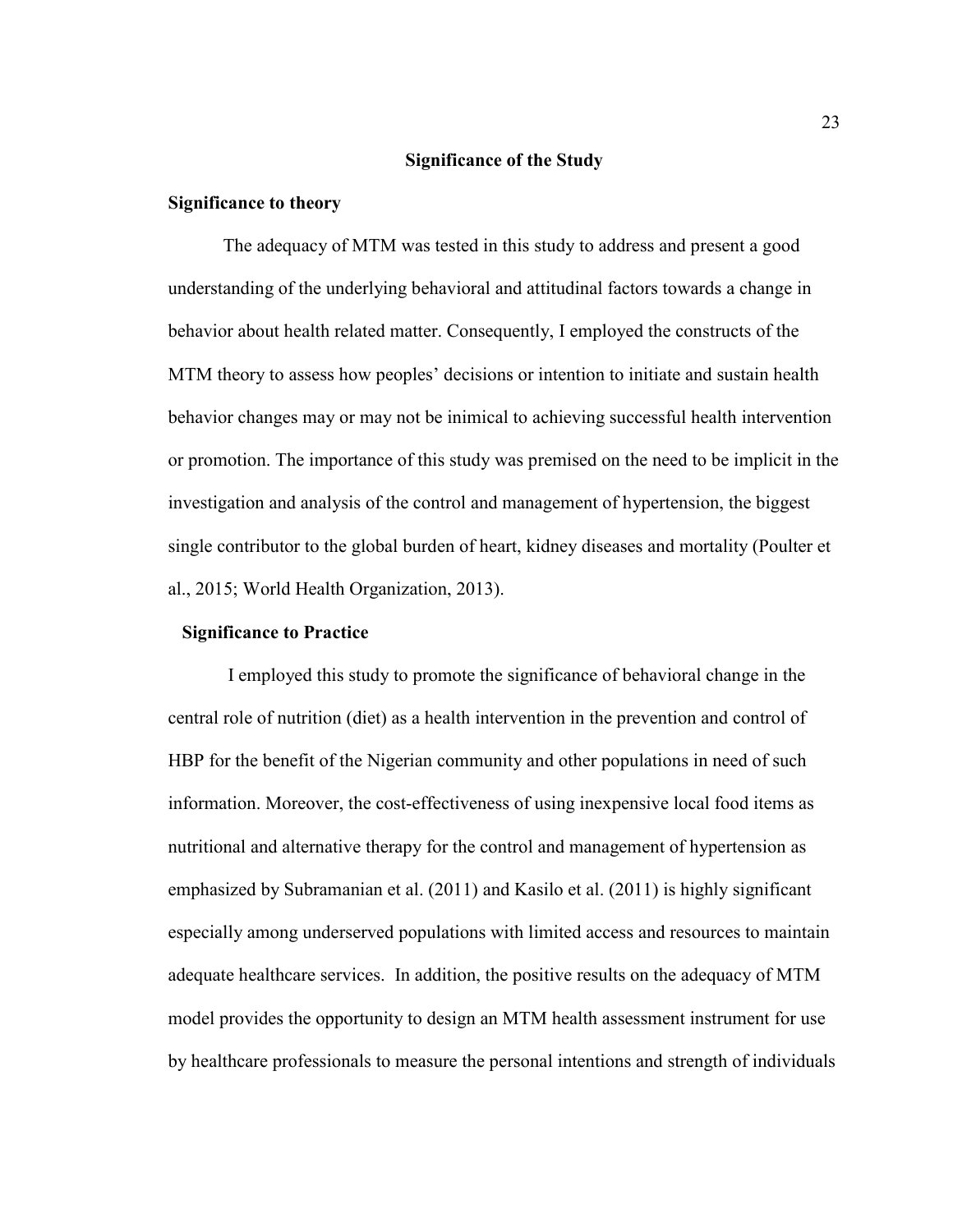at initiating and sustaining the appropriate behavioral changes that can prevent and control any health challenge, thereby promoting health education and health interventions.

#### **Significance to social change**

Fixsen et al. (2005) highlighted the significance of applied research in promoting improved service delivery processes and contextual factors, as well as improving the efficiency and effectiveness of program implementation at local, state, and national levels. In this regard, many researchers and practitioners have become crusaders of social change in their respective areas of study and practice. Therefore, the study outcome becomes an evidence-based tool for health education and intervention programs that empower individuals to become responsible and self-reliant for their health and ill-health. This is in support of the Laureate Education's (2013) vision and mission that encouraged scholar-practitioners to develop research studies and apply the findings as evidence-based intervention programs that contribute positively to the lives of the people and the communities around them. This study result can provide an easy avenue through which to determine and select the correct preventive or corrective treatment strategy for the control of high blood pressure and hypertension in Nigeria.

#### **Summary**

The prevalence of hypertension worldwide has been a major public health concern, especially in developing countries like Nigeria with high prevalence rate of hypertension among Nigerian adults. Copious empirical evidence was shown to portray that hypertension could be prevented and treated following the physiological association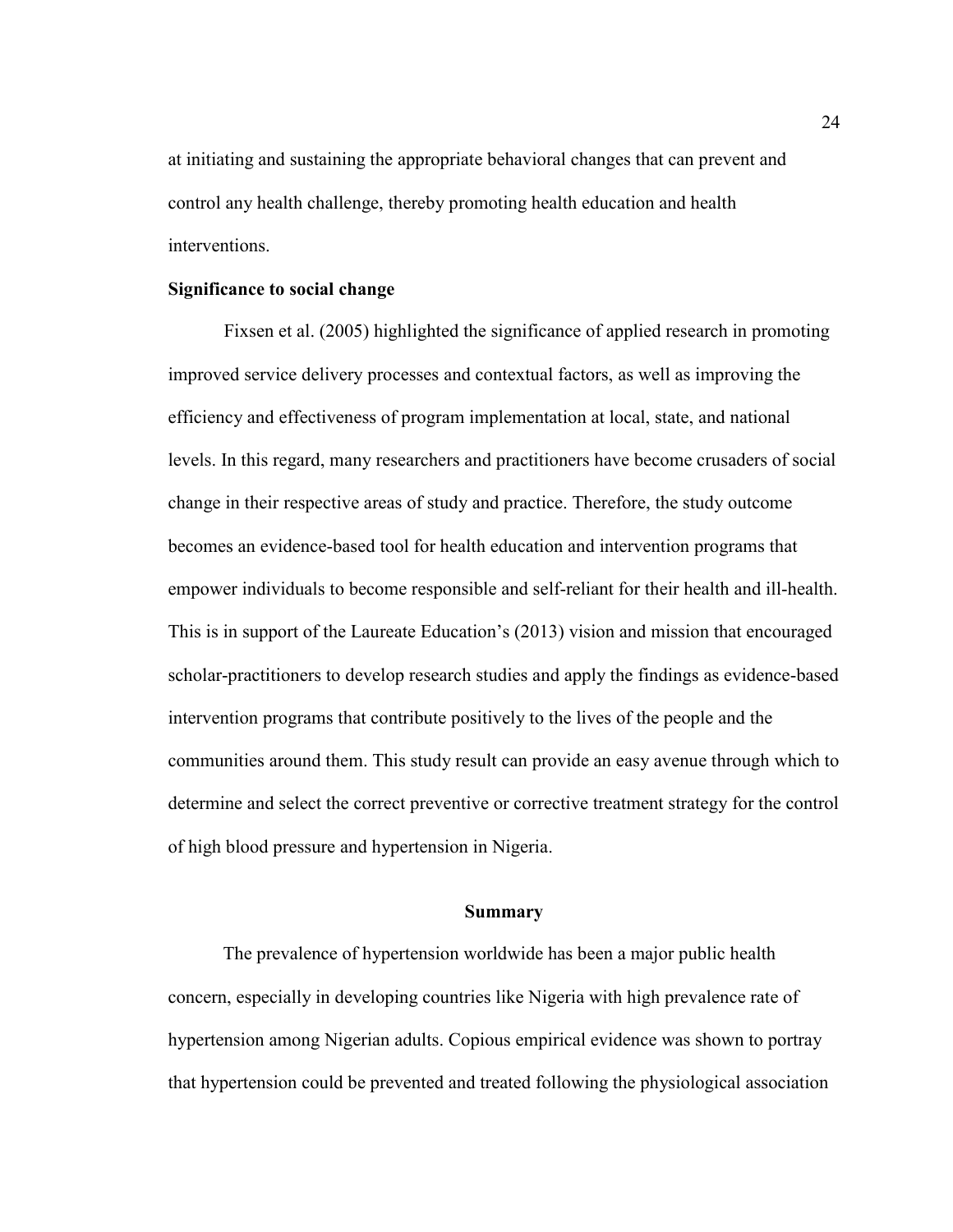of the disease with the high consumption of dietary salt/sodium. Also, several pharmacological studies had emphasized and predicated the control of hypertension on strict adherence to drug interventions to the detriment of the evidence- and theoreticalbased, non-pharmacological and behavioral change approaches. These alternative approaches are often not only inexpensive, but have been evidently supportive in achieving the successful recovery of hypertensive patients in many developed countries and regions of the world.

Consequently, this study focused on testing the accuracy of MTM, a new theory by examining its predictive powers to mitigate or enhance decisions of Nigerians with hypertension' to initiate and sustain the behavioral change regarding the reduction of sodium/salt. I also assessed the impact of the MTM initiation model constructs in the attainment of the actual dietary sodium consumption levels of adult Nigerian hypertensives in relation to RDG levels.

In summary, chapter one provided an overview of the study. Chapter two reviewed the relevant literature regarding the relevance of behavior change strategies as panacea to influencing lifestyle modifications required to address the global challenges of hypertension. The chapter also included a review of the empirical findings of MTM in supporting behavior-change that are applicable to other areas of health challenges. Lastly, this study highlighted the contributions of the social and physical environment, in terms of our demographical, socioeconomic and environmental factors as well as the impact of the Nigerian dietary patterns and nutritional practices in the prevention and control of hypertension.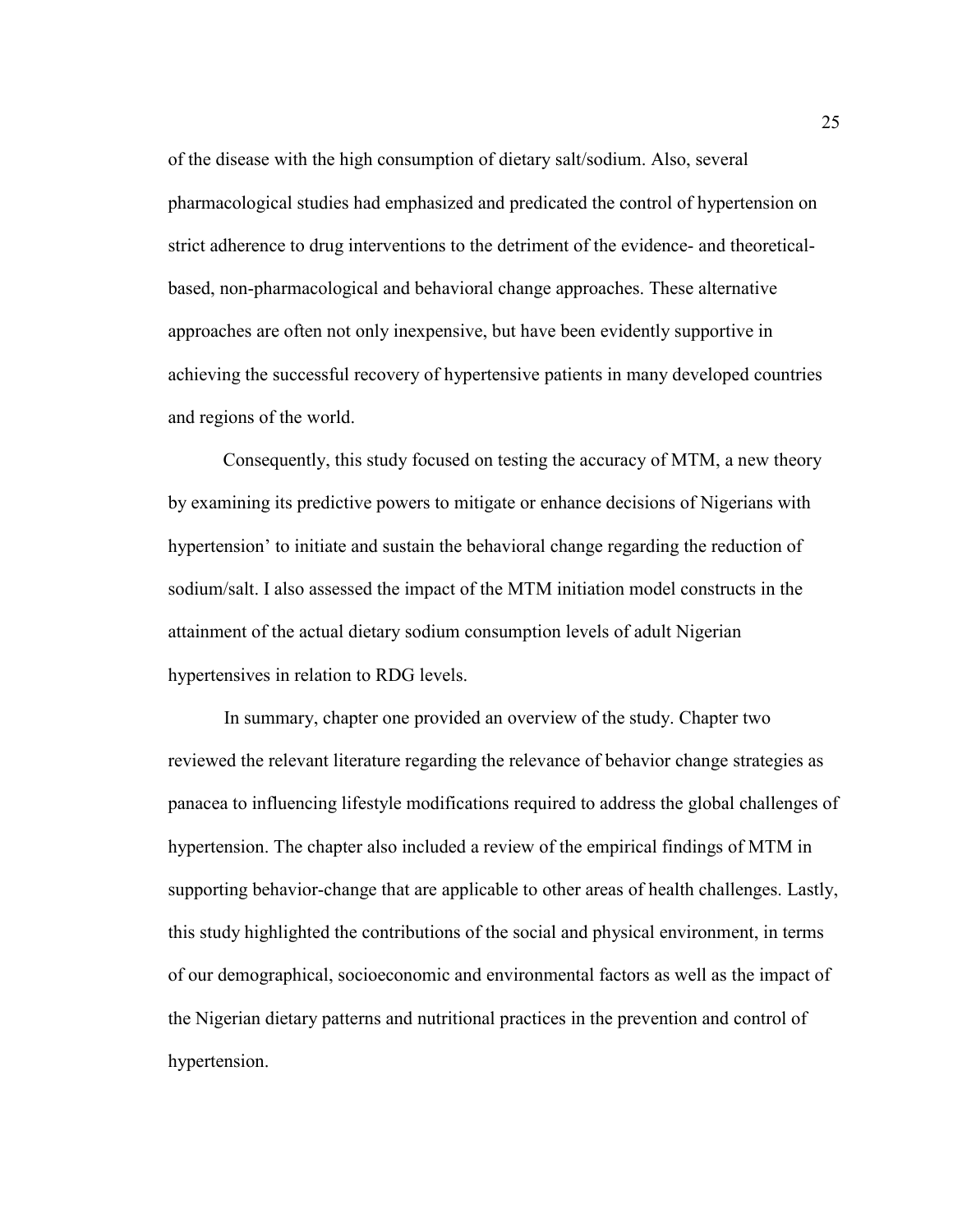#### Chapter 2: Literature Review

#### **Introduction**

In this chapter, I reviewed the literature of interest to the focus of this dissertation. I discussed the theoretical framework and provide an assessment of past and current as well as associated published articles. I also identified the best practices in the application of evidence-based theoretical and conceptual frameworks guiding the use of health, educational and promotional interventions to achieve effective behavioral and lifestyle change (adopting low salt/sodium diet) in the prevention and control of high blood pressure (HBP).

The chapter begins with a discussion of the adopted literature search strategy and the place of a sound theoretical framework in this dissertation. After this, I explore published works on the MTM and its attributes as well as critique existing behavioral theories, and characterize features of primary or essential hypertension, among a few other types of hypertension. I also critically examine a number of alternative theories to ultimately contextualize the research problem within the theoretical framework.

A key outcome of the literature review was the paucity of research on the use of lifestyle modification and health behavioral changes (as health education and promotion interventions) in the management and control of in Nigeria, one major developing country in the sub-Sahara African region. Moreover, most researches had been undertaken without recourse to theoretical framework and conceptual perspectives. Responding to these observations, the investigative study reported in this presentation as informed by the literature review, focused on examining the utility of the MTM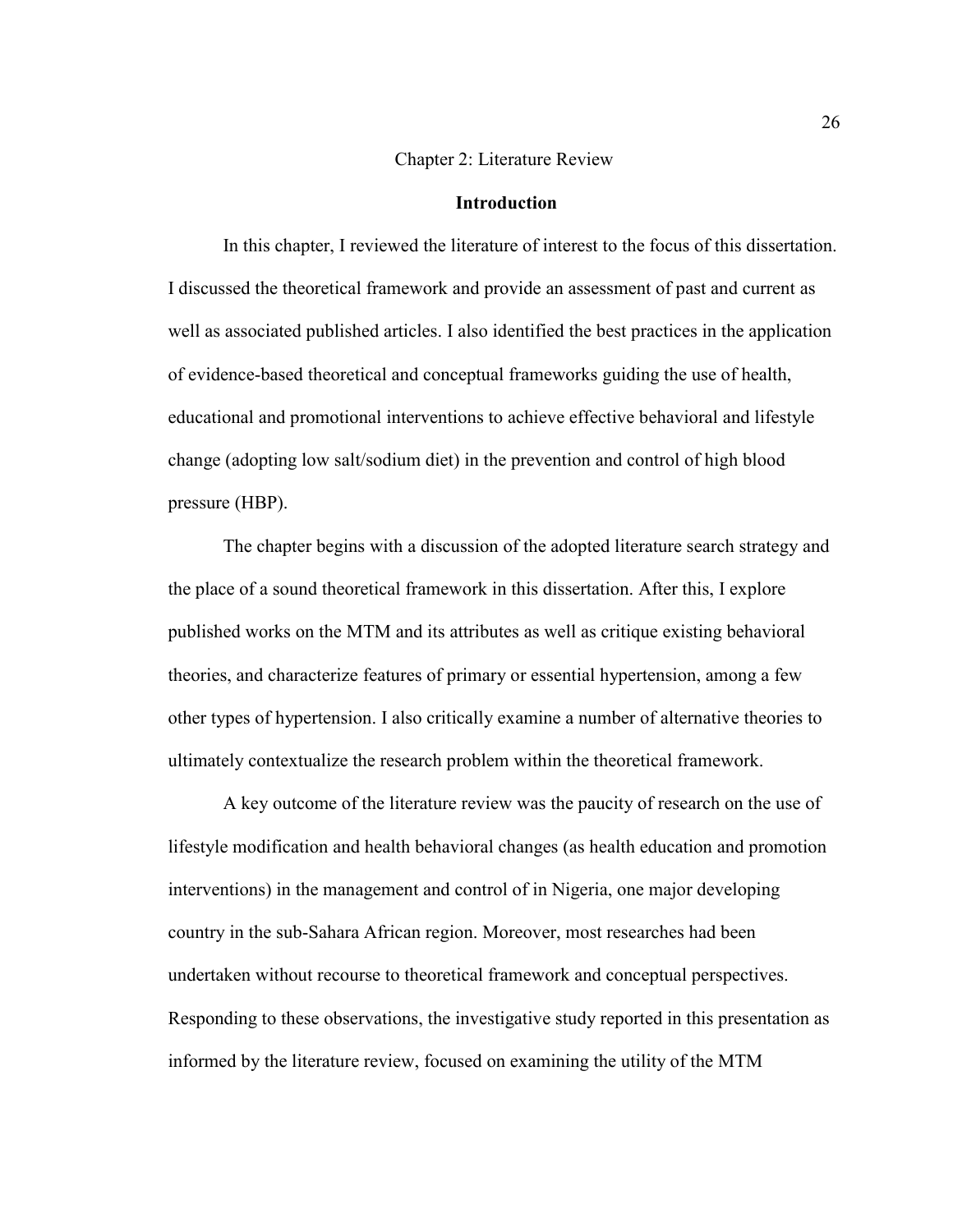constructs on the decisions of Nigerian adult with hypertension to initiate and sustain positive healthy behavior by consuming low sodium/salt.

#### **Literature Search Strategy**

The search strategy that I adopted for the review involved identifying various search terms such as *hypertension, elevated/raised /high blood pressure,* ''health promoting behaviors'', "behavior change theory '' "lifestyle modification'' , and "theoretical framework''. The combination of these terms formed varying search titles relevant to the study topic for identifying related journal publications of interest '*'Sodium/Salt intake of Nigerians*'', "*Control and management of hypertension and elevated/high blood pressure'', " Using behavioral change theory to control and manage high blood pressure (hypertension)'', " Health promoting behaviors of hypertensives", "Dietary patterns and behavior in Hypertension'', and " The prevalence and non-pharmacological management of hypertension in Nigerian adults''.* 

I explore the search terms systematically in databases like Walden Library, the Cumulative Index of Nursing and Allied Health Literature (CINHAL), PubMed, and ProQuest. Other databases include Scopus, Journal of Academy of Nutrition and Dietetics, Journal of Hypertension, Google Scholar, and general Internet searches. I also retrieve the bibliographies of some articles and reviewed manually to identify additional potentially useful journal publications. I use my primary search terms and titles to retrieve an initial total of 194 peer- reviewed articles at my first attempt. Later, I. streamline the relevant articles to 25 published journals from 2007 to 2017. I also found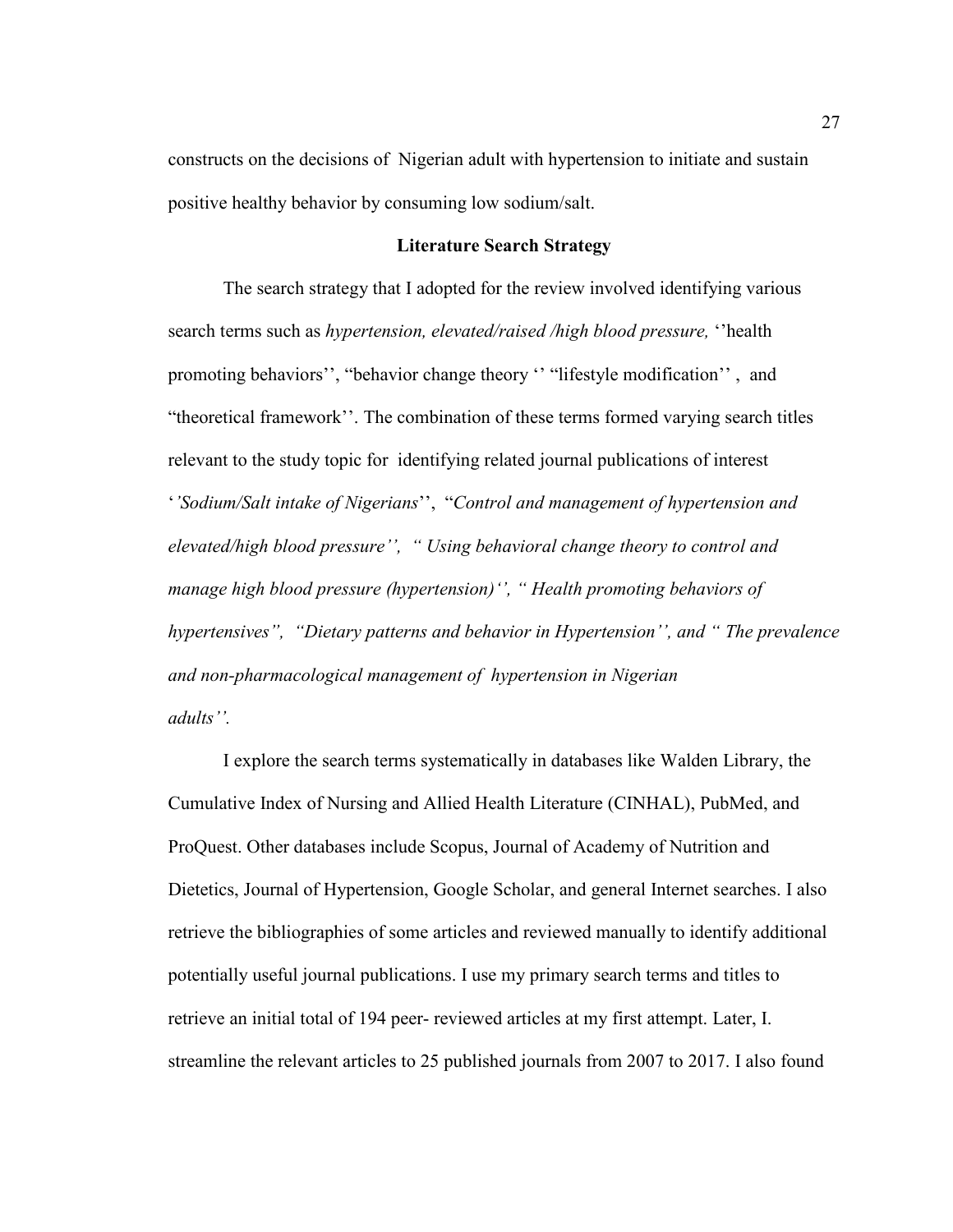some relevant items of information from reports of local and international health agencies, textbooks, and editorials and commentaries published between 2002 and 2006. The outcomes of the review are presented in the ensuing discussions that started with the theoretical framework.

#### **Theoretical Framework**

Theory has been established as an integral and important component of health education research and practices, which informs, enriches, and enhances the practitioners' skills, knowledge, and understanding of the processes for resolving health problems or issues (Glanz et al. 2008a; 2010; Rudestam & Newton, 2015; National Institutes of Health 2011). Theory also provides relevant structure and worldview to the research Creswell 2013). In this study, I used theory to articulate assumptions, support the problem statements, establish explicit research questions, formulate hypotheses into appropriate conceptual models, and as noted by Sharma (2017), to facilitate the development of strategies for health education interventions. Health educators like Glanz et al. (2008a; 2010.), Green (2012) , and Sharma (2017) recognized and affirmed health behavior as the ultimate dependent factor in the specific contexts and perspectives of health education and intervention programs. Moreover, as evidence-based theory served as a crucial tool that enable researchers and practitioners predict and explain health behavioral changes.

Health behavior is a combination of knowledge, attitudes and practices, and those actions required to either promote healthy lifestyle or encourage risky health behaviors (National Institutes of Health, 2011; Sharma, 2017). The identified risky lifestyle patterns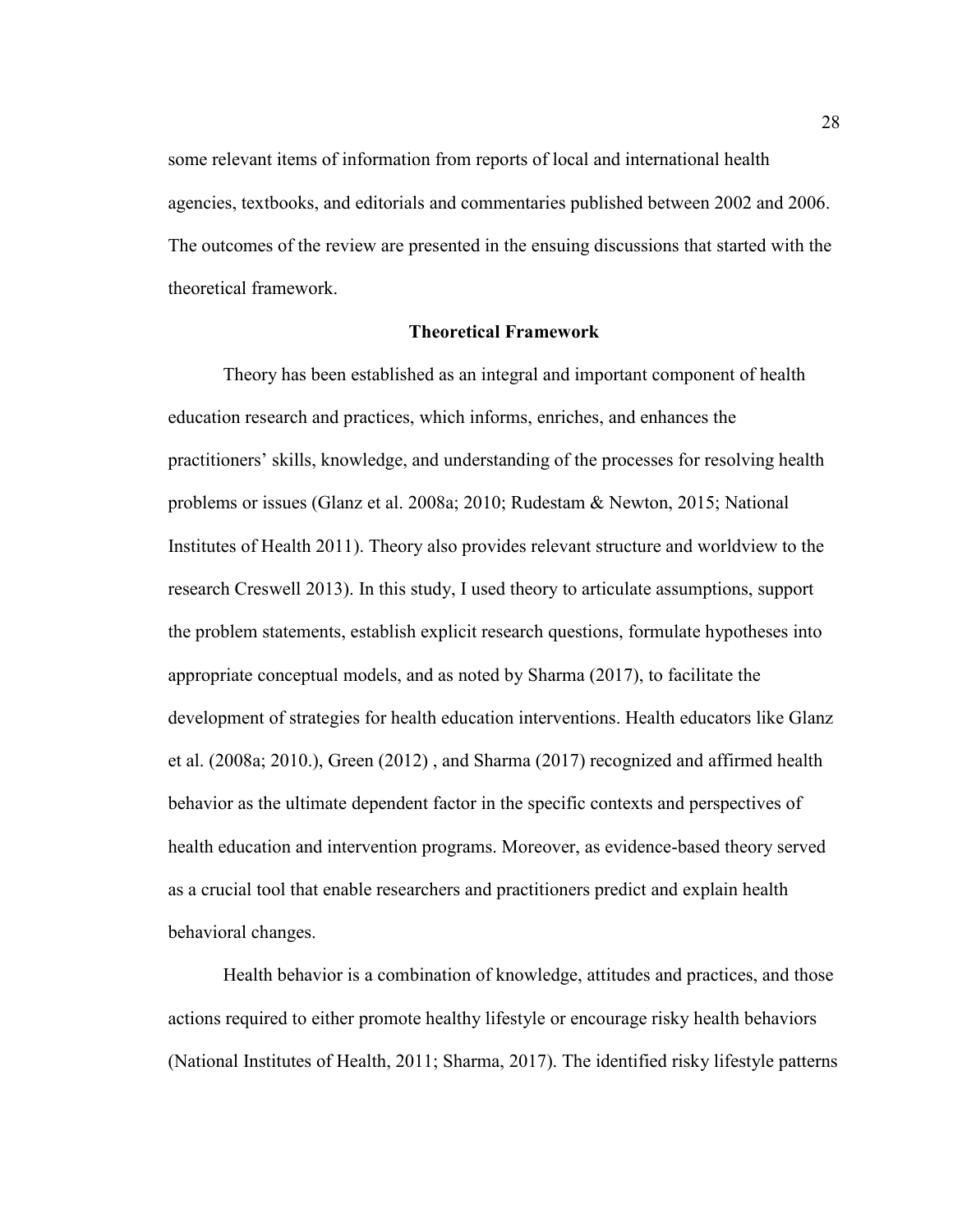and associated diseases have consistently justified the need to develop and test more health behavior theories (Connelly,2005). required to operationalize in the real world environments through health intervention initiatives (Glanz et a. 2010; Green, 2012; Sharma, 2017).

The inevitable role of theories in health intervention programs (Bartholomew & Mullen, 2011) is to ensure that target groups achieved positive health behavioral changes in order to enhance and promote healthy lifestyles that complement the health care systems (Pasick et al., 2009; Dastjerdi, 2011). In terms of contextual factors of health education and promotions, theories illuminates the understanding of the varied complex health situations, relied on the experiential knowledge of the health professionals, and evidence obtained from the environment, to channel the findings of empirical research towards developing intervention strategies required in achieving positive behavioral change and effective health interventions for the targeted audiences (Pasick et al., 2009; Grant et al., 2014).

## **Multi-Theory Model (MTM)**

Sharma (2015) developed and integrated a number of the mostly used, old, and individually tested constructs of some existing behavioral and cognitive theories to form the constructs of MTM. This is a major contribution to available knowledge in decreasing morbidity and mortality rates as well as enhancing quality of life. The initiation component of MTM activates the transition process of health behavior change, using the three distinct constructs (participatory dialogue, behavioral confidence, and changes in the physical environment). The constructs initiate a one-time action/activity, which could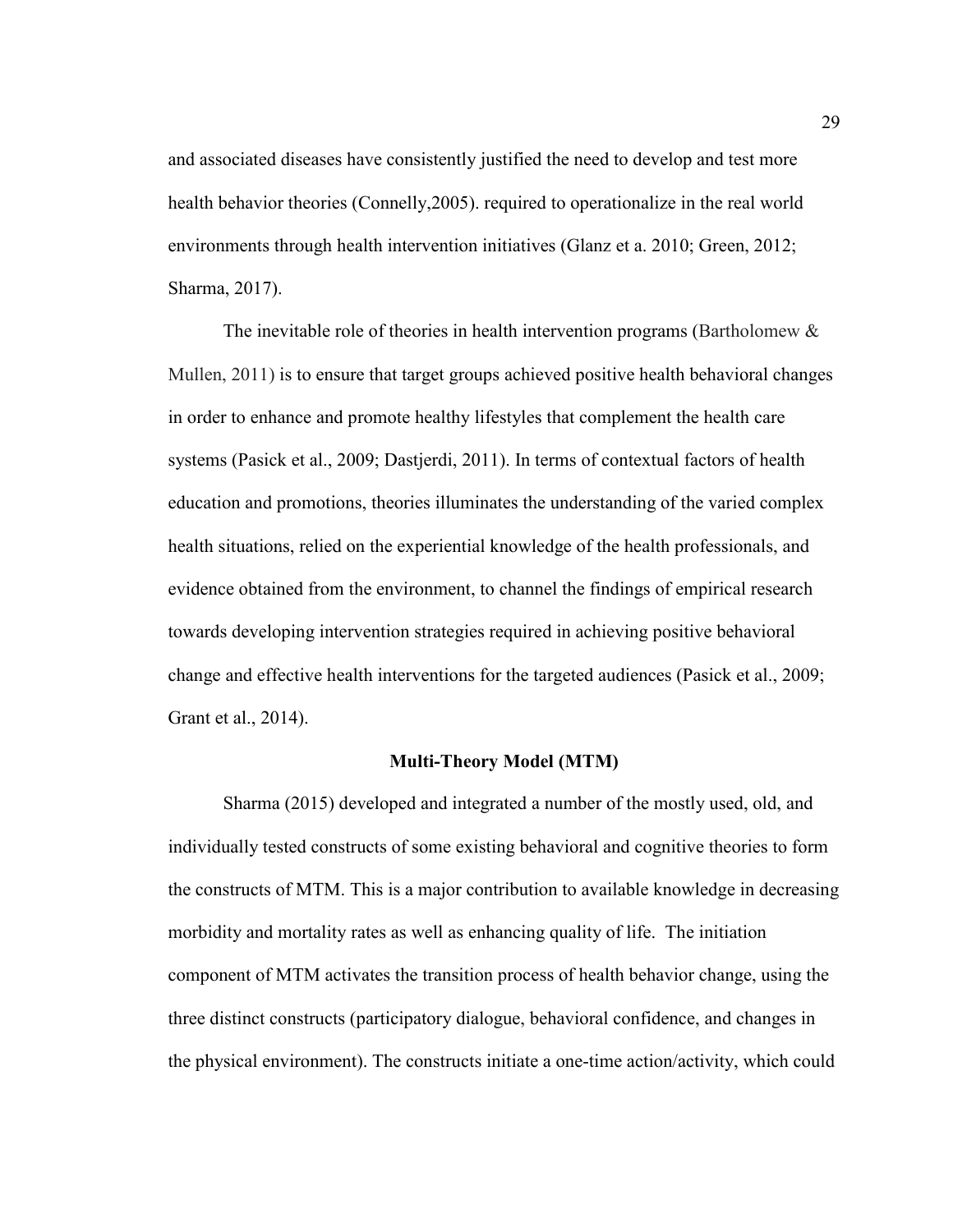be starting the yearly vaccination of infants/children or undertaking the initial take-off of physical activities as a health behavioral change for reducing obesity (Knowlden et al., 2016; Nahar et al., 2016; Sharma et al., 2016).

Furthermore, the sustenance component of the MTM, which is composed of three other distinct constructs (emotional transformation, practice for change, and change in the social environment) assist to maintain or sustain the actions /activities needed to influence the health behavioral change. Therefore, the sustenance component of MTM is the long-term performance or sustain the continuous execution other several actions and varied activities that served as platforms for overcoming the health problem such as engaging in regular physical exercises, reduction in portion size of food intake, and improving the quality and nutritional composition of meals. (Knowlden et al. 2016; Nahar et al., 2016; Sharma et al., 2016).

#### **Initiation Component of MTM**

 The initiation model of health behavior pattern (an outcome /dependent variable) featured as the first component of MTM, characterized by the decision of the individual or target audience to commence an action or activity that affects their health issues either positively or negatively. For example, Sharma et al. (2016) highlighted the reduction of food portion or size consumed daily as a behavioral change to control the incidence of overweight and obesity in college students. However, the eagerness to initiate the behavior is predicated on other motivational and independent factors or constructs as proposed by Sharma (2015). The constructs are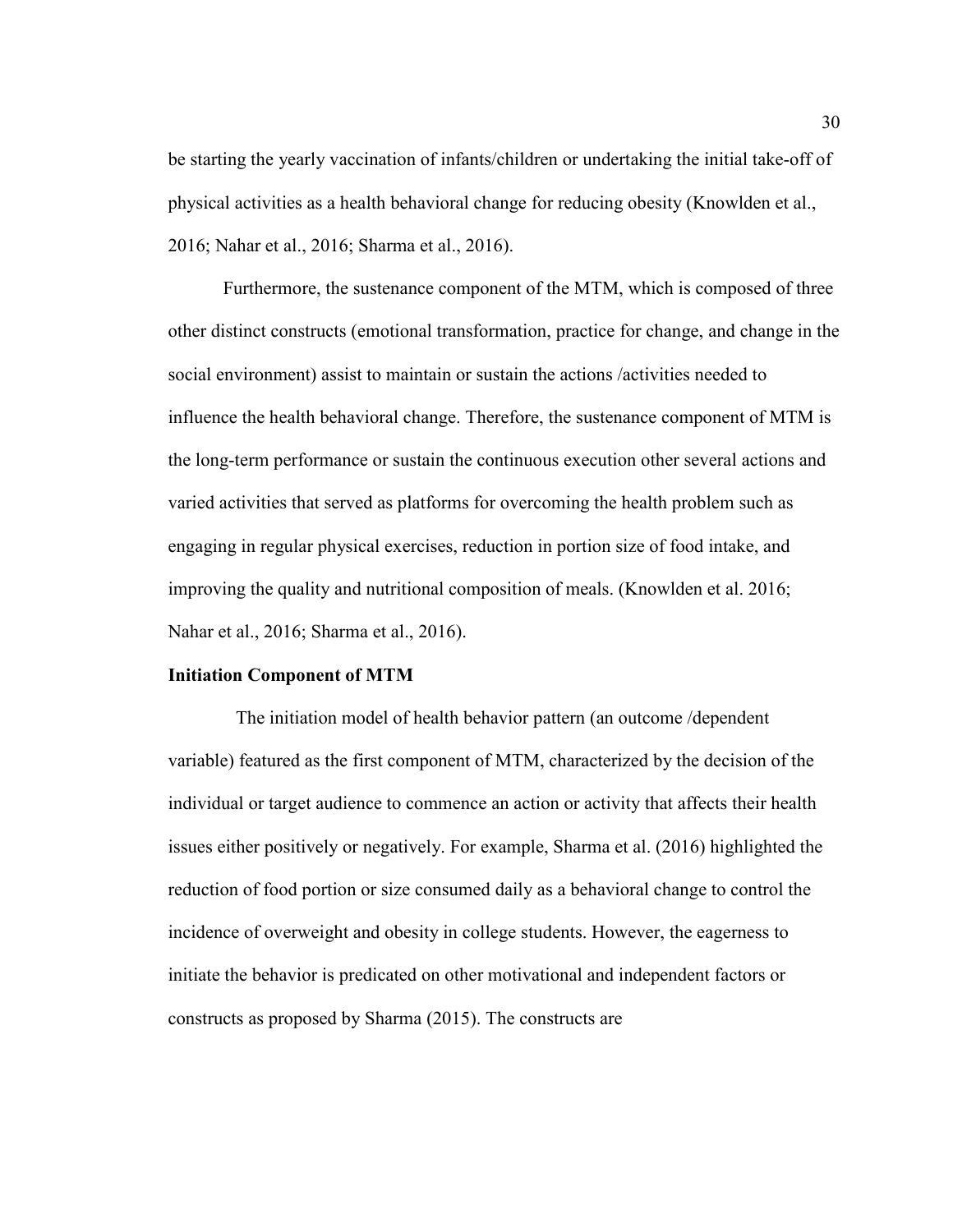**Participatory dialogue:** The participatory dialogue is used as an independent variable in this study to engage the target audience in a two–way communications stream. The engagement of target audience is expected to be directed toward identifying the differences in the advantages and disadvantages of the activities in initiating the decision by adults with hypertension and consequently influencing the behavior change. These are the likely benefits and losses to reducing salt/sodium intake in the control of blood pressure/hypertension.

**Behavioral confidence**: The construct operated as a predictive variable in this study and referred to both the internal self-will power and external support that boost the individual's confidence in the decision to adopt a change of health behavior and attitude to aid the initiation of consuming small portion size or reduction of salt/sodium intake. Behavioral confidence construct encourages the individual to instigate commitment to the plan of action by obtaining the likely start time of executing the change of behavior from target audience. Behavioral confidence helped in mustering both inner and external confidence (Knowlden, 2016). Behavioral confidence could be likened to Bandura's self-efficiency of social cognitive theory and Ajzen's perceived behavioral control. However, differed in contest because behavioral confidence is focused more on continuousness of the activities in the future rather than just one-time immediate action (Sharma, 2015; 2017).

**Changes in the physical environment:** featured as an independent variable operated as the natural or physical reinforcements in form of available resources needed to support the decision to initiate behavior change. What influenced the adoption of low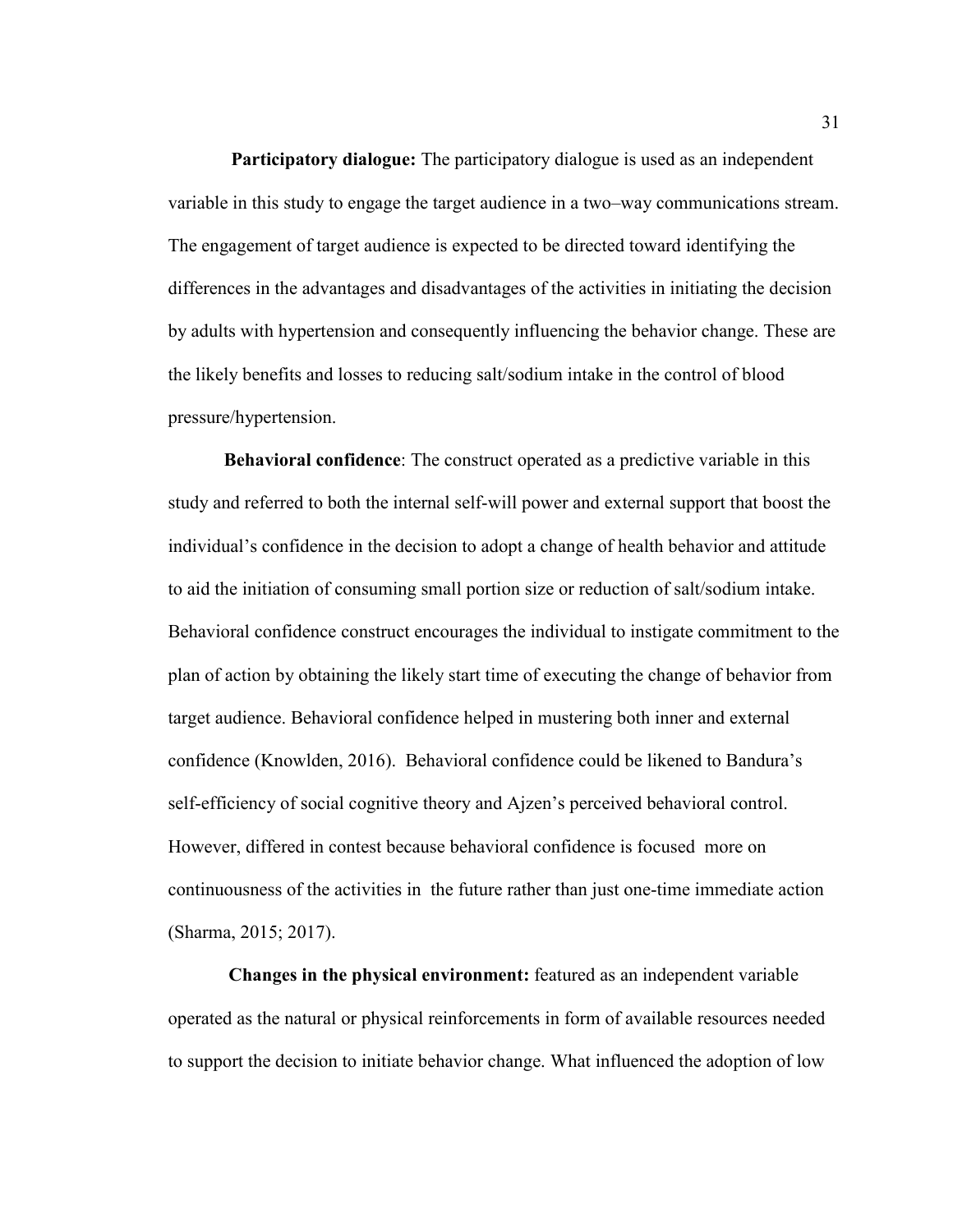sodium/salt diet. The examples of natural or physical reinforcement are the physical availability of restaurants or right food items that supported low salt diets or selfpreparation of low salt meals.

#### **Sustenance Component of MTM**

Sustenance component constituted the second dependent variable of MTM and represented by the decision to sustain the positive behavior changes that influence the reduction of sodium/salt intake by hypertensive Nigerian adults. The sustenance constructs are

**Emotional Transformation**: The construct relied on the emotional reaction of the individual in performing the health behavior change. These factors are facilitated by the ability of the participants to readjust emotionally by drawing on inner strength in the reassurance of sustaining healthy life modifications. Emotional confidence construct uplifts the feelings of the target audience and provides guidance on decisions to undertake less risky behavior. By continuous self-motivation and drawing on inner strength, individuals can avoid self-doubt inimical to sustaining healthy lifestyle and long term behavior change of reducing the salt /sodium intake.

**Practice for change:** The variable is the regular practice of certain activities and associated efforts to eliminating or filter those activities acting as barriers or inimical to progressing the change in behavior. The practice of retaining the necessary activities that support the sustenance of behavioral change also include keeping of self -diary in monitoring or tracking the intake of low salt diets or self- preparation and carrying to work. low salt diets.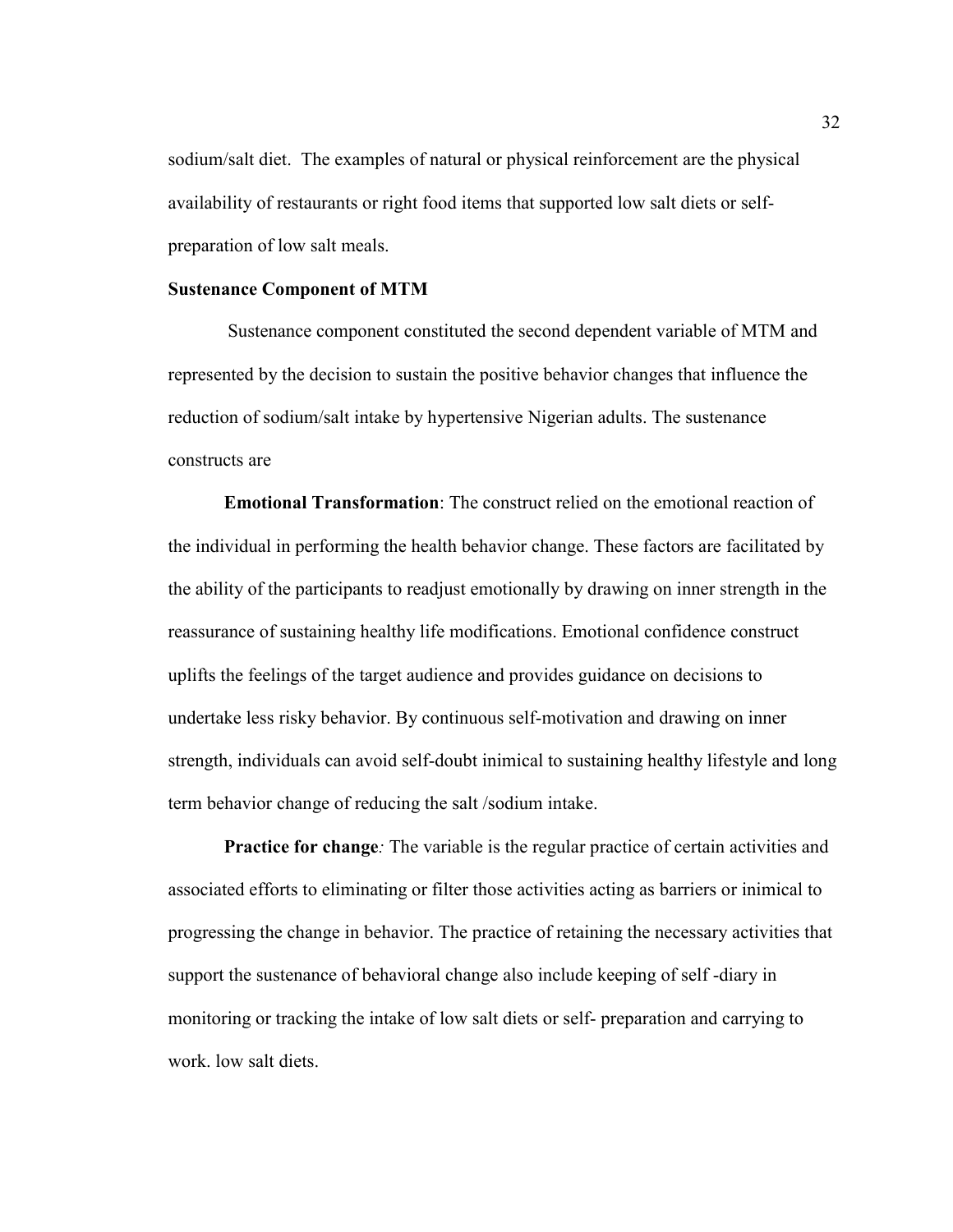Changes in social environment. The independent variable relied on the social support systems and relationships within the environment such as support from family members and friends to cushion the effects of change in behavior and to prevent reneging on already attained positive behavior change.

 In that connection, MTM has been developed in response to the identified needs for more health behavioral theories; to adequately account for the constructs, and more specifically, to modify and improve upon other constructs of some existing behavioral and social theories such as health belief model, transtheoretical model, and socio cognitive theory (Sharma 2015;2017).

#### **Limitations of Existing Behavioral Theories**

Some of the earlier used behavioral theories such as health belief model transtheoretical model, and s Socio Cognitive theory were based on strong conceptual models and useful constructs that guided the development, implementation, and evaluation of health-related behavior change interventions. However, each of the earlier developed theories had limitations in addressing different behavioral challenges. Sharma, (2015; 2017) faulted some of the existing behavioral and social theories/ models by exposing their conceptual deficiencies and lack of predictive power, which made them barely comprehensible and altogether impracticable. Although some of these existing behavioral theories may have initiated short-term or one-shot positive behavioral change, they lacked effective predictive power to maintain the long-term health behavior change.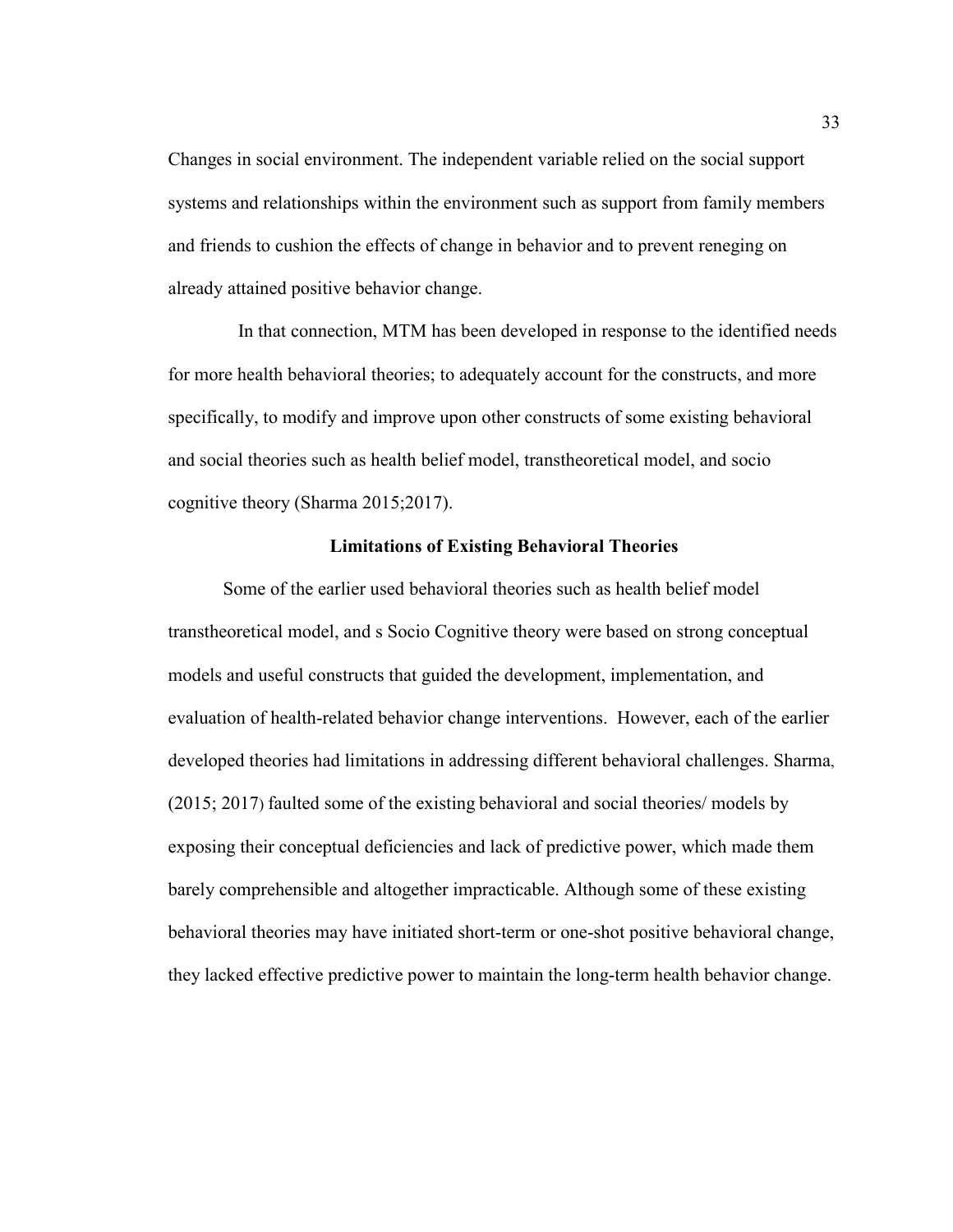#### **Health Belief Model (HBM)**

The HBM was the first behavioral model, introduced in 1950 by a group of U.S. public health psychologist led by Irwin M. Rosenstock, (Pasick et al, 2009). It was developed for the understanding of health behaviors. The model's constructs included perceived susceptibility, perceived severity, perceived benefits, perceived barriers and cues to action. HBM was not exclusive to health behavior intervention, as noted by some researchers. Glanz et al. (2008b: 2010) reported that HBM, being a cognitively based model, it could not examine the emotional component of health behavior change. More recently, the public health practitioner incorporated the cue to action construct to improve the model. The HBM is a theory that dwelled on people's beliefs about exposure and associated risks of diseases, their perceptions of the merits of taking preventive action, and factoring the perceived barriers that influence their readiness to take preventive action (Crosby, DiClemente, & Salazar, (2013). HBM's limited success in the prevention of public some health issues like screening and vaccination of children was due to the use of identified fear or perceived susceptibility, which sometimes have been responsible for modest change in behavior. However, the use of fear-based communications to influence individuals' perception of a threat and the selection of a behavioral change to reduce the threat. Nevertheless, some significant limitations of the theory are that HBM constructs have diminishing mediating variables to health behavioral change. Moreover, the HBM is more of a descriptive theory than explanatory, because it does not provide a strategy for change (Glanz et al., 2008: Pasick, et al., 2009). The threat components predict only onetime intentions to effect behavior change and therefore unable to sustain the long term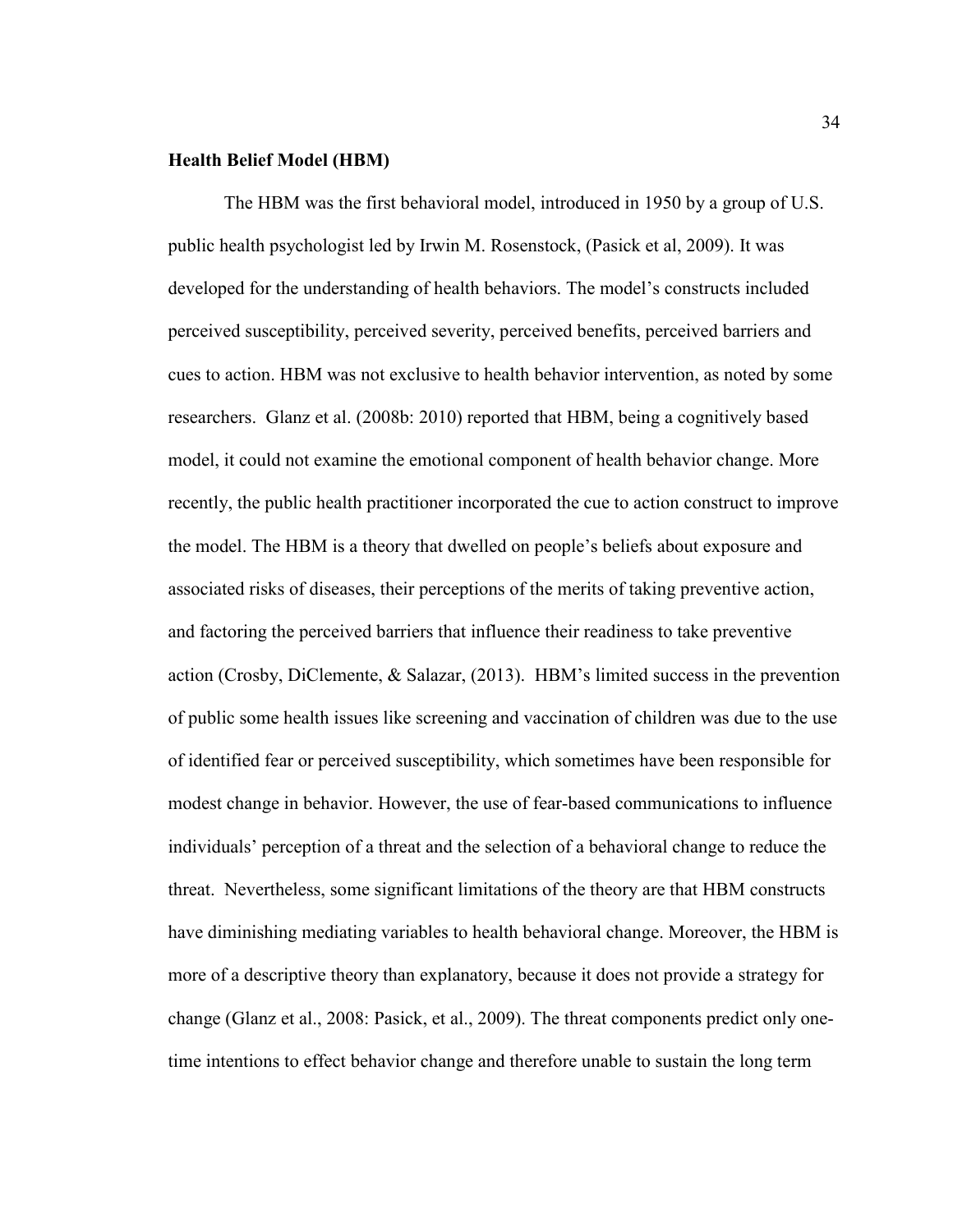motivation for continuous change (Sharma, 2017). Other limitations identified with HBM included facts such as

- 1. The theory does not reflect the environmental or economic factors that may impede or encourage the recommended action. This is a lapse that limited the outcome of the theory application in diverse groups and low- resource cultures.
- 2. Although, HBM constructs that brought about some outcome behaviors (Carpenter, 2010), but the relationships between and among theory constructs were not clearly defined.
- 3. 3.Therefore, ambiguity created resulted in variations in HBM applications (Boston University school of Public health, 2013).
- 4. Some studies attempted to establish each of the major dimensions of HBM as independent constructs, others had tried multiplicative approaches. The analytical approach was required to identify the relationships to further explain the utility of HBM in predicting behavior change.

 However, because HBM have some predictive utility as well as the applicability to provide behavior change, it could be improved by incorporating self-efficacy and self confidence to perform the behavioral change role. Sharma, (2015) tapped into this idea by integrating HBM constructs with other models and additional variables to form MTM multi-component constructs, a more robust purveyor for effective health behavior change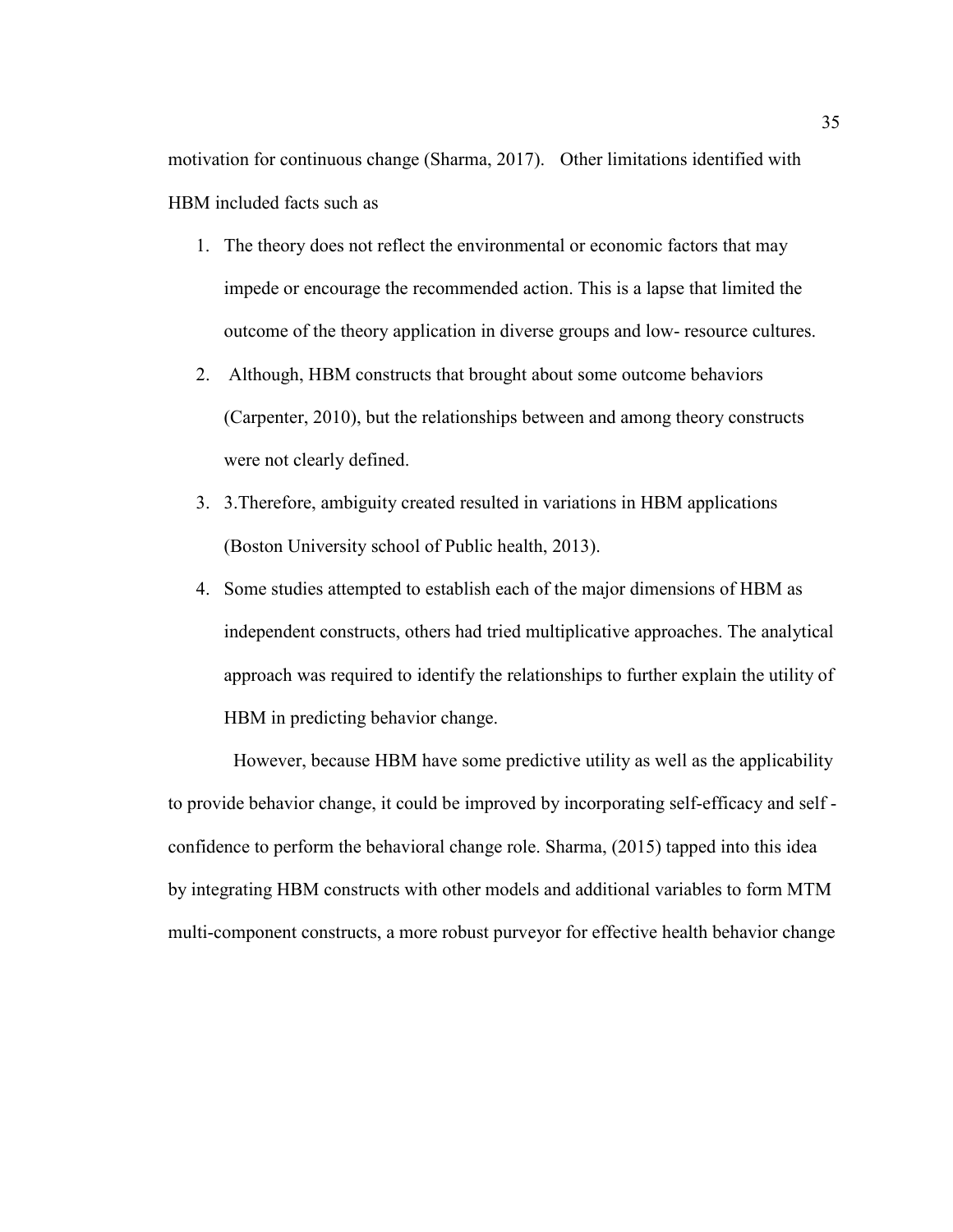#### **Transtheoretical Model (TTM)**

The TTM constituted an exclusive and unique theory of health behavioral change credited to Prochaska (1979): operating within specific time changes for the five stages of behavior processes: namely pre-contemplation, contemplation, preparation, action and maintenance (Prochaska and DiClemente, 1994; 2013). However, the predictive validity of this model as a behavior change became a subject of controversy (Sharma, 2015) with the classification of the behavioral stages as distinct stages instead of its acceptability as a continuous process. The over-reliance of the TTM model on cross-sectional studies design, although a cheaper and widely accepted method, is an indication of individually operated stages of behavioral changes (Nigg et al., 2013) DiClemente et al. (1991) confirmed the use of several cross-sectional studies to support the TTM 's predictive validity, but other longitudinal studies disagreed with the claims (Bridle et al., 2005). Counter arguments and results provided findings that multivariate analyses of behavioral predictors based on transtheoretical model were weak predictors**.** TTM remained an influential theory in smoking research, but the model constructs were limited by the serious challenges and the inconsistency in applying the stages of change construct to complex health behaviors issues such as physical activity and dietary modifications (Adam & White, 2005). Therefore, TTM was proposed more as a descriptive model with weak predictive powers (Park et al., 2005), owing to the mismatch in the individualized stage-based intervention (Adam & White, 2004). This also limited the application of the model within diverse groups or culture.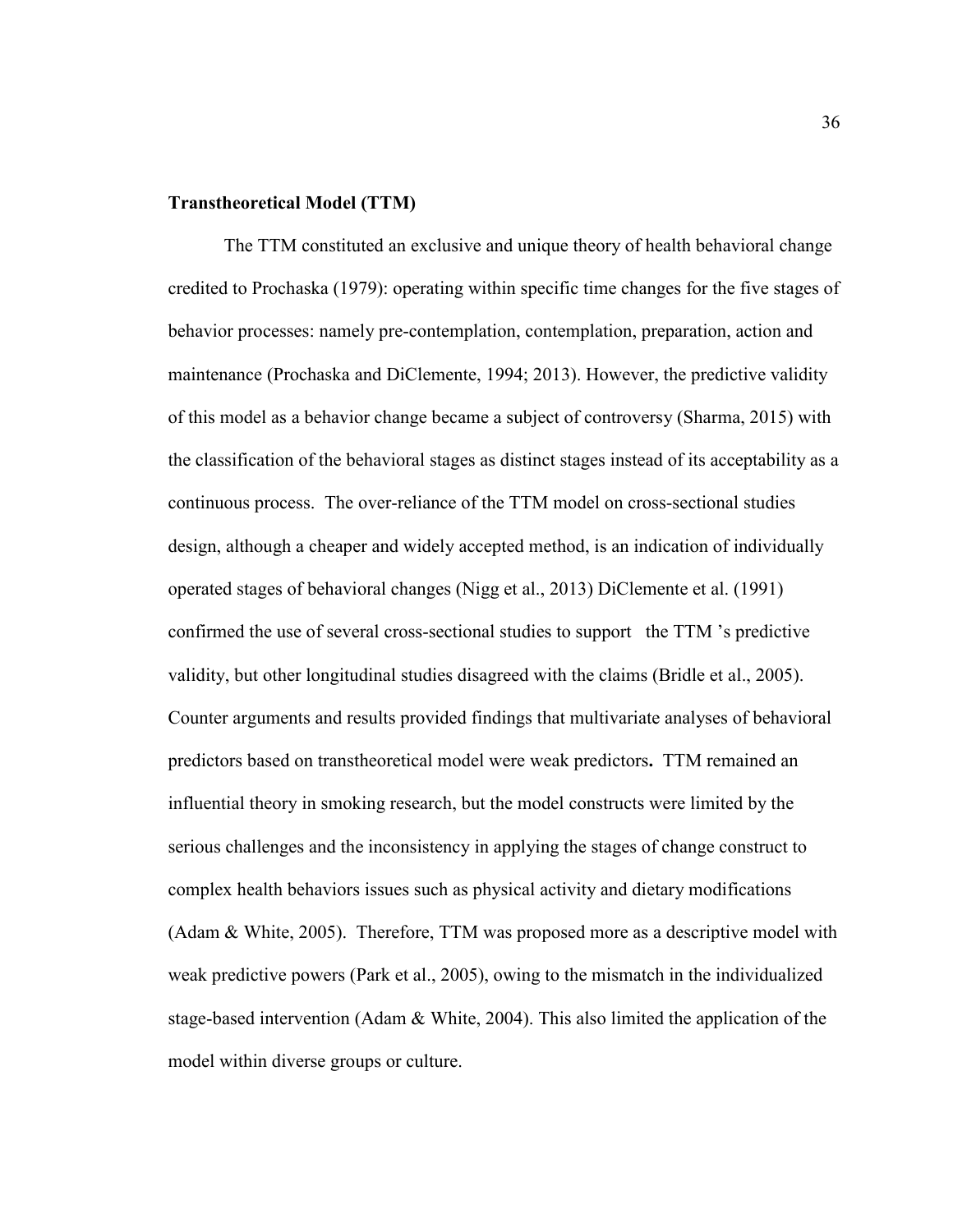# **Social cognitive theory (SCT)**

SCT is a dynamic and interactive process derived from the re-modification and integration of Social Leaning Theory (SLT) and incorporated with the construct of selfefficacy by Bandura in 1986 (Glanz 2008b; Denler et al., 2014). SCT consisted of nine constructs (knowledge, outcome expectation, outcome expectancy, situational perception, environment, self-efficacy, self-efficacy in overcoming impediments, goal setting/selfcontrol and emotional coping for purposes of behavioral change), which had been successfully applied as underlying theory in behavior change of interest to health issues such as dietary interventions or in management of pain control **(**Denler et al., 2014). The limitations of SCT posed the difficulty of operationalizing the theory for health promotional purposes and its lack of discernible focus on emotion or motivation. In addition, Sharma (2015: 2017) noted that the self-efficacy of SCT projected low predictive power that was unable to ensure an effective behavioral change in other traditional cultures like China, contrary to the larger effects recorded in the studies conducted in the United States.

#### **Application of the Multi-Theory Model in Previous Research**

MTM was developed by Sharma (2015) and its potential benefits as a theoretical and conceptual framework have been empirically tested and found useful in predicting, describing and controlling behaviors and attitude in certain health-related issues. The model's versatility and attributes as an analytical tool had been demonstrated in studies and was found to have achieved the following: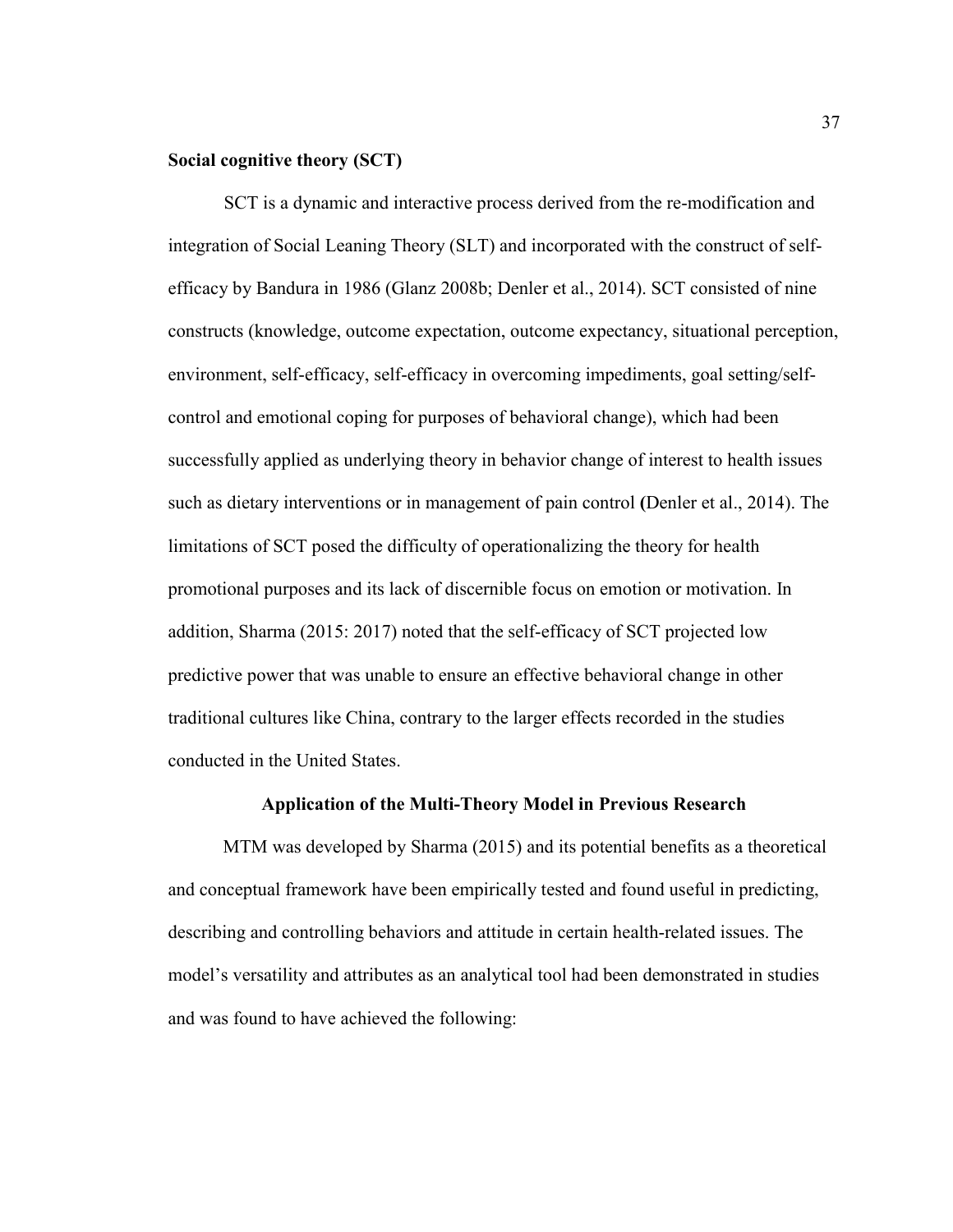- 1. predicted the initiation and sustenance of small food portion size to control obesity (Sharma, 2016).
- 2. predicted the initiation and sustenance of improved sleeping habit in compliance with prescribed guidelines that promoted health both by Knowlden and associates, (2016).
- 3. predicted and influenced the adoption of physical activities among college students, Nahar et al, (2016).

Sharma et al, (2016), in their study employed a non-experimental quantitative and cross-sectional method to investigate the utility of MTM as a health behavior theory using it to predict the initiation and sustenance of 'small portion size' consumed by college students in order to control overweight and obesity. A predetermined sample size of 135 college students of a Southern American University, that confirmed eating large portion sizes within 24 hours were included in the survey and electronically administered with a 35-item MTM structured questionnaire. A step-wise multiple regression analysis of the study revealed that about 37% of the variance initiated the consumption of small portion and was explained by two of the component's constructs; participatory dialogue and behavioral confidence. The demographical factors indicated that as age increased, the likelihood of initiating small portion size consumption increased, whereas from the gender factor, outcomes suggested that females were more likely to initiate small portion size consumption than the males. In the case of sustenance, the 20% variance maintained the consumption of small portion size in the college students, which was largely explained by emotional transformation, changes in social environment, and race.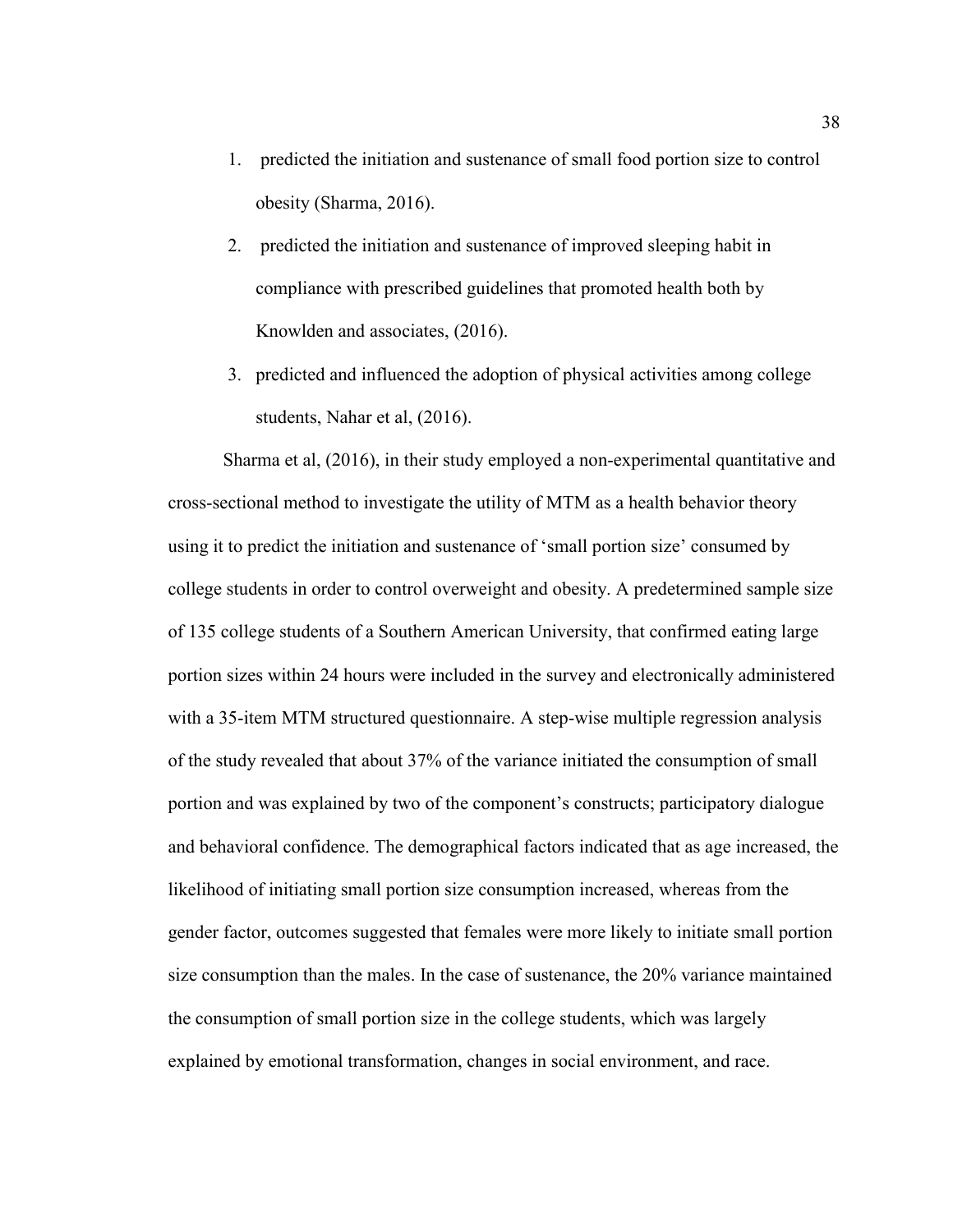Knowlden et al, (2016) in their study tested the functionality and adequacy of MTM constructs as a predictive (independent) variable of adequate sleep behavior among college students, in order to encourage the adoption of quality seven hours sleep per night on a regular basis to promote optimal health. The quantitative and cross-sectional design study administered a 38-item MTM construct instrument to survey a carefully screened 151sample of college students (selected from the initial list of 335 respondents for the study) with poor sleeping habits (sleeping below seven hours /per day). The participants cut across three American races/cultures of non-Hispanic ( $n = 146$ ; 96.6%), Caucasian (n  $= 125$ ; 82.7%) and African American (n = 25; 16.5%), females (n = 128; 83.7%). The multiple linear regression analysis of theoretical predictors was conducted in SPSS. And the results due to the initiation model, indicated that the MTM construct of behavioral confidence ( $\beta$  = 0.501, p < 0.001) significantly predicted 24.4% of the variance in the initiation of adequate sleep behavior. The combined sustenance model predicted a 34.2% of the variance in behavioral sustenance as suggested by the fact that the three MTM constructs for sustenance component; emotional transformation, practice for change, and changes in social environment were significant predictors for sustaining adequate sleep as a health behavioral change.

Another resent study conducted by Nahar et al, (2016) provided evidence of the considerable utility of the MTM health behavior change using its constructs in predicting, initiating, and sustaining physical activities among college students of an American University. This study by Nahar et al. (2016) equally employed a quantitative and crosssectional design to electronically survey 141 students (from the initial 495 respondent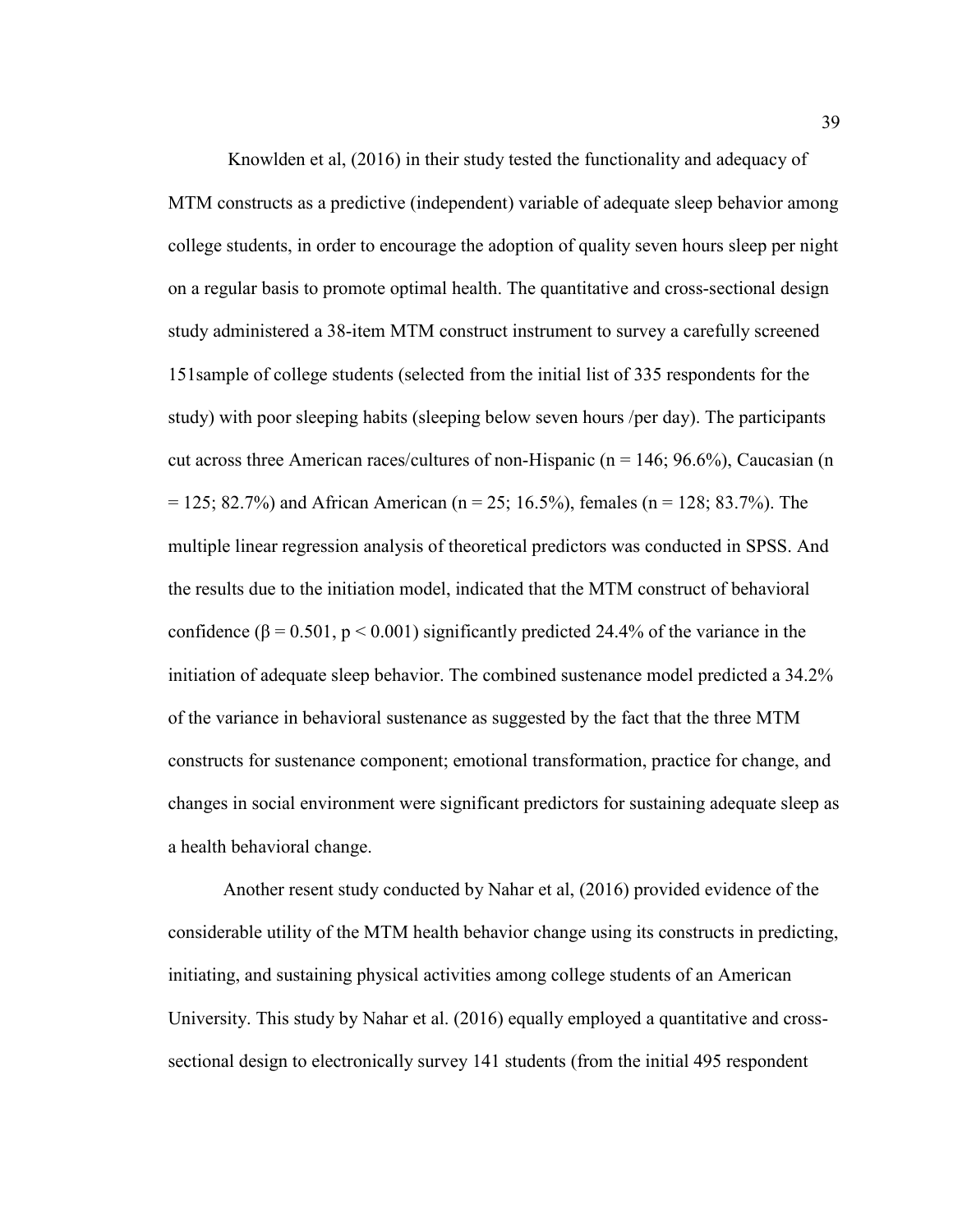enrolled at a Southern United States University), who have not been engaged in more than 150 minutes of moderate to vigorous intensity aerobic PA the previous week to the study. A valid and reliable 35-item MTM constructs' instrument were administered on the student participants, who majorly were females (72.3%) and Caucasians (70.9%). The multivariate regression analysis indicated a 26% of the variance in the PA initiation, which was explained by the participatory dialogue (advantages outweighing disadvantages), behavioral confidence, work status, and changes in physical environment being significant predictors. Furthermore, the sustenance component recorded 29.7% of the variance explained by the significant predictive role of emotional transformation, practice for change, and changes in social environment in the sustenance of PA in the college students.

 The findings of these MTM-driven studies provided sufficient evidence to support a legitimate conclusion that MTM justified a robust theoretical framework characterized by a versatile conceptual model for predicting (initiation and sustenance) positive behavior change. Nonetheless, few authors such as Knowlden et al. (2016), Nahar et al. (2016), Sharma (2016) pointed out the need for future research directions concerning the development of suitable intervention strategies for which the MTM appears to hold significant promise.

To this end, this current study focused on and evaluated the adequacy of MTM as a theoretical framework, in terms of the benefits of its conceptual model, and relevance of the motivational constructs as predictors in the decision to influence the initiation and sustenance of a healthy lifestyle through behavior change (an outcome variable) for low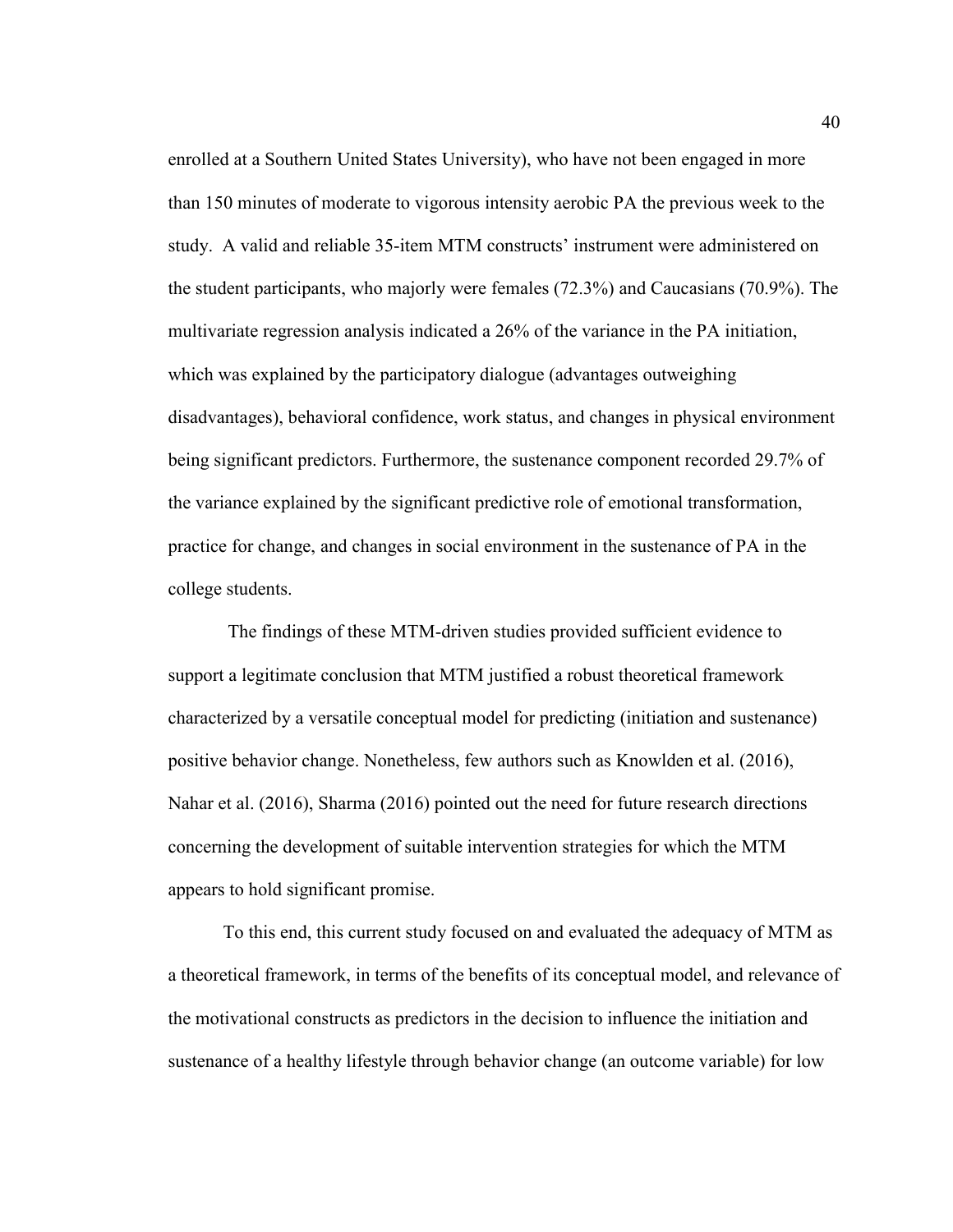sodium/salt consumption or diets in the control and prevention of high blood pressure (HBP). The conceptual merits of MTM varied from building an evidence-based health educational and promotional initiative that encouraged the consumption of low sodium /salt diets, but also assisted in addressing public health issues of high blood pressure (hypertension) among hypertensive Nigerian adults,

#### **Global Challenges, Treatment and Control of Hypertension**

High/Elevated Blood Pressure (HBP) had been an independent risk factor to cardiovascular diseases, kidney failure, a comorbidity of diabetes, obesity, stroke that often led to physical disability and death in both developing and developed countries (Gu et al, 2008; Mezue, 2013; WHO, 2013). The blood pressures of individuals were determined by the quantum of blood pumped by the heart, the size and condition of the arteries. The different types and stages of elevated blood pressure (hypertension), as well as the physiological/ psychological factors had been identified as blood pressure trigger. It also included the genetic factors such as the kidney's condition and levels of various hormones in the body (Hendriks et al, 2012; Poulter et al 2015; Xie et al., 2016). HBP occurred in varying degrees of severity and was classified into different types and stages of hypertension.

#### **Types of Hypertension**

#### **Primary or Essential Hypertension**

Primary or Essential hypertension was never associated with any identifiable cause, and therefore was referred to as "silent killer disease''. The origin of diagnosed essential hypertension may both be due to genetic or poor lifestyle habits such as poor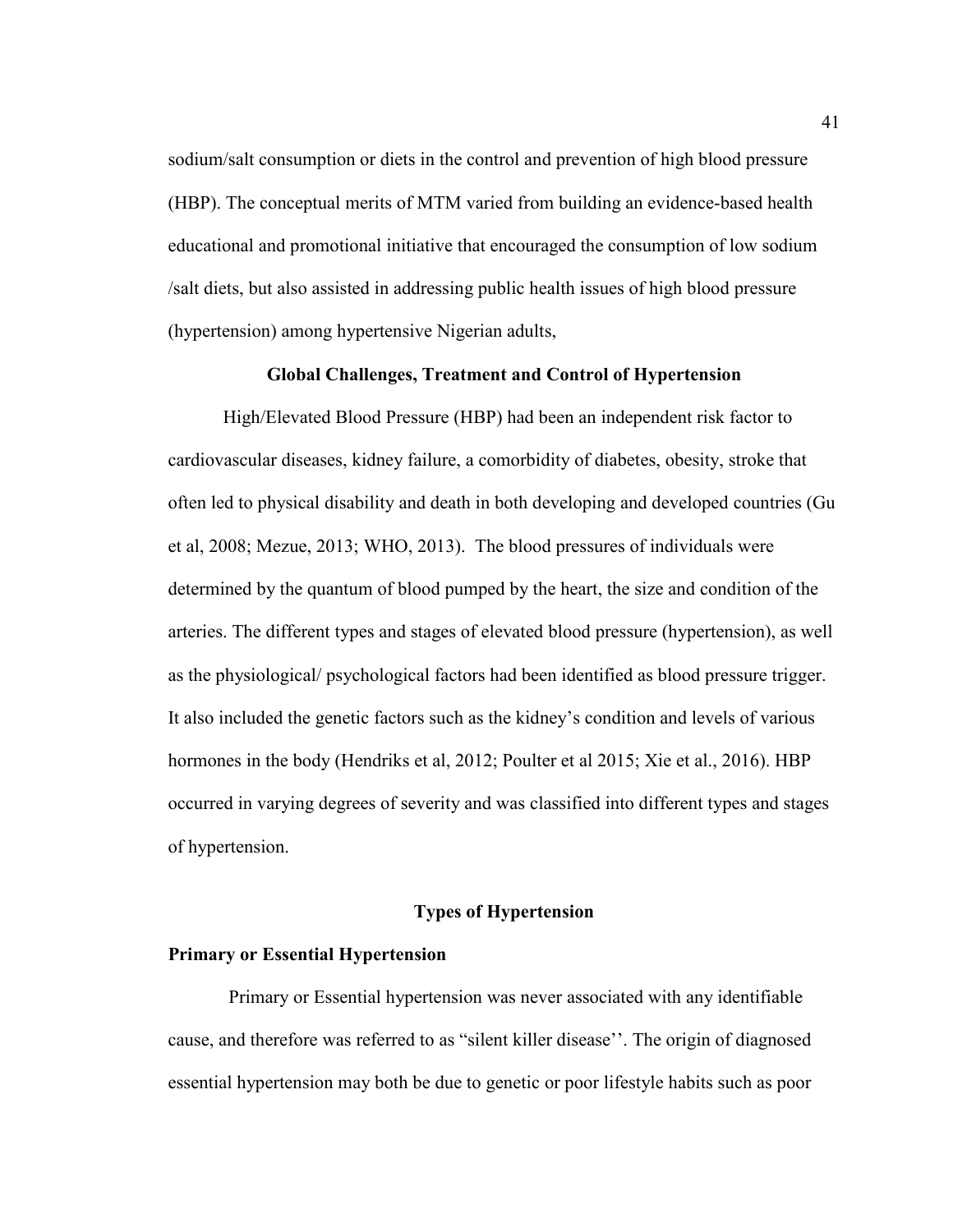dietary habits, overweight and lack of physical activity (Briet & Schifrin, 2013; Ashraf, 2013). Primary or essential hypertension was the most common type of the disease found in about 95% of the cases, which was also more prevalent in black Africans descendants (Briet & Schifrin, 2013; Koliaki & Katsilambros, 2013).

#### **Secondary or Comorbidity Hypertension**

As the name denoted, these types of HBP were caused by some known conditions such as kidney problems, use of certain medications and some other medical problems such as diabetes or during pregnancy (Behrens et al., (2016).

**Pulmonary arterial hypertension:** The type of HBP caused by lung disorder occur as a result of the narrowing of the pulmonary arteries carrying blood from the heart to the lungs, making it difficult for free –flow of blood through the vessels. Consequently, expanding the arteries far above normal levels, and progressively increased the pulmonary vascular resistance and right ventricular failure (Montani et al., (2013). McLaughlin, Davis, & Cornwell, (2011) reported that the cause of the hypertension disease is often unclear and as such the disease was referred to as idiopathic pulmonary hypertension because it may occur as a comorbidity to other illnesses.

**Preeclampsia:** Another secondary type of hypertensive disorder diagnosed during pregnancy, with the systolic blood pressure greater than or equal to 140 mm Hg and diastolic greater than or equal to 90 mm Hg. (Vest  $& Cho, 2012$ ). The classification systems by Behrens et al. (2016) separated the chronic and gestational hypertension from preeclampsia that caused significant morbidity and mortality for mother and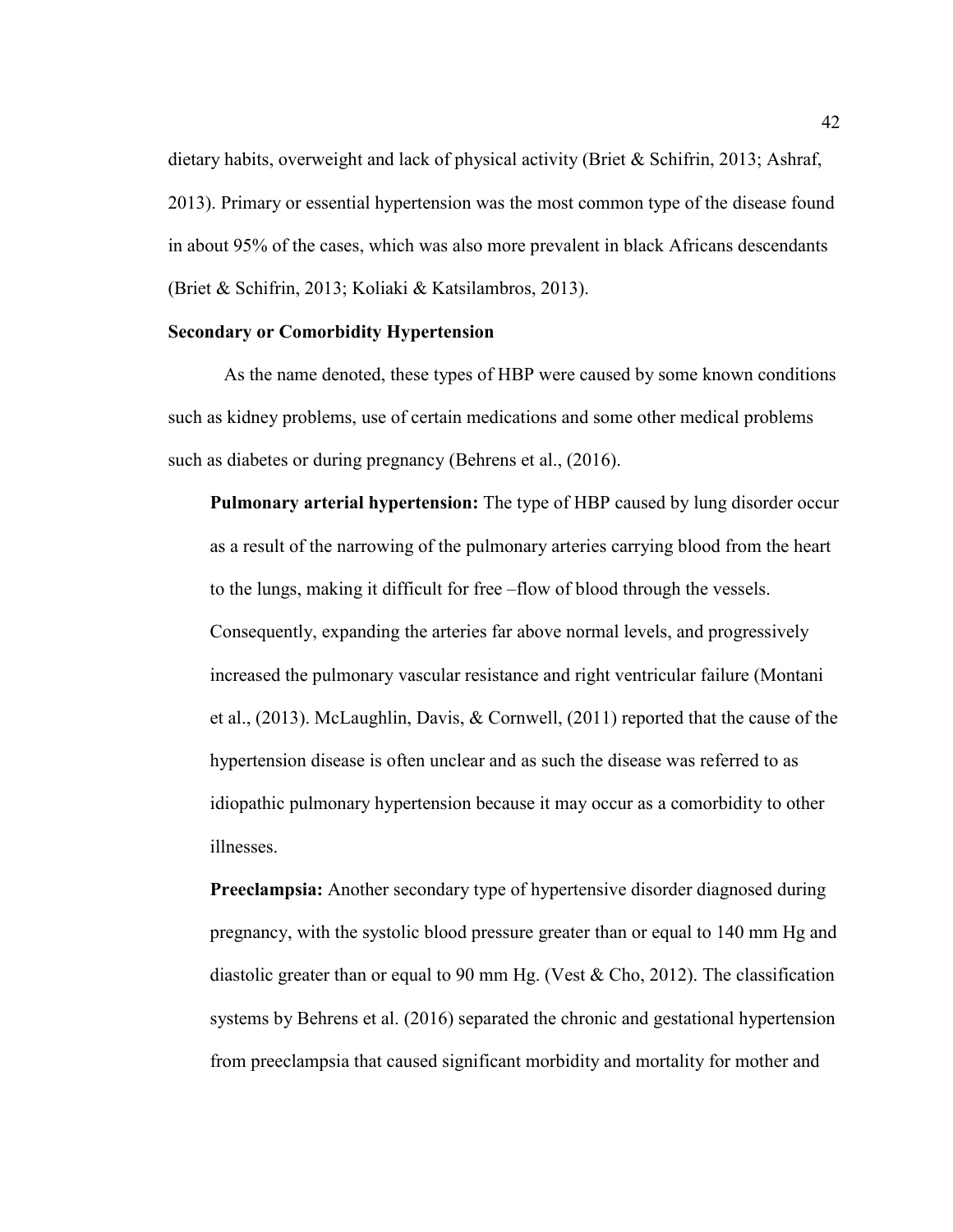child. Lei et al. (2016) defined these conditions as elevated BP diagnosed at more than 20 weeks' gestational age without signs of end-organ damage (gestational hypertension) or preeclampsia/eclampsia with associated signs of end-organ dysfunction and with seizure.

More specifically, the consensus on the stages of hypertension was premised on the scientific recognition of the differentiation in readings of the two values known as systolic and diastolic blood pressure levels as shown in the Table 1- classification of hypertension provided by two public health agencies, the Joint National Consultation (JNC) for the treatment and control of hypertension (Chobanian et al, 2003) and the World Health Organization (WHO, 2002). Hypertension may be diagnosed when one or both readings are high: the systolic pressure generated as the heart pumps blood around the body recorded as first reading and the diastolic pressure generated as the heart relaxes to refill with blood, which is provided as the second reading in the unit of mmHg. For the normotensive or at regular blood pressure levels, the systolic and diastolic blood pressure (BP) values are expected to be less than 120/ 80 mmHg respectively. The prehypertensive stage is indicated by the systolic blood pressure values ranging from 120 to 139mmHg, while the diastolic BP values ranges from 80 to 89 mmHg. The hypertensive stage is characterized by systolic BP level values equal to or higher than 140 mmHg over diastolic BP level values equal to or higher than 90 mmHg (Ogah et al., 2012a).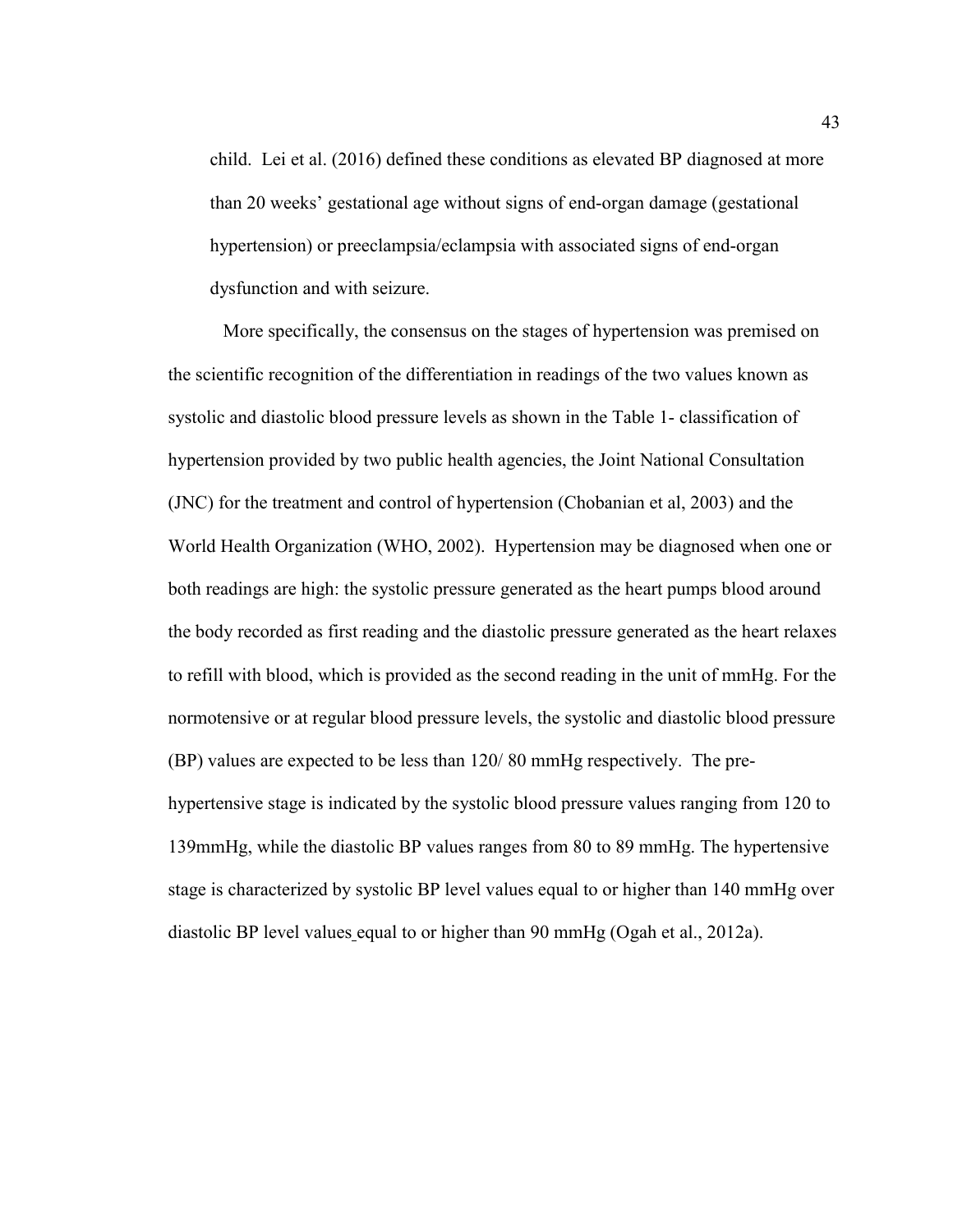| Category                           | <b>Systolic BP(mmHg)</b>  |      | Diastolic(mmHg      |             |  |
|------------------------------------|---------------------------|------|---------------------|-------------|--|
| Normotensive                       | < 120                     | $\&$ |                     | < 80        |  |
| Pre-Hypertensive                   | 120-139                   | or   | 80-89               |             |  |
| Stage 1-Hypertensive               | 140-159                   | or   | 90 - 99             |             |  |
| Stage 2-Hypertensive               | >160                      | or   |                     | >100        |  |
| <b>WHO/ISH 1999 Classification</b> |                           |      |                     |             |  |
| Category                           | <b>Systolic BP (mmHg)</b> |      | Diastolic BP (mmHg) |             |  |
| Optimal                            | < 120                     |      |                     | < 80        |  |
| Normal                             | < 130                     |      |                     | < 85        |  |
| High normal                        | $130 - 139$               |      | or                  | $85 - 89$   |  |
| Grade 1 hypertension               | $140 - 159$               |      | or                  | $90 - 99$   |  |
| Grade 2 hypertension               | $160 - 179$               |      | or                  | $100 - 109$ |  |
| Grade 3 hypertension               | >180                      |      | $\&$                | >110        |  |
| Isolated systolic hypertension     | >140                      |      | $\&$                | < 90        |  |
| Borderline                         | 140                       |      | &                   | 90          |  |

 $J^{\prime}$   $\overline{M}$   $\overline{N}$   $\overline{M}$   $\overline{N}$   $\overline{N}$   $\overline{N}$   $\overline{N}$   $\overline{N}$   $\overline{N}$   $\overline{N}$   $\overline{N}$   $\overline{N}$   $\overline{N}$   $\overline{N}$   $\overline{N}$   $\overline{N}$   $\overline{N}$   $\overline{N}$   $\overline{N}$   $\overline{N}$   $\overline{N}$   $\overline{N}$   $\overline{N}$   $\overline{N$ 

**Courtesy: World Health Organization. www.who.int/about/licensing/ copyright \_form/en/index.html** 

# **Impact of Pharmacological approach on hypertension**

The 8<sup>th</sup> Joint National Commission (JNC) for the treatment and prevention of hypertension in 2012 highlighted by James et al. (2014) recommended eight types of medication therapy guidelines believed to effectively reduce high diastolic BP levels for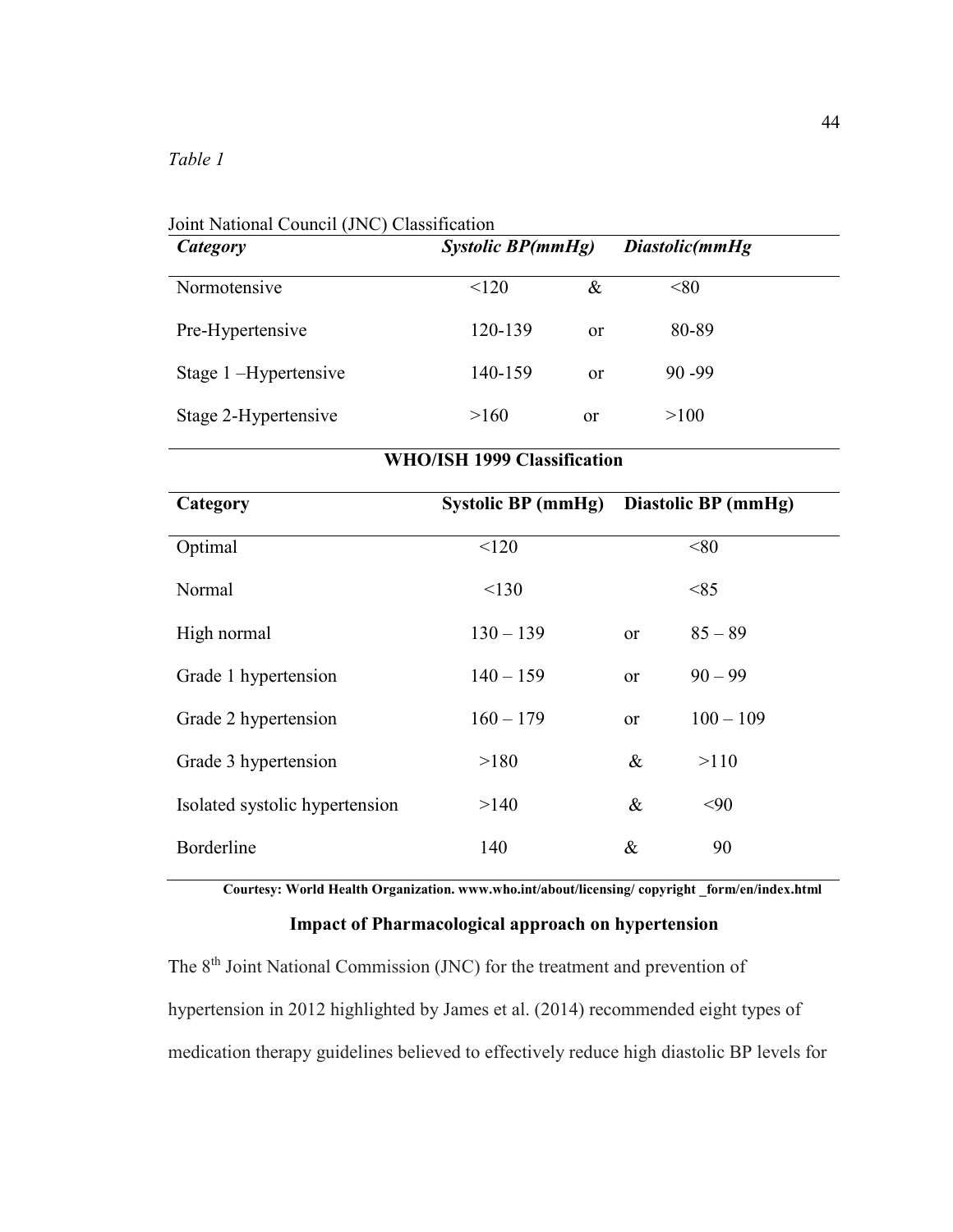the different stages of hypertension in adults, based on systemic reviews of some randomized clinical trials (RCT). The studies reviewed included those with more than 100 adult participants of ages 18 years and above, whose BP levels fell within the different categories of hypertensive status for not less than six months before the study; while the control study participants included hypertensives with comorbidity such as kidney diseases, diabetes, stroke, kidney problems and heart diseases (James et al, 2014). The review panel emphasized that drug recommendation and dosages be tailored to meet with individual circumstances, drug tolerability, patient and the clinician preferences. In conclusion, the study, identified the urgent need to manage the adverse effect of long term medication suggesting the use of lifestyle modification and approaches through the potential benefits of healthy diets, weight control, and regular exercise highly recognized to improve BP control, thereby reducing medication needs

Despite the array of available medicated treatment options directed towards the control of hypertension and its comorbidities frequently paraded by many clinical studies (Bakare et al. (2016), Oparil & Schmieder (2015), and Busari et al. (2014), I also confirmed from observations of several other prevalence studies (Akinlua et al, 2015; Hendricks et al, 2012; Ogah et al, 2012b; Rahimi, 2016) that there has been no significant reduction in the prevalence of hypertension as a global disease. A projection on global prevalence of hypertension issued by WHO (2013) indicated a substantial increase from the current estimate of 1.15 billion to 1.56 billion of adults that will be living with the disease globally by 2025 (Poulter & Prabhakaran 2015). Another recent global study conducted by NCD Risk Factor Collaboration (2016) investigated the worldwide trends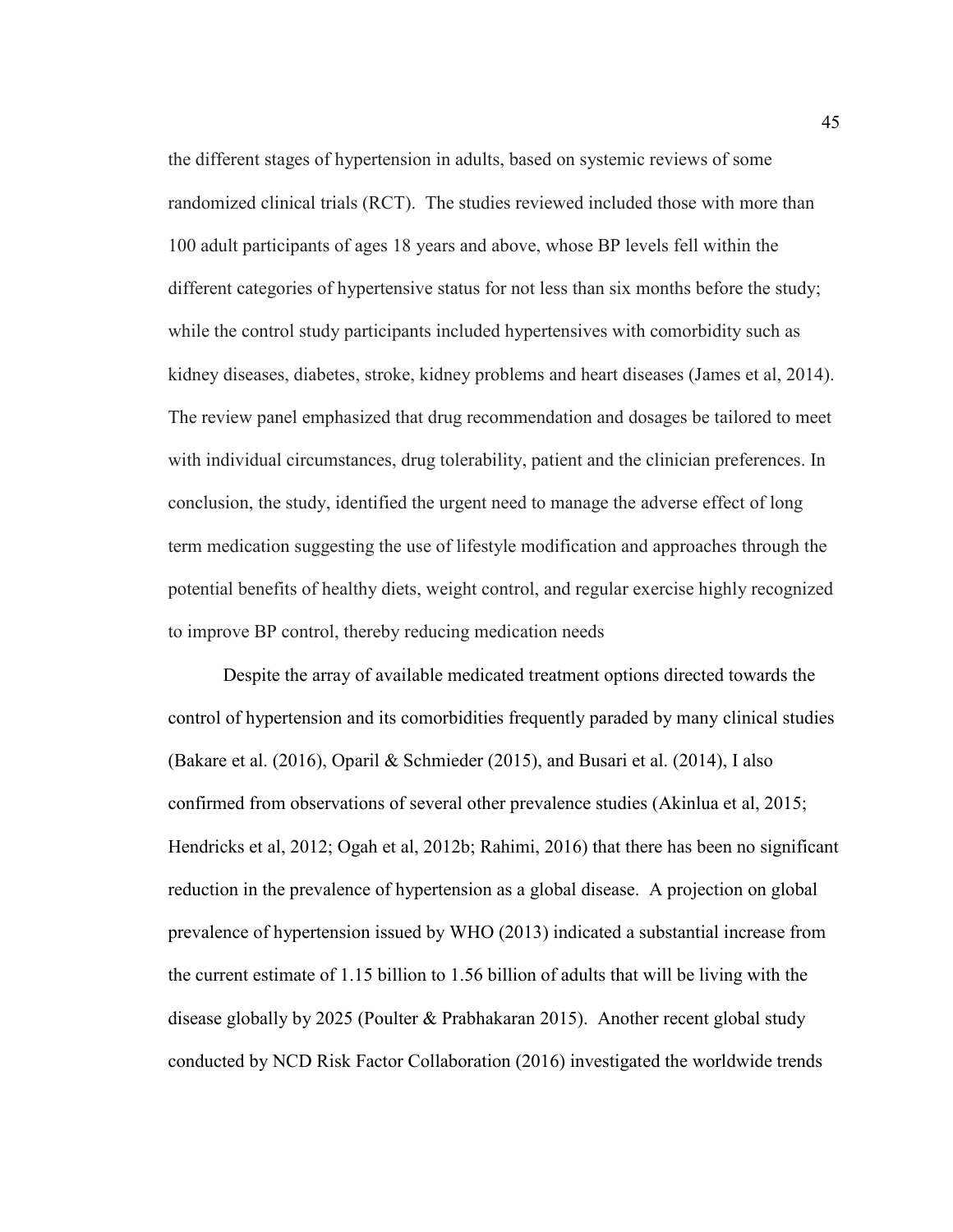in blood pressure from 1975 to 2015. The World Health Organization (WHO) study was conducted by a team of scientists from around the world. The global study employed about 1500 population-based studies that involved the pooled and analyzed data of blood pressure of about 19 million participants in every country of the world from 1975-2015. Nevertheless, the study concluded that the prevalence and the highest levels of high blood pressure (hypertension) remained most rampant in the middle-income and low-income countries in South Asia and sub-Saharan Africa, relative to the high-income countries. However, the findings of the study provided the current evidence of the low chances of realizing the global target in the middle and low-resource regions of the world like Nigeria, because a higher percentage of the hypertension prevalence and estimates were concentrated in the developing countries of sub- Sahara-Africa (Akinlua et al, 2015; Isezuo et al., 2011; NCD Risk Factor Collaboration, 2016).

 Many developed countries benefitted tremendously from using both the upstream and downstream strategy of the "Innovative care for chronic conditions'' (ICCC) model initiated by WHO in 2002. The model involved the integration and use of community health care system to launch direct campaigns and monitoring of effective behavioral change in the control and management of the NCD. Epping-Jordan et al. (2004) attributed the success of the ICCC model in some of these regions largely to the existence of the more structured and well-equipped modern primary healthcare facilities and systems, built around the local communities. On the contrary, the ICCC model made very marginal impact in the developing and low-resource countries like Nigeria with its comatose and inadequate primary healthcare system (Aranda, 2010; Akinlua et al., 2015)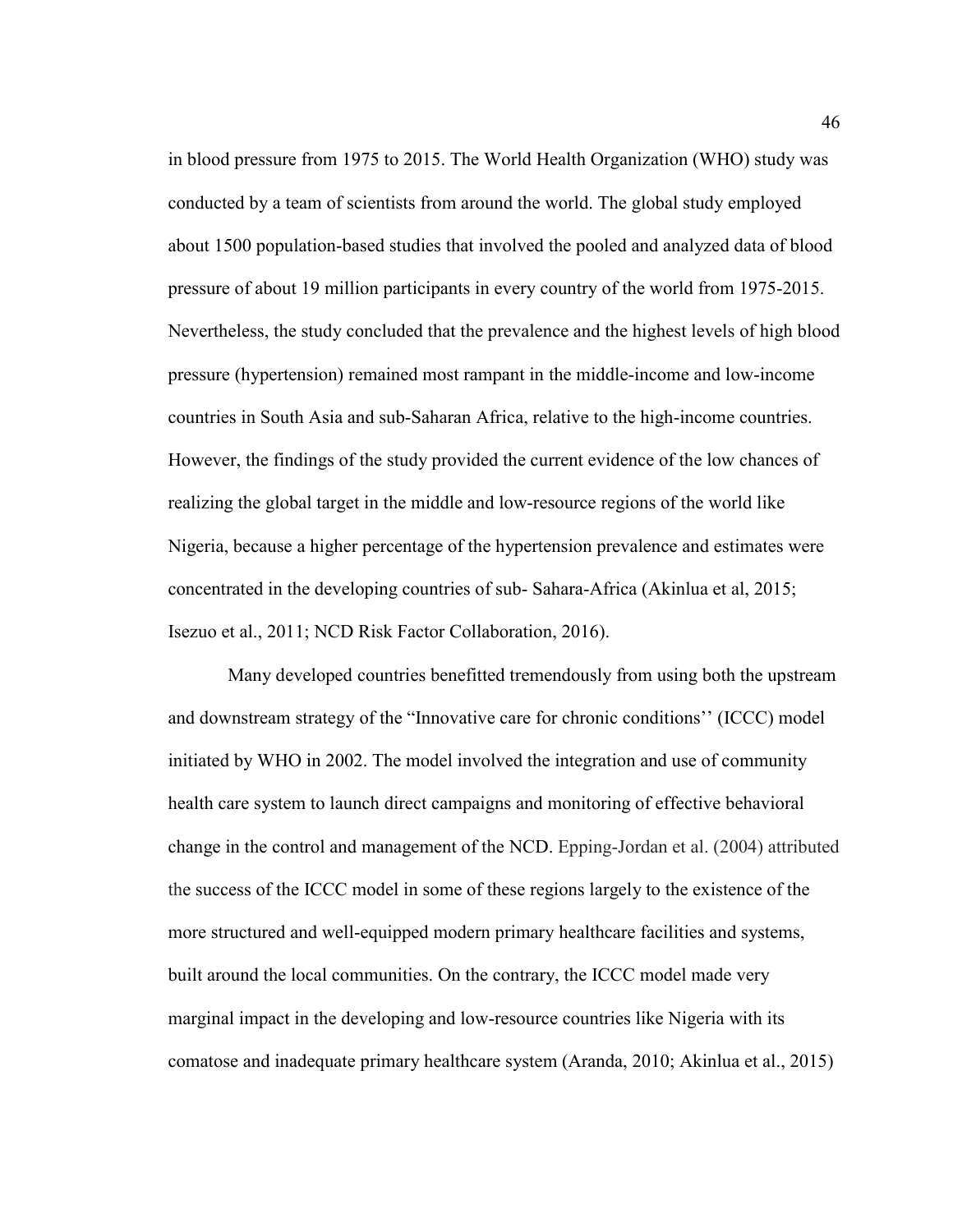and worsened by poor health policy implementation (Eneji, Dickson, & Onabe, 2013). The challenges of poor and inadequate infrastructure in Nigeria is further worsened by the improvised socioeconomic status of a larger number of the Nigerian population, with poor living conditions, which had directly and indirectly compounded the control and treatment of NCD such as hypertension. William et al. (2008) underscored the need to reduce the gaps in healthcare needs of the populace by paying greater attention to the issues surrounding the social determinants of health within and outside of the healthcare system. Williams' study highlighted poverty-reduction by creating employment opportunities to improve the social determinants of health, while also providing upstream intervention factors such as housing, clean and secured neighborhood environment, which dovetailed into increased socioeconomic status and health improvements. The "anticipatory care model'' of Dr. Juan Hart and his team in 1993 was projected as a proactive model to medical care practice because the model involved the patients in the management of their illnesses. The approach was reported to have yielded significant impact in reducing blood pressure levels among hypertensive patients, brought down the rates of smoking among men, and mortality rates in the European community of Glyncorrwg relative to other neighboring communities (William et al., 2008).

Given the increase in absolute number of people affected by hypertension in the low and middle income countries, which had escalated due to ageing, population growth, poor health patterns, urbanization, and lack of adherence to pharmacological methods, it became urgently necessary to seek alternative models of health-care delivery that are less dependent on healthcare professionals, thus making evidence more directly feasible and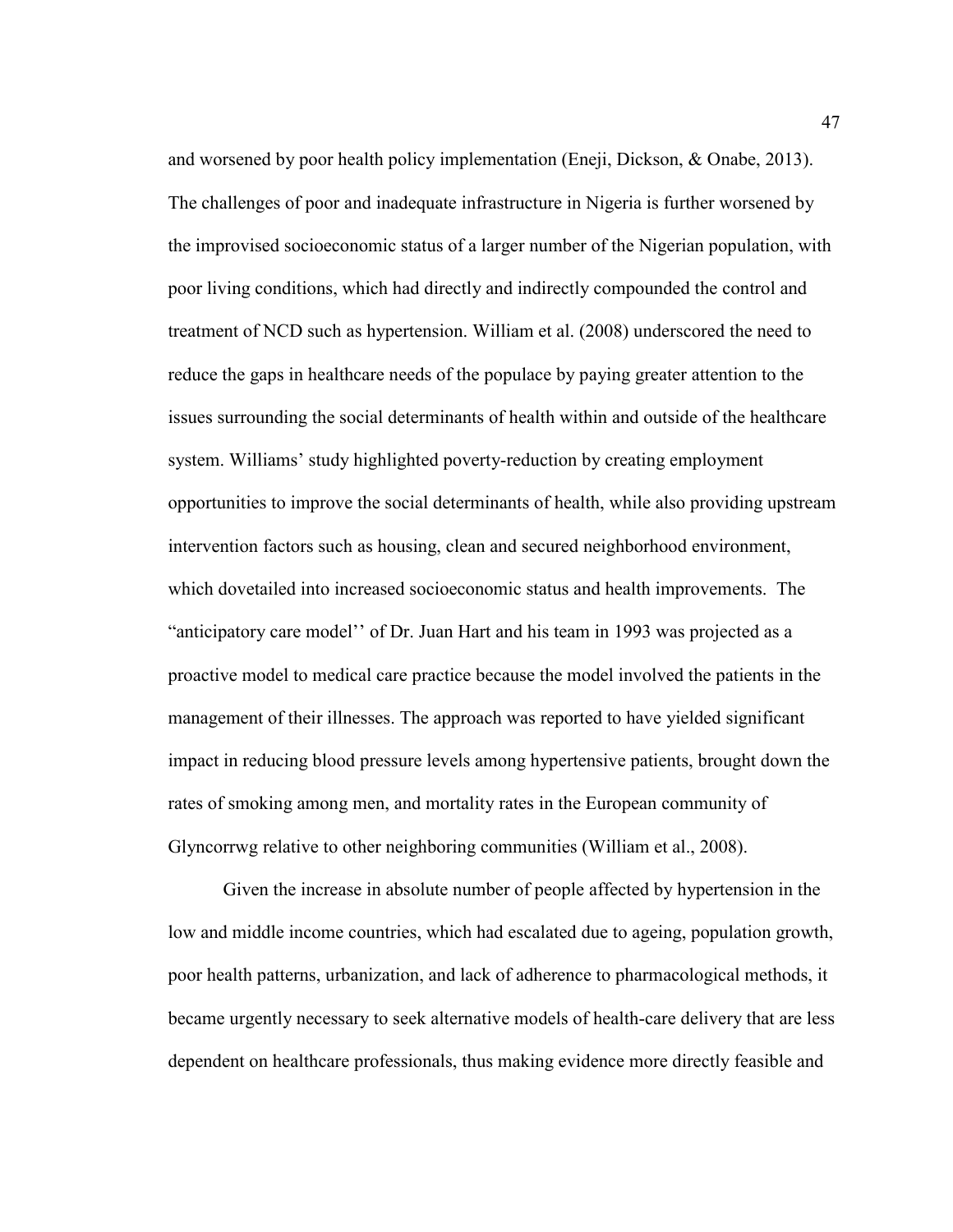accessible to end-users and target audience through varying intervention methods such as community promotions (Webber et al., 2014 ). In this regard, Iwelumor et al. (2014) carried out a meta-analysis study in the West African region and reported outcomes that strongly emphasized that the desirability of the application of varying therapeutic options (in the healthcare and other operating systems) to effectively manage hypertension and other NCD; was dependent on the assessment of the complexity of human behaviors and interactions with other operating systems. The Iwelumor study of 2014 identified as a corollary, the urgent need for appropriate application of "system thinking" in analyzing the inherent challenges within the environment for the optimum control and management of hypertension.

#### **Impact of Diet treatment (non-pharmacological) on Hypertension**

Many behavioral risk factors were identified in the development of cures and control for hypertension. They included the consumption of highly salted, fatty foods, and not eating enough fruits and vegetables, use of harmful alcohol, physical inactivity and lack of exercise, as well as poor stress management. (Cecchini et al., 2010; McCartney Byrne, & Turner 2015; WHO, 2012a, 2013). Public health researchers and practitioners understood that changing health behaviors were the core of most public health intervention programs. Similarly, the health practitioners had consistently showed that change in health-risk behaviors have significantly decreased morbidity and mortality as well as enhanced quality of life. However, given the understanding that medications alone often had not adequately control HBP, (Akinlua et al., 2015; Eckel et al., 2013; Mezue, 2013) and coupled with the high incidences of non-adherence to drug therapy by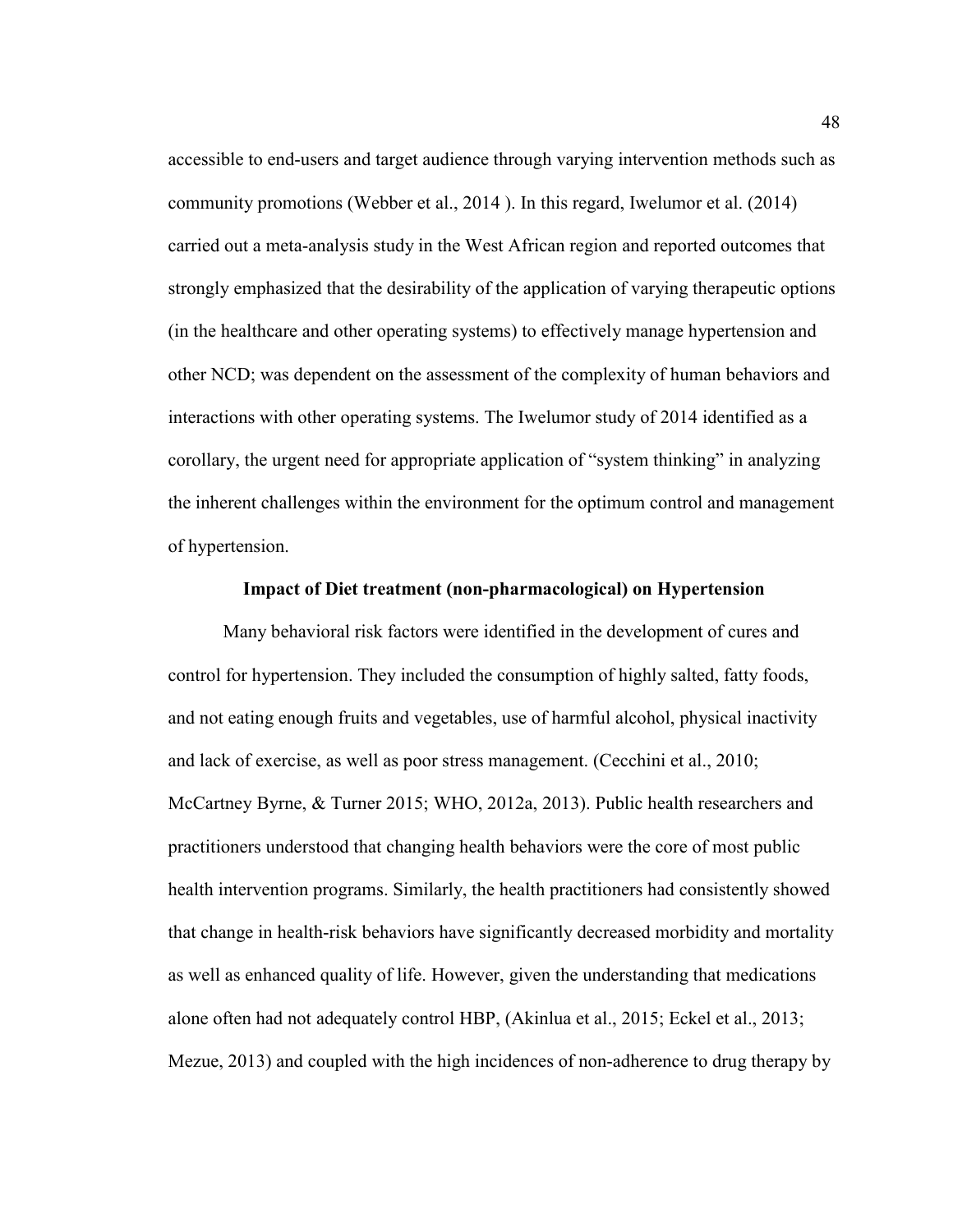a larger percentage of hypertensive patients globally (Boima et al., 2013; Bisognano, 2016; Tomaszewski et al., 2014), it was imperative to reinforce other less expensive and easy- to -follow preventive and corrective strategies for the adoption of health behavioral change and lifestyle modification, using global health educational and health promotional programs that supported the intake of low dietary sodium/salt in the control and management of the HBP (Akinlua et al., 2015: Eckel et al., 2013; Rahimi et al., 2013. Society for Public Health Education (2011); Subramanian et al., 2013; WHO 2012a; 2012b; 2013)

In that regard, the many health challenges associated with HBP had been linked to the consumption of high sodium, (a major nutrient and constituent of dietary salt) to become a global public health concern after the Intersalt study (1988) and the Lifestyle and Heart Trial (Ornish et al., 1990), provided important contributions to the development of successful interventions and to the current understanding of risk factors for hypertension disease (Mezue, 2013). The findings of the Intersalt studies brought about the public awareness that excessive intake of certain micronutrient like sodium had been identified with adverse physiological effects of escalating the blood pressure levels. Reduction of sodium/salt intake support the undeniable fact about the natural dependence of human on food as the source of nutrients, not only to sustain healthy living, but also as therapeutic diets to correct human ailment (Kasilo et al., 2011). According to Mezue, (2013), the findings of the Intersalt study showed the Yanomami Indians with no case of hypertension, because as native Brazilian people, they were culturally forbidden to consume salt in food or other forms. Consequently, the Yanomami people recorded a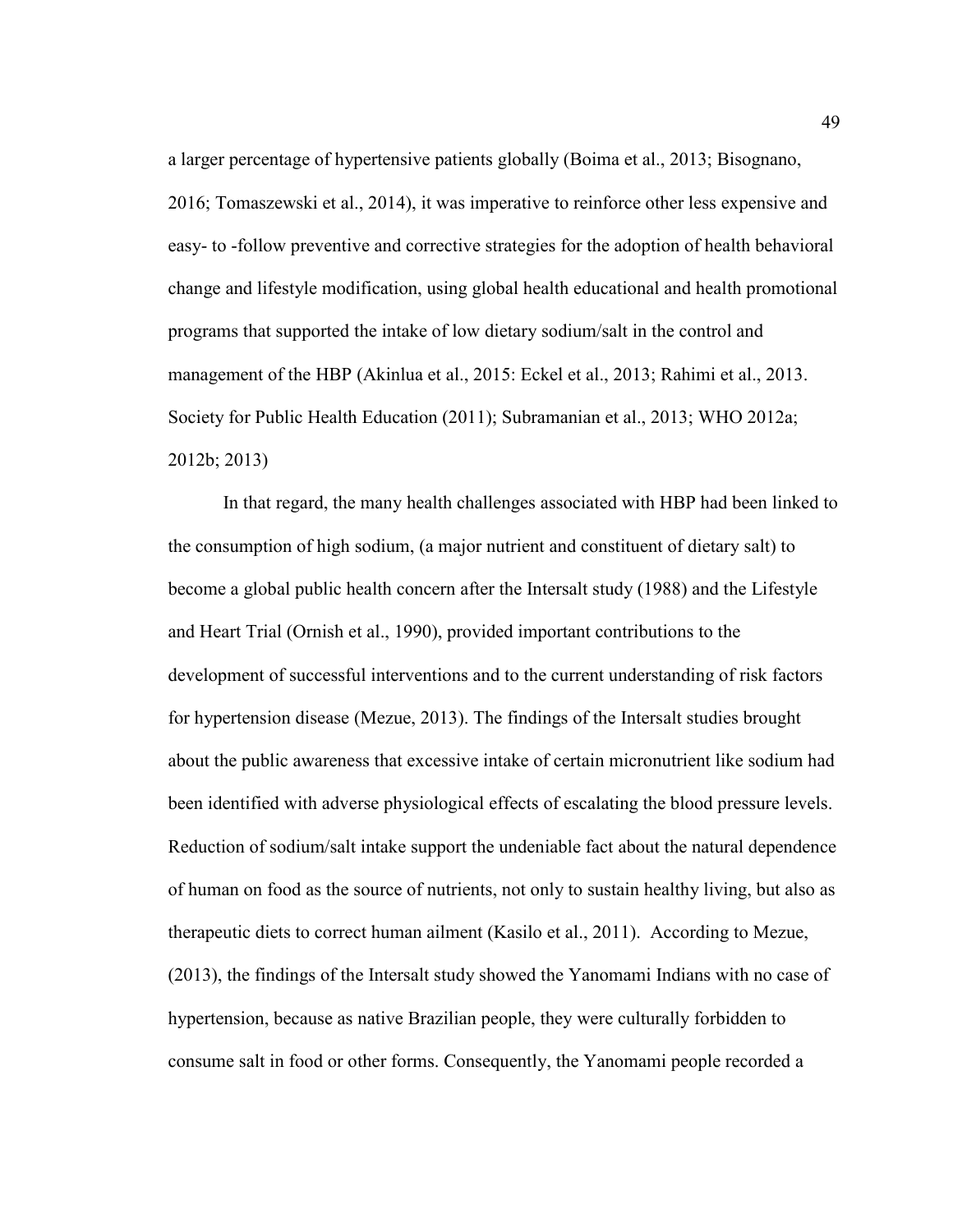decreased systolic blood pressure with increased age. The findings in the Yanomami was contrary to findings from other areas of world with high salt intake that recorded a corresponding increase in blood pressure with increased age.

In fidelity to the cause of sodium/salt restriction, the WHO at the 2013 World Health day, reiterated the critical need to employ public health measures in decreasing population exposure to high blood pressure and heart diseases through the reduction in sodium/salt intake and the need to increase the potassium consumption worldwide. However, it became increasingly pertinent to update the national dietary sodium/salt consumption guidelines in order to support and encourage compliance (Koliaki.et al., 2013). Public health practitioners and researchers devised several strategies to respond to the associated responsibility through concerted and coordinated efforts including

- 1. partnering with food manufacturers to influence and ensure reduction in the amount of salt in processed foods like meat, bread, purees, and soft drinks.
- 2. Insistence on the use of product labels that display nutritional composition of foods.
- 3. promoting consumer health education and awareness that encourages behavioral modification towards the intake of low sodium /salt diets to a safe level of 1500 to 2000mg or two-third teaspoon per day.

The limit had been targeted in order to achieve a 30% relative reduction in mean population sodium/salt intake by 2025, predicated on the global adherence level of sodium/salt intake that is associated with reduced blood pressure (Flack et al., 2010; He et al., 2012; Koliaki*,* et al., 2013). More specifically, the WHO's Global Action Plan for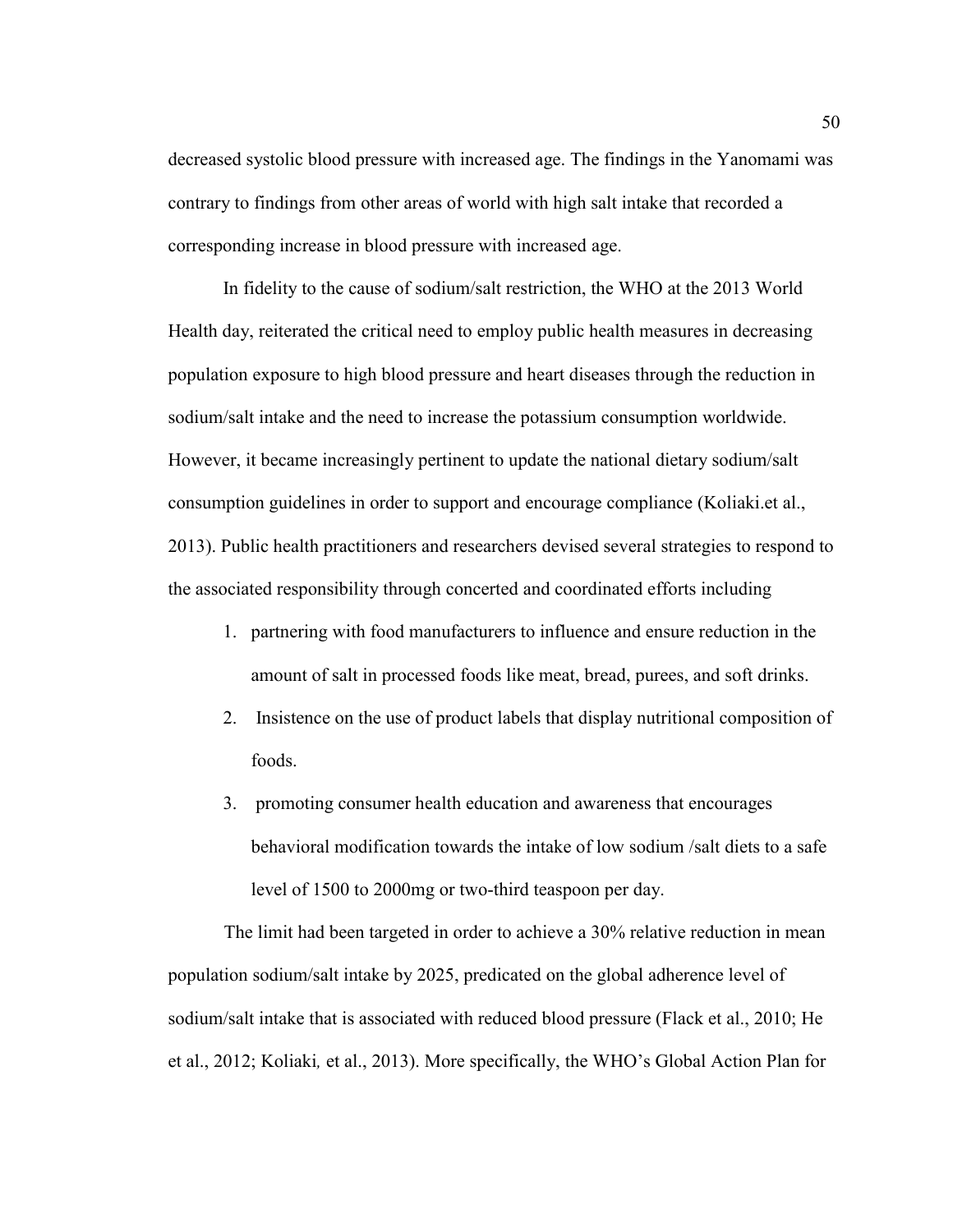hypertension (2013-2020) endorsed salt restriction campaigns in form of health education and promotion approaches as the population-wide preventive strategies for resource-poor settings of sub-Sahara Africa like Nigeria with limited experience. Therefore, the consumption of reduced sodium/salt served as an attractive complementary and possible alternative to drug treatment for the control of primary or non-essential hypertension.

Majority of the epidemiological evidence that confirmed the association of low sodium/salt with reduced HBP emanated from developed countries, and only few researches were conducted on this topic in the low-resource countries including Nigeria. One of the early RCT study conducted in Nigeria by Forrester et al, (2004) estimated a comparison of the actual sodium/salt intake between Nigerian (adults from the western part) and Jamaican adults within a period of 30 days. In addition, two other crosssectional studies conducted in both the rural and urban centers in the western part and Yoruba –speaking area of Nigeria, by Ijarotimi & Keshiro, (2007) and Tayo et al., (2012). These studies showed outcomes that suggested the efficacy of sodium reduction in developing countries, being as positively effective as those identified within the richer cultures. However, these studies' conclusions concurred with many studies from the developed countries (Muchiri et al., 2016; Sacks et al., 2001: Subramanian et al., 2013) showed that employing health promotional interventions for wide scale change in behavior towards sodium/salt reduction program was imperative as evidence –based research to support the treatment of established HBP as well as to prevent increases in its prevalence in poor communities.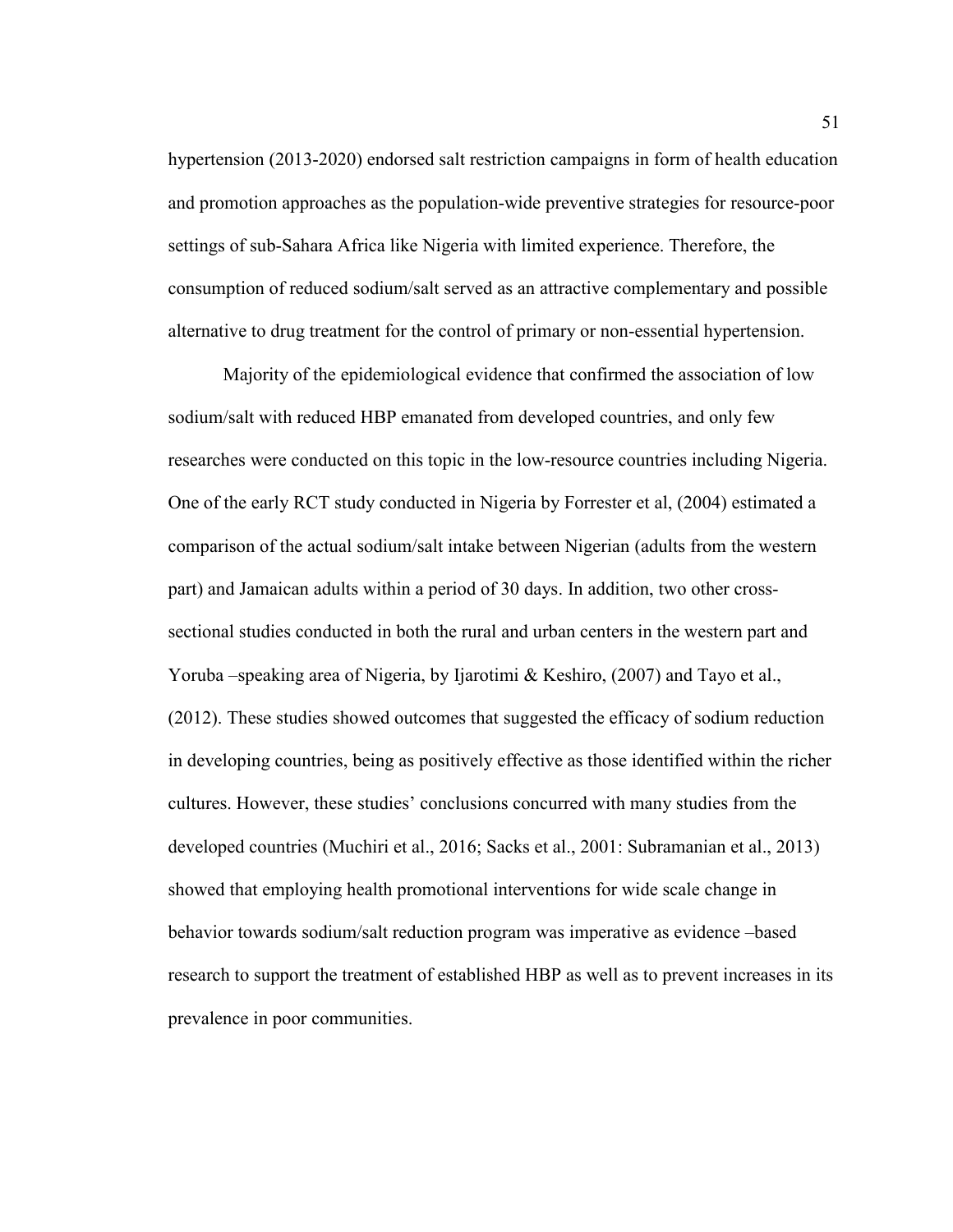Khalesi et al. (2016) investigated the level of influence that health education programs (nutrition knowledge) and non-pharmacology approaches (dietary patterns and lifestyle) brought to blood pressure levels of Australian adults. This quantitative crosssectional study included 407 participants aged between 25 and 65 years. The authors incorporated food frequency questionnaire with surveys information for nutrition knowledge and lifestyle to gather self-reported data. A logic regression analysis was conducted to assess the association between three independent variables and level of blood pressure as the dependent variable. Whereas, the results showed no significant association or impact of nutrition knowledge on the likelihood of participant HBP. However, the poor dietary patterns in this study by Khalesi et al. (2016) was predicated on the highly westernized and snack diets of the participants, which was found to be associated with and having influence on the likelihood of HBP. The study described in the foregoing differs conceptually from the study of interest to this dissertation, which nonetheless, employs a similar quantitative and cross-sectional research design. Whereas, the second part of the current investigations was directed at an outcome variableprojecting the reduced HBP levels in participants, the independent variables of the two studies differed considerably from each other. The study of Khalesi et al. (2016) did not engage any theoretical framework in structuring the investigation because the impact of nutritional diets and knowledge were directly examined on HBP levels. On the other hand, the current research was undertaken as an evidenced-based and theory-structured study. I premised this study on the theoretical/conceptual perspectives of MTM multicomponents and constructs as dependent/independent variables respectively in initiating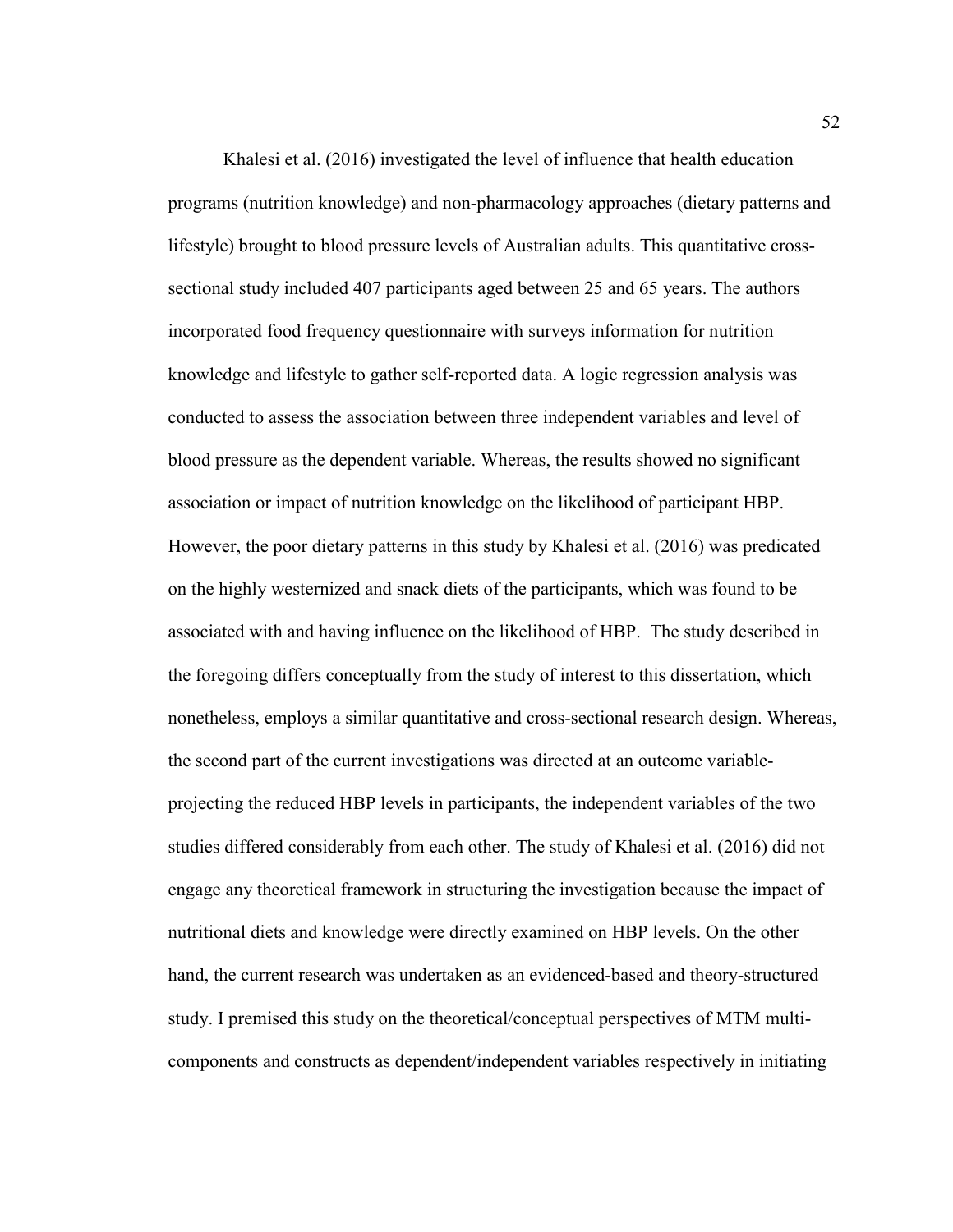and sustaining the decisions of Nigerian adults with hypertension to adopt intake low salt diets for the management and control of hypertension.

# **Use of Alternative Behavioral Theories, Concepts and Designs in the treatment of**

# **Hypertension**

 In the attempt to identify the appropriate research methods/designs in the prevention and control of the growing prevalence of hypertension both locally and internationally, several epidemiological and empirical studies undertaken in the management of high blood pressure (HBP) hypertension were reviewed. The studies have evaluated the association between the dietary sodium levels, (as independent variables) to the different stages of blood pressure; normotensive, prehypertensive and hypertensive, (as the dependent variables) in different target audiences. Many of these studies have similarly concluded that lifestyle interventions with reduced salt intake or with DASH diets have significantly improved the blood pressure in the population. As shown in the ensuing discussions, many of these studies differed in structure, design, and their application from the MTM model of interest to this presentation, but they offer useful theoretical frameworks for behavior change to influence changes in physical activities and dietary outcomes to effecting reduction in hypertension prevalence metrics.

Landry et al, (2010), evaluated the extent to which the changes in processes of change were predictive of changes in physical activity (PA) and diet as well as determining the impact of socio- demographic factors as predictors of combined psychosocial constructs (PSC) change. In the study, polytheoretical approach was incorporated with the key constructs of transtheoretical model and social support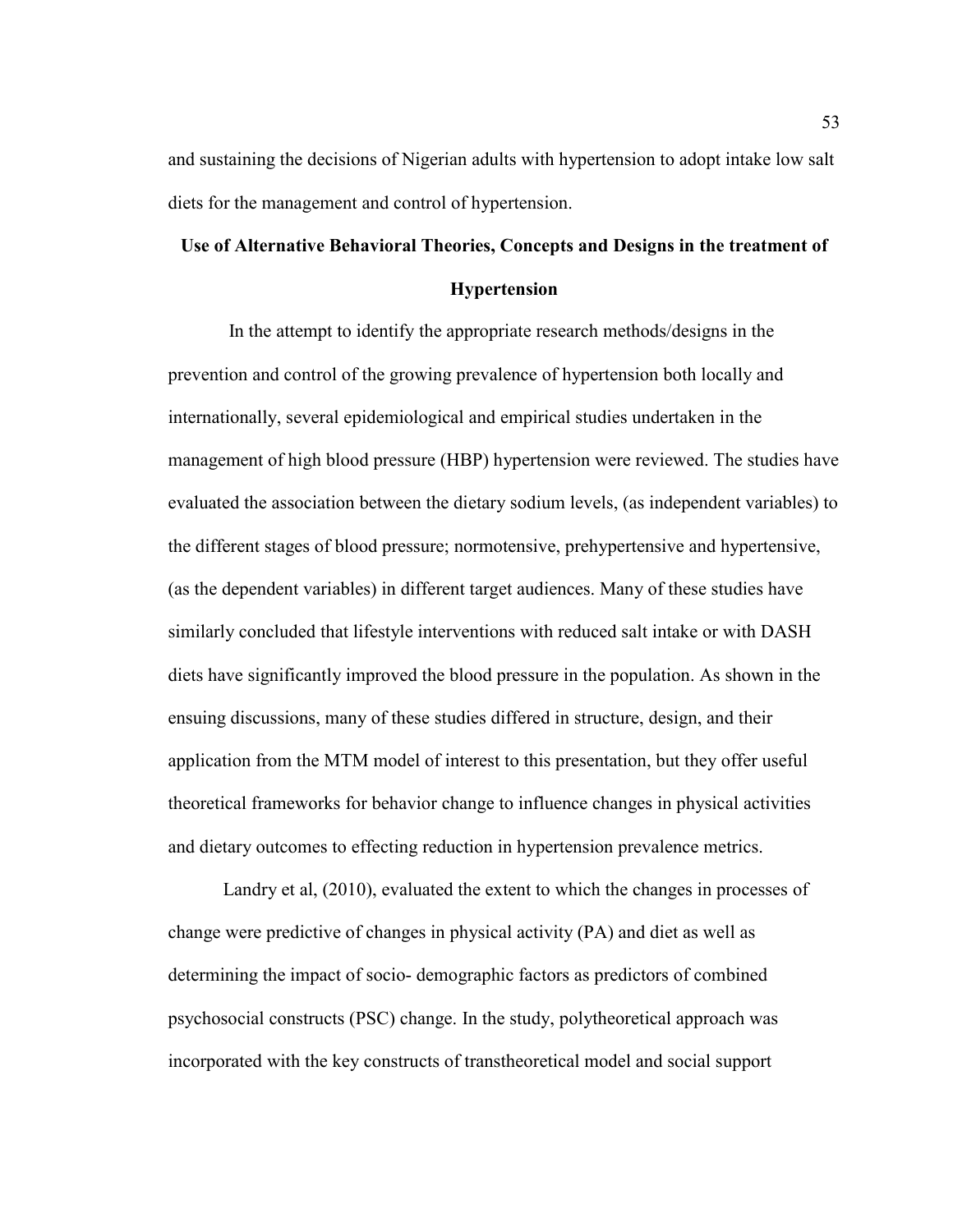framework to predict the behavioral lifestyle change of different races residing in the community area of Hattiesburg in the attempt to increase physical activity and improve diets. This study involved the health education and campaign on the use of low salt and low fat diets as a community intervention programs to reduce HBP. Only adults aged 18 years or older and who were English-speaking, non-institutionalized, and resident in the area were pre-qualified. Participants with systolic/diastolic BP of 180/110 mm Hg or higher were directed to obtain immediate medical attention and those without were disqualified from further participation in the study. This quantitative pre-test and post-test experimental research design constructed PSC questionnaires characterized by

- 1. 15 items each, 4 subscales: a motivation, external regulation, introjection, identification, and integration; score range, 30–150.
- 2. processes of change for PA (30 items, 10 subscales: stimulus control, social liberation, reinforcement management, helping relationships, counter conditioning, self-liberation, self-re-evaluation, environmental re-evaluation, dramatic relief, and consciousness raising; score range, 30–150.
- 3. social support from walking group (11 items, 3 subscales: guidance, reliable alliance, and reassurance of worth) and from coach for PA (12 items, 3 subscales: guidance, reliable alliance, and social integration; score range for both, 23–115.

The 6-minute walk test, described as an objective, simple, inexpensive, and safe exercise test, was used as a measure of fitness, based on its reliability to discriminate between functional levels in a high-functioning population. The 6-month active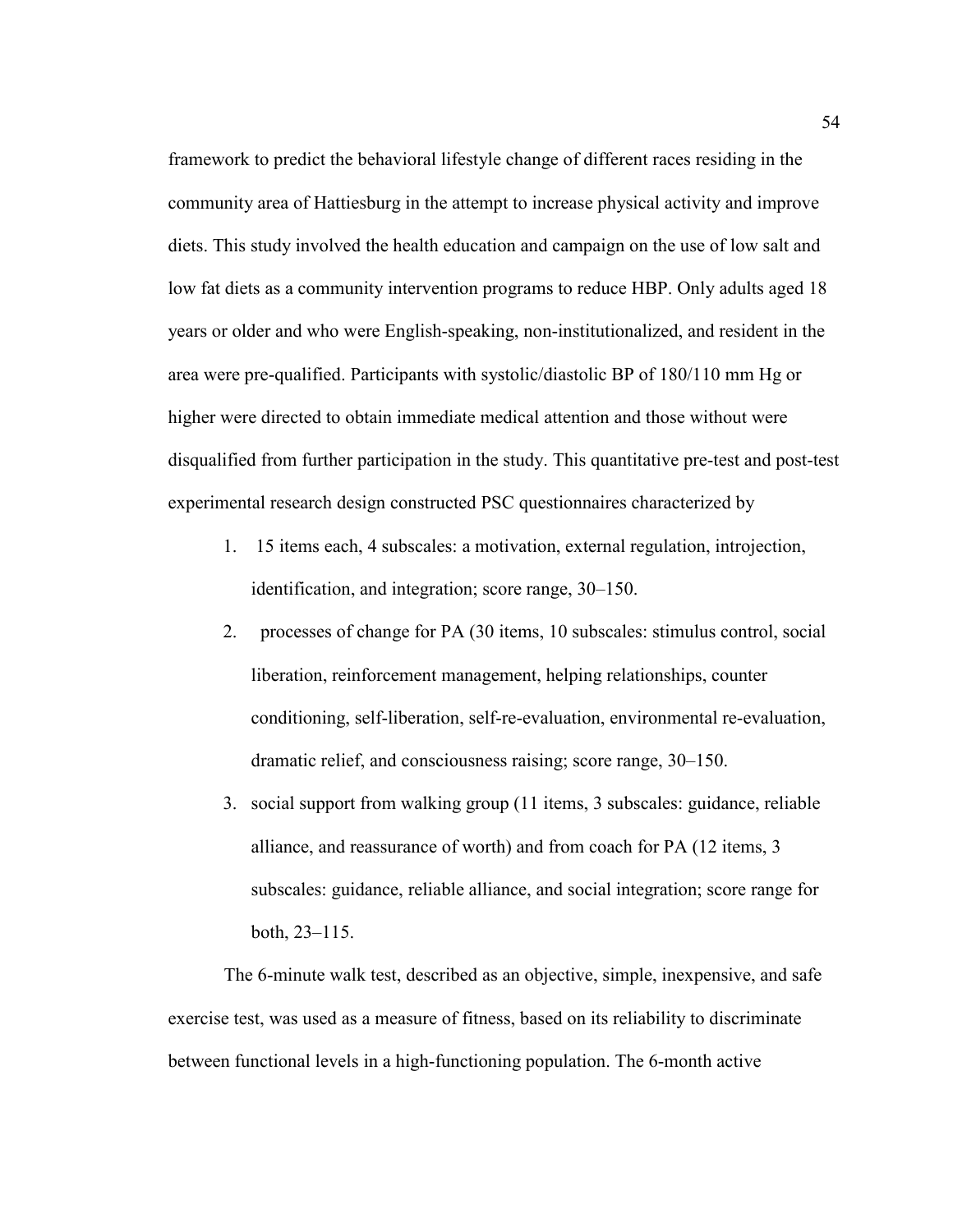intervention phase included three (3) motivational enhancement sessions provided by intervention staff, continuous social support provided by walking coaches, and walking groups, weekly pedometer diary self-monitoring, and five (5) monthly education sessions. The authors assessed the dietary intake using the National Cancer Institute's 5- Factor Screener, to capture the valid 18-item screener that approximated intakes of fruit, vegetable, and dairy (servings); fiber- added sugar, and calcium. The descriptive measures were used to summarize demographic characteristics, PSCs, and outcome variables. Only the 10 constructs with acceptable reliability indices and potential for postintervention significant changes were included in mixed-model linear regression analyses for changes in PSCs. Sex and marital status represented a combined significant predictor of change for diet motivation. A significant decrease was apparent for women and married participants, but the change was not significant for men and unmarried participants. The results of the mixed-model linear regression analyses for changes in dietary outcomes predicted by PSC changes indicated that behavioral processes of change, helped relationships, and reinforced management were significant predictors of fitness change, but not diets. Constructs of self-determination theory, external regulation gave significant positive prediction of changes in both sugar and fiber intake, while interjected regulation was a significant negative predictor of change in sugar intake. However, none of the self-regulation constructs of interest to the treatment were significant predictors for fitness or intakes of calcium, dairy, and fruits and vegetables. Landry et al. (2010), revealed that ten of twenty-four post intervention factors and three constructs of Transtheoretical model positively impacted on behavioral changes for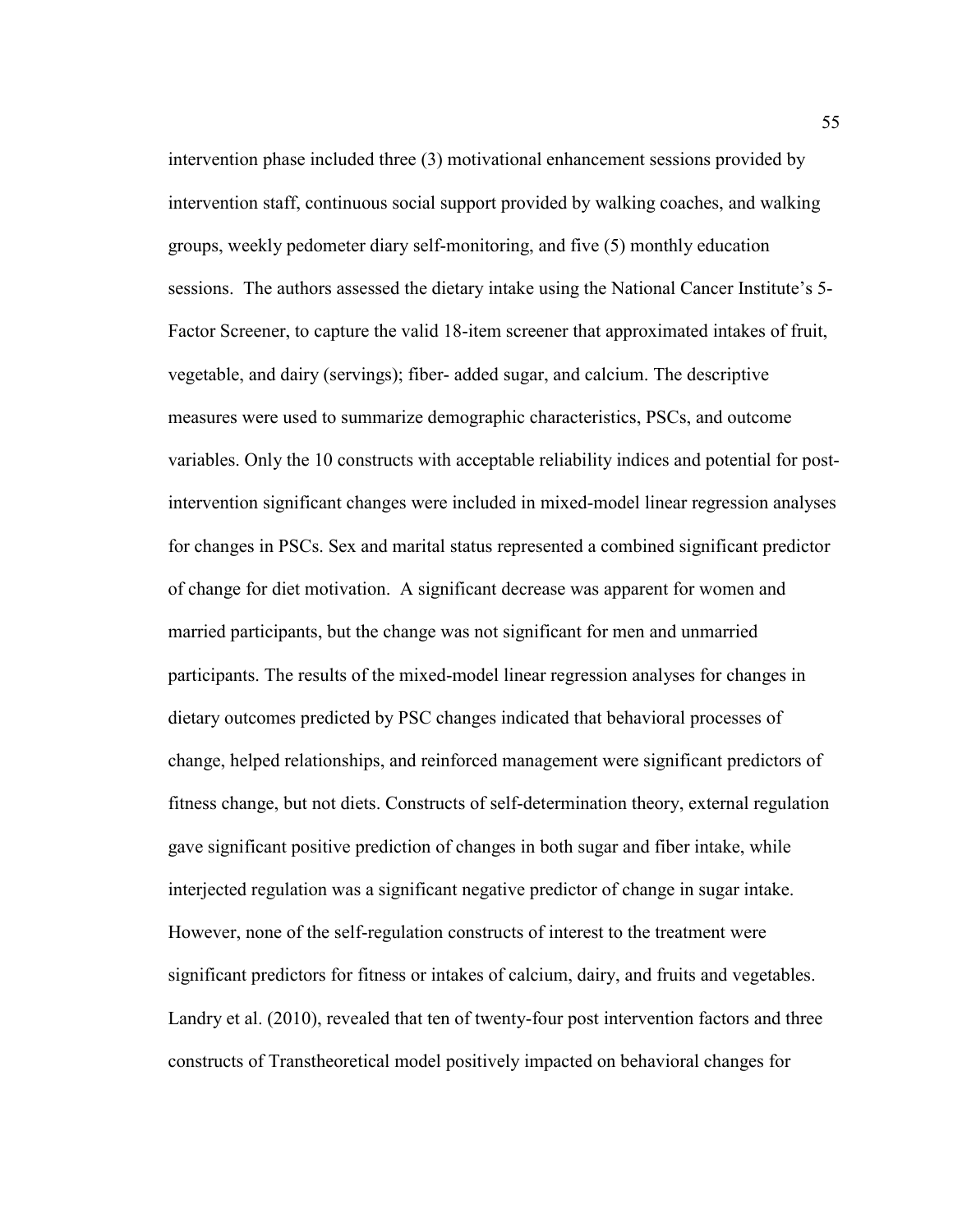adults. The findings confirmed that the participants were influenced to adopt low-fat diets, increase the rate of physical activities, which reduced blood pressure in participants

Meuser et al. (2011) evaluated the relevance of DASH diet (diets approved to stop hypertension) and sodium intake in the reduction of blood pressure. The authors hypothesized that socio cognitive theory (SCT) constructs; knowledge, self-efficacy, and self- regulation will mediate behavioral change in the 3-month nutrition intervention using DASH diets of fruits and low fat for adolescent participants with pre-hypertension. Meuser et al. (2011) engaged 57 pre-hypertensive adolescents within the ages of 11-18 years who were randomized into two experimental conditions; DASH-4-Teens intervention (DASH, 29) or usual hospital-based nutrition care (UC, n 28). In addition, the DASH participants received a counselling session with a registered dietician, a DASH manual including 10-modules on DASH food servings, lists, tips, and behavioral strategies, 10 behavioral counselling phone calls by a trained interventionist and biweekly mailings. Outcomes of a 3-day diet recall, and knowledge, self-efficacy, and selfregulation session were measured by questionnaire at baseline and post-intervention. Results showed that in the DASH group, self-efficacy mediated change in fruit intake and self-regulation mediated change in low-fat dairy intake were significant. The findings of this study confirmed the relevance of nutritional interventions in boosting confidence to make dietary changes and the self-control in food selection that supported positive changes in dietary intake that may in turn, improve health: This corroborated the need to design a system of analysis to correlate problem behavior and associated conditions with hypothesized causes of the behavior.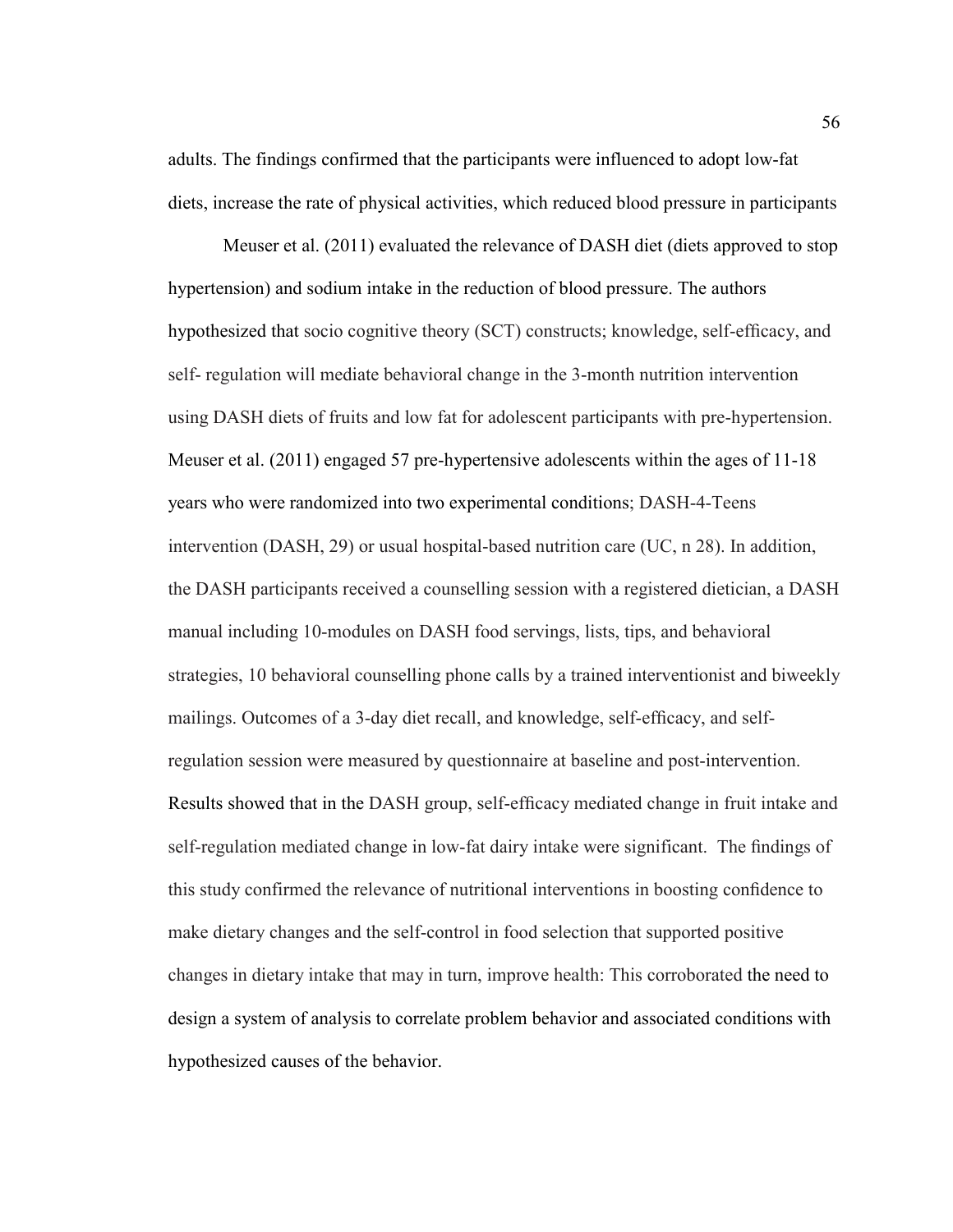The need to achieve rapid success for health management is in consonance with the position of the Multi Theory Model by Sharma (2015), which highlighted the role of multiple theoretical approaches to behavioral change interventions. MTM not only initiated the change in attitude and behavior, it buttressed the need to maintain or sustain the behavior to achieve a turnaround in different health issues across diverse culture and diverse geographical settings (Knowlden et al., 2017: Nahar et al., 2016; Sharma et al., 2016). From the foregoing review, a key conclusion was that efforts in sodium restriction was crucial to the management of hypertension as part of national and global health policies in reducing dietary salt/sodium intake per day. Results of such approaches would serve as an evidence-based data to propagate or reject the non-pharmacological intervention in the prevention and treatment of hypertension in Nigerian (Gradual et al. 2011; McCartney et al. 2015; Subramanian et al. 2011).

# **Contributory Factors to the Development of Hypertension**

Good health is a critical success factor for improving the quality of life; it is not limited to wellness and natural capacity for existence, but extended to the personal, interpersonal, and environmental resources to sustain being in existence. The Ottawa Charter for Health Promotion (1986), emphasized that achieving optimal health included identifying and realizing individual or peoples' aspirations to satisfying their needs and to changing or coping with their environment. Furthermore, WHO (2012) underscored the importance of health promotion in dealing with health improvements that influences lifestyles, health services, and environments - including physical, cultural and socioeconomic factors with significant impact on health status. Therefore, it was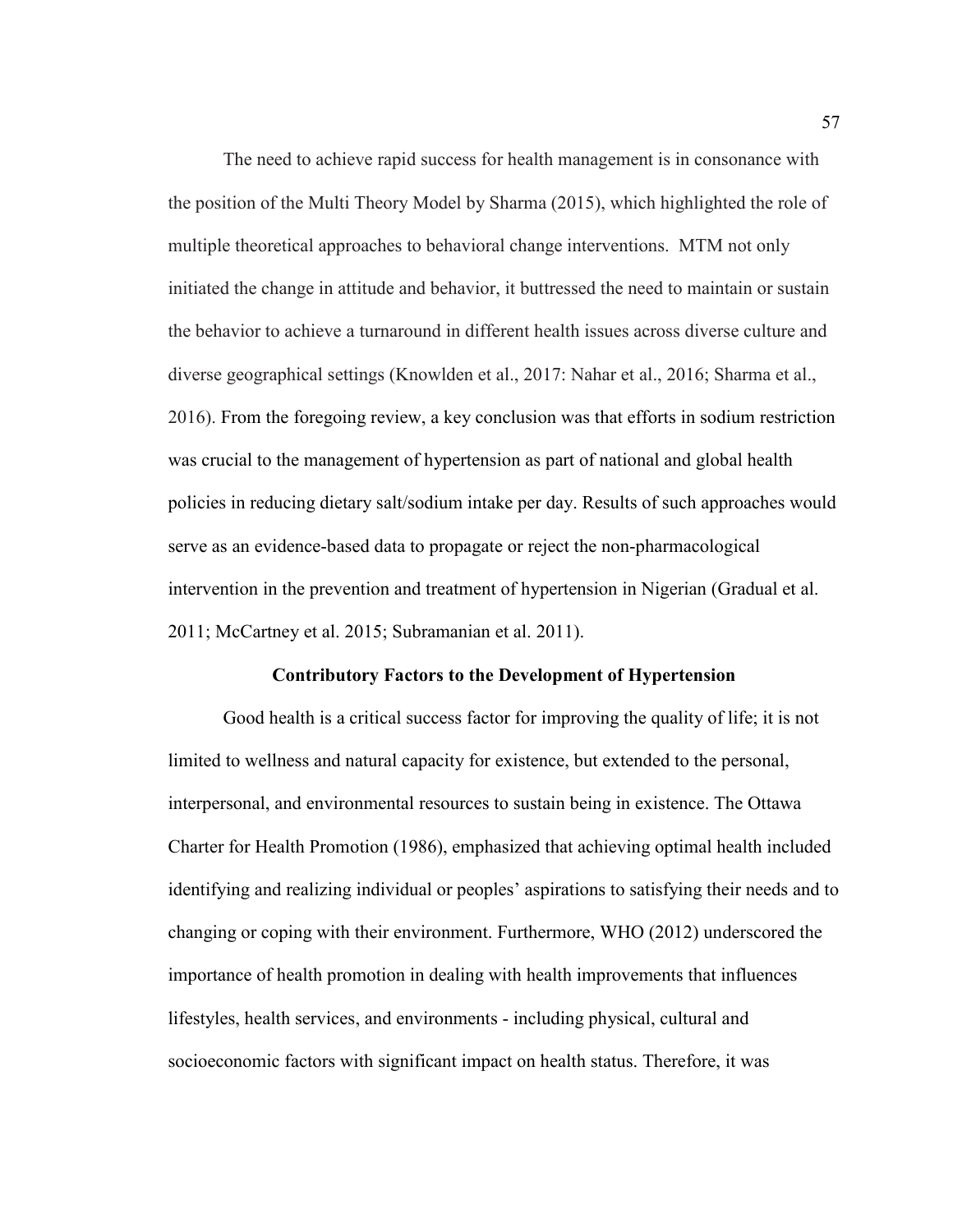imperative that in addressing the high prevalence of hypertension among Nigerian adults, it was necessary to review the impact of other social health determinants/variables in Nigeria that may have contributed to the facilitation or impeding the decisions of hypertensive Nigerians to effect a change of behavior in initiating and sustaining the consumption of low salt/sodium diets. It involved identifying a range of independent, though interacting factors—individual, intrapersonal, organizational, and environmental that influenced the choice of diets by hypertensive Nigerian adults.

#### **Individual Factors**

The unit of analysis and the main focus of attention of the study included hypertensive Nigerian adults, whose decisions for change of behavior must be initiated and sustained. However, the individual food consumption patterns have shifted from more complex carbohydrates form of traditional diets to refined carbohydrate diets. The neglect of the traditional "African" foods that provide high levels of dietary fiber in favor of the refined Western foods that have been implicated in the rising incidence of chronic, diet-related non-communicable diseases (Non-Communicable Disease Control Programme/Federal Ministry of Health 2014; Morland et al., 2004; Ngwu & Njoku, 2007). Decisions on food selection patterns and dietary habits of an individual hypertensive adult often depended on the socio-demographic predictors (such as age, gender, socio economic status and educational level) as well as established impacts of diet on the health outcomes of hypertension. People's behavior or attitude to health issues can be influenced by their society, community, peers or circumstances (Denler, Wolters, & Benzon, 2014; Bisognano, 2015), and the changes in behaviors are equally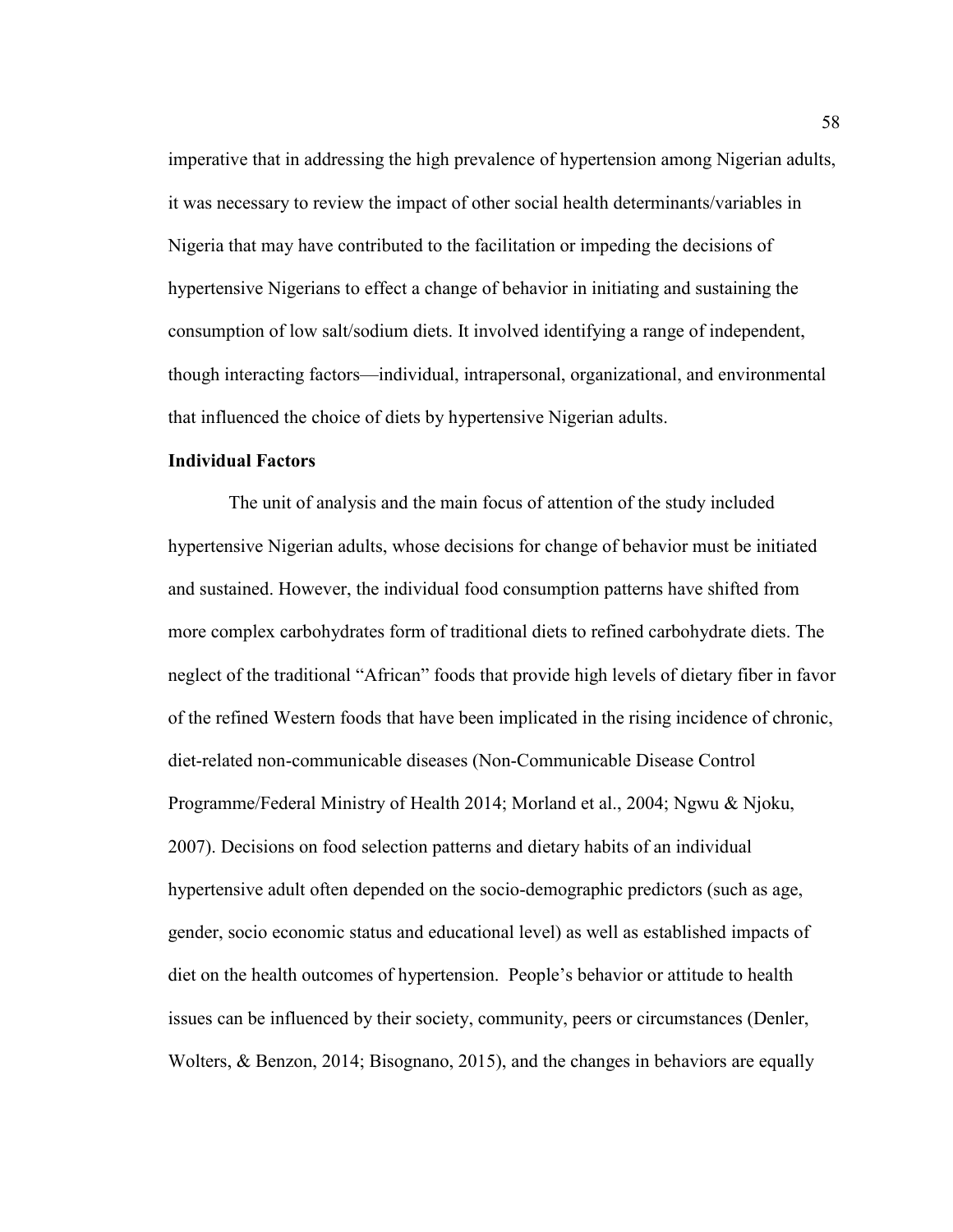premised on other external factors such as information provided by media communication or interaction with other members of the society (Non-Communicable Disease Control Programme/Federal Ministry of Health., 2014). These parameters have been associated with different health behavioral changes, and as such largely impacted decision of hypertensive Nigerian adults.to initiate and sustain low salt diets.

#### **Age and Gender Factor**

There are differences in individual's response to metabolic risk factors with age and gender variables, a major influence on the individual body composition, which in turn affects food consumption pattern in type (quality) and size (quantity) of diets (Motamed, 2013). Age and gender were found to be significant risk factors of hypertension in most areas of hypertensive studies in both urban and rural population (Jelekela et al. 2014). And as a consequence, research instruments are obliged to including considerations that effectively account for these factors. Anyanwu, (2011) and Ezekiel et al. (2011) reported the correlation of blood pressure with age as well as other anthropometric parameters like weight, height and BMI in the Igbo-speaking area (east and west parts) of Nigeria. The NCD Risk collaboration study (2016) associated the ageing structure and population growth (partly counteracted by other trends) with the absolute number of people affected by HBP. However, with the Nigerian population heavily concentrated toward the young and middle age adulthood, as indicated in the 2009 Nigeria population censors, it therefore implies the possibility of HBP to continue to grow within middle age adult (these larger categories) of the Nigerian population (Nigeria Demographic profile, 2013). The gender factors often differ from one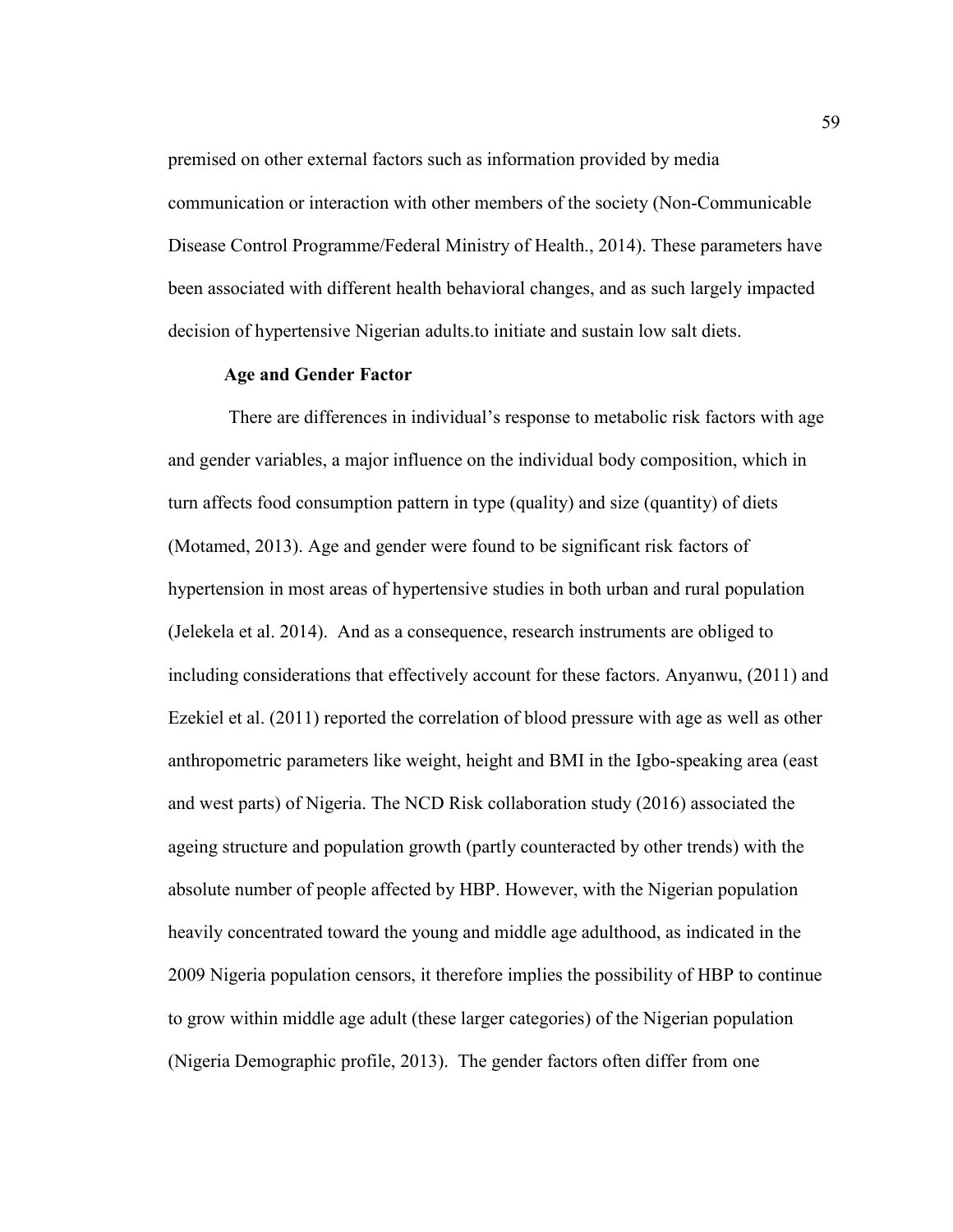environment to the other, as shown by some empirical evidence of Hendriks, (2012), Institute of Medicine (2011), and McCartney et al., (2015) that the male recorded higher salt intake than the quantity consumed by the female. This may be due to the fact that men are more exposed to the more vigorous and laborious duties that often results in increased sweats, an avenue of losing some of the dietary sodium/salt.

# **Socioeconomic and Educational Factors**

 The behavioral risk factors such as poor feeding patterns, drinking harmful quantum of alcohol, physical inactivity, lack of exercise and poor stress management constitute the negative lifestyle that are highly influenced by people's working and living conditions such as income level, academic background, housing, globalization and urbanization (Iwelumor et al,. 2014; WHO, 2012c). Iwelumor et al. (2014) associated the cause of hypertension in most African countries with globalization, affirming the latter as a driver of sedentary lifestyles and poor dietary behavior that led to the rapid spread of hypertension and ancillary diseases in both the rich and low-income countries, especially in many developing countries in the sub-Sahara region of Africa like Nigeria. The findings of the comparison analysis undertaken on the rural and urban Nigerian adults with cardio-vascular diseases conducted by Ekezie et al. (2011), reported higher adiposity and blood pressure indicators in the urban dwellers than in the rural residents. The authors associated the results of poor dietary habits with indiscriminate food consumption as a result of negative lifestyle that was characterized by poor nutritional knowledge, which, in turn, affected the correct selection or purchase of foods and high rates of sodium/salt or fats intake.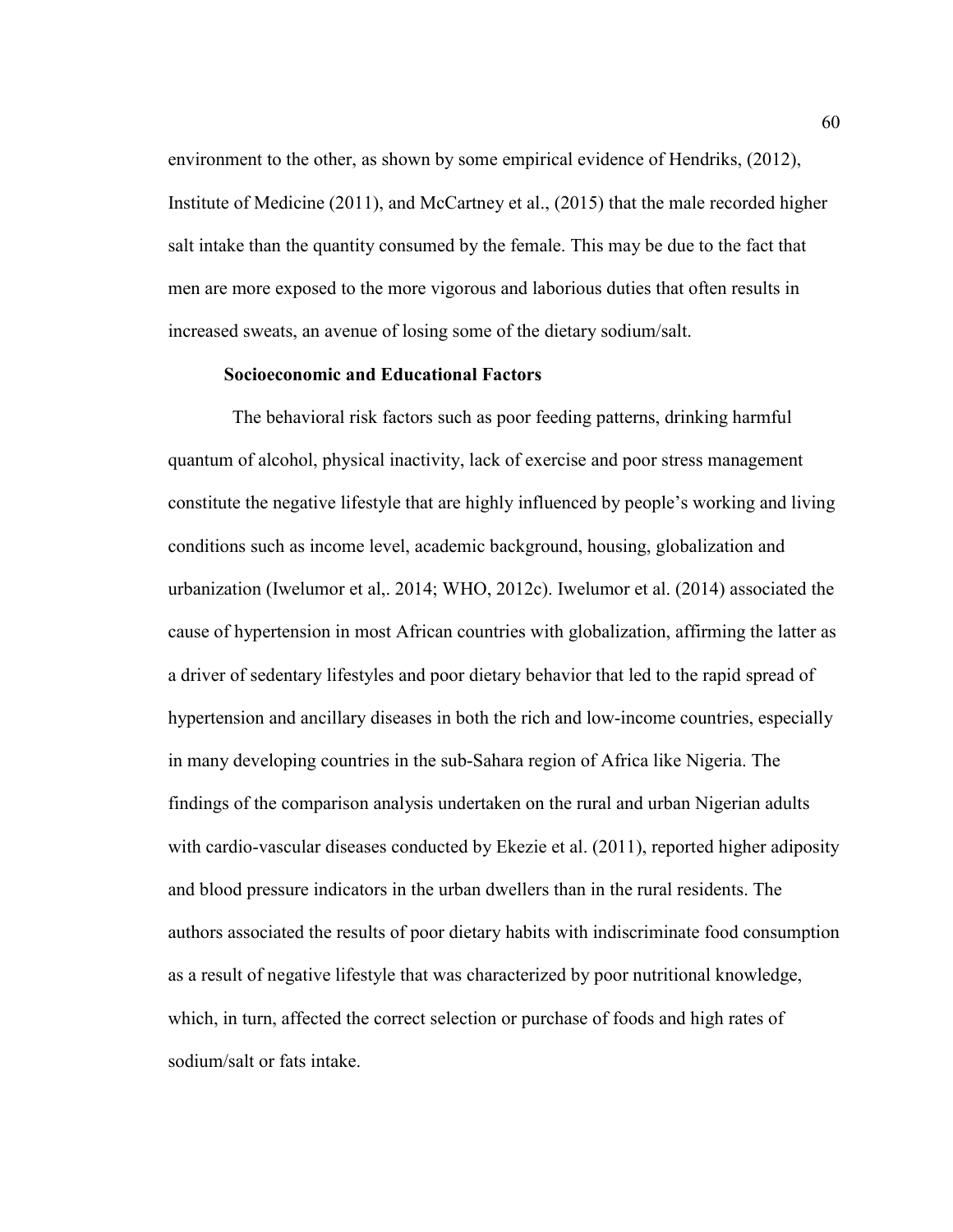Rahimi (2016) reiterated the findings of the NCD Risk Factor Research (2016) noted that disadvantaged individuals and many societies varied in their experiences with burden of hypertension due to the variation in economic inequality and poor knowledge of the disease. The poor socio economic status and inadequate literary knowledge were known contributory factors to people's inability to control exposure to violence, infection, poor access to health services, high-risk behavior, and mortality rates. It was therefore concluded that the most favorable the social circumstances in terms of income or education, the better the chances of enjoying good health and a longer life.

# **Interpersonal Factor**

Behavior and attitude were often impacted by social interpersonal interactions and environmental factors, which are in turn salient variables of health behavior and health education (Hendriks, 2012; Vaccaro et al., 2014). Interpersonal factors espoused by the positive social relationships with families and friends are very salient to human behavioral change; relying on the belief that a particular behavioral change can occur through the intervention of support persons. Osamor & Owumi (2015) in their research on poor adherence to hypertension treatment, noted the high level of compliance to treatment when friends or relatives assisted patients or family exhibited some level of concern about the patients' health issues. Social relationships are imperative to a healthy positive lifestyle, helping to relieve stress, while families and friends are able to provide support and strengthen hypertensives (other type of illnesses) to prevent the feeling of neglect or loneliness and rough times of illnesses. Olowookere et al., 2013 and Vaccaro et al. (2014) highlighted that poor social connectedness and weak cohesion of the family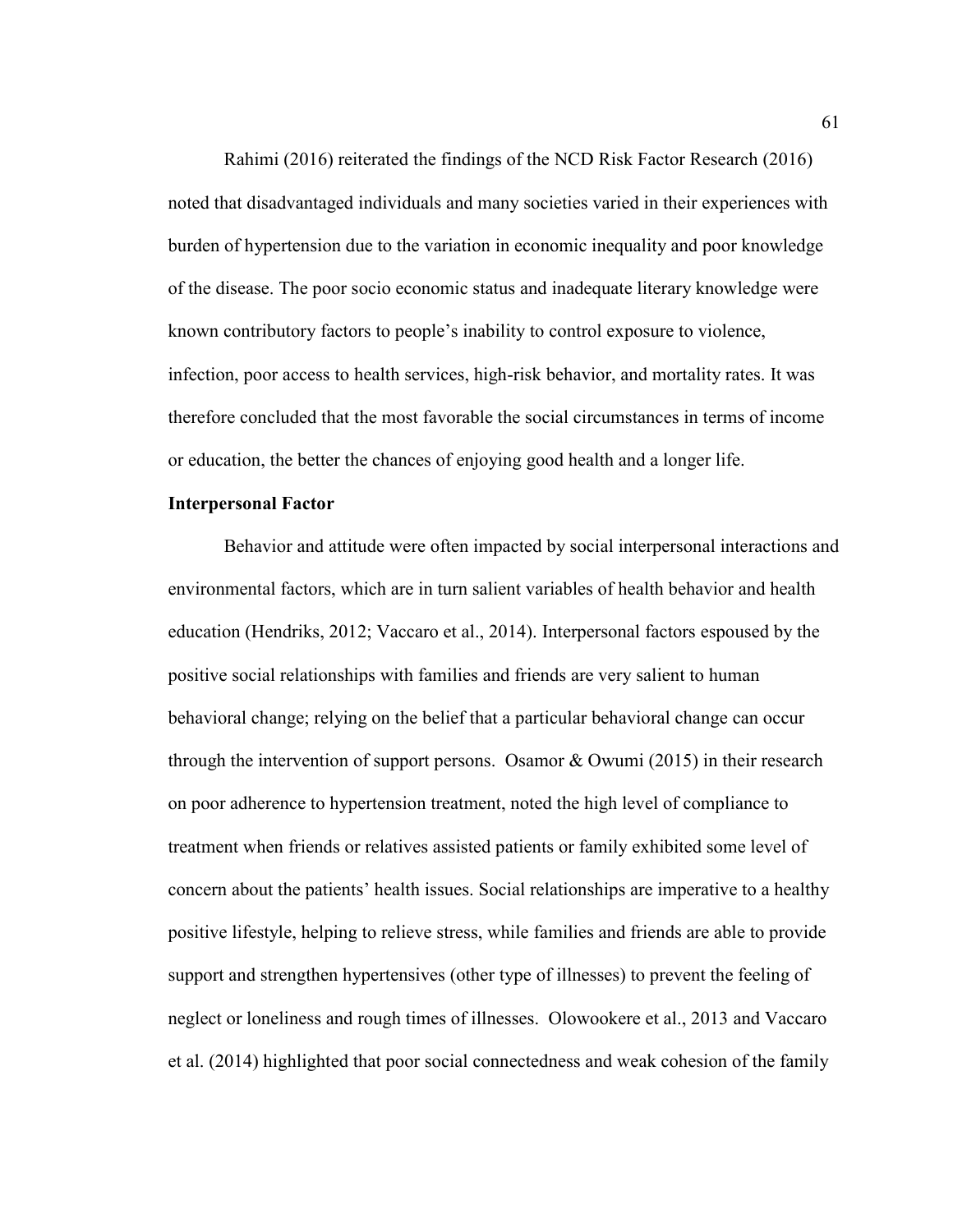members, friends and community affected people's behavior and capacity to adhere to their treatment schedules; having a corresponding and direct relationship with poor health and increased mortality rates. The efficacy of a nutritional education and health promotional intervention in reducing dietary intake of salt was conducted in 12 different communities (both rural and urban) of West African countries (Hendriks et al., 2012). The study concluded that health promotion initiatives and nutritional information awareness were effective at getting people to show interest in the efforts at reducing salt intake and consequently in reducing blood pressure in the population.

# **Environmental Factors**

.

The environment and community we reside are known to directly affect the peoples' health, because the physical, cultural, and organization or environments determine the food availability and food policy, and cost, which in turn impact and shape the peoples' dietary habits or health behavior (Ngwu & Njoku, 2007). Bisognano, (2014) reported the enormous number and diverse local population of hypertensives having difficulty to lower their blood pressure because they are part of a salt–rich culture and therefore are faced with challenges of not being able to adhere to the sodium-restricted limit of 2 gm per day. Apart from the food environments being very crucial in promoting the health behavior change, Morland, (2004), McCartney et al. (2015), and Subramanian et al., (2011) emphasized the disparity in accessing healthy and affordable food/meals that often affected the food pattern of the populace, but also constituted potential risk factors for many nutritional-related illnesses such as hypertension, obesity, and diabetes.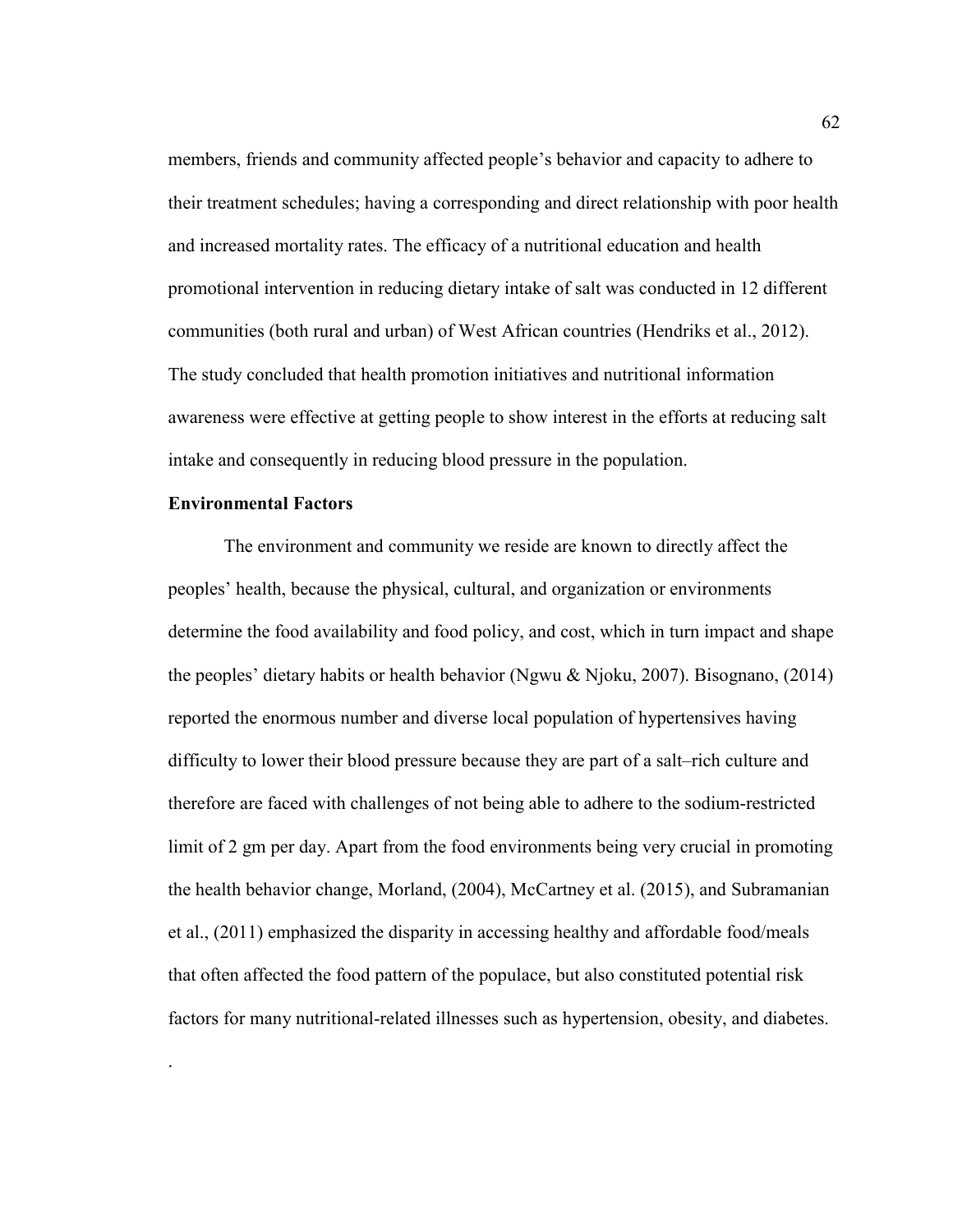#### **Impact of Nigerian Diets on Hypertension)**

 Nigeria is richly endowed with a wide varieties of natural and fresh foodstuffs such as rice maize, corn, sorghum soy beans, poultry, and beef, which constitute the energy-yielding group in form of carbohydrate and body-building protein foods. In addition, a high quality and quantity of fruits and vegetables containing protective nutrients (vitamin and minerals), are widely grown and harvested all-year round at different seasons in Nigeria (Non-Communicable Disease Control Programme/Federal Ministry of Health. 2014). Given that foods are typically consumed in combinations with each other rather than individually, the availability of these arrays of good quality food products ordinarily contributed positively and increased the potential of food availability in the country to achieve improved dietary patterns and eating habits that should result in good and positive health status of Nigerian populace. Since dietary choices are influenced by a variety of factors such as not only by availability of food materials, (Iwelumor et al., 2014) but by the cost of food, including knowledge of the causative and preventive effects of certain nutrients like sodium/salt and certain therapeutic diets like DASH (Diets approved to stop hypertension) respectively, it is possible to have positive health outcomes for most diet-related illnesses like hypertension and other non-communicable diseases in Nigeria. However, it appeared as if people with poor dietary habit or pattern are less concerned about their health status, largely due to inadequate nutritional knowledge and poor lifestyle activities that made them more susceptible to illnesses such as hypertension, (Hendriks et al., 2012; Mezue, 2013; Oyebode et al., (2016).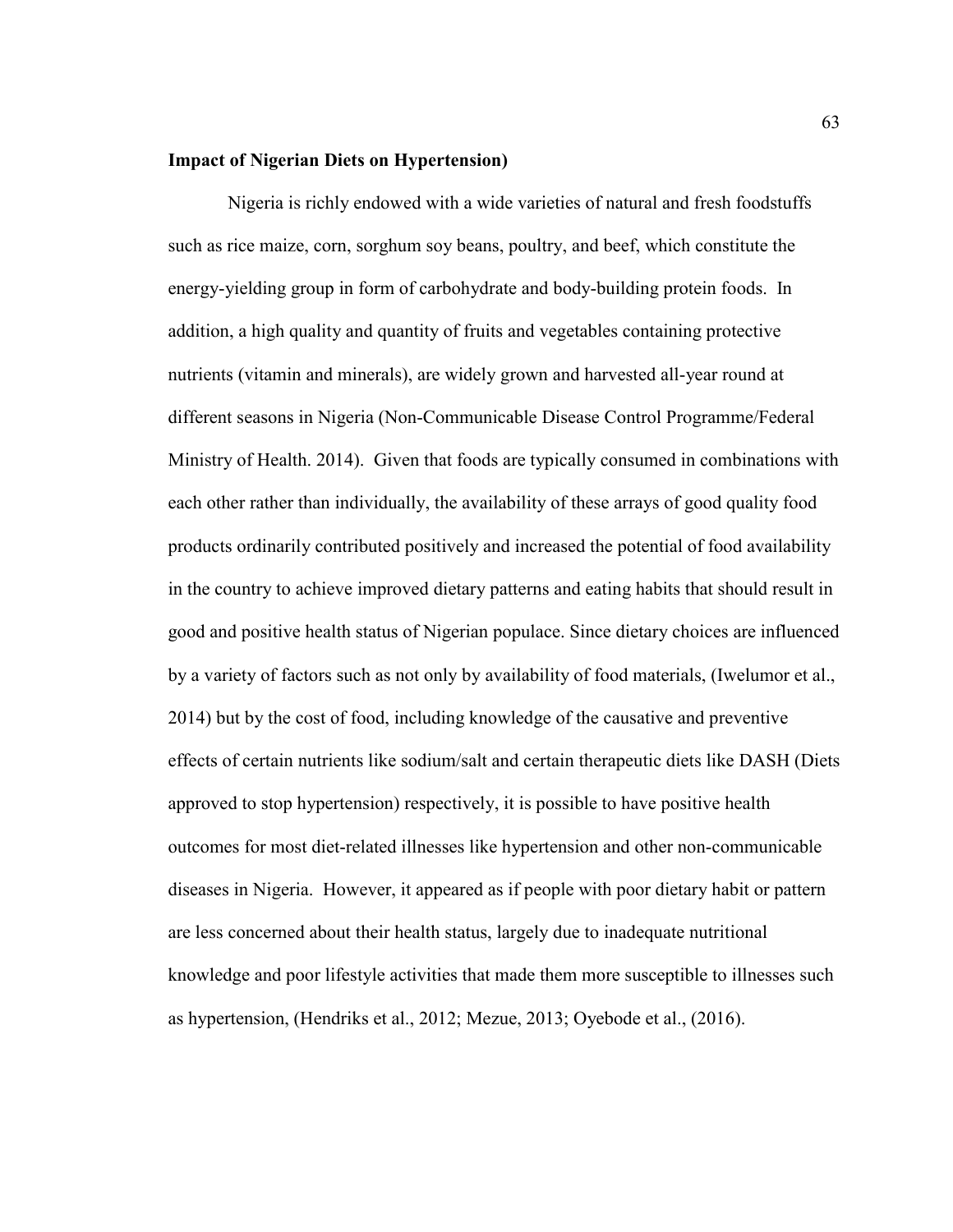The recommended dietary allowances or guidelines (RDA/G) are sets of advisory dietary statements and advice issued routinely in several countries to encourage and guide the public on ways to change their eating habits, promote healthy living , and good health, to address all diet-related diseases and conditions The Nigerian RDG was developed by the joint partnership of Federal Ministry of Health and WHO (1999) and was patterned after the America RDG, therefore explaining the similarity between the two countries' dietary benchmarks (Ngwu et al., 2007).

Meanwhile, Ngwu et al. (2007) undertook an assessment of the nutrition knowledge, self-perceived quality of personal or family diet, and factors influencing food selection of Nigerian adults in Ebonyi State University Community, in Nigeria. The study was motivated by the observation, that a wide gap existed between the sodium/salt recommendation by dieticians and the quantity achieved through food eating habits of the Nigerian adults, (partly attributed to poor or lack of nutritional knowledge and partly due to poor determinants of eating behaviors of the people). Seventy percent (74%) of the respondents were from ages 19 -56 years, and had tertiary education. The nutritional knowledge was found to be significantly low, and there were significant differences in perceived benefits of healthy eating between academic staff, non- academic staff and students. Students perceived benefits were statistically lower than academic and nonacademic staff. Over 85% of the respondents rated their diet or that of their families as fair, poor or very poor, due to the Nigerian's economic recession and difficulties at the time. There were more females than males with more frequent selection of less fatty foods, more fruits and vegetables, variety and balanced and fresh natural foods as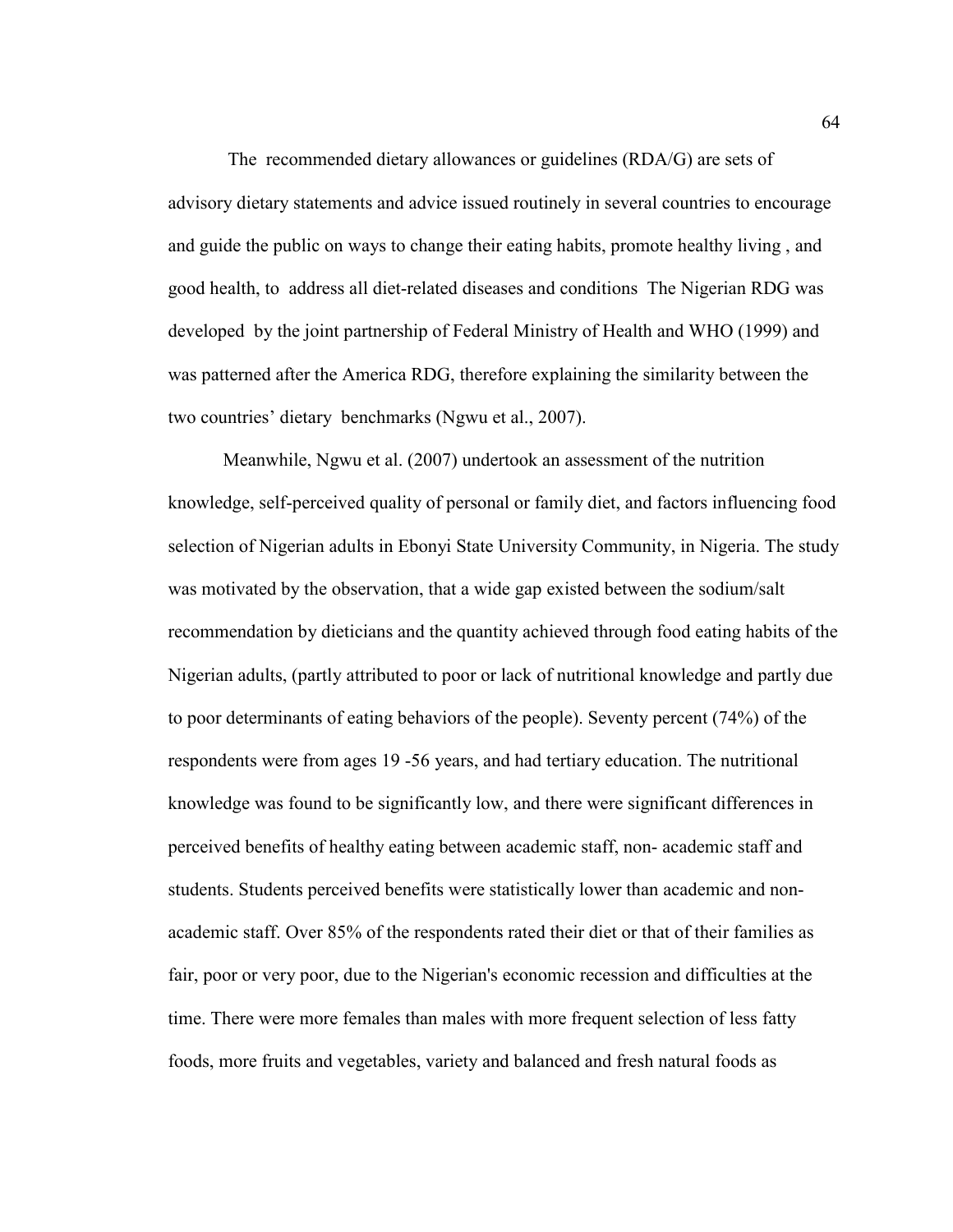characteristics of their healthy eating pattern. The reason was not unconnected to the fact the women were generally more responsible in their food purchases, food preparations and services, having more exposure in gathering nutritional information. Taste of food was the most influencing (determinant) factor for choice of food especially among the males than females, while food habit and cost of food follows; the nutritional quality and freshness of food was rated least and poorly in the class of determining factors for food selection. The study concluded that there was an urgent need to improve the nutrition awareness and knowledge of people, which was observed to be grossly inadequate among the low income members of the society in Nigeria.

In 2014, the Centers for Disease Control and Prevention (CDC), reported that more than 90% of children aged 6 to 18years in the United States consumed too much sodium and 43% of this sodium consumption are obtained from packaged foods such as pizzas, bread-rolls, cold cuts/cured meats (e.g., hot dogs), salty snacks, sandwiches, cheese, processed chicken (nuggets, patties, etc.), pasta dishes, and soups. This American living style and eating habit became a more fashionable and commonly replicated trend in Nigeria, especially among the young age bracket whose lifestyle dominated and impacted the dietary habits of their families, in particular the middle age adults. In addition, there were other sources of sodium/salt in foods, which include those naturallypresent in the raw food materials, the quantity added as concentrate or preservative during the industrial food processing, the discretionary salt added during home cooking, and at table. Eckel et al. (2013) reported the America Heart Association (AHA/ACC) panel guidelines on dietary pattern and sodium intake as a single nutrient based on the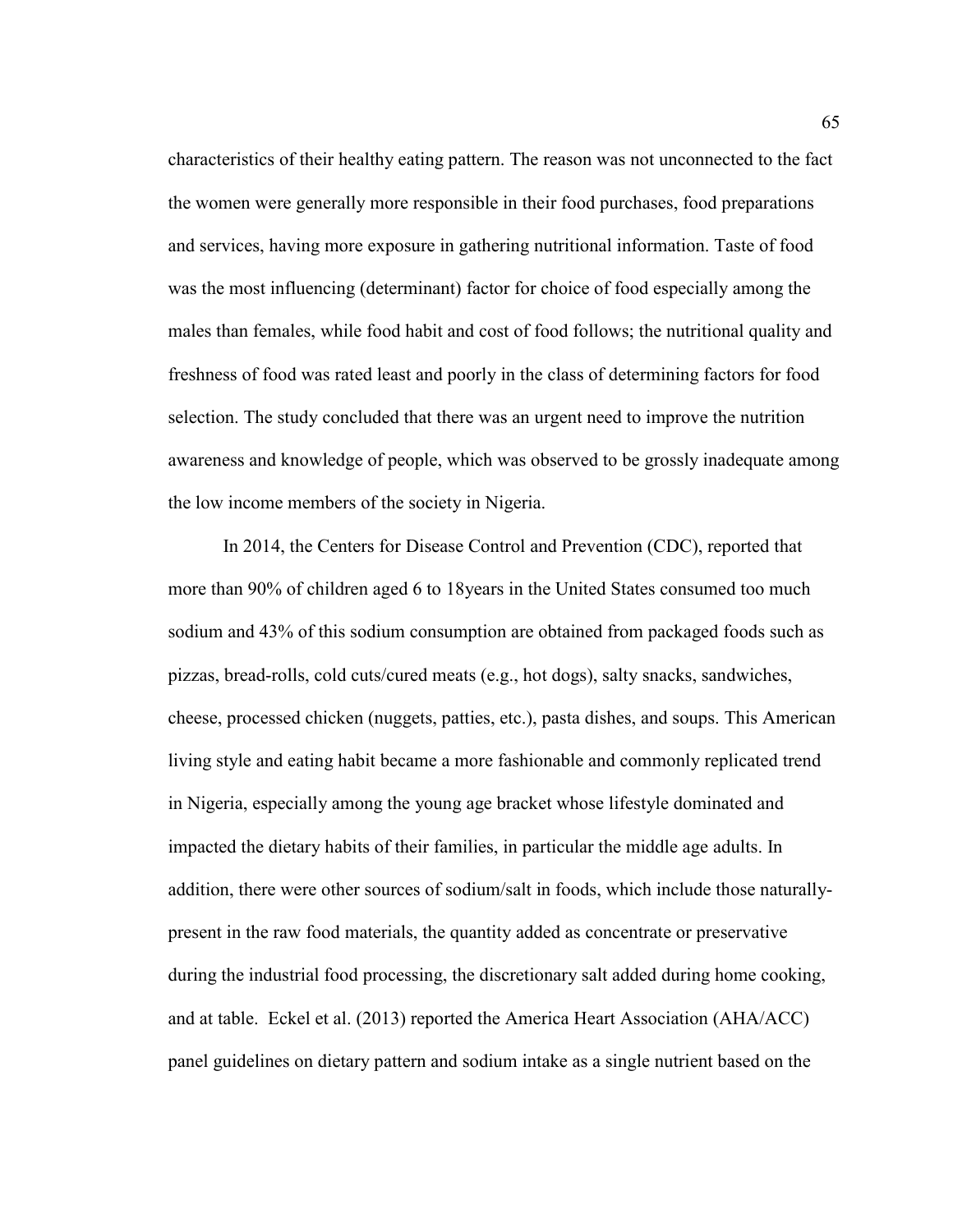understanding that little sodium is found naturally in food. The guideline highlighted the dangerous levels of sodium /salt was added to foods primarily during preparation, at preservation, and at the time of consumption, therefore altering the sodium intake without altering intake of specific foods or overall dietary pattern. However, since little could be done with naturally existing sodium content in food, the quantity of discretionary manmade sodium/salt introduced during industrial processing, home-cooking and at table could be controlled through promotional interventions that lay emphasis on the total dietary delivery of sodium/salt intake of hypertensives (Eckel.et al., 2013; Gradual et al., 2011; Oyebode et al., 2016). Moreover, the Nigerian diets are typically highly spiced with many seasonings and preservative agents, such that the likelihood of exposure of Nigerian hypertensives to the consumption of huge amounts of dietary sodium/salt are considerably high (Mezue, 2011).

Furthermore, the emergence of the 'fast food or eateries market' in the country could have altered the composition of the available Nigerian natural diets. With increasing number of people obliged to engage in eating outside the home or doing 'take home', there are limited opportunity to control high intake of sodium/salt contained in condiments such as the mono-glutamate food seasonings and canned packed foods used lavishly in the preparation of many traditional delicacies in most fast-food and eateries. These diets were identified as high sources of dietary fat and salt causing high blood pressure, kidneys dysfunction with high risk of heart problems and stroke (Bahadoran, Mirmiran, & Azizi, 2016). The indubitable conclusion of these authors investigation of the exposure to fast food pattern is that many people are highly exposed to high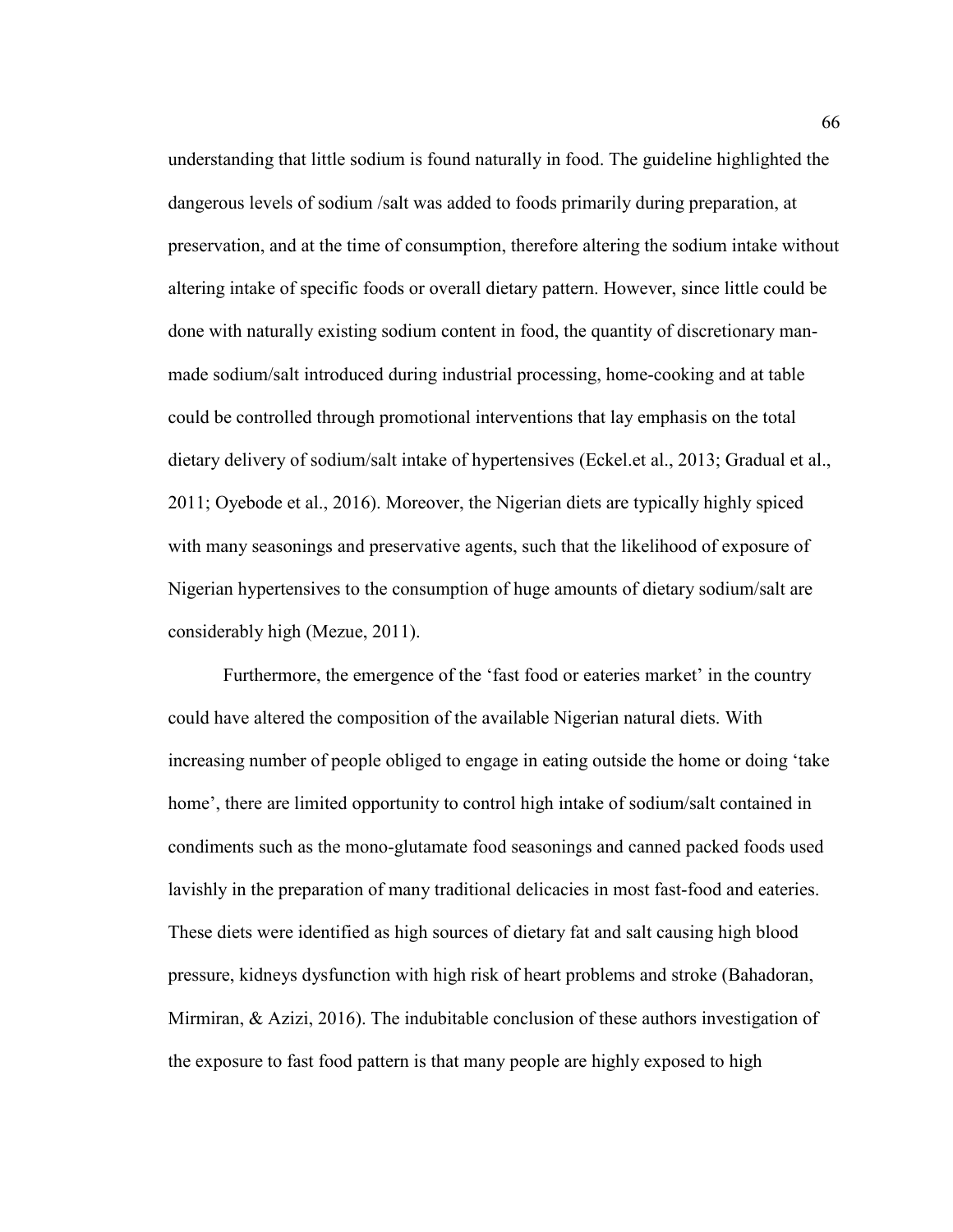sodium/salt diets, including the over-use of the regular cooking and table salt added to raw food materials during food preparation and at table (Fisk, 2014).

 Fortes et al. (2003) reiterated the importance and protective effects on blood pressure the Mediterranean –type diets basically rich in varieties of vegetables, grains, lean meat, and low fat, which have also been beneficiary in the reduction of blood pressure. The efficacy of the vegetarian diets was investigated by the intervention study of Flack et al. (2010) structured as randomized clinical trial (RCT). The sodium trial was directed at authenticating whether or not reduced sodium intake and a diet rich in fruits and vegetables and low saturated fats called the Dietary Approaches to Stop Hypertension (DASH diet) could reduce blood pressure of 412 randomly selected participants. The study revealed that the groups with lower salt intake had lower blood pressures after 30 days of observation, same effect was found to be greater in the control group that also had the DASH diets. Therefore, contrary to the use of fast foods, result of the ''Dash diet'' study demonstrated that salt reduction as a strategy was efficacious in blood pressure reduction. No doubt that similar status of low salt diets could be achieved using the local Nigerian and traditional diets and when also combined with other dietbased strategies. In this regard, Mezue (2011) proposed the use of salt substitutes such as Pan-Salt, which are ordinary placebos employed to create the salt taste-effect, without any nutritive or sodium values that could have any physiological impact on the blood pressure.

 Consequently, it became a research challenge to develop effective strategies for encouraging people in general especially hypertensives, to take extra caution and be more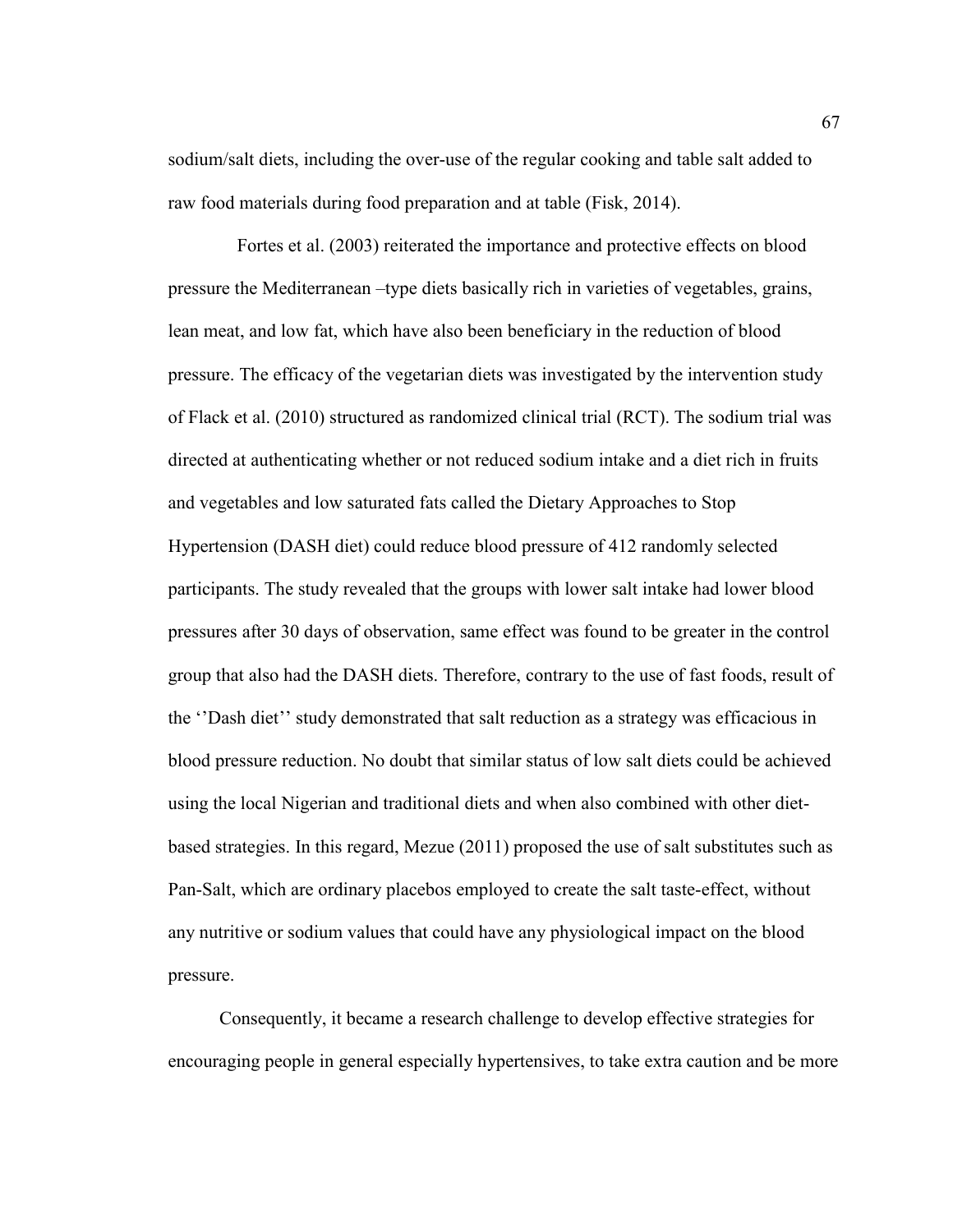aware of what food types are safer to consume, in view of the high rate of exposure to more salt/sodium intake than the quantity added during cooking and at table. The development of such behavioral change strategies, as this dissertation proposed would require a systematic assessment of both the dispositions and real lifestyle behavioral changes of adult Nigerian hypertensives, as measured by compliance with the RDG.

#### **Summary and Conclusions**

The comprehensive reviews of the open literature presented in this chapter affirmed the preponderance of empirical evidence linking dietary habits and the health status of individuals and groups of individuals. Outcomes of various investigations reported in peer-reviewed articles published in journals in the particular case of the research problem of interest to this dissertation, consistently revealed that high, uncontrolled dietary consumption of sodium/salt could invariably be associated with increased cases high blood pressure (hypertension), thereby confirmed that HPB could be prevented and treated by adopting lifestyle modifications and behavioral change.

Some of the current theories have their limitations to the extent of influence and control on health behavioral changes and lifestyle modification in the application of nonpharmacological approach to promote good health. More importantly, the behavioral theories and models reviewed in this study supported the position that health education and associated intervention strategies are potent and effective tools for promoting quality lifestyle as well as enhancing population health through persuasion of individuals/groups to initiate and sustain healthy dietary habits. In hypertensive/high blood pressure prone environments, for example, the use of low sodium/salt diets as a non-pharmacological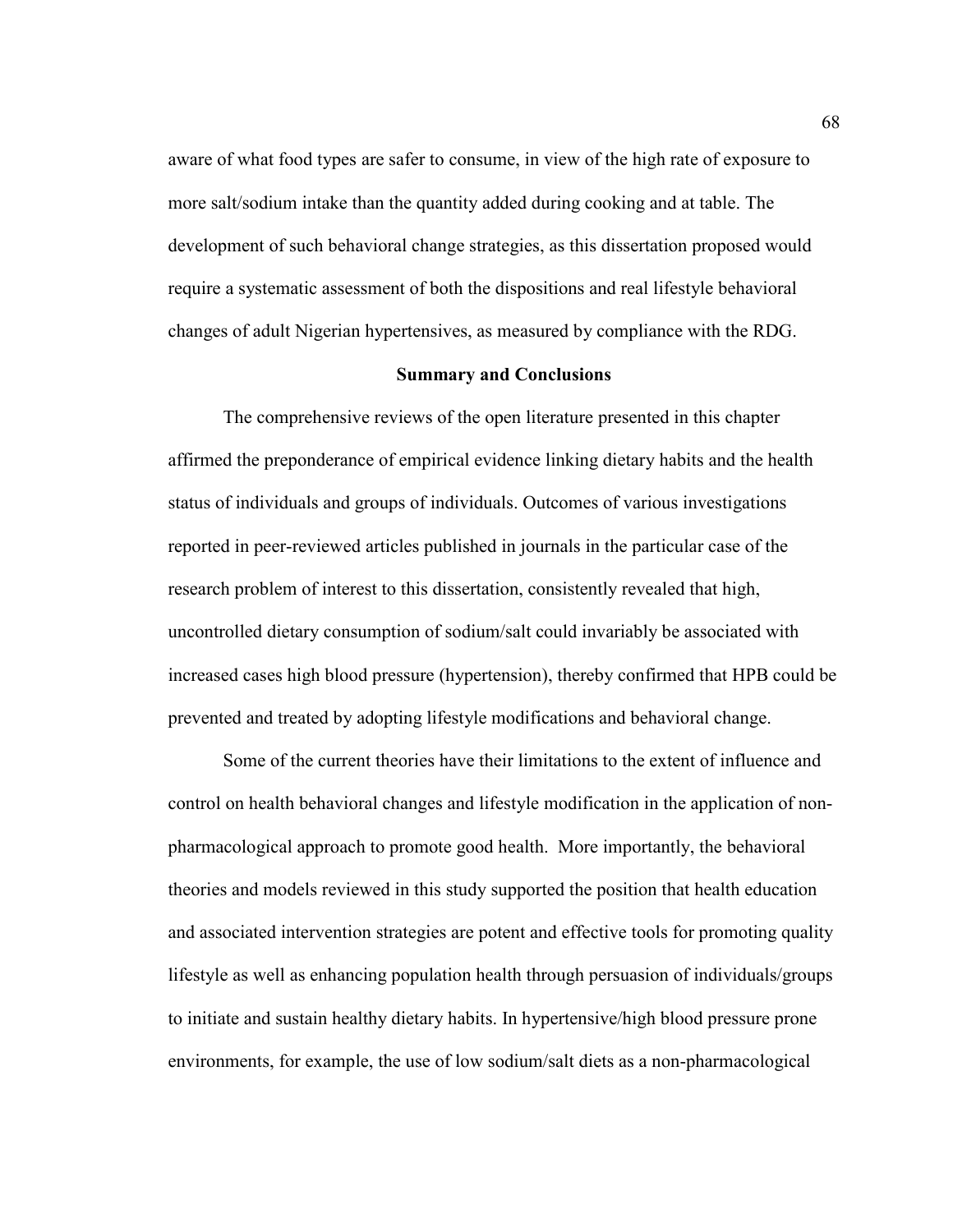approach for the control of hypertension and in compliance with recommended dietary guidelines are supported by reported research outcomes.

After identifying the place of theory in a research-based development of suitable and effective intervention strategies, I discussed the characteristic features of the newly proposed multi-theory model (MTM) as a tool for use with the development of a strategy found appropriate to the environment and target population towards the health education for promoting desirable dietary habits, food costs, and nutritional literacy. These factors influence the decisions of Nigerian adults with hypertension to initiate and sustain reduced sodium intake for the ultimate healthy citizenry, free of hypertension.

 The impact of a number of evidence – based theoretical constructs of similar epidemiological studies, reported to have effectively employed DASH diets in the control of HBP and other health issues, was also reviewed. The reviews revealed that certain health determinants or factors typically influenced decisions of people to initiate and sustain the control and management of the health issues, with the consequence that research models and theoretical instruments must incorporate relevant aspects of individual belief and habit, interrelationships, cultural and environmental factors when prescribing research-informed roles of behavioral change. Therefore, in the context of strategies for mitigating the health related problem of hypertension, the main thrust of this study, I proposed an innovative nutritional therapy model to assist the Nigerians with hypertension in the initiation and sustenance of the decision to adopt the consumption of low sodium/salt diet. These considerations informed the discussions engaged in chapter three of this dissertation. The chapter focused on details of the method of inquiry, the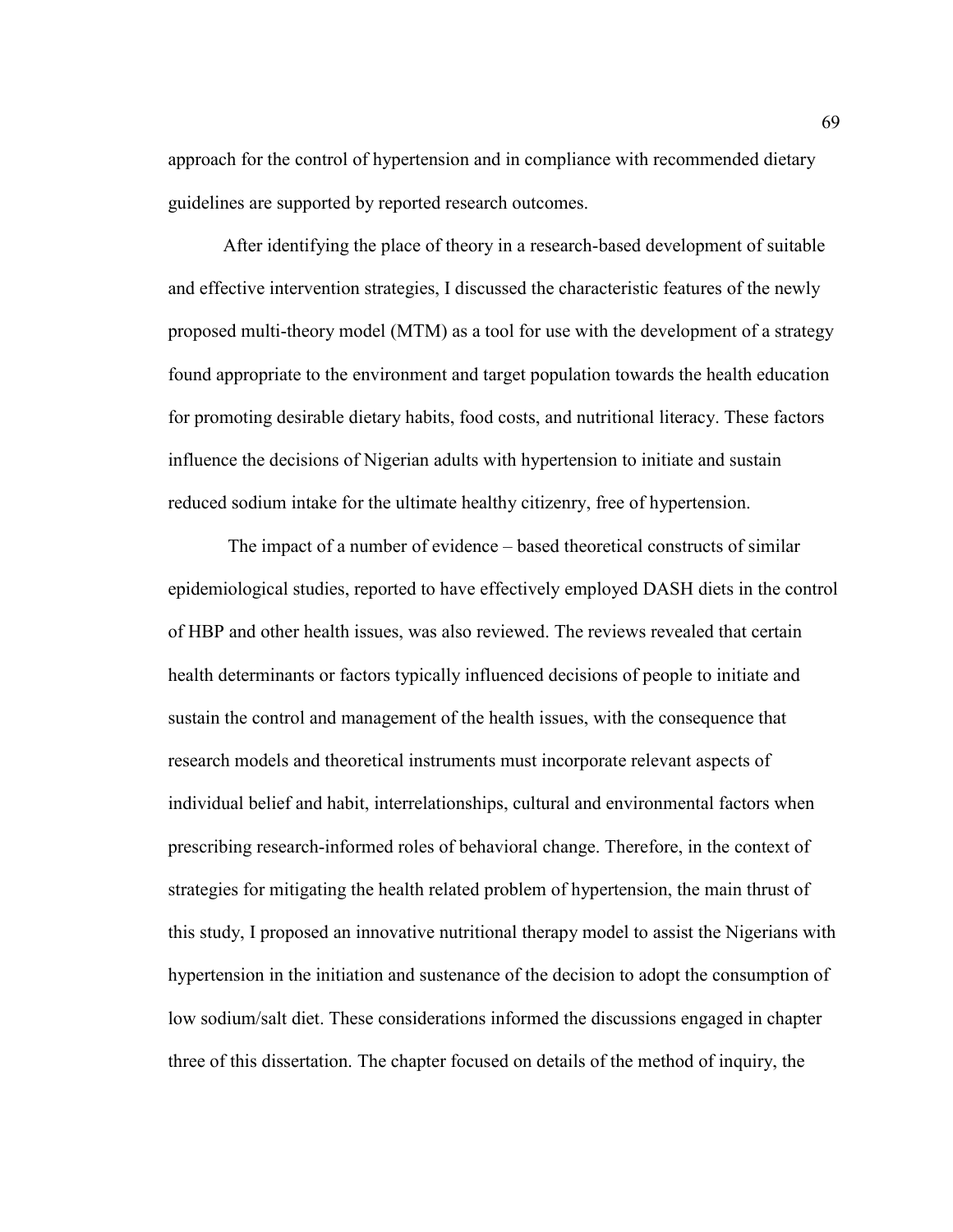study design, the sampling strategy used, the instruments of data collection and the rationale for the choice of the research method are provided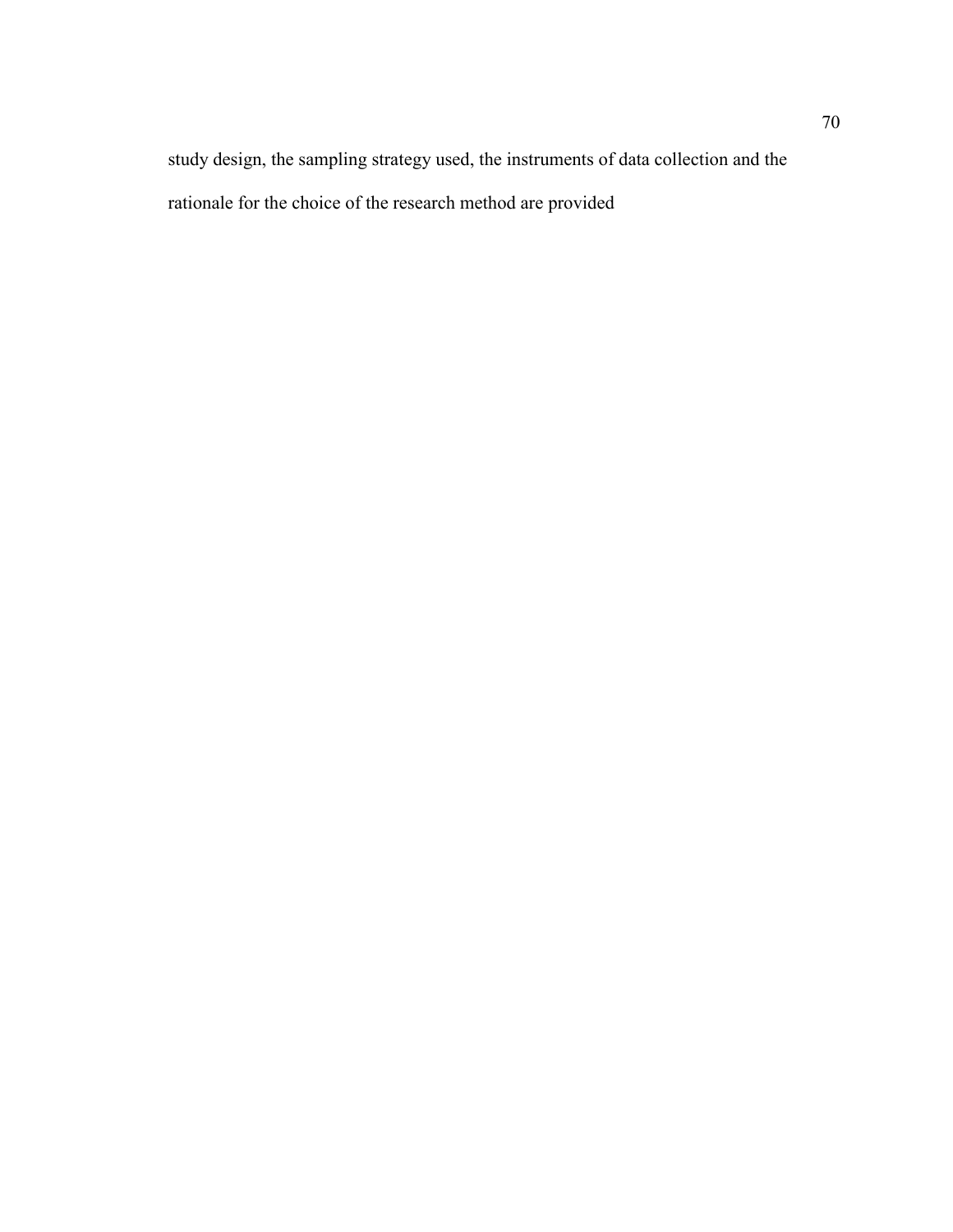#### Chapter 3: Research Method

#### **Introduction**

This chapter includes the research methodology I adopted for the investigations conducted towards the development of this dissertation. Details presented include the methodological considerations, the reasoned purpose of the study, the research design, and rationale for choice. In this methodology, I also systematically prescribed the sampling strategy associated with the sample size, and eligibility criteria, as well as data gathering process, validity, and application of the research instruments. Other issues comprehensively discussed in this chapter include the strategies for pilot testing of the research instruments, the review of identified external and internal threats to validity, and the options for addressing the ethical concerns, which arose during field investigations in this type of research interest. All these matters culminated in deriving answers to the research questions on the development of sustainable healthy lifestyle behaviors in the control and prevention of hypertension among Nigerian adults.

# **Purpose of the Study**

The purpose of this investigative study was to test the adequacy of the MTM constructs namely participatory dialogue, behavioral confidence, and changes in physical environment (independent variables) to predict the behavioral change or lifestyle modification of Nigerian adults with hypertension to initiate the intake of low salt/sodium (dependent variable). Similarly, I evaluated the suitability of the MTM sustenance constructs that include emotional transformation, practice for change, and change in the social environment (independent variables) to predict the behavioral changes of Nigerian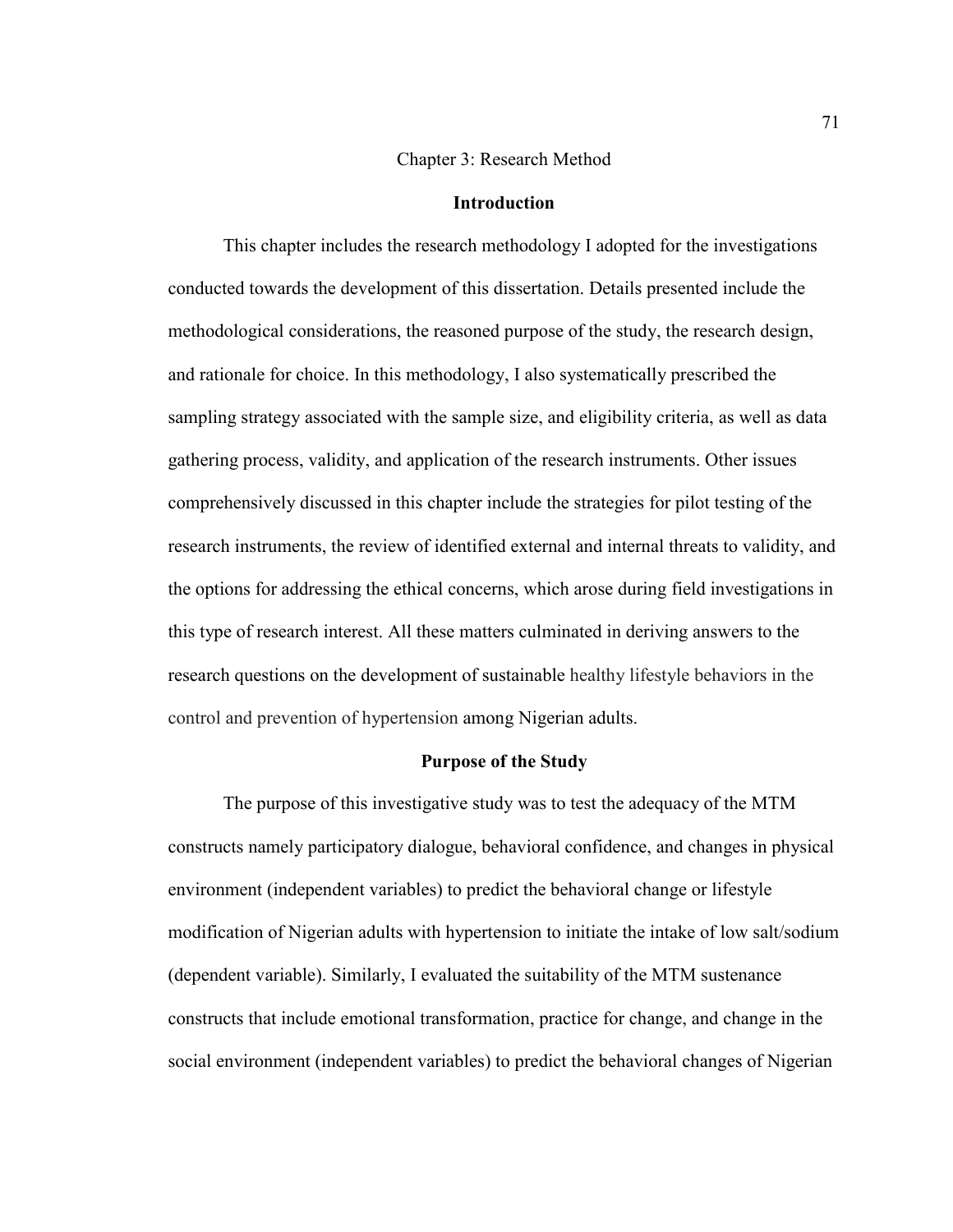adults with hypertension in sustaining low intake of sodium/salt diet as a dependent variable. Lastly, I also assessed the impact of MTM's initiation constructs on the level of sodium/salt consumed by the Nigerian adults with hypertension, in compliance with the WHO recommendations as a metric.

# **Research Design and Rationale**

The choice of the design is a crucial aspect of research planning, which is precipitated by the nature of the research problem and questions (Punch 2005, p 67; Röhrig, du Prel, & Blettner, 2009). Therefore, as indicated by the outcomes of the comprehensive reviews of the literature presented in Chapter 2, I used the exploratory quantitative research method and the cross-sectional survey design approach as a means of projecting the positivist/ post-positivist worldviews, an approach that has been described elsewhere by Creswell (2013, p 21) and University of Kansas (2012). The cross-sectional survey design and strategy of inquiry is very appropriate and advantageous for a study of this variety. This is because, cross-sectional design offered the opportunity of conducting a snapshot (representative sample) survey of the larger population at a time; it is also relatively inexpensive, and easy to implement (Buck, 2005: Creswell, 2013, p 21).

I converted data from the quantitative cross-sectional survey with the closed end questions into numerical measures of observation, which was used to evaluate how MTM variables predicts reduced sodium/salt intake in Nigerian adults with HBP. Consequently, with the quantitative and cross-sectional approaches of this study. I embraced some established statistical procedures in the analysis of the acquired data and subsequently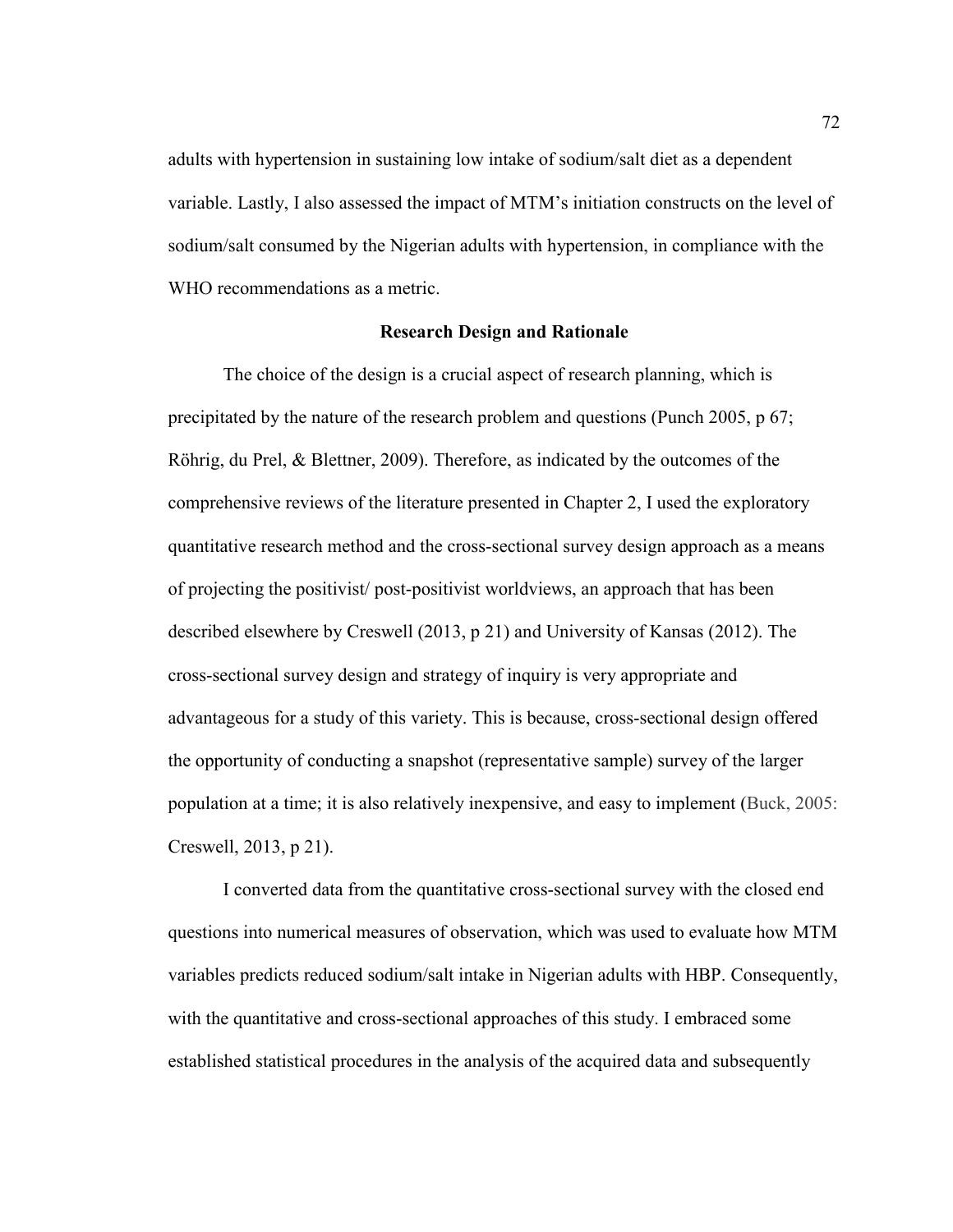ascertained the utility of MTM constructs and its multi-components as the desirable independent and dependent variables respectively. The variables were used with the necessary and sufficient attributes of inquiry for the purposes of this study, within the target population of hypertensive Nigerian adults. The method and design strategy had additional merit of automatically accommodating the secondary research need of assessing the impact of the initiation variables on the level of sodium/salt intake of hypertensive Nigeria adults.

# **Methodology and Materials**

# **Sampling Procedure**

 The sampling strategy employed in any research is necessarily predicated on the peculiarity of the target participants that the study was investigating (Bryman, 2006; Olsen & St. George, 2004). Despite the fact that this is a quantitative cross-sectional study, I adopted a non-probability design; the convenience homogenous sampling method. The choice of this sampling method was pertinent, in order to meet the specific traits and characteristics, as well as the demand for the type of target participants. The study participants are Nigerian adults with hypertension: systolic/diastolic blood pressure level should not lower than 140/90 mmHg. The decision to employ the convenient sample method for data gathering was consistent with the Laerd's observation that quantitative researchers were obliged to rely on non-probability sampling method at instances when an exploratory or evaluation research was embarked on (Bryman, 2006; Laerd, 2011).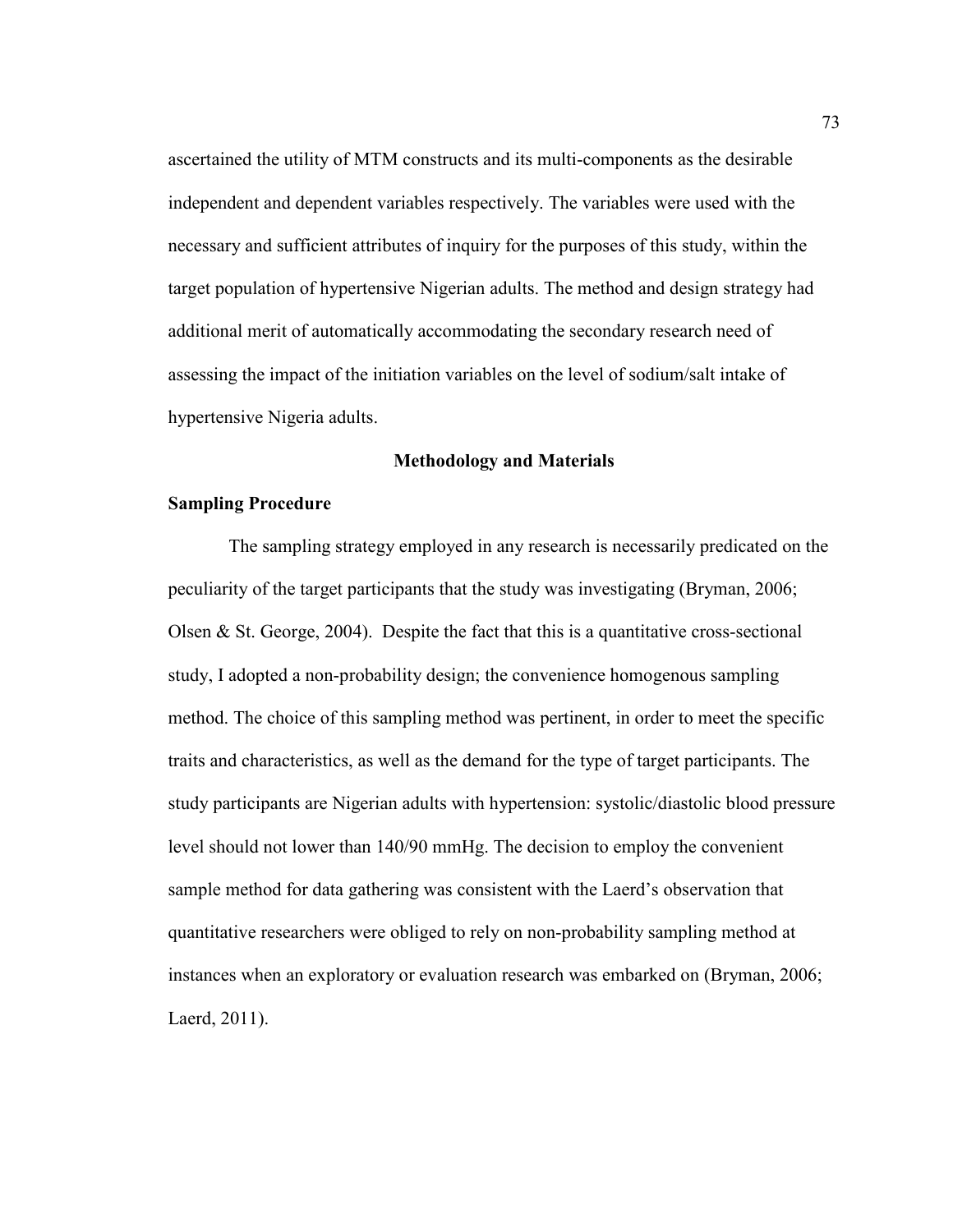# **Sample size and Target Population**

I derived a representative sample size of 149 consenting respondents through the statistical method of G\* power analysis, (A with the medium effect size of 0.10, at the specific significant level  $p = 0.05$  and statistical power of 0.80). The target population were from ages 20 to 60 years, who were hypertensive with systolic and diastolic blood pressure level not lower than 140/90 mmHg and without any comorbidity. The cut-off point for hypertension used in this study was based on the standard stipulated by World Health Organization (WHO) and the Joint National Commission (JNC) for the treatment and control of hypertension as shown in Table 1.

The target participants were recruited from people with hypertension attending the facility of Lagos University teaching hospital (LUTH) in Nigeria. It was imperative that participants were registered for treatment with the health care provider in order to establish their hypertension status. The health provider continued managing the use of antihypertensive drugs that could impact blood pressure or nutrient metabolism conditions during the period of data collection. More importantly, to avoid the inclusion of other life-threatening conditions, the selection criteria excluded pregnant women, those with comorbidity of heart disease, renal insufficiency, and those with presence of insulin controlled diabetes mellitus.

# **Data collection process**

I planned the data collection processes would cover a month. The questionnaire design was only one step in the data collection process that ultimately led to generating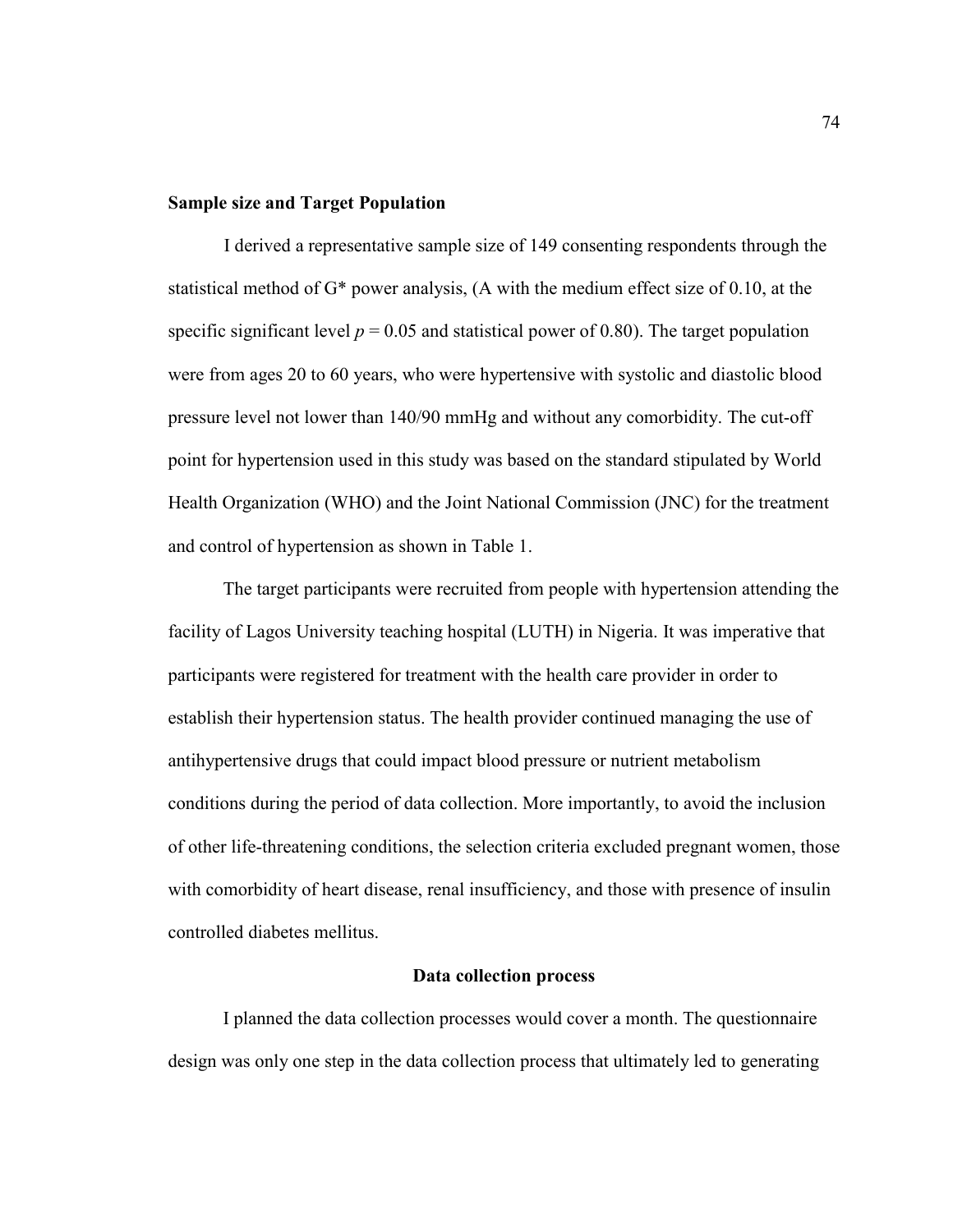answers to research questions of interest. Therefore, prior to the original data collection, the questionnaire was first pilot-tested to ensure that participants had common understanding of items of information stated on the questionnaire. Other processes included the design of the research promotion leaflets/fliers that were distributed to the patients attending the cardio clinic of the hospital. I conducted a self-administered questionnaire and a face-to-face interview with consenting participants, particularly for those who were unable to read and write. All participants were treated with respect during the data gathering process and participants asked questions and had freedom to opt out of the study whenever they chose.

# **Instrumentation**

MTM instrument developed by Sharma, (2015) is structured into a 39-item scale is used to address the three research questions of this study. Nahar et al. (2016), Knowlden et al. (2016), and Sharma (2016) had measured, validated, and adopted MTM constructs and multi-components as a reliable instrument, in respect of other healthrelated behaviors.

In this study, the first three questions of the MTM instrument aided in eliciting data to verify whether or not candidate participants met the inclusion criteria of having been diagnosed as people with hypertension within a required blood pressure level and range, as well as those with the habit of consuming high salt/sodium diets. The next five questions of the MTM instrument facilitated gathering data on socioeconomic, demographic, and educational background, such as distribution in terms of the gender, age, ethnicity, income status/group, and educational attainment of the participants.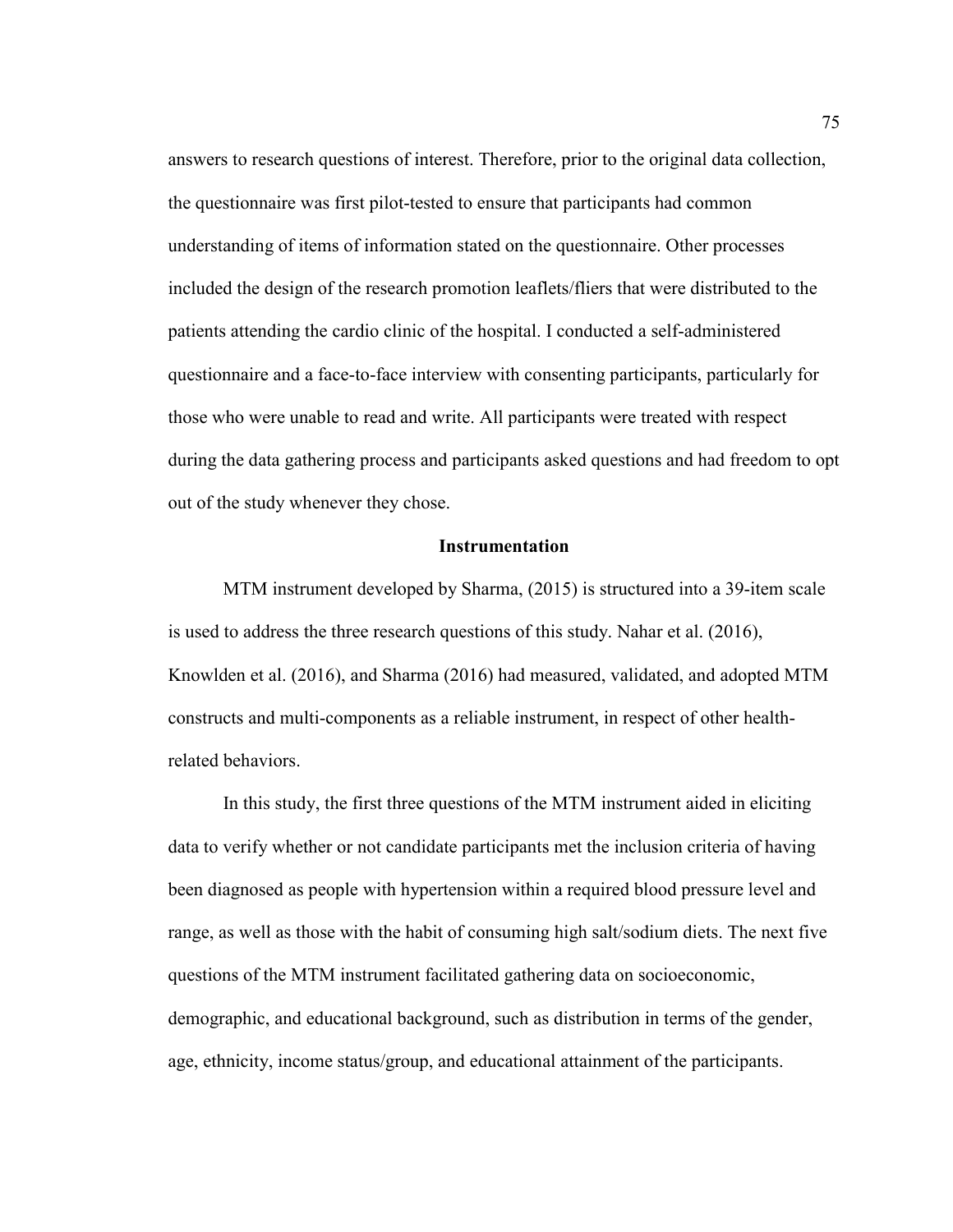In response to the investigative requirements of the first and second research questions, the last 31 items of the MTM instrument served the purposes of been the logical theoretical framework for distilling the necessary data, which is required in modeling how the MTM initiation constructs - participatory dialogue, behavioral confidence, changes in physical environment influenced decisions to initiate consumption of low sodium/salt among Nigerian adult with hypertension. Secondly, to also show how the MTM sustenance constructs (emotional transformation, practice for change, and change in the social environment) influenced decisions to sustain the consumption of low sodium/salt among Nigerian adult with hypertension.

# **Initiation Model**

The initiation component is the first dependent variable assessed by using onesurvey item that was based on participants' response to the question "How likely is it that you will eat low salt foods every day in the upcoming week?" The response options ranged from not at all likely  $(= 0)$  to completely likely  $(= 4)$ . In order to satisfy the conceptual perspective of the MTM model, the following initiation constructs were also assessed.

**Participatory Dialogue construct** is an independent factor in this study employed a five-survey items to respectively evaluate the advantages and disadvantages components of the behavioral change. An example of the advantage components survey item assessed the positive impact of salt reduction with participants through such question as "If you reduced sodium (salt) intake in diet to 1,500 milligrams a day (about 2/3 teaspoon) every day, you may be healthy.'' The responses from the five- survey items with each ranked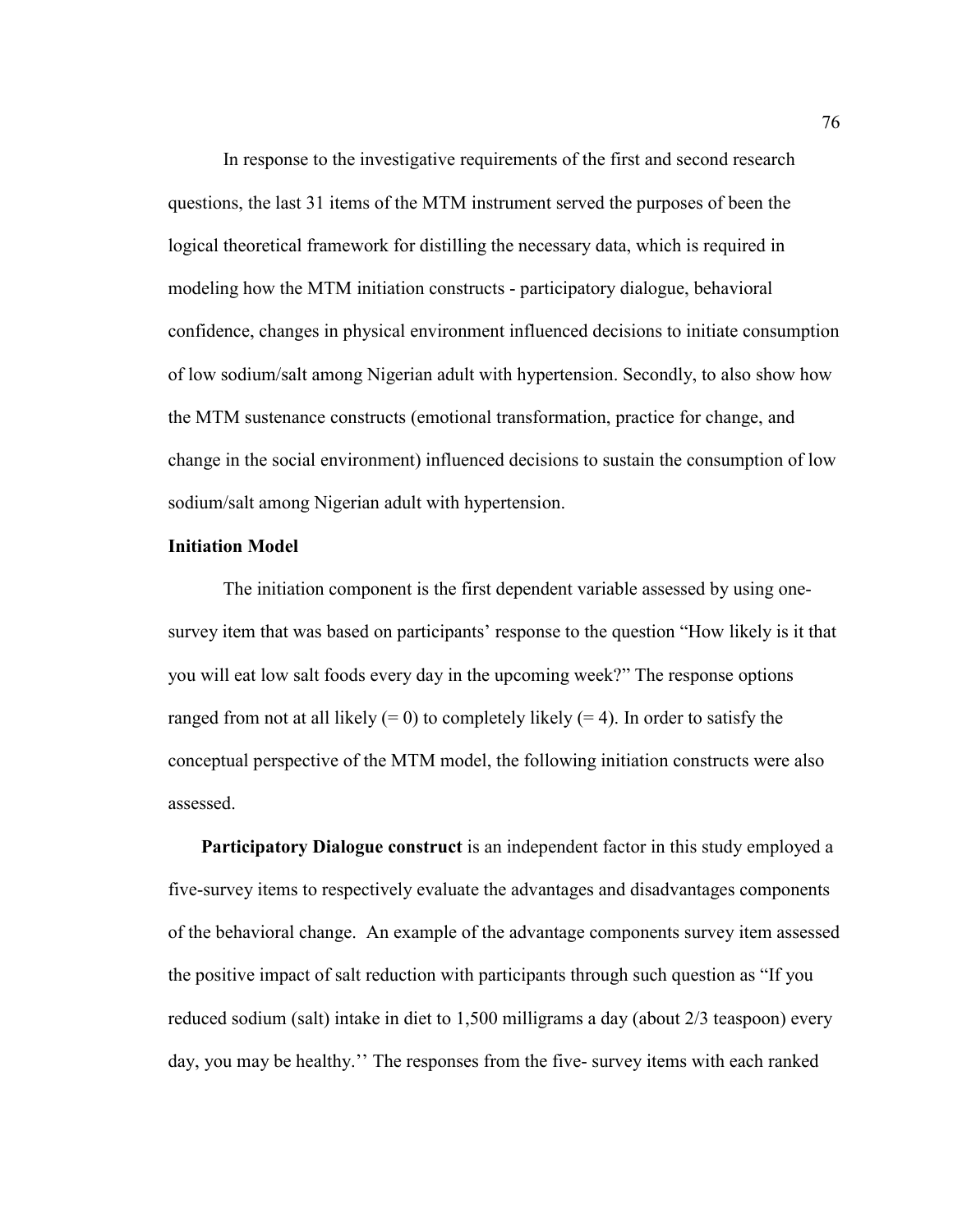from never  $(= 0)$  to always  $(= 4)$ , and when summed up range from scores of 0 to 20. On the other hand, the five -survey items for the disadvantage component assessed the negative impact experienced by participants in reducing sodium/salt intake by responding to such question as "If you reduce sodium (salt) intake in the diet to 1,500 milligrams a day (about 2/3 teaspoon) every day, you may not enjoy food''? With the response' scores ranging from never  $(= 0)$  to always  $(= 4)$ , the total score of the five-survey items for the disadvantages component cannot be more than 20. However, when summed up, scores ranged between 0 to 20 scores. The actual total responses for participatory dialogue construct were achieved by subtracting the total score of disadvantage component from the total score of advantage component  $(20 - (+20))$ . According to Sharma (2015), the higher the participatory dialogue- score the greater the possibility of initiating a positive behavior change; For example, the likelihood of reducing the consumption of sodium/salt as a lifestyle modification is greater

**Behavioral confidence,** the second independent variable of MTM was accessed using five- survey items based on such question as ''How sure are you that you will reduce sodium (salt) intake in diet to 1,500 milligrams a day (about 2/3 teaspoon) every day this week''? The responses for each survey item ranged from "not at all sure  $(0)$  to "completely sure"  $(= 4)$ . When the scores for the five-survey items were summed up, it had a total possible score for behavioral confidence ranging from 0 to 20. The higher the score obtained, the more likelihood of initiating the behaviour to reduce sodium/salt intake.

**Changes in physical environment** construct, the last predictive variable of MTM, was accessed using the three- survey items premised on question such as "How sure are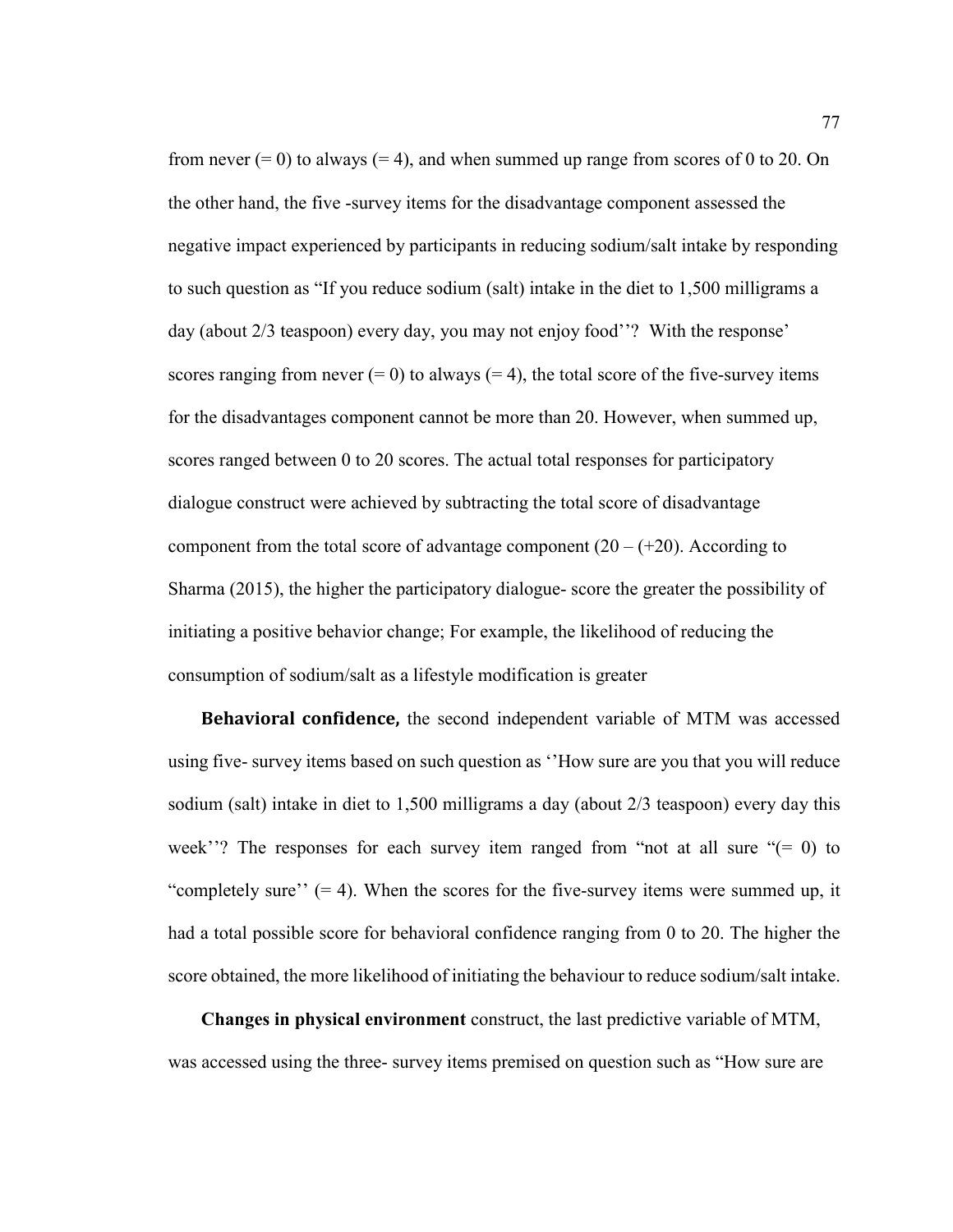you that you will have low salt foods available to you for all meals?'' The response to the five-survey items ranged from "not at all sure"  $(= 0)$  to "completely sure"  $(= 4)$ . The scores for each item was added to achieve a total possible score ranging from 0 to 12 for physical environment.

## **Sustenance Model**

The sustenance component of MTM health behavior, a dependent variable was accessed when participants responded to the one-survey item question; "How likely is it that you will eat low salt foods every day from now on?" The response options ranged from "not at all likely"  $(= 0)$  to "completely likely"  $(= 4)$ , to determine the possibility of sustaining the behavior of reducing sodium/salt consumption. In addition, the sustenance constructs of MTM supported the conceptual perspective in the assessment of MTM construct impact on behavioral change that were highlighted as follows:

**Emotional transformation is** the first independent variable of sustenance model was assessed by using the three- survey items of MTM to question participants concerning, "How sure are you that you can direct your emotions/feelings to the goal of eating low salt foods every day?" Each item response ranged from "not at all sure"  $(= 0)$ to "completely sure"  $(= 4)$ . The scores for each item when added ranged from 0 to 12 that was likely to achieve a total positive score for emotional transformation of sustaining low sodium/salt intake by hypertensive Nigerian adults

**Practice for change** is the second independent variable of sustenance model that employed the 3- survey items of MTM to assess the impact of such question as "How sure are you that you can keep a self-diary to monitor total eating low salt foods every day?"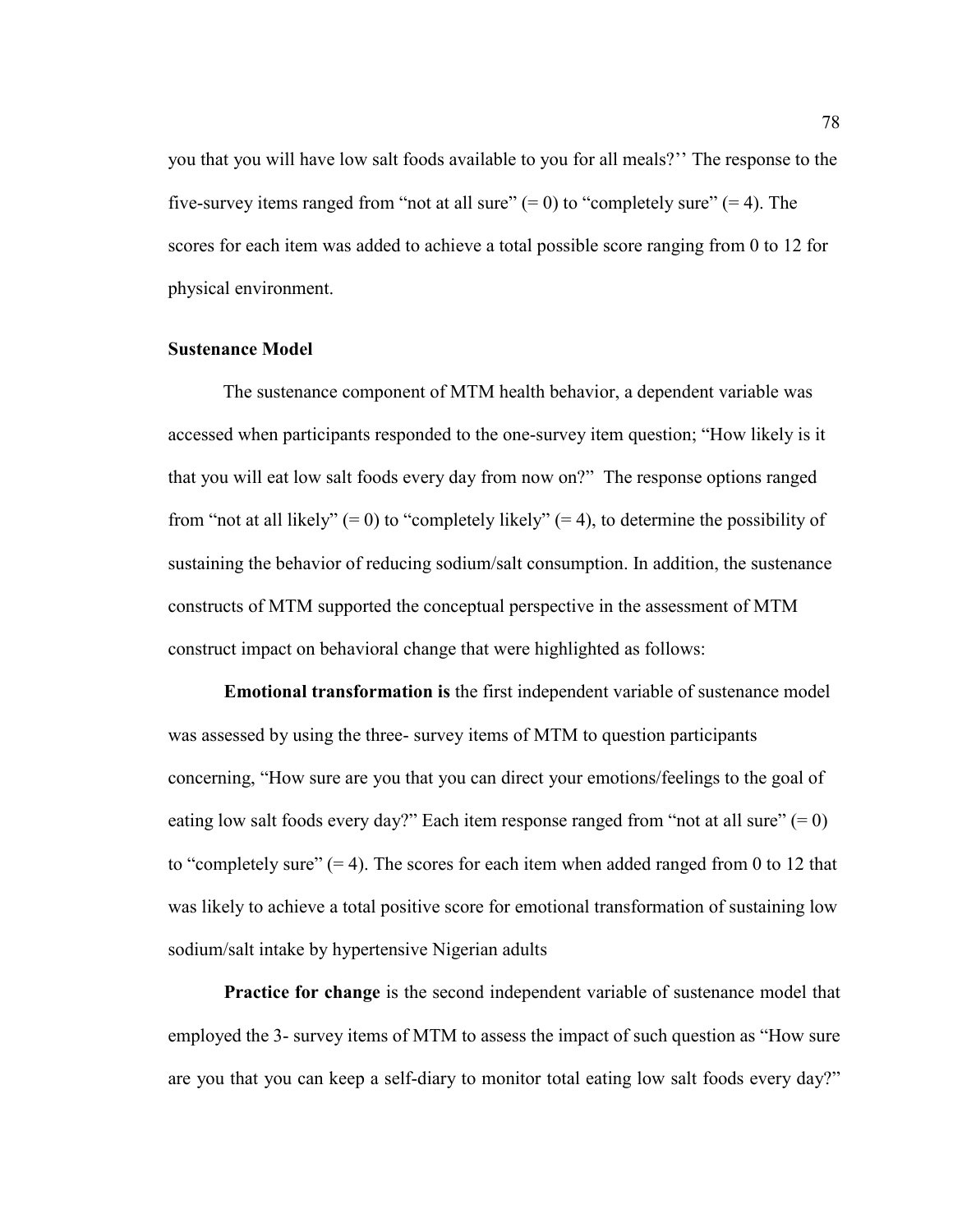The responses obtained from the three-survey items ranged from "not at all sure"  $(= 0)$  to "completely sure"  $(= 4)$ . The scores of these items when added ranged from 0 to 12 that was likely to achieve a total possible score for practice for change for sustenance of low sodium/salt diet.

**Changes in social environment is** the last independent variable for sustenance model, that used the -three- survey items premised on such question as, "How sure are you that you can get the help of a family member to support you with eating low salt foods every day?" The response from each item was ranked from "not at all sure"  $(= 0)$ to "completely sure"  $(= 4)$ . The scores for each item when summed up ranged from 0 to 12 achieved a positive total score for changes in social environment to sustain the use of low sodium/salt among Nigerian adults with. Hypertension.

# **Biochemical Assessment of Spot urine samples**

The third research question assessed the impact of the initiation constructs in establishing the real behavioral patterns of hypertensive Nigerian adults to estimate the actual salt/sodium consumed by Nigerian hypertensive adults. It was achieved through the laboratory result of urine excreted sodium (biochemical assessment of spot urine [early morning] samples of participants) obtained as a secondary analysis. The spot urine analysis was in support of Mclean's (2014) physiological assumption that the body excretes approximately 90% of ingested sodium in the urine within a period of 24 hours. Consequently, the acceptable biomarker for dietary assessments is the 24-hour collection or spot urine analysis of excreted sodium. The various traditional dietary methods, such as 24-hour dietary recall and food frequency questionnaire approach, previously used in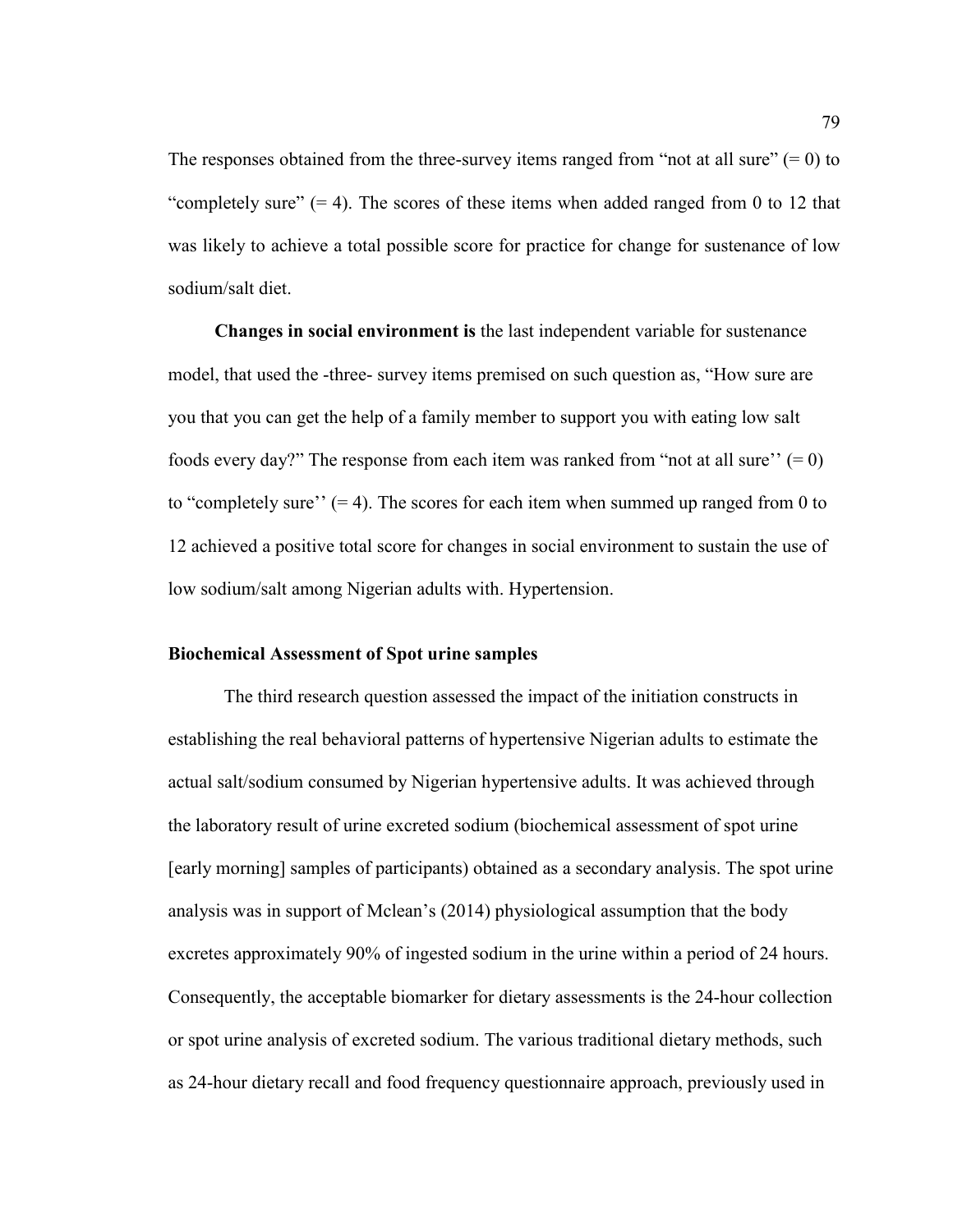the past to assess and estimate the food (macro/micro) nutrients intake had been reported to be subjective and fraught with a number of biases (Olubodun et al, 1997; Mclean, 2014). In particular, the challenge with micronutrients estimates was predicated on the inability of the consumers to accurately quantify the salt content of their respective meals per day using food composition tables, even though the person preparing the food did not know the amount of salt added during food preparation. Indeed, nutritional researchers like Bates & Thurnham (1997), Mclean (2014), and Melse-Boonstra et al. (1999) had earlier emphasized the use of nutritional biomarker, such as 24-hour urine or spot urine sodium excretion as the gold standard for adult individuals with normal renal function for biochemical analysis, in order to objectively measure and accurately estimate the sodium/salt intake of the previous day. Moreover, the spot urine samples were validated by the large sample size of the study, because the mean estimate of the total sample was required to sufficiently account for the variations in dietary intake of the large number of participants (Mclean, 2014).

# **Pilot Testing of Questionnaire**

The pilot testing process involved the validation of the instruments (questionnaire) by collecting and analyzing sub-samples to assess the accuracy of the instrument and also utilizing some statistical tests and measures to assess the validity of quantitative instruments (Hasson & Arnetz, 2005). However, in this study, the pilot testing process involved administration of the questionnaire among non-clinical sample of ( $n= 8$ ) friends and family members with hypertension. Olsen & St. George, (2004) posited that the results of research that correctly employ pilot-tested (validated)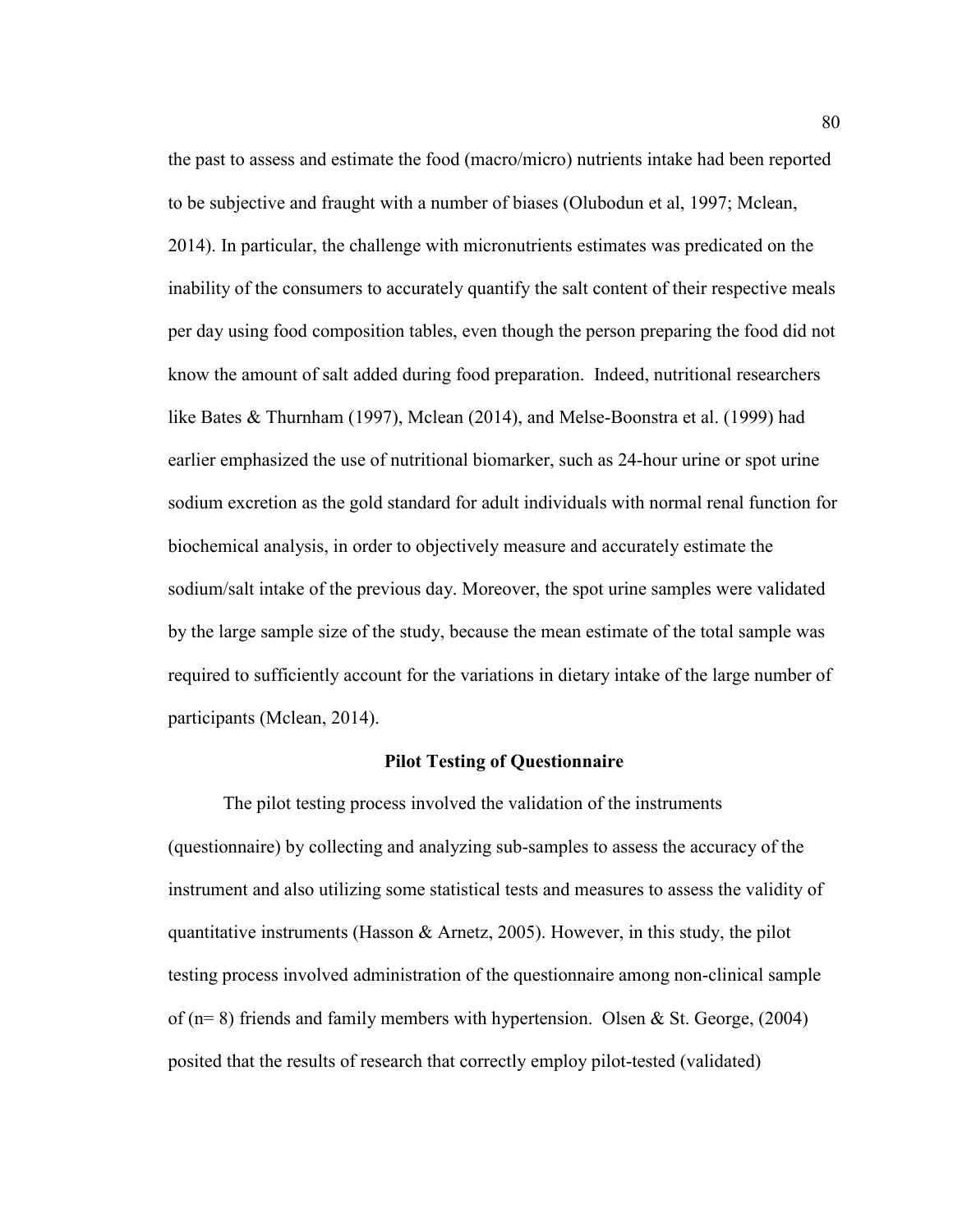questionnaires was more reproducible and provided the researcher with some good measurements of the phenomenon or phenomena of interest. The validity of measurement instrument determines the validity of conclusions after testing hypotheses.

# **Internal and External Threat to Validity**

Validity is concerned with ensuring that the research design and method (including research tools and instruments) directed attention to correctly measuring the variables expected to measure (Frankfort-Nachmias & Nachmias, 2007, p 145), and assign correct interpretations to measurement outcomes. Although the conventional wisdom was that there was no fool-proof validity in any research findings because the validity of measurement was difficult to fully establish, but researchers were obliged to identifying and providing remediating actions against internal and external threats to validity, and consequently minimize (if not eliminate) their effects. Common examples of such threats that this study guided against includes the following:

# **Poor Sample Size**

Use of inadequate sample size was one major internal threat to validity, as remarked by (Faul et al., (2007) and Scott, (2013). It was generally accepted that larger sample sizes enhanced the ability to detect treatment effects and that sample sizes that were too small or excessively large were potential causes of incorrect findings (Laerd, 2013). For this study therefore, the indicated choice was to ensure that sample sizes were not only moderate accurately, and statistically determined to meet the quantity and quality required. It was also cost effective enough to meet the associated demands of the research problem. (Faul et al., 2007: Sherpris, 2011). Accordingly, the sample size for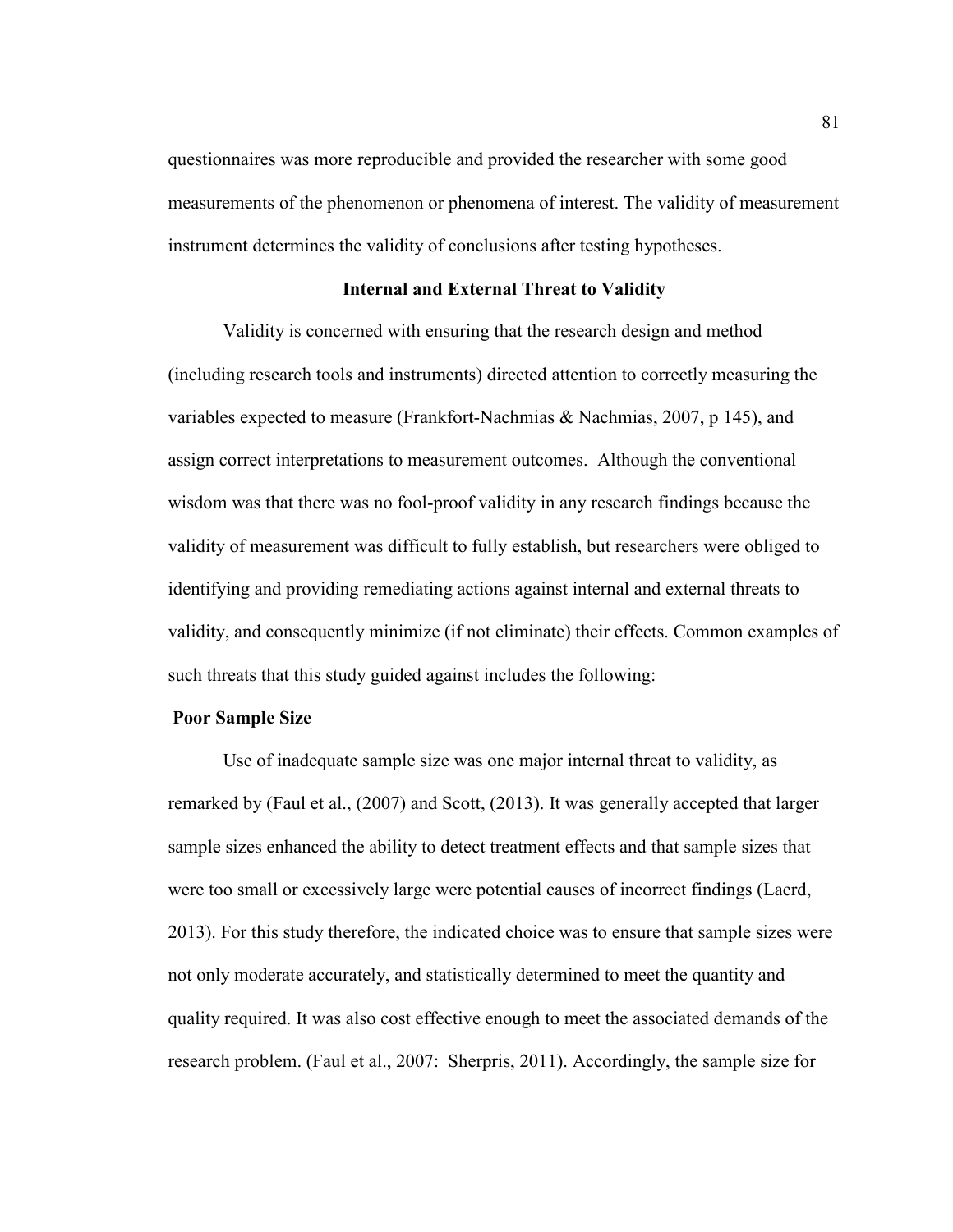this study was determined using the statistical process of G\* power to analyze the required effect sizes at the specific significant level and with appropriate statistical power.as indicated in the sample size and target population for this study.

# **Inappropriate sampling method**

Correct choice of sampling method to appropriately addressing the research questions, and hence improve the quality of results in terms of validity and reliability of findings were good means of reducing the possible effects of threats (Olsen  $\&$  St. George 2004). For this study, the purposive homogenous sampling processes was assessed the most desirable attributes (Laerd, 2013) and consequently adopted as the most appropriate sampling method to identifying the right type (quality) and right size (quantity) of participants for this study.

# **Using the right type of Instruments for data gathering**

This type of threats arose from the use of invalid instruments. The data gathering method for this research employed the pre-tested and validated MTM structured questionnaire designed by Sharma (2015). Other researchers (Knowlden et al, 2016; Nahar et al, 2016; Sharma, 2016), adapted the questionnaire for investigations of other risky health behaviors such as those concerning large food portion sizes and obesity, improvement in the daily sleeping order, and reduction of binge drinking and physical inactivity. However, my study investigated the adequacy of the MTM instrument for the purposes of obtaining information from the participants to determine the psychosocial and environmental factors influencing the initiation and maintenance of reduced salt intake information using constructs of multi-theory model. While the confirmatory factor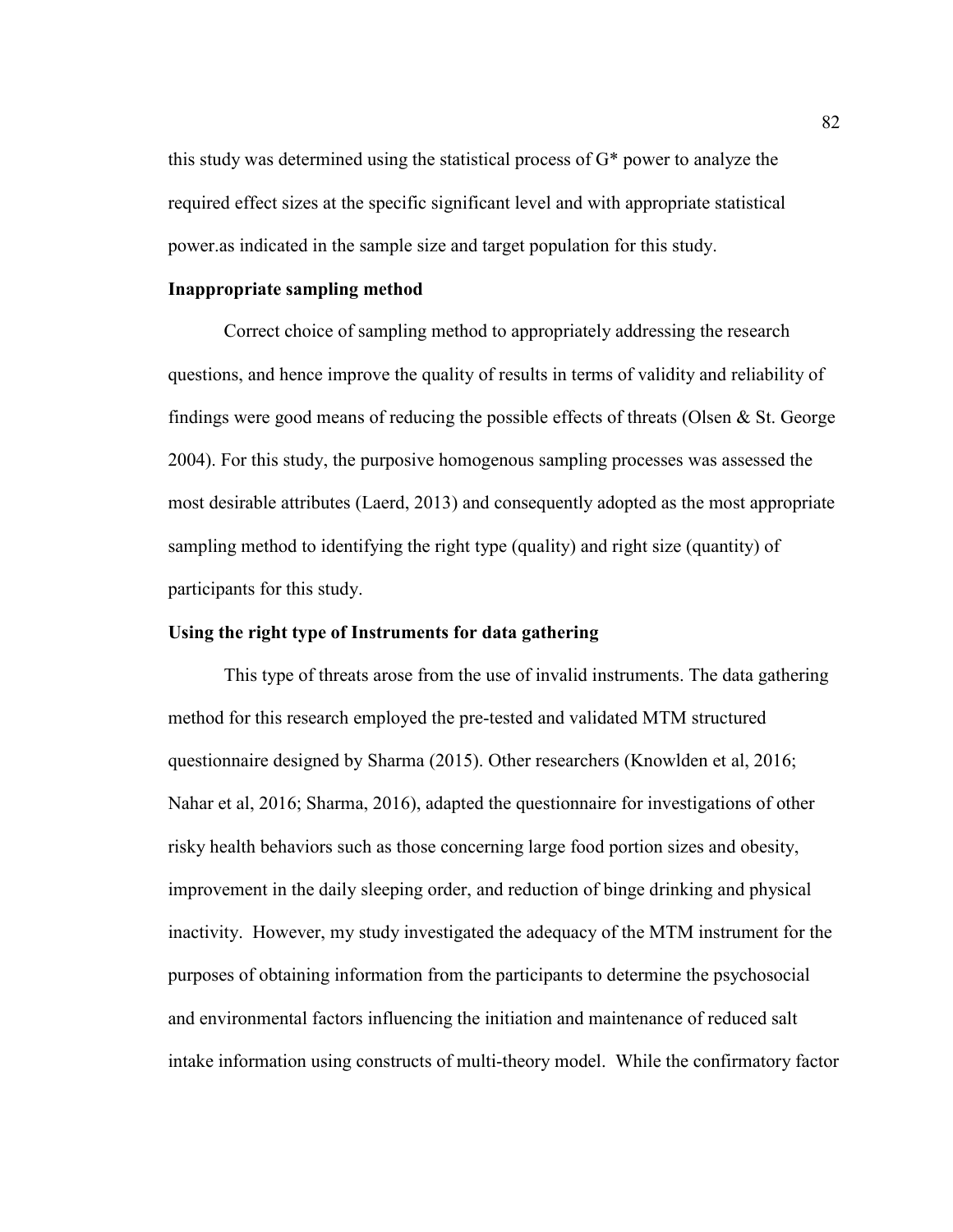analysis was conducted to test the construct validity, the reliability of the variables was measured utilizing the Cronbach alpha method.

### **Poor response to Instruments (Questionnaire)**

If the instrument must correctly measure the desired type of information, it was imperative to be pilot-tested to ensure that the needed information was clearly understood and easily provided by the target audience- the respondents. Olsen & St. George, (2004) highlighted the significance of pilot testing as the evaluation of attributes such as precision (reliability) and accuracy (validity) in the critical development of a questionnaire. The sampling validity of pilot-tested instrument was therefore addressed to ensure the instrument elicited valid and unbiased answers to the research question(s), in order to support the inferences arising from research findings and conclusions (Kimberlin & Winterstein 2008; O'Connor, 2011).

# **Conduct of Questionnaire/ Interview**

It was imperative to reduce the possibility of misinterpretation of the questionnaire-instrument (when not applied as self –administered questionnaire) in the Nigerian environment, where the level of literacy remained typically low. Therefore, participants had the choice of selecting to be interviewed in any of the Nigerian languages of convenience, for effectiveness. I personally conducted the questionnaire/interview with some participants using any of the three widely spoken Nigerian local languages (Igbo, Yoruba, and Hausa or 'pidgin' English) in order to meet with the local and cultural demands of the target audience in Nigeria. The process of eliciting responses to interviewer-administered questionnaires was partly predicated on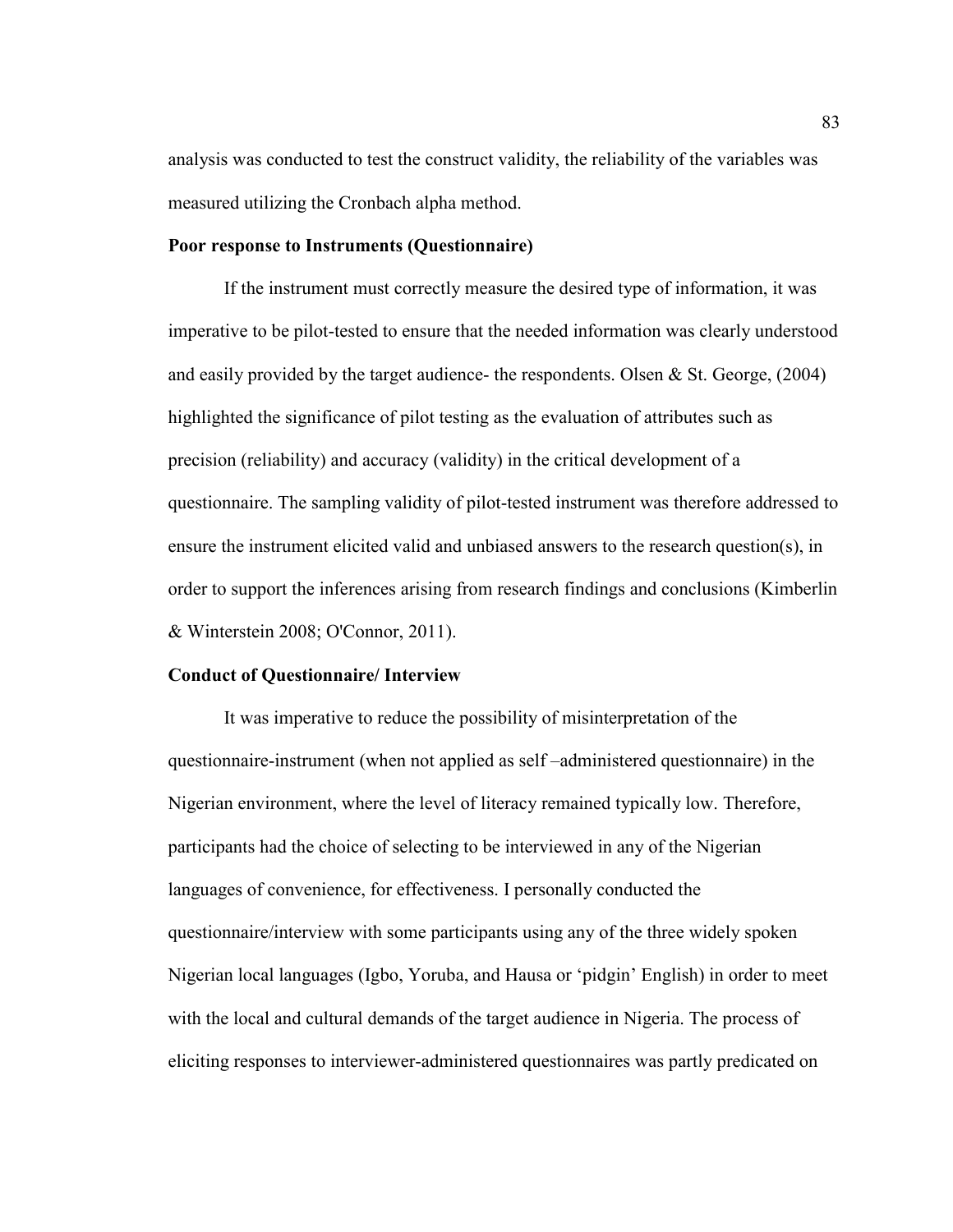the respondent's disposition as well as the interviewer's expertise, experience, and the nature of interactions between the two parties involved ( Olsen & St George, 2004; Trochim, 2006), Therefore, I used my professional interviewing skills and appropriate ways of eliciting information from the respondents, to avoid interview and social desirability biases that might affect the validity of the research (Trochim, 2006).

#### **Data Processing and Analysis**

The data analysis involved the translation of the responses measured by the instrument across all respondents, into corresponding numerical estimates. The versatile SPSS software (version 23) was used to conduct the descriptive statistics of all variables and to determine the interrelationships between the study variables through multiple linear regression analysis. (Statistics Solutions, 2013). In particular, the association among MTM variables was examined to determine if any significant correlations existed between these variables and the decision of hypertensive Nigerian adults in initiating and sustaining reduced sodium/salt consumption. Moreover, to determine the interrelationship between the MTM's construct and evaluated sodium/salt intake of Nigerian hypertensive adults, in compliance with the nutritional recommended allowance, in order to inform research findings, recommendations and conclusions.

# **Ethical Considerations**

Ethical considerations of interest to the research study were expected to include those issues concerning beneficence, respect of human dignity, and justice (American Psychological Association (APA) 2010 b, p11; Polit et al., 2000). In case of beneficence of this study, the participants, who were typically patients, were protected from possible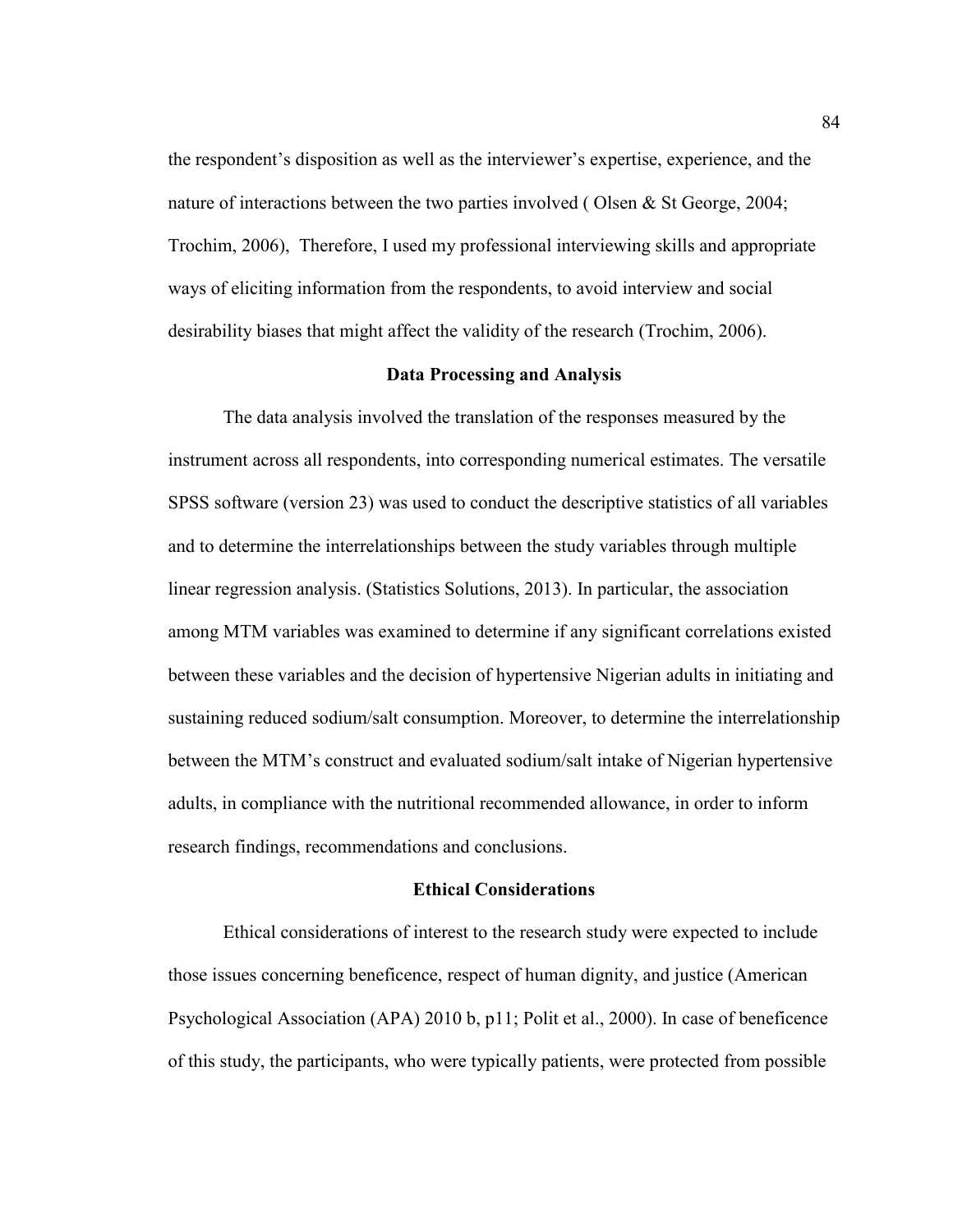physical and psychological damage during the period of this research.in line with guidelines for research with human participants. Polit et al., (2000), Piper & Simons, (2005), and David & Resnick (2015) reported that if there was a possibility of participants being harmed or exposed to undue stress as a result of the investigation, the study should be terminated or the particular activity creating the stress be excluded. It was for this reason, that approval was obtained from Instructional Review Board (IRB) of the Walden University, where the study resided. Since this was a clinical research study, I also demonstrated to the IRB that the benefits of this research to participants outweighed the cost of partaking in the research (Walden, n .d) .More specifically, before approval to data collection was granted, I affirmed to IRB that the data collection methods and processes of this study did not expose any participants and their family members to any harm for participating in this research. In addition, the consents of the ethics committees of the participating hospital was obtained (before the initiation of raw data collection) to legitimatize the research and to ensure the cooperation of other staff members within the facilities. Given that this study was a research and not an intervention study, I also confirmed to IRB that during the data collection, the treatment and management of the study participants with hypertension was under the responsibility of the hospital (Walden, n.d). From the point of view of respect for human dignity and fair play (justice), the target audience (sample) for this research consented and participated in the research by signing a written informed consent (APA, 2010b, p11; David & Resnick, 2015; Walden, n.d). The signed consents included confirmation and willingness to provide other information required in the research questionnaire and authorized the researcher to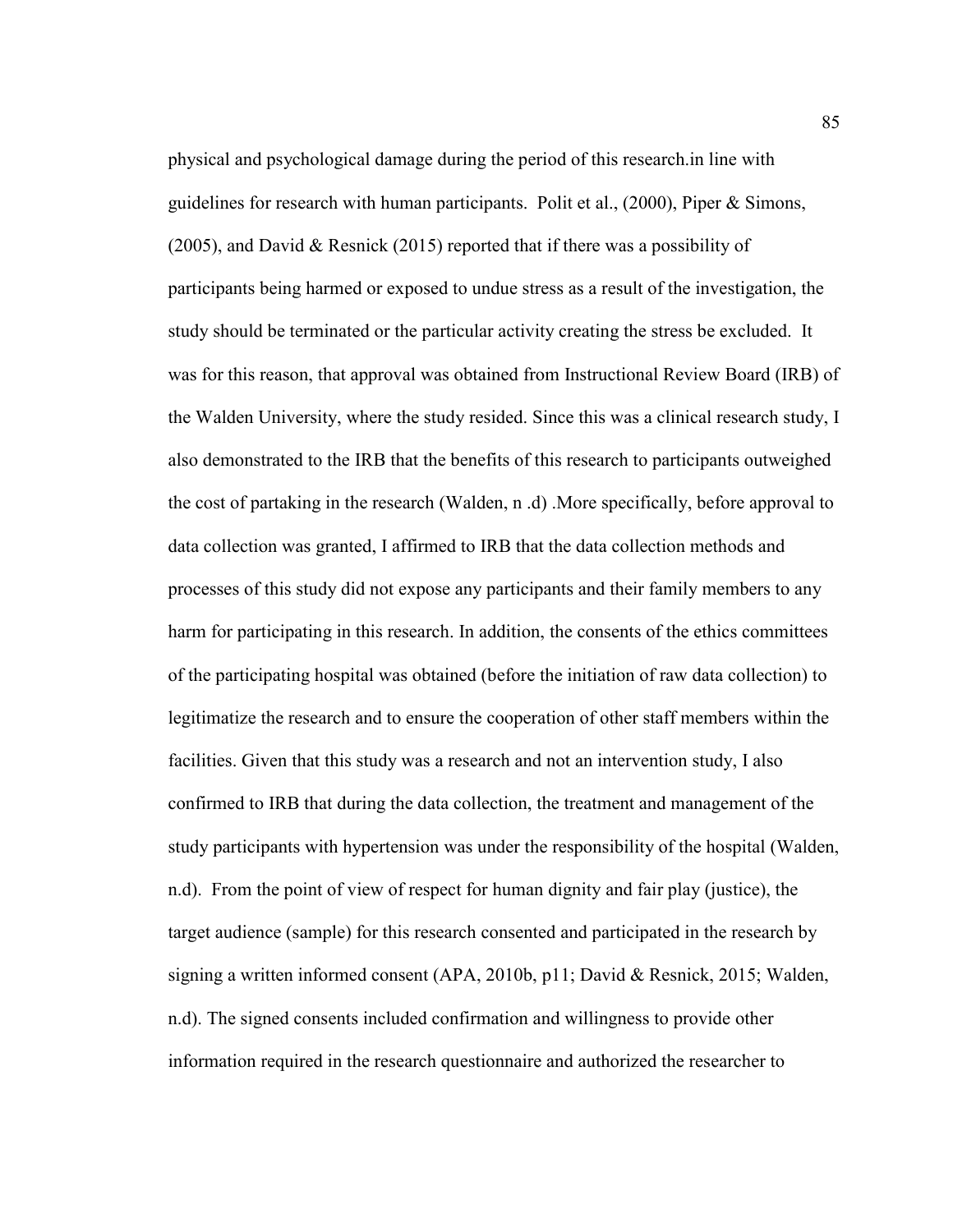access, as a secondary data, the estimated results of laboratory analyses of the participants' urine excreted sodium.

 The completed questionnaire and spot urine estimation were code- labelled to protect participants' personal information. Also, whenever so indicated or desirable, participants were compensated with souvenirs or monetary equivalents.as a token of appreciation for their participation. The aforementioned activities, minimized the risk of using procedures that were inconsistent with sound research design and did not unnecessarily expose participants to risks.

#### **Summary**

In this chapter, I set forth details of the methodological considerations, which defined the characterizing features of this investigative study. First, I highlighted the research purpose statement to set the context and consequently identified options for research design and methodology, which systematically provided implicit answers to the research questions. I presented the research design largely as an exploratory quantitative approach and a cross-sectional survey. This was informed by evaluating the utility of MTM constructs, the framework adopted to meet the needs of environment and the research nature. Components of the research methodology included the sampling strategy, data collection process, pilot- testing of research instrument, and the validation of instrument were then comprehensively described. Furthermore, the ethical concerns that could cause harm or negatively impact human dignity, or affect the principles of fair play (justice) were carefully addressed. Weaknesses in each of these components as possible threats to the validity of the research outcomes were identified, and remediating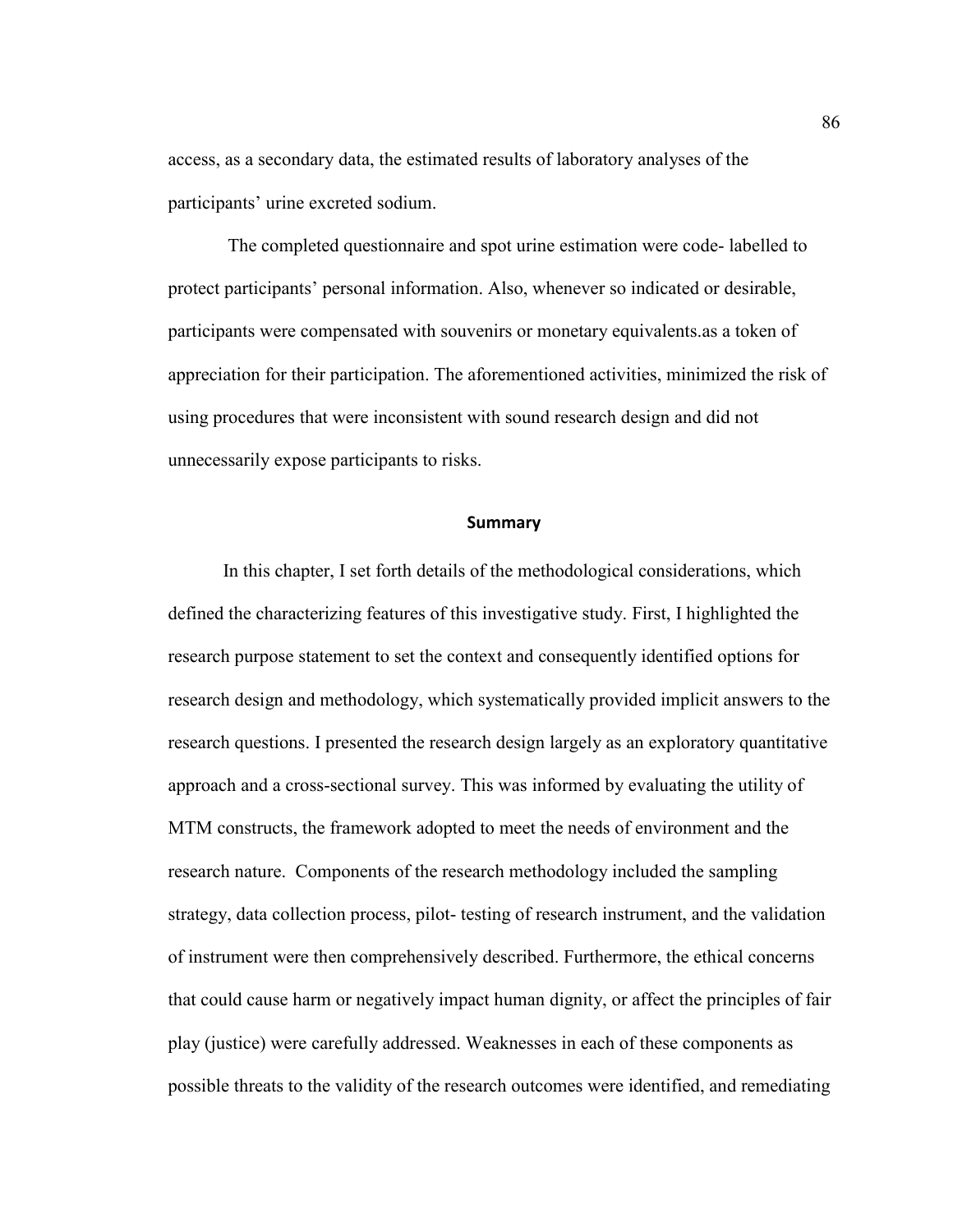actions established by published works were discussed, in terms of how best to accommodate the issues in the course of these investigations, to strengthen and validate my research results. Chapter four documented the analysis of the results, inference of findings that paved the way for the conclusion and recommendations offered in Chapter

5.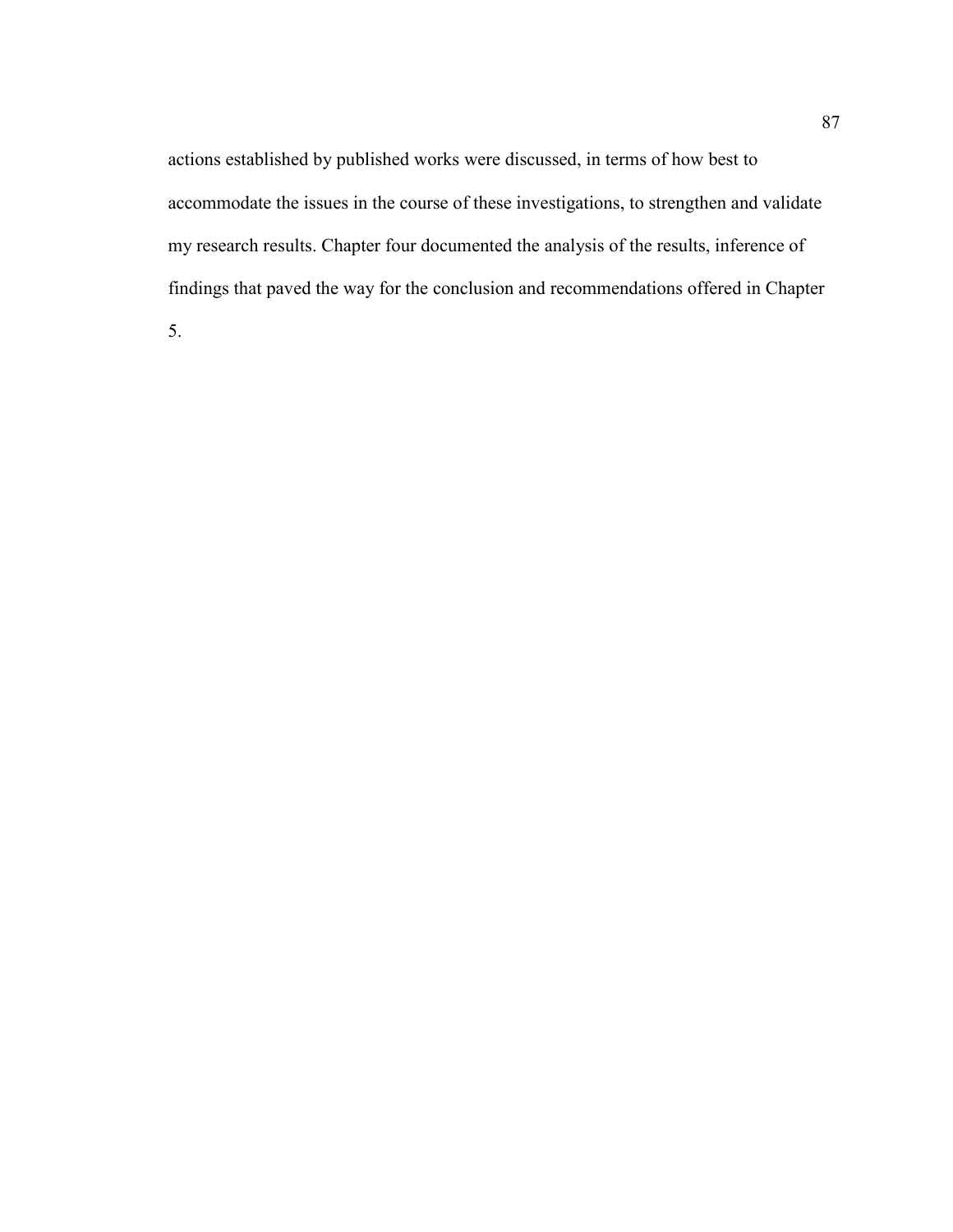## Chapter 4: Results

## **Introduction**

The quantitative cross-sectional study was designed to investigate the adequacy of multi-theory model (MTM) of behavior-change in predicting the usage of low salt diets among Nigerian adults with hypertension attending Lagos University Teaching Hospital (LUTH). Consequently, I investigated three hypothetical research questions.in the study.

- 1. To assess how MTM initiation component was impacted by its constructs (participatory dialogue, behavioral confidence, and changes in the physical environment) in the decision of Nigerian adults with hypertension to initiate intake of low salt/sodium diets.
- 2. To evaluate how the MTM sustenance component of behavior change has been impacted by its constructs (emotional transformation, physical changes and changes in social environment) in the decision of Nigerian hypertensive adults to sustain low salt/sodium intake.
- 3.To determine the association between the MTM initiation constructs and the actual salt/sodium consumption.

This chapter includes the pilot study and the results provided appropriate insights to the likely issues that arose in the final data collection. I presented a comprehensive data collection process and procedure. while detailing the data gathered from consenting participants, I ensured that they were not subjected to any form of abuse or disrespect. Lastly, I outlined the results of the study carefully in tables and figures and discussions.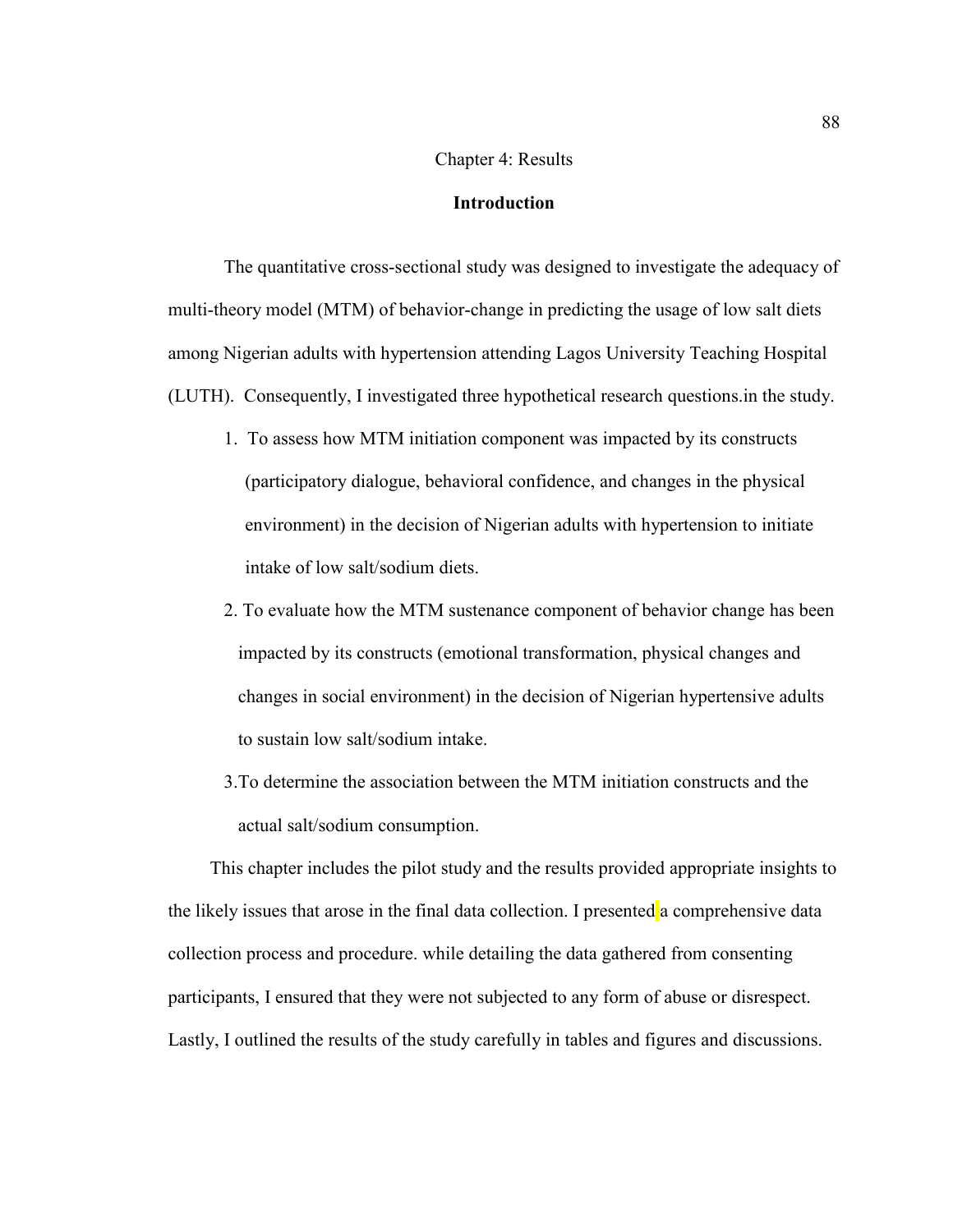## **Pilot Study**

Prior to the collection of the original data for the study, I conducted a nonclinical pilot study of  $(n = 8)$  among family members and friends in the first 2 days of the data collection period. The pilot study was to test the comprehension of the instructions by participants in completing the self-administered questionnaires and/or interviews in this study. However, none of the eight pilot participants' information was included in the final data analysis, but the pilot study offered useful insight to avoid mistakes in the original data gathering process, and assisted in validating the final data of this study. Moreover, there was the assurance that the time frame of 15-20 minutes was sufficient for participants to complete questionnaire or interviews session for data gathering. In general, the pilot study results showed that there was no need to adjust or amend the instrument used in this study

# **Data Collection Process**

# **Study Design**

For this cross-sectional study, I employed the convenient homogenous sampling method to recruit an initial 199 Nigerian adults with hypertension. The exclusion criteria included only hypertensive adults from ages 20-60 years, with consistent high systolic blood pressure level  $\geq 140$  mm Hg or diastolic blood pressure level  $\geq 90$  mm Hg over a period of 6 months. The initial 199 participants were reduced to 149 consenting participants based on the other exclusion criteria of incomplete data, unwillingness to continue with the study, and those with low intake of salt/sodium diets. The actual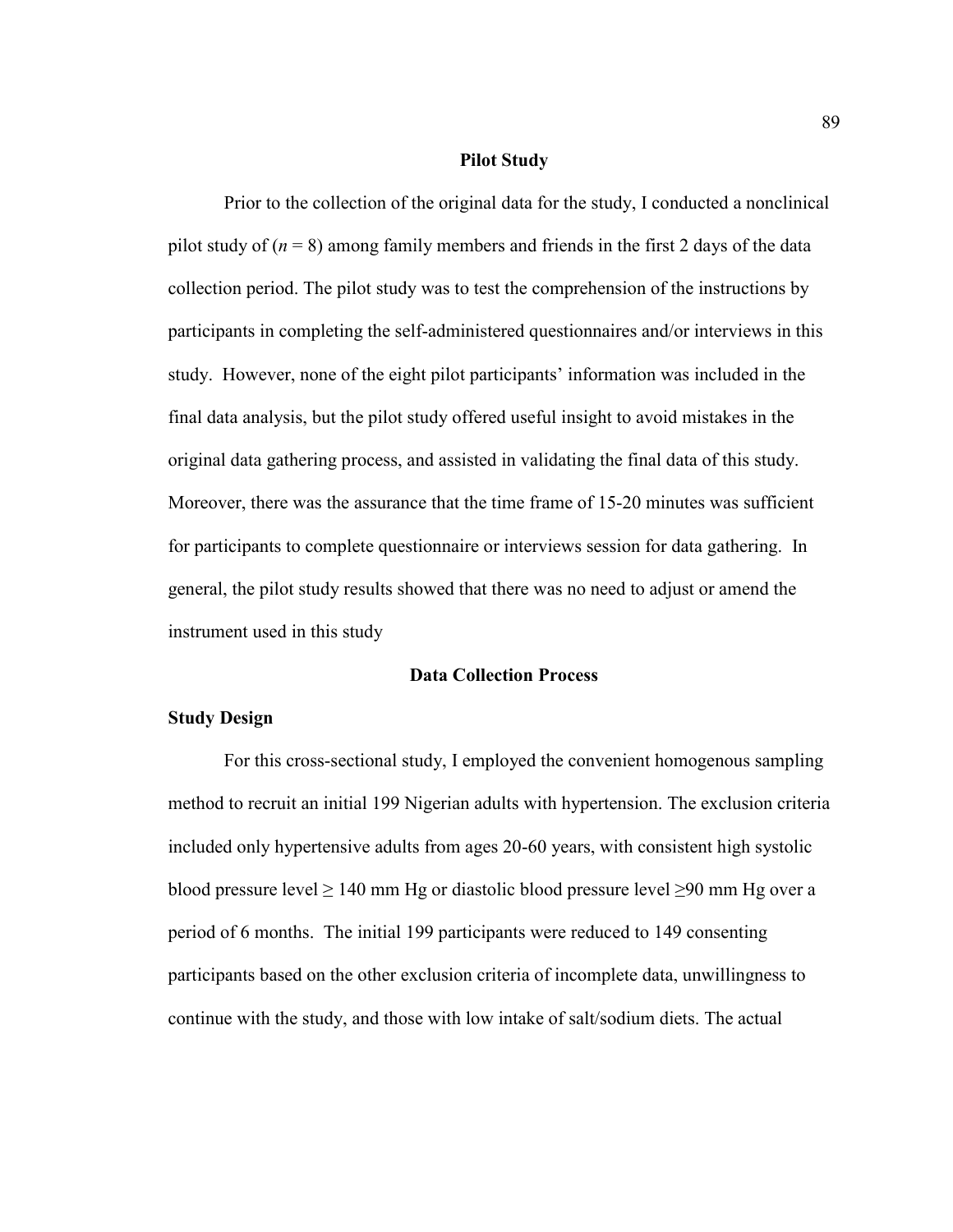number of sample participants for the study was statistically derived using alpha of 0.05, power of 0.80, an effect size of 0.20 that resulted in 145 participants to build the models.

## **Protection of Study Participants (Ethical Consideration)**

Prior the initiating of data collection, I identified LUTH, Nigeria as the appropriate facility for gathering data from sample participants for the study, because the facility had the highest number of patient' attendance in the south west area of the country. I sought and obtained the official approval and cooperation of the institution's research ethical committee to undertake the dissertation study as a visiting researcher. The cooperation with the facility included:

1. Access to the hospital hypertensive patients to directly engage them into the study without any form of coercion;

2. Provision of an office space to administer the questionnaire/interview;

3. Authorization of working under the supervision of a cardiologist who supervised the urine data collection and provided the laboratory results of the urine sodium analyses of consenting participants, as a secondary data.

The approval of LUTH research ethical committee and my Walden application forms to commence data collection were submitted to the Institutional Review Board (IRB) of Walden University. The Walden University IRB granted approval to commence data collection on May 22, 2017 with the approval number 05-022-17-0440798. The Walden IRB approval covered for a non-clinical pilot study, the stated specification of the consent form, as well as the methods, processes, and procedures for obtaining raw and secondary data for this study.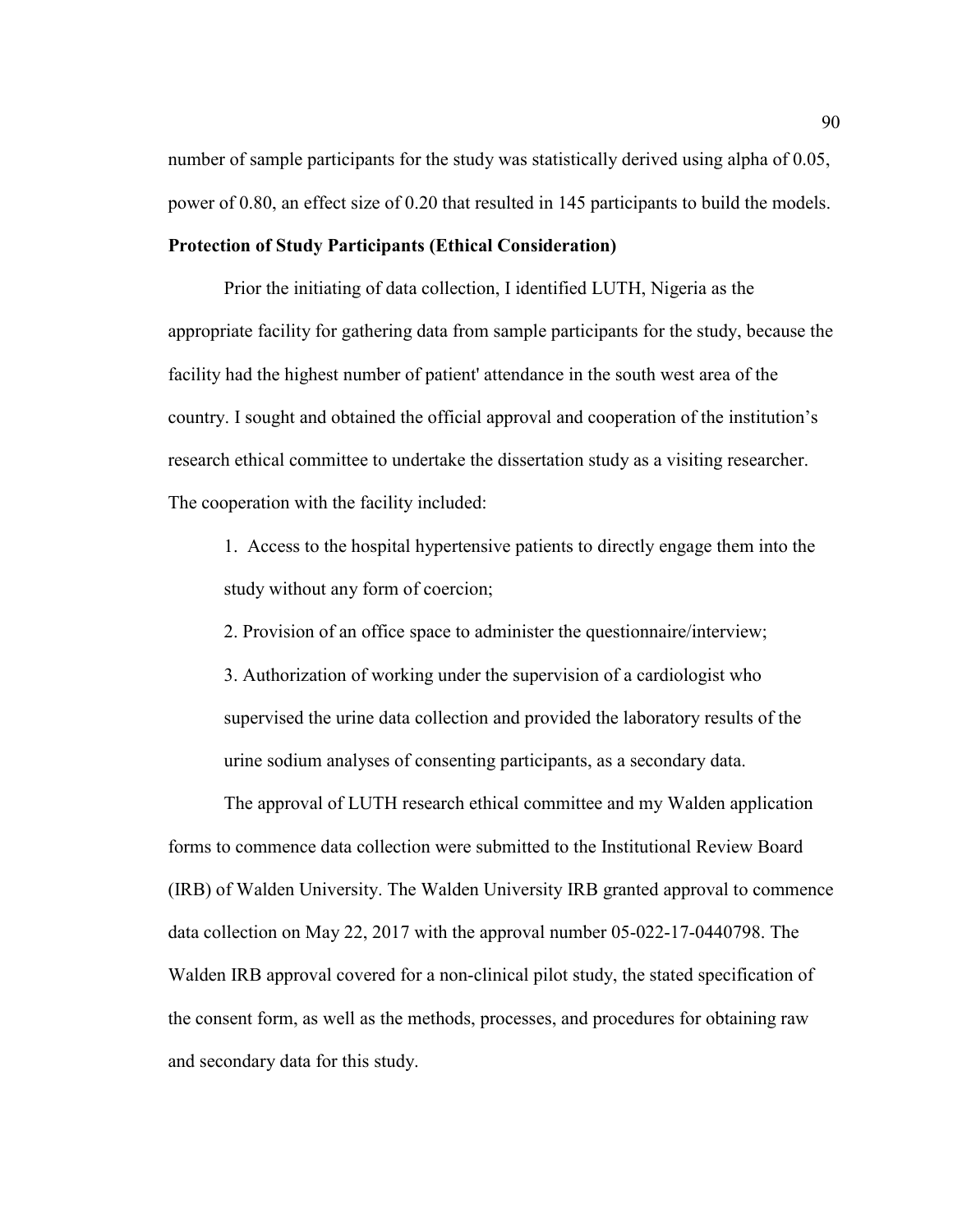#### **Recruitment of Study Participants**

Following Walden IRB approval, the data gathering process spanned a period of 3.5 weeks from May 22, 2017 to June 16, 2017. As a guest researcher at facility, I had access to people with hypertension on scheduled visits at both the cardio and family health Care clinics of the hospital. In order to invite and encourage participation in the study., I distributed the research fliers/leaflets every day of the data gathering period to people with hypertension, on scheduled visits to the hospital. In the separate office assigned to me at the hospital, interested patients were further briefed on the study purpose, the exclusion criteria, and the data collection processes. As patients expressed willingness, they were allowed to read the Walden IRB approved consent forms and to freely asked questions or decline further participation in the study. Interested patients endorsed the consent forms before undertaking either the self- administered questionnaires or interviews. Participants received 500 Naira (\$1.50) for transportation and a soup dish as souvenir (a symbolic reminder of low salt diets) for participating in this study.

# **Instruments**

I employed the newly designed MTM by Sharma (2015), structured into a 39 – item questionnaire to collect raw data from the participants. The consenting participants had the option of either completing a self-administered questionnaire or undertaking a questionnaire/interview. The two methods of data gathering lasted about 15-20 minutes.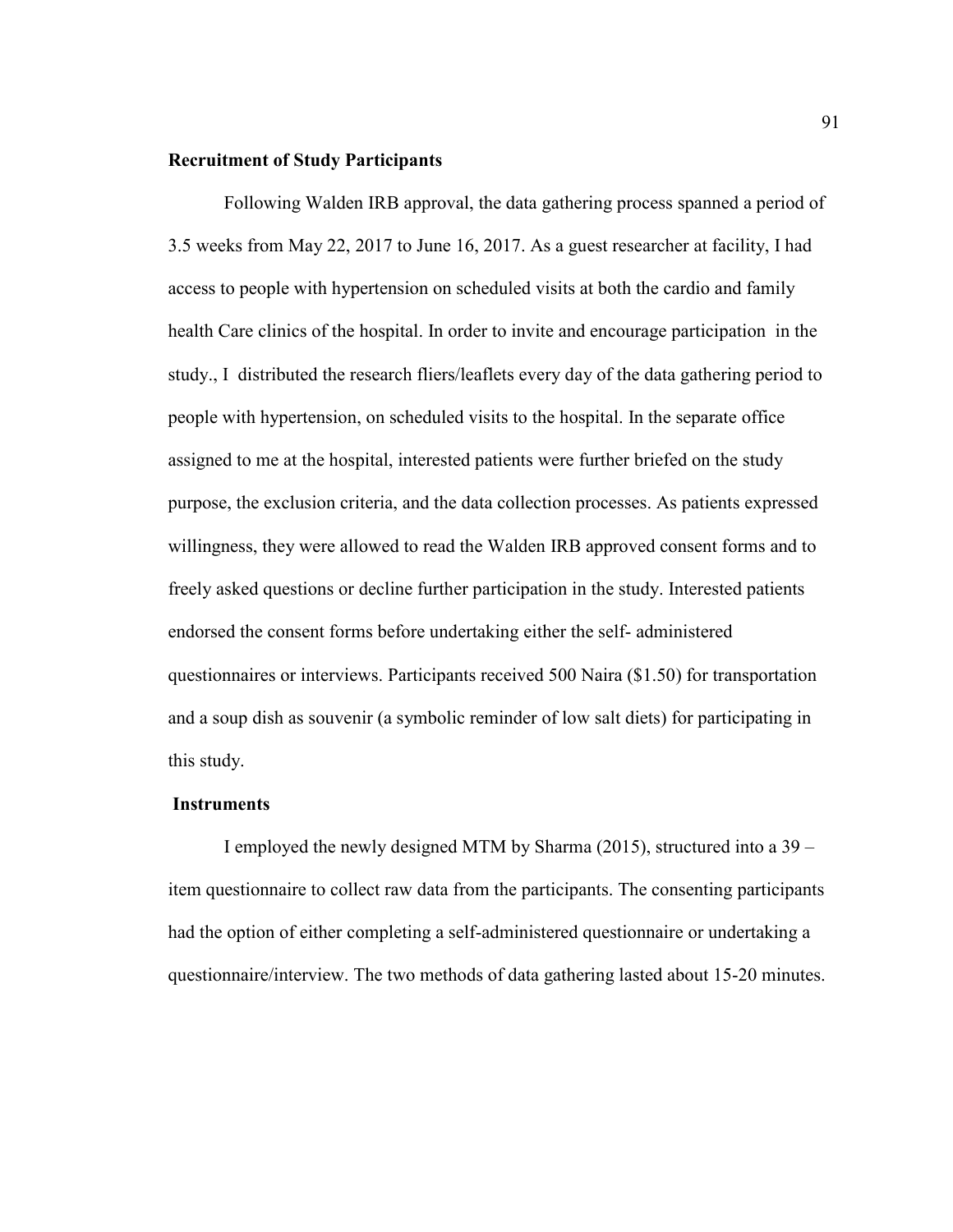# **Urine Salt/Sodium Results**

Since traditional dietary recall of food nutrients assessment methods were found subjective and had been associated with a relatively large bias. McLean, (2014) observed the need to objectively measure dietary salt intake of participants through other nutritional biomarkers and analyses such as estimates of urine sodium excretion more commonly carried out in adults. The results of urine-excreted salt/sodium of participants in this study were based on the laboratory analyses of early morning urine specimen of consenting participants that was obtained directly by the hospital. The information on participants' urine excreted sodium was given to me as a secondary data through the cardiologist I worked with at the hospital. More importantly the laboratory data were code-labelled to de-identify the participants.

## **Results**

## **Statistical analysis**

The Statistical Package for the Social Sciences (SPSS) version 23 on Windows 10 was used to carry out the statistical analyses of all the data obtained. The generated data included the descriptive statistics of variables (theory constructs) and that of participants, as well as the multiple regression analysis that focused on the three hypothetical research questions of the study. Additionally, the confirmatory factor analysis of the collected data was undertaken in SPSS Amos version 23.0 to evaluate the adequacy of the theory as an acceptable model for this study.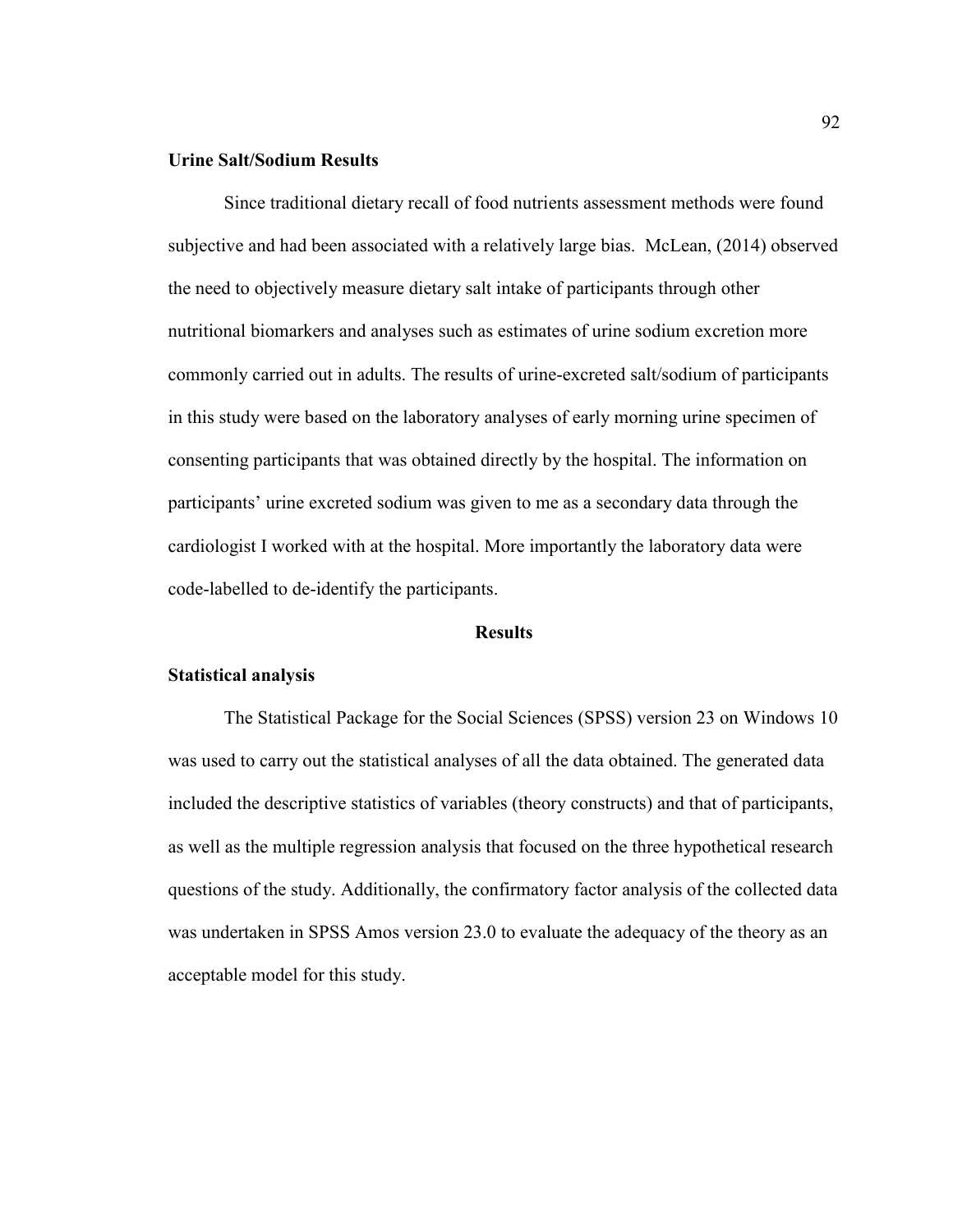#### **Characteristics of the Study Participants**

The demographic and socioeconomic characteristics of sample population are displayed in Table 3 with the group frequencies of the gender, ages, Nigerian ethnicities, and academic, work and income status. The total number of 149 sample Nigerian hypertensive adults shown in the table participated in the study. A larger population of the sample were from the Nigerian Yoruba people of the South West, 40% were Nigerian Igbo from the South East, and Nigerian Hausa of the North were 1% of the sample size, while other minority ethnic groups constituted 14.1% of the study participants. The gender analyses showed women as 55% with more representation than the 45% male study participants. The ages of respondents ranged between 20-60 years, the mean ages of the male and the female participants were  $48.8 \pm 7.9$  years and  $47.6 \pm 7.6$  years respectively. The frequency distribution of the participants' age groups revealed that 20- 29 years were represented by 6%, 30-39 years had 15.1%, 40-49 years recorded 38.2%, and 50-60 years constituted the largest number of the respondent with 42.6%. The age data showed that the number of Nigerian hypertensive increased with age, which is a confirmation that the disease was more associated with old age.

The data on income earned established that a larger percentage of the sampled participants earned different grades of salaries. About 43% of the studied participants chose not to disclose their earnings, only about 14% earned below 50,000 naira per month and 6.7% earned between 50,000-1 00,000 naira/month. 9.4% earned above 200,000naira/month and 26.9% which constituted majority of the respondent earned between 100,000-200,000 naira/ month.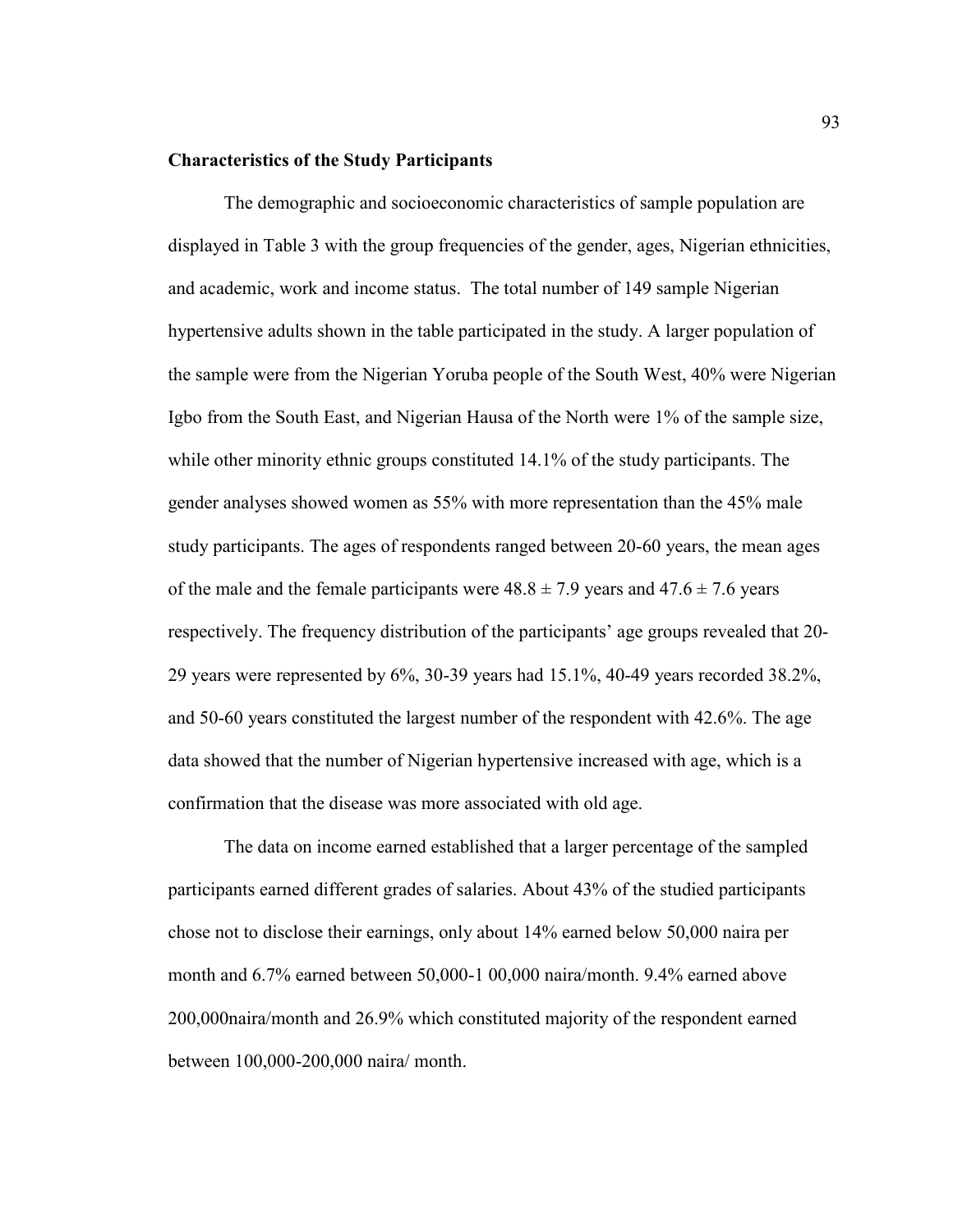# Table 2

|                               | $\frac{0}{0}$ | $\boldsymbol{N}$ |
|-------------------------------|---------------|------------------|
| Gender                        |               |                  |
| Male                          | 35.6          | 53               |
| Female                        | 64.4          | 96               |
| <b>Ethnic Groups</b>          |               |                  |
| Nigerian Igbo                 | 32.2          | 48               |
| Nigerian Hausa                | 0.7           | $\mathbf{1}$     |
| Nigerian Yoruba               | 53.0          | 79               |
| Others                        | 14.1          | 21               |
| <b>Age Groups</b>             |               |                  |
| 20-29                         | 6.0           | 9                |
| 30-39                         | 13.4          | 20               |
| 40-49                         | 32.2          | 48               |
| 50-60                         | 48.4          | 72               |
| <b>Educational Background</b> |               |                  |
| No Schooling                  | 15.4          | 23               |
| High School/Secondary         | 15.4          | 20               |
| College/Technical School      | 22.8          | 34               |
| Graduate degree               | 33.6          | 50               |
| Professional degree           | 2.7           | $\overline{4}$   |
| Post graduate                 | 11.4          | 17               |
| <b>Work Status</b>            |               |                  |
| No Work                       | 16.8          | 25               |
| Working                       | 83.2          | 124              |
| <b>Income Earned</b>          |               |                  |
| Below 50,000/month            | 14.1          | 21               |
| Between 50,000-100,000        | 6.7           | 10               |
| Between 100,000-150,000       | 12.8          | 19               |
| Between 150,000-200,000       | 14.1          | 21               |
| Above 200,000                 | 9.4           | 14               |
| Prefer not to disclose        | 43.0          | 64               |

*Demographic and Socioeconomic factors of study Participants*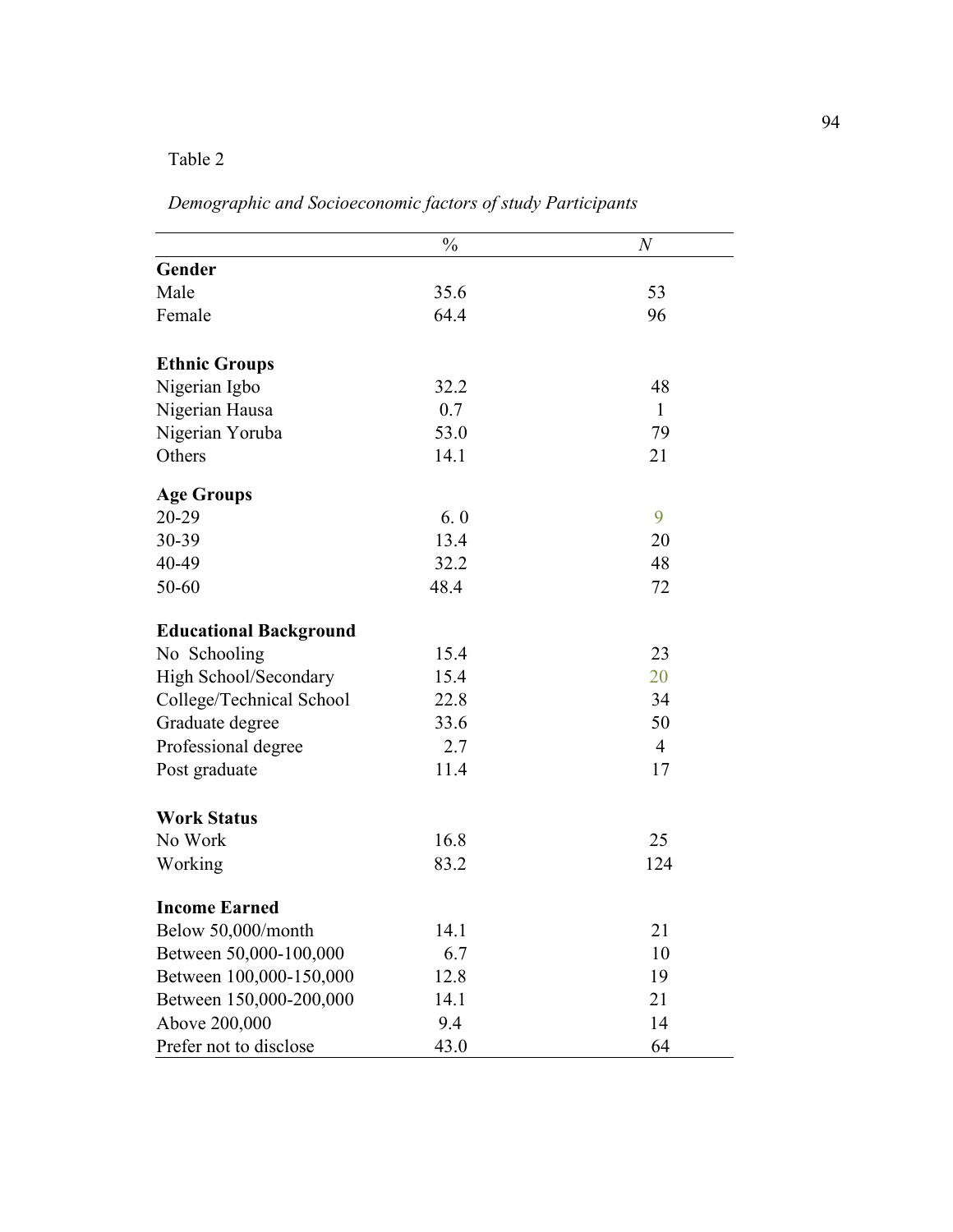### **Characteristics of the study variables**

In Table 3, the descriptive statistics of variables showed that the construct of advantages with a mean score of 14.46 (SD: 4.29) indicated that the participants' attitude toward intake of low salt/sodium diets was highly beneficial. The construct of disadvantages with a mean score of 5.31(3.69) showed that to a very large extent, participants considered consumption of low salt/sodium as a disadvantage. The mean score for behavioral confidence was 12.59 (SD: 3.95), thus portrayed participants as moderately sure of their decisions to initiate a change in behavior by initiating intake of low salt diets within the week, even when eating outside their homes, and enjoying the food, while also not feeling depressed about the decision to start consuming low-salt diets.

In addition, the mean score of 7.48(SD: 2.70) for the changes in physical environment, indicated that participants were moderately sure of being able to have low salt/sodium diets available within their physical environments to assist effect the behavior changes as well as encourage use of low salt/sodium diets. The mean score for initiation of behavior change was 2.90 (SD: 2, median 2.5, range 1-4), which established that participants were very likely to reduce consumption of salt/sodium in the upcoming weeks.

In the analyses of the sustenance model, emotional transformation construct recorded a mean score of 7. 95 (SD: 2.51) showed that participants were moderately sure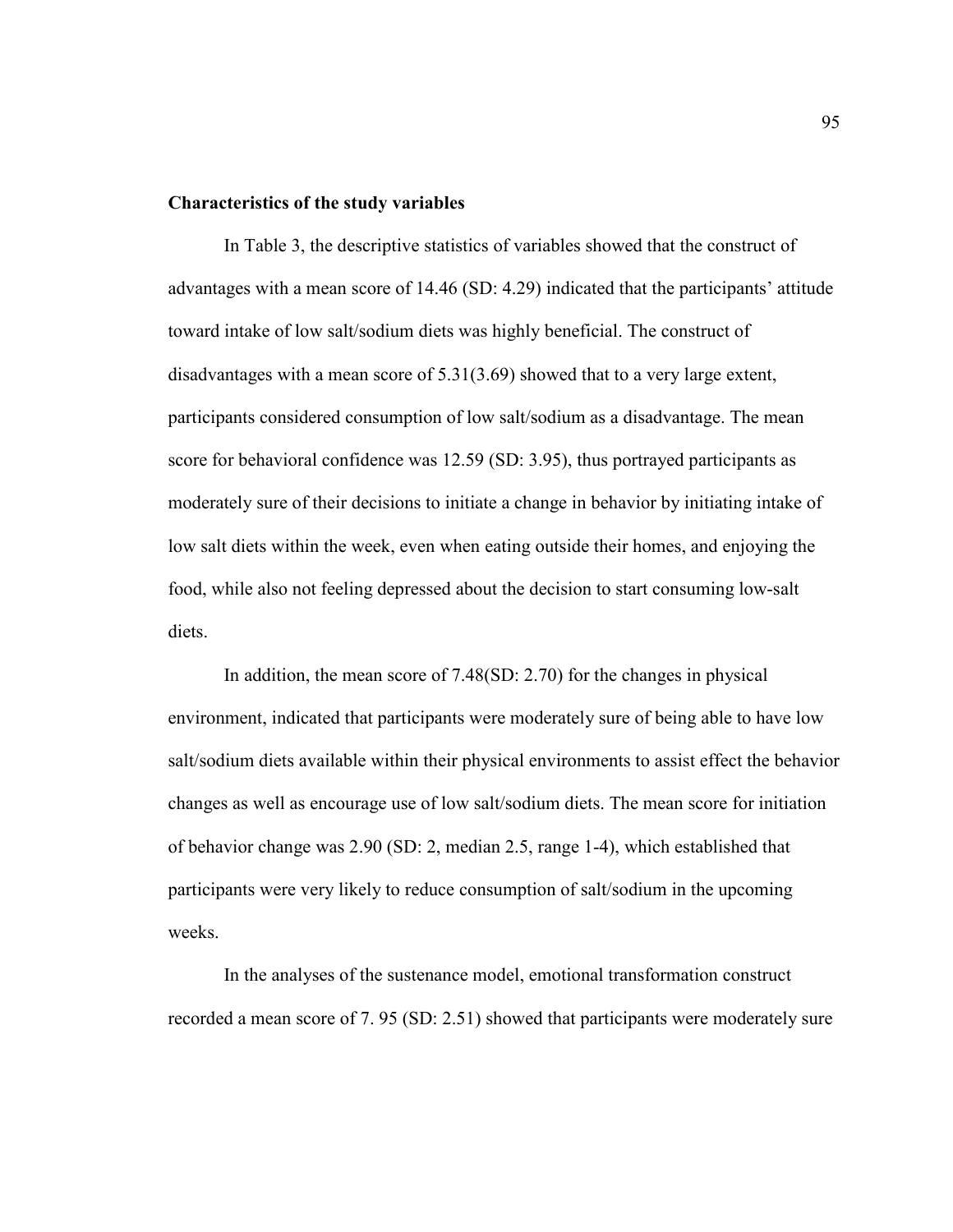of encouraging self and redirecting their emotions/feelings toward a lifestyle modification

to sustenance of low salt diets

Table 2

# *Descriptive statistics of variables for participants (149study)*

| Constructs                                                                                                                                                                      | Possible<br>Ranges                                       | Observed<br>Ranges                                       | Mean $(SD)$                                                          | Cronbach<br>alpha                    |
|---------------------------------------------------------------------------------------------------------------------------------------------------------------------------------|----------------------------------------------------------|----------------------------------------------------------|----------------------------------------------------------------------|--------------------------------------|
| Initiation                                                                                                                                                                      | $0 - 4$                                                  | $1 - 4$                                                  | 2.90(0.79)                                                           |                                      |
| Participatory Dialogue: Advantages<br>Participatory Dialogue: Disadvantages<br>Participatory Dialogue: Adv.-Disadv.<br>Behavioral Confidence<br>Changes in Physical Environment | $0 - 20$<br>$0 - 20$<br>$20-(+20)$<br>$0 - 20$<br>$0-12$ | $5 - 20$<br>$0 - 16$<br>$-3-(+20)$<br>$2 - 20$<br>$0-12$ | 14.46(4.29)<br>5.31(3.69)<br>9.15(5.43)<br>12.59(3.95)<br>7.48(2.70) | 0.84<br>0.74<br>0.74<br>0.76<br>0.76 |
| Sustenance<br><b>Emotional Transformation</b><br>Practice for Change<br>Changes in Social Environment                                                                           | $0 - 4$<br>$0-12$<br>$0-12$<br>$0 - 8$                   | $1 - 4$<br>$0-12$<br>$0-12$<br>$1 - 12$                  | 2.95(0.80)<br>7.95(2.51)<br>7.26(2.45)<br>7.76(2.33)                 | 0.83<br>0.73<br>0.62                 |
| Combined Constrts, of Initiat, & Susten.<br>Models<br>Combined Scale items                                                                                                      |                                                          |                                                          |                                                                      | 0.66<br>0.87                         |

The practice of change construct with similar mean score of 7.26 (SD: 2.45) also confirmed that participants were moderately prepared to engage in certain activities that motivated the sustenance of behavior change in the consumption of low salt diets. In addition, the mean of 7.76 (SD: 2.33) for the construct of changes in social environment showed that participants were moderately sure of benefitting from the support of family members, friends and some professionals in their efforts to reduce salt intake. However,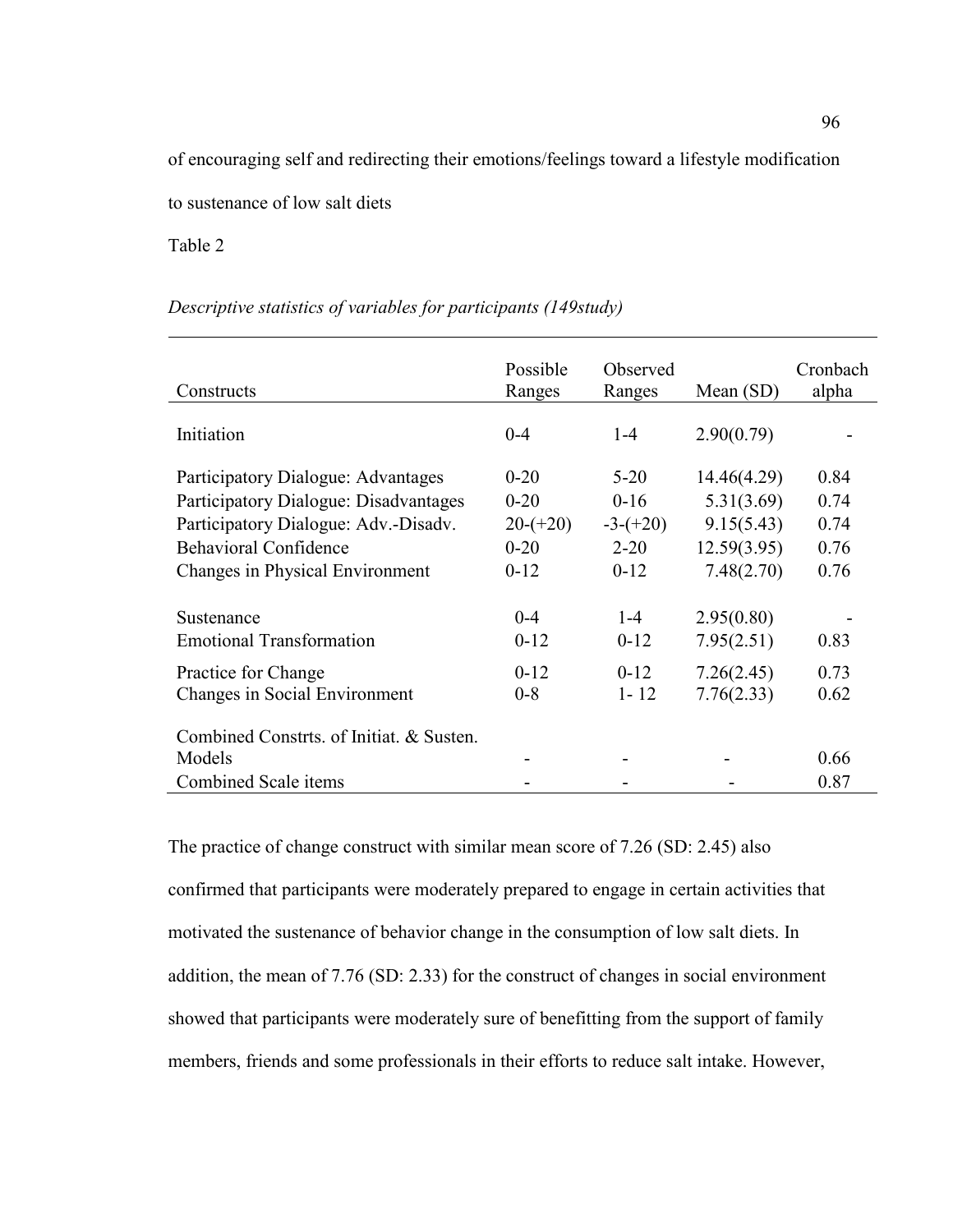the mean score for sustenance behaviour of 2.90 (SD: 0.80), median score of 2.5. and ranges from 1-4. The results thus established that participants were very likely to maintain salt/sodium intake to about1500mg or two-third teaspoon per day.

### **Face and content validity of MTM instrument**

This study relied on the face and content validity analysis of the MTM-structured instrument by Dr. Sharma. In a two round process, Dr. Sharma engaged a professional panel (*n*=6) of health behavior researchers to determine the face and content validity of the MTM structure questionnaire. The experts confirmed the readability, relevance, and clarity of the items, with the unanimous vote of confidence on the adequacy of the face and content validity of the MTM subscales.

### **Construct validity of MTM instrument**

The construct validity of the MTM model constructs were examined through a confirmatory factor analysis (CFA) using SPSS Amos version 23. CFA was used to estimate the small set of variables of latent variables (factors variable) that accounted for the covariance existing in a set of observed dependent variables (factor indicators). CFA also had the advantage of testing hypothesis of particular factor structure and therefore, was considered an appropriate statistical method to assess the pre-existing relationships between measurement scales and subscale items (Albright, 2008; Statistics Solutions. 2013). As displayed in Figure 3, the application of CFA for theory measurement is an imperative design for quantitative research study. I used the CFA to specify the number of factors required in the data as well as to establish the particular measure of variables related to a particular latent variable. To achieve the purpose of this study, I conducted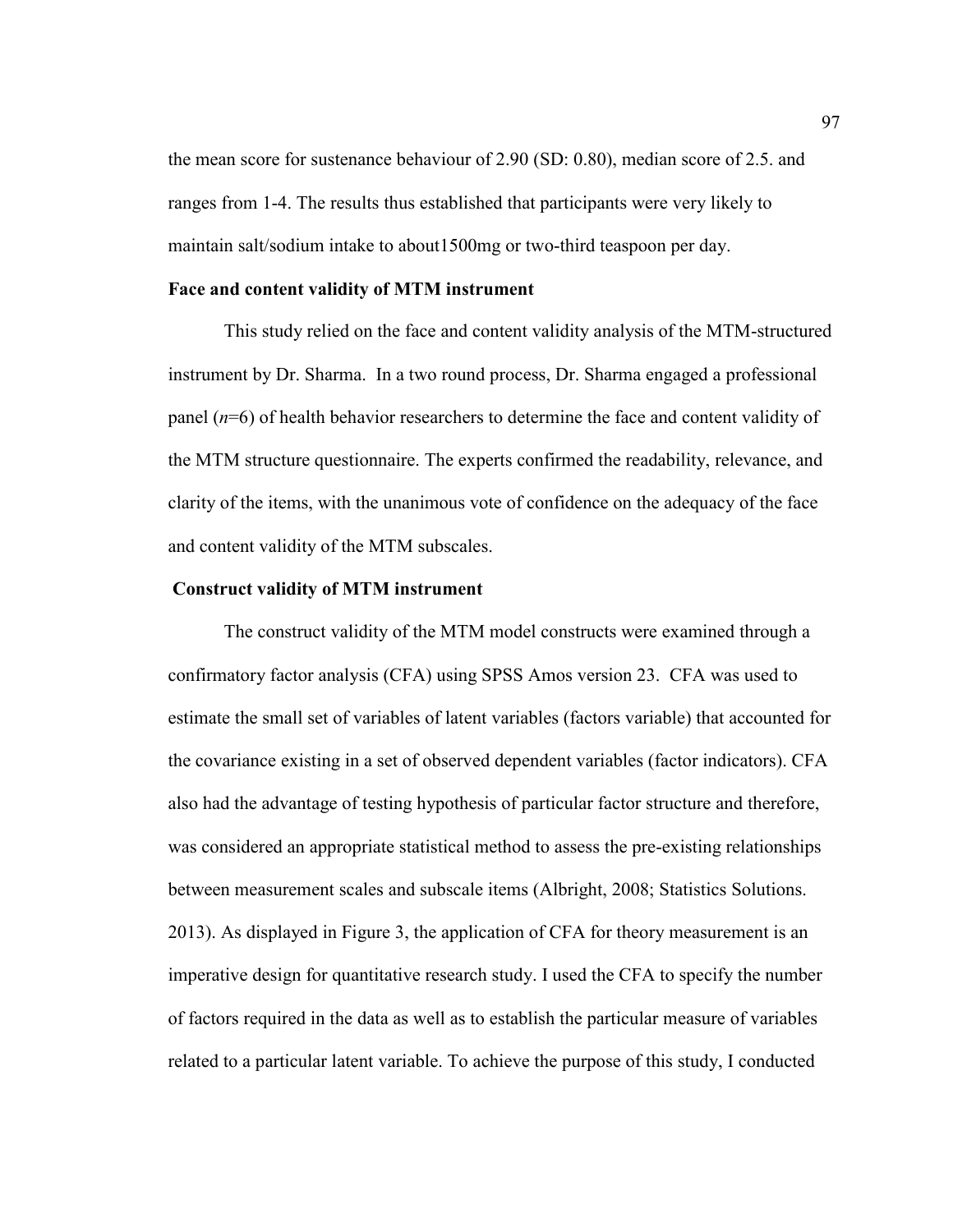the CFA in order to confirm or reject the measurement of the MTM model under investigation. Moreover, I carried out the maximum-likelihood estimation method for all outcome types. In the same vein, I relied on three key indicators to determine the extent of goodness of fit between the model and the data namely: chi-square  $(\chi^2)$ , root mean square error of approximation (RMSEA), comparative fit index (CFI). RMSEA values of 0.06 or less, in conjunction with CFI values of 0.95 or greater were considered indicative of good fit. Models were considered to have adequate fit if they met the less stringent, but traditionally accepted values of 0.90 or greater for CFI, and values less than 0.08 for RMSEA (Albright, 2008; Hu & Bentler,1999)

The path diagram in Figure 2 depicted the results for the CFA for initiation model A good fit for the model was established with:  $\chi$ 2 = 232.99 (df = 143), P < 0.001,  $\chi$ 2/df=1.63, CFI = 0.93, RMSEA = 0.07 (90% CI: 0.06-0.09). Meanwhile, the chi-square difference tests showed that applying an alternative one-factor model achieved poorer fit  $(\gamma 2 = 1386.16$  [df= 157],  $\le 0.001$ , CFI = 1.00, RMSEA = 0.22 (90% CI:0.21-0.23) SRMR  $= 0.17$ ). Furthermore, the item loadings were significant at  $P \le 0.001$ .

 The latent covariance between disadvantages and advantage constructs to initiation model ranged from (0.00) to (0.20) and may be low, but stronger latent covariance existed between behavioral confidence with (0. 63) to initiation model and between change for physical environment with (0.64) to initiation model. Similarly, a very strong latent covariance of (0.75) exists between behavioral confidence and change for physical environment constructs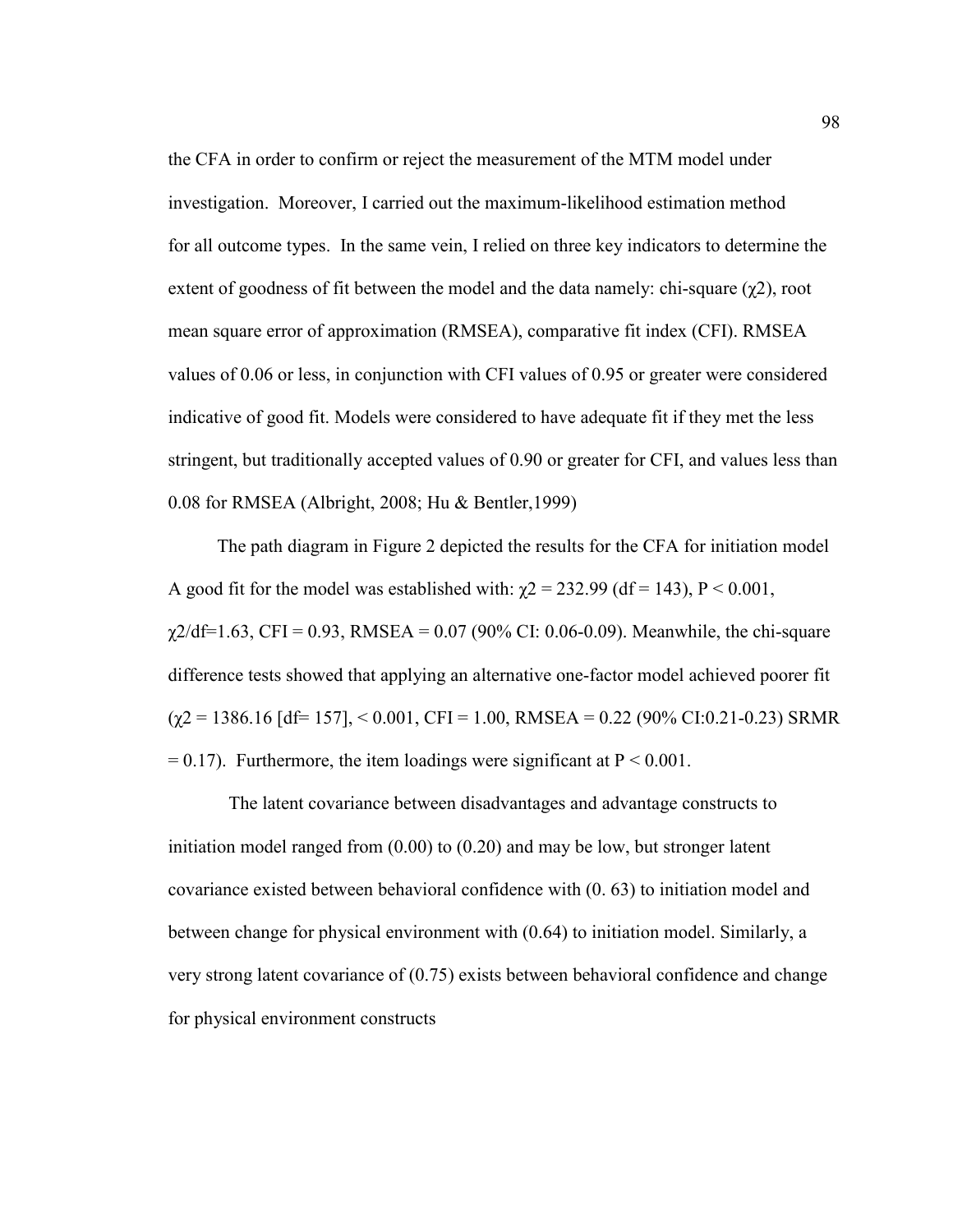

Figure 3

Confirmatory factor analysis (CFA) for initiation. Model. Abbre.  $adv = Advantages; dis$ = Disadvantages behcon=Behavioral confidence; phys = Changes in Physical. Environment. init = initiation. All loadings were significant to  $P < 0$ . 001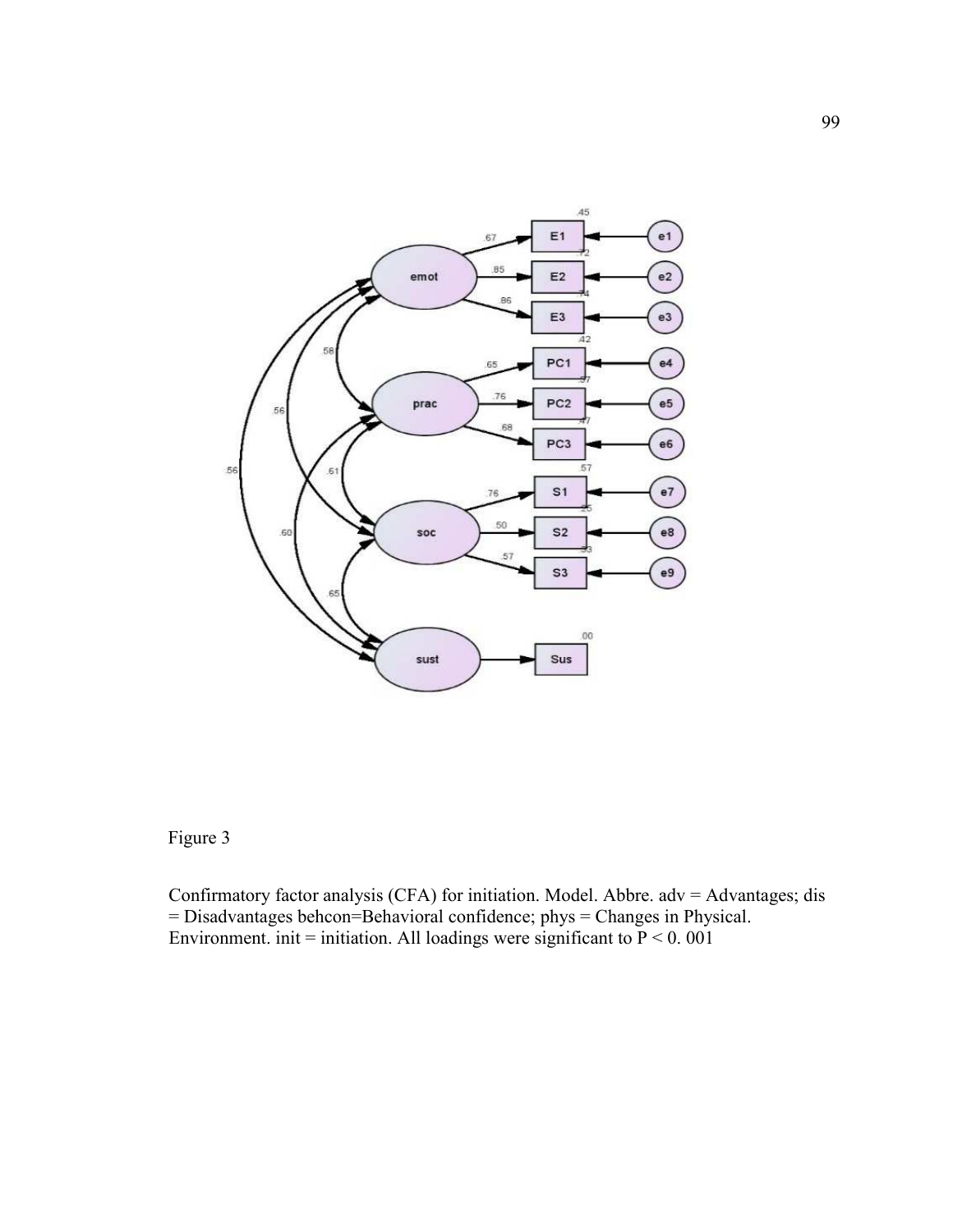

# Figure 4

.

Confirmatory factor analysis (CFA) for sustenance model; Abbre. emot =Emotional transformation; prac = Practice for Changes; soc = Change in Social Environment. sus. = Sustenance All item loadings are significant at  $P < 0.001$ .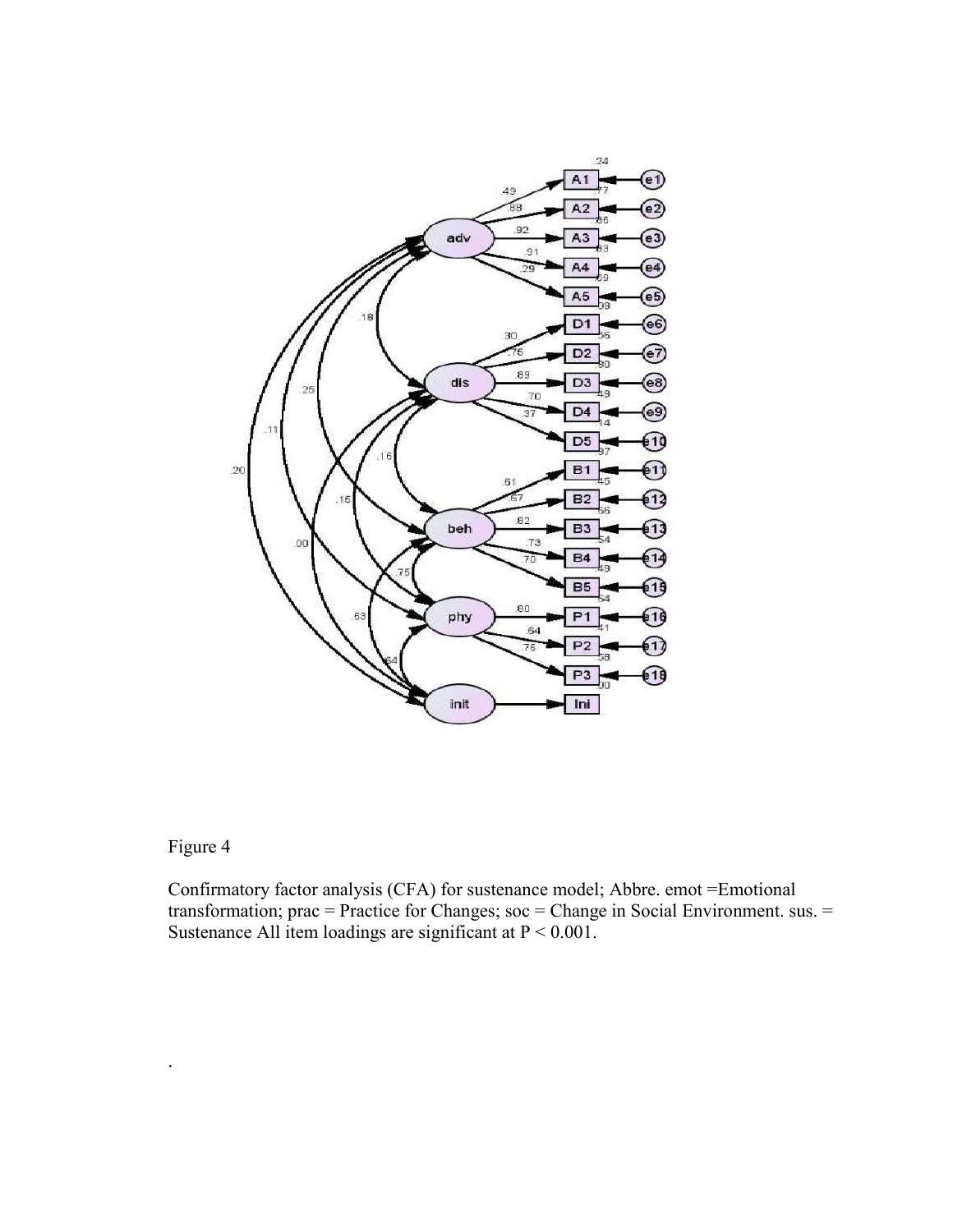The path diagram in Figure 3 presented the results for the CFA in sustenance model with a good fit for the model at:  $\chi$ 2 = 44.68 (df = 30), P < 0.001,  $\chi$ 2/df = 149.88,  $CFI = 0.97$ , RMSEA = 0.57 (90% CI: 0.01-0.09). Moreover, applying the chi-square difference tests showed that an alternative one-factor model achieved poorer fit ( $\gamma$ 2 = 542.78  $\text{[df = 45]}, P < 0.001, \gamma/2 \text{[df = 12.17]}, CFI = 1.00, RMSEA = 0.28 \text{ [90\% CI: 0.25-1]}$ 0.30] Furthermore, all item loadings were significant at  $P < 0.001$ .

 The three main sustenance construct recorded latent covariance for emotional transformation (0.56), practice for change (0.60), and change for social environment with (0.65) to sustenance model. Nevertheless, the summations of the analyses for both models supported the hypothesized factor structure of the variables.

### **Reliability**

The instrument items were essential tools to the measurement of outcome of interest especially in clinical research (Moonseong, Namhee, & MylesM, 2015). To this end, the internal consistency and reliability of the instrument scale items were tested using Cronbach's alpha  $(C_{\alpha}$ ) and the scale scores were displayed in Table 4. In this study, the reliability test for the combined MTM subscale items yielded a Cronbach's alpha of 0.80. MTM initiation constructs reported coefficient ranged from 0.76 to 0.84. each of MTM sustenance constructs reported figures that ranged from 0.62 to 0.82. Meanwhile, the combined constructs of Initiation and Sustenance reported a Cronbach alpha of 0.66. However, many methodologists recommended a minimum  $\alpha$  coefficient between 0.65 and 0.8 for subscales and whole scale. The  $\alpha$  coefficients that were less than 0.5 were usually unacceptable purported to be unidimensional (Sharma & Petosa, 2014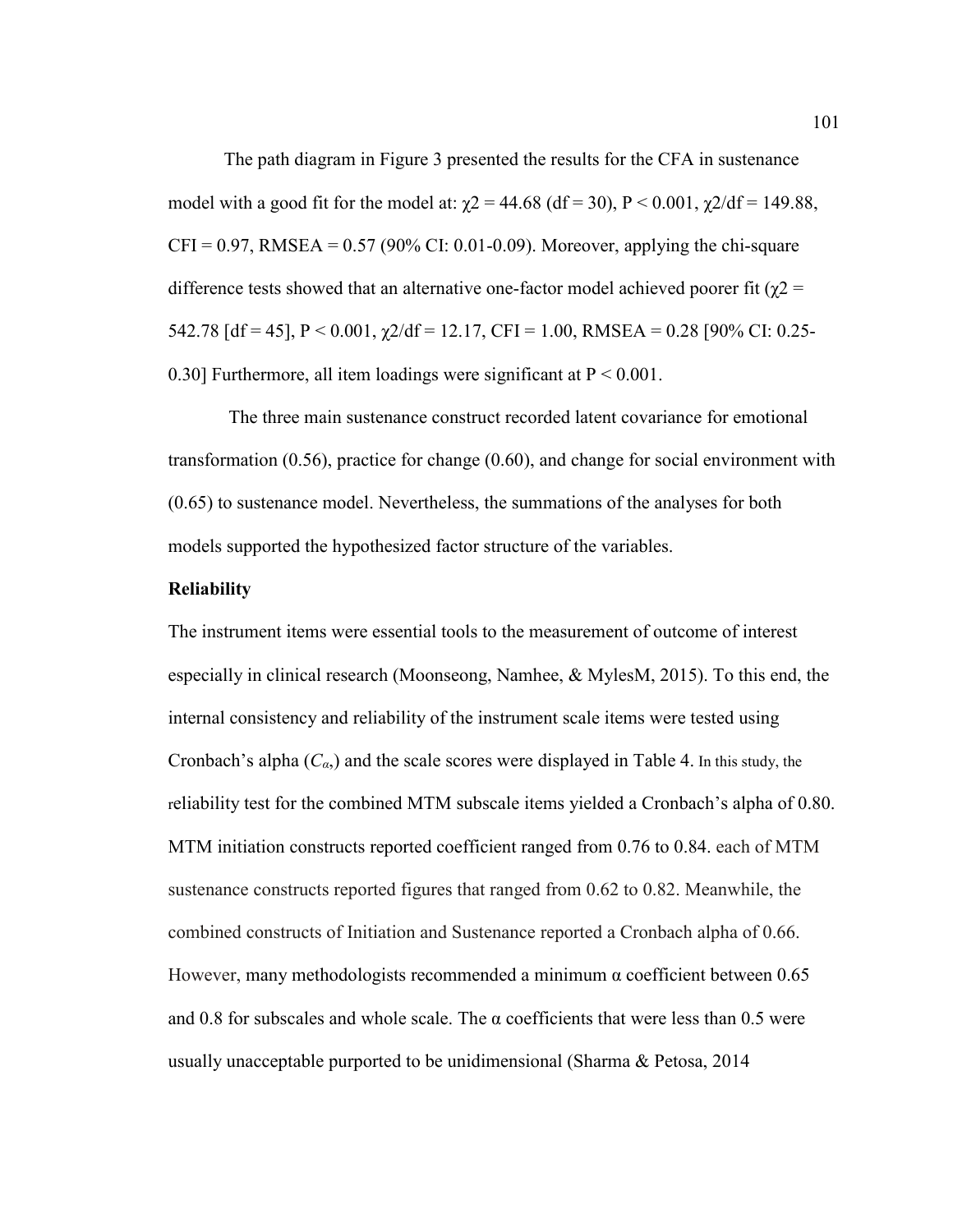#### **Multivariate Analyses of the Research Questions and Hypothesis**

 The main focus of this study was to investigate three research and hypothetical questions for assessing the adequacy and the utility of MTM as a predictive theory. To this end, the multiple regression analysis was used to establish whether or not there were association and the extent of association between each of the MTM constructs (independent variables) and the respondents' decisions to initiate and/or sustain consumption of low salt/sodium diets (the dependent variables).

*Research Question 1***:** How do MTM constructs: participatory dialogue (advantages outweighs disadvantages), behavioral confidence, and change in physical environment) {independent variables influence Nigerian hypertensive adults' decision to initiate the consumption of low sodium diet (dependent variables)?

 Table 5 revealed the results of the multiple regression analysis of initiation model. It confirmed that the three MTM initiation constructs were significant. With participatory dialogue ( $\beta$  =0.205, p=0.04), behavioral confidence ( $\beta$  = 0.305, p=0.00), and changes in physical environment ( $\beta$ =0.305, p=0.00) reported p-values lower the assumed p-value 0.05. A combination of these three constructs revealed that initiation model predicted 40.6% of the variance in the behavioral change to initiate ( $r^2$ adjusted = 0. 406, F  $(3, 146) = 34.687$ , p < 0.001) the decision to sustain consumption of low salt/sodium diets. This was because the results of estimated p-values were found lower than the assumed p-value 0.05. Therefore, the results justified the acceptance of the alternative hypothesis  $(H_A1)$  that MTM constructs; participatory dialogue, behavioral confidence, and changes in physical environment (independent variables) were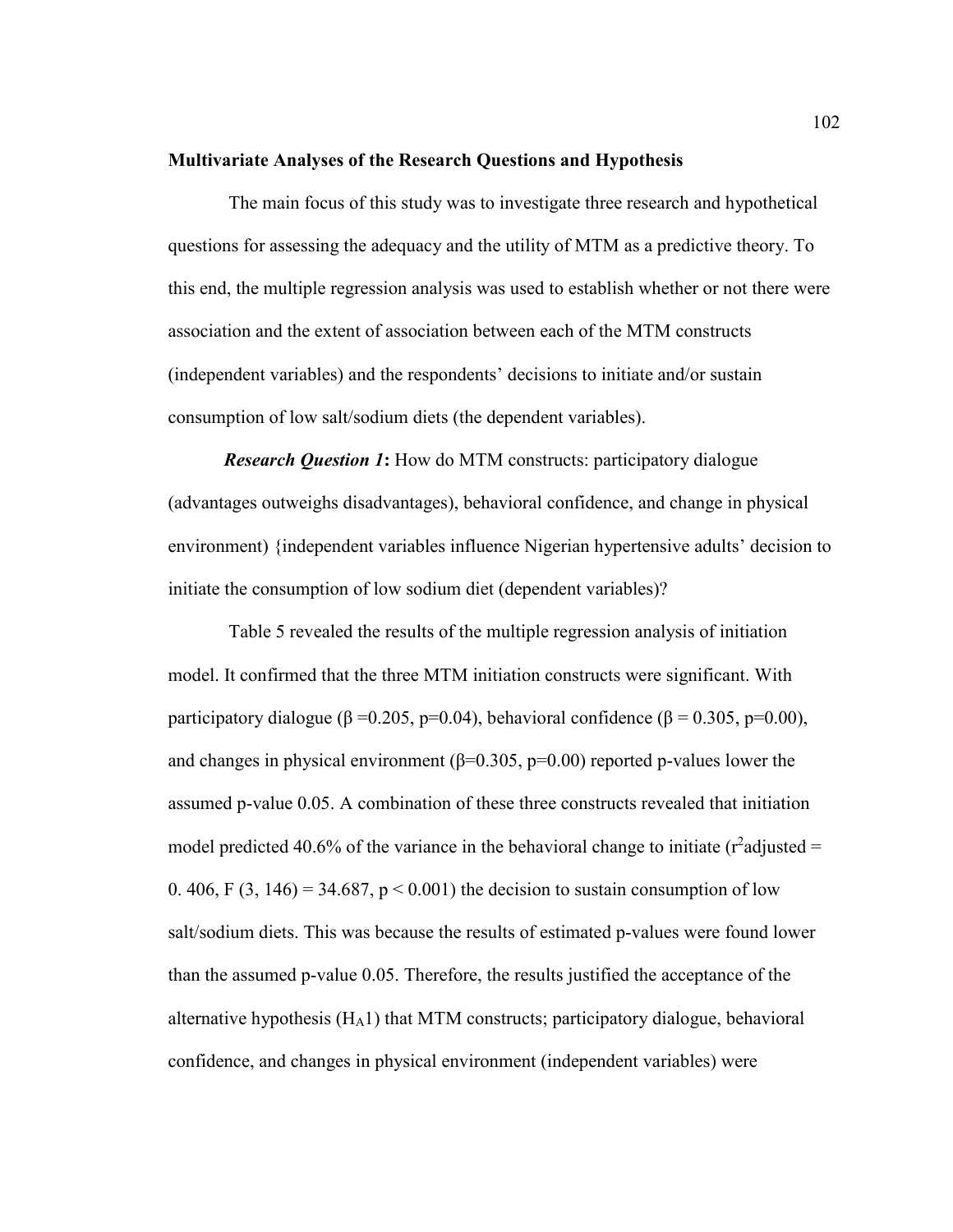associated with Nigerian adults' decision to effect the behavior change and initiate

consumption of low salt intake (dependent variables).

#### Table 3

*Parameter estimates based on Multiple regression analysis(List-wise) to predict behavior change of initiating the consumption of low salt/sodium diets by Nigerian adults with hypertension (n = 149)* 

|                                     |       | Std.  |       |       |         | 95.0% C I for<br>B |       |  |
|-------------------------------------|-------|-------|-------|-------|---------|--------------------|-------|--|
| Variables                           | В     | Error | Beta  | t     | P-value | LL                 | UL    |  |
| Advantages<br>outweighing disad.    | 0.019 | 0.009 | 0.134 | 2.095 | 0.038   | 0.001              | 0.038 |  |
| Behavioral<br>confidence            | 0.101 | 0.016 | 0.348 | 4.349 | 0.0001  | 0.038              | 0.101 |  |
| Changes in Physical<br>Environment. | 0.069 | 0.023 | 0.348 | 4.378 | 0.0001  | 0.056              | 0.147 |  |

F (3, 146) = 34.687, P < 0.001, r2 (Adjusted r2) = 0.406 (0.606). Dependent variable is the behavior change; initiating the consumption of low salt/sodium;  $B =$  unstandardized coefficient; SEB= standard error of the coefficient;  $\beta$  = standardized coefficient; P = level of significance

**Research Question 2:** How do MTM constructs influence hypertensive Nigerian adults' decisions to sustain low sodium/salt consumption levels?

Table 5 presented the results of the multiple regression analysis for the

sustenance model. It showed that the three MTM sustenance constructs were significant.

With emotional transformation ( $\beta = 0.205$ , p=0.01), practice for change ( $\beta = 0.305$ ,

p=0.00), and changes in social environment ( $\beta$ =0.307, p=0.00) reports p-values lower

than the assumed p-value 0.05. A combination of the three constructs revealed that

sustenance model predicted 41.8% of the variance in the behavioral change  $(r^2$ adjusted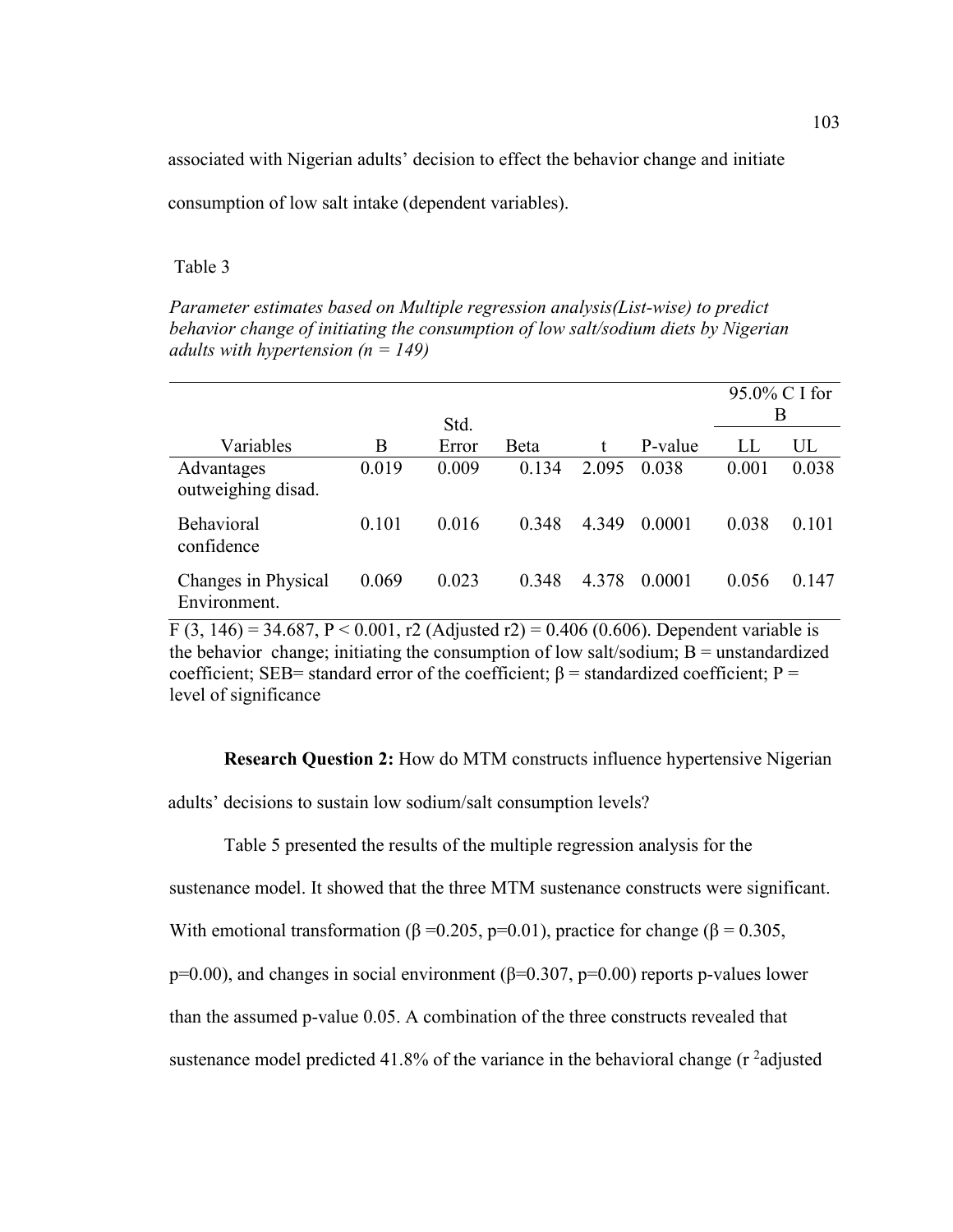$= 0.418$ , F (3, 146) = 34.727, p < 0.001) to sustain the decision to consume low

salt/sodium diets. The above results evidently justified the acceptance of the alternative

hypothesis (HA2) and stated that MTM constructs; emotional transformation, practice

for change, change in social environment (independent variables) were associated with

Nigerian hypertensive adults' decision to sustain low salt intake (dependent variables).

Table 4'

*Parameter estimates based on regression analysis(list-wise) to predict behavior change of sustaining the consumption of low salt/sodium diets by Nigerian adults with hypertension (n = 149* 

|                              |       | Std.  |       |         | $P -$  | $95.0\%$ C I for |       |
|------------------------------|-------|-------|-------|---------|--------|------------------|-------|
| Variables                    | В     | Error | Beta  | t       | value  | LL               | UL    |
| Emotional<br>transformation  | 0.064 | 0.024 | 0.203 | 2.689   | 0.008  | 0.017            | 0.112 |
| Practice for Change          | 0.099 | 0.024 | 0.305 | 4.083   | 0.0001 | 0.051            | 0.147 |
| Changes in Social<br>Environ | 0.105 | 0.025 | 0.307 | 4 2 3 6 | 0.0001 | 0.056            | 0.154 |

F (3, 146 = 34.727, P < 0.05, r<sup>2</sup> (Adjusted r<sup>2</sup>) = 0.418 (0.613). Dependent variable is the behavior change; sustaining the consumption of low salt/sodium;  $B =$ unstandardized coefficient; SEB= standard error of the coefficient;  $\beta$  = standardized coefficient;  $P = level of significance$ 

**Research Question 3:** How do the initiation constructs; participatory dialogue

(advantages outweighs disadvantages), behavioural confidence, and change in physical

environment) influence the actual salt intake of Nigerian hypertensive adults of the

study?

Since MTM was concerned with participants' health behavioral change, it

became imperative to investigate the association between MTM constructs of initiation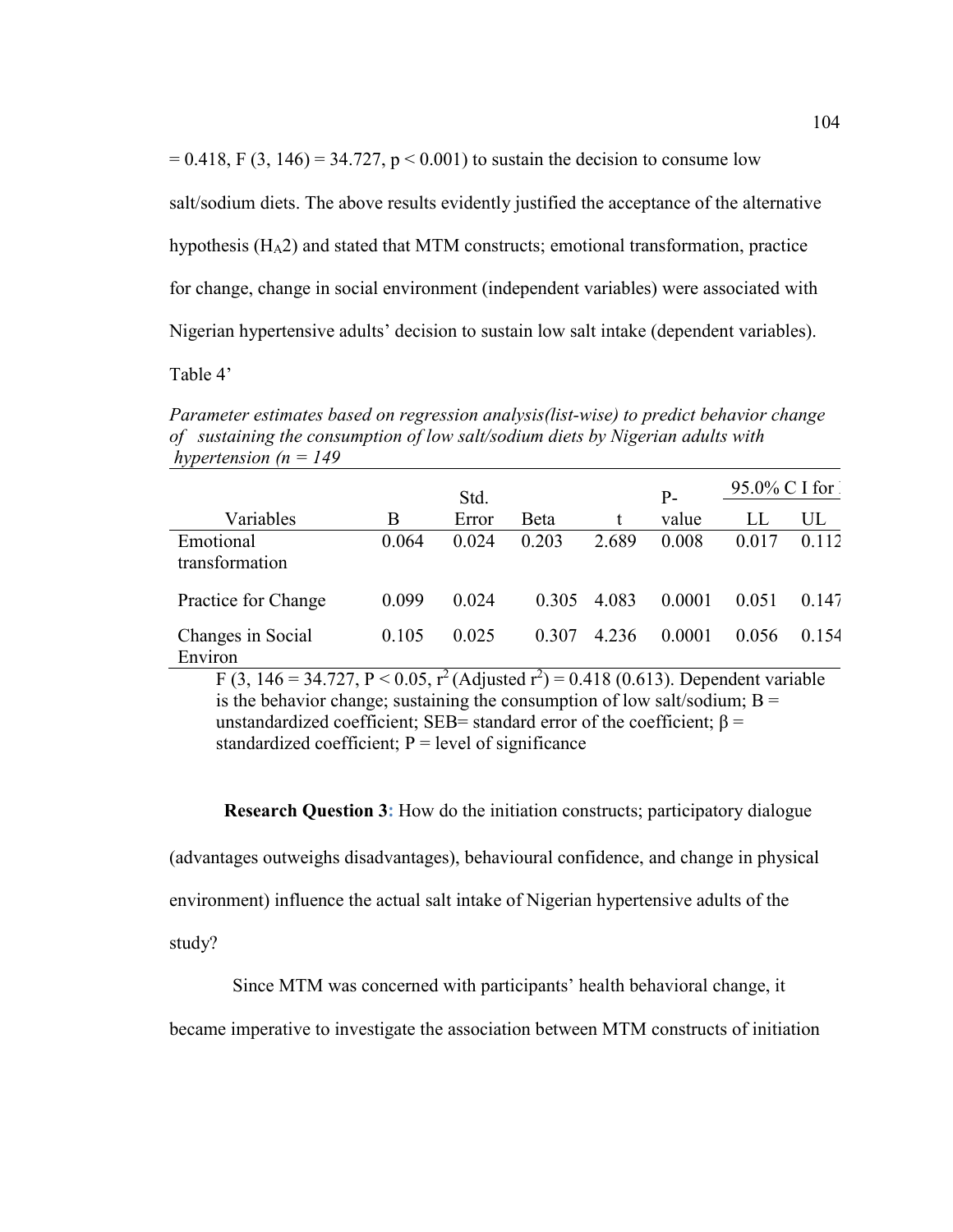and the actual salt/sodium content consumed by participants the previous day

manifested in the laboratory analyses of the salt/sodium excreted by the participant's

urine.

Table 5

*Parameter estimates based on regression analysis(list-wise) to predict influence of initiation constructs on the actual salt/sodium diets consumed by Nigerian adults with hypertension*  $(n = 149)$ 

|                                                  | Std.    |       |         | $P -$    | 95.0% C I for B |          |       |
|--------------------------------------------------|---------|-------|---------|----------|-----------------|----------|-------|
| Variables                                        | B       | Error | Beta    | t        | value           | LL       | UL    |
| (Constant)                                       | 2.540   | .254  |         | 9.999    | .000            | 2.038    | 3.042 |
| Participatory dialog.(adv.<br>outweighs disadv.) | .011    | .013  | .073    | .879     | .381            | $-0.014$ | 0.036 |
| <b>Behavioral Confidence</b>                     | $-.001$ | 022   | - 006   | $-.060$  | .952            | $-0.044$ | 0.041 |
| <b>Physical Environment</b>                      | $-.033$ | .031  | $-.110$ | $-1.064$ | .289            | $-0.095$ | 0.028 |

The results of the multiple regression analyses shown in Table.6 confirmed that all the three MTM initiation constructs were separately not significant with actual salt/sodium consumed by the study participants. With participatory dialogue ( $\beta = 0.073$ , p=0.38), behavioral confidence ( $\beta$  = -0.01, p=0.952), and changes in physical environment ( $\beta$ =-0.12, p=0.289) reported estimated p-values above the assumed p= 0.05. Moreover, the combination of these three constructs revealed that initiation model predicted a negative influence of -0.002 of the variance in the actual salt/sodium consumed. Evidently, the results of estimated p-values were higher than the assumed pvalue 0.05. Therefore, the result justified the acceptance of the null hypothesis  $(H_03)$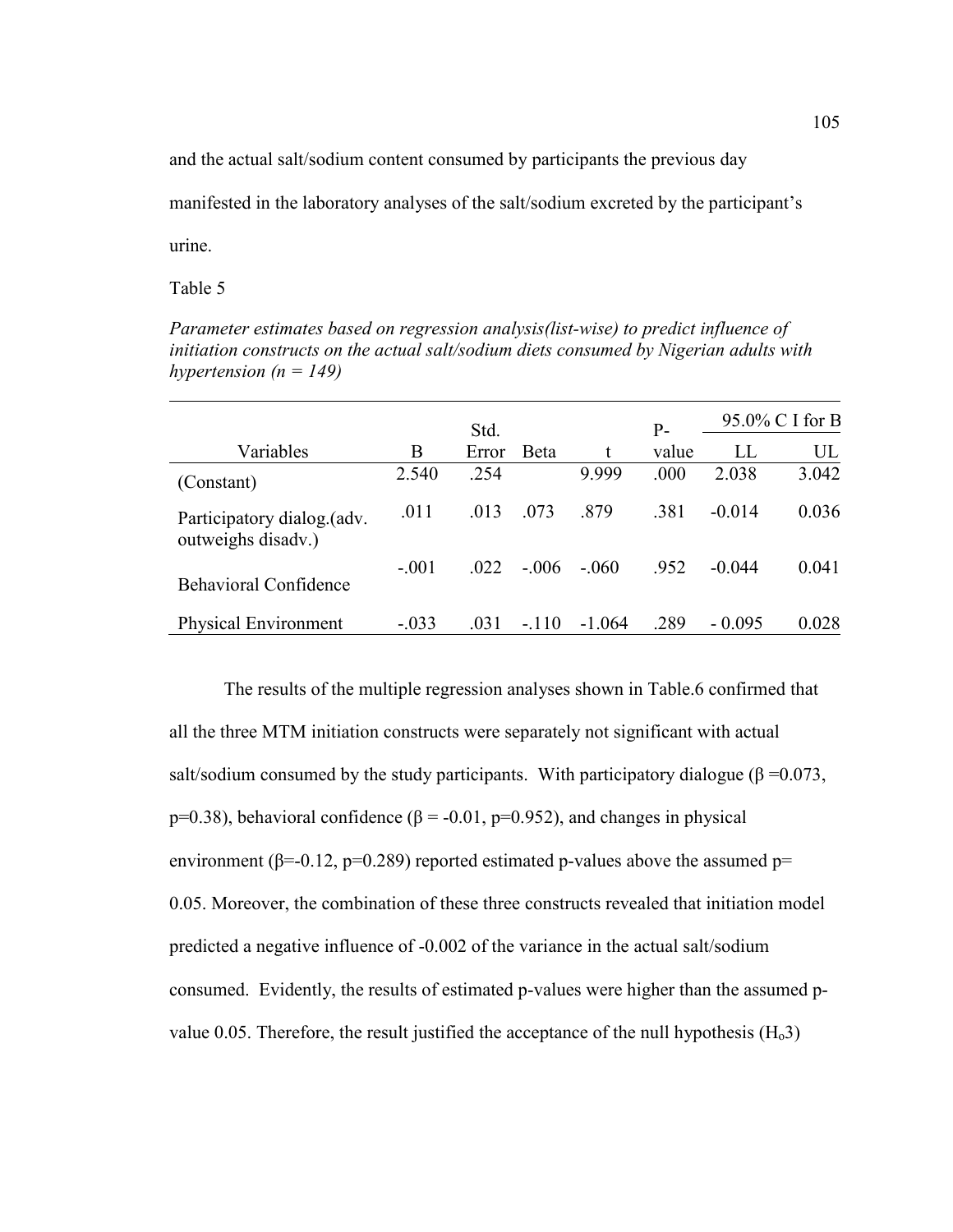that MTM constructs; participatory dialogue, behavioral confidence, and changes in physical environment (independent variables) were not positively associated with actual salt/sodium consumed (dependent variables) by Nigerian hypertensive adults.

#### **Summary**

In this chapter, I gave a detailed account of the processes and procedures to the data gathering methods of the study and presented the results of the findings to the research questions that addressed the purpose and focus of this study. I investigated the adequacy of multi-theory model (MTM) in predicting behavior-change of reducing salt/sodium intake among Nigerian adults with hypertension attending LUTH. I addressed the three research questions as I engaged a statistically derived, convenient, and homogeneous study population of 149 Nigerian adults with hypertension (male and female) of ages 20-60 years. I gathered data with the self - administered MTM structured questionnaire or through formal interview session. In addition, there was the laboratory analyses of urine samples to assess actual sodium consumed in validating these investigations. I used SPSS Amos version 23 to construct confirmatory factor analysis (CFA) that assessed the internal consistency of the theoretical model. The cronbach's alpha and multivariate regression analysis were conducted with SPSS version 22. The SPSS measured the constructs reliability as well as evaluated the type and the extent of association between each of the MTM constructs (independent variables) and the respondents' decisions to initiate and/or sustain consumption of low salt/sodium diets (the dependent variables).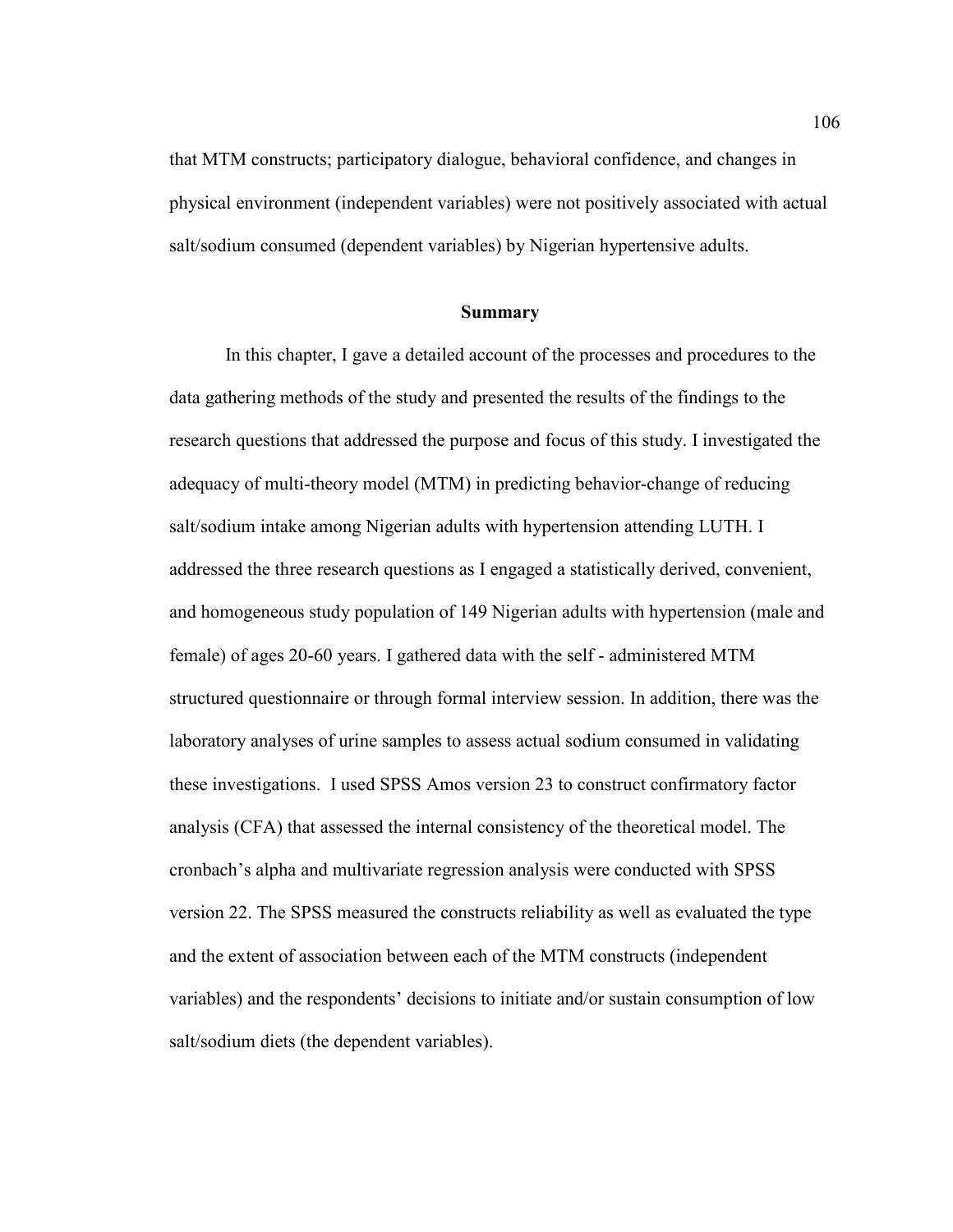The final outcome showed some participants' response indicative of a very likely assurance of being able to initiate behavior-change of low intake of salts/sodium diets when they ate outside, and tried to enjoyed the food and were not depressed about the decision to start consuming low salt diets. Other participants' expressed moderate confidence in being able to have low salt/sodium diets available within their physical environments to assist effect the changes as well as encourage use of low salt/sodium diets. A more detailed report on the findings and recommendations of the study is presented in Chapter 5.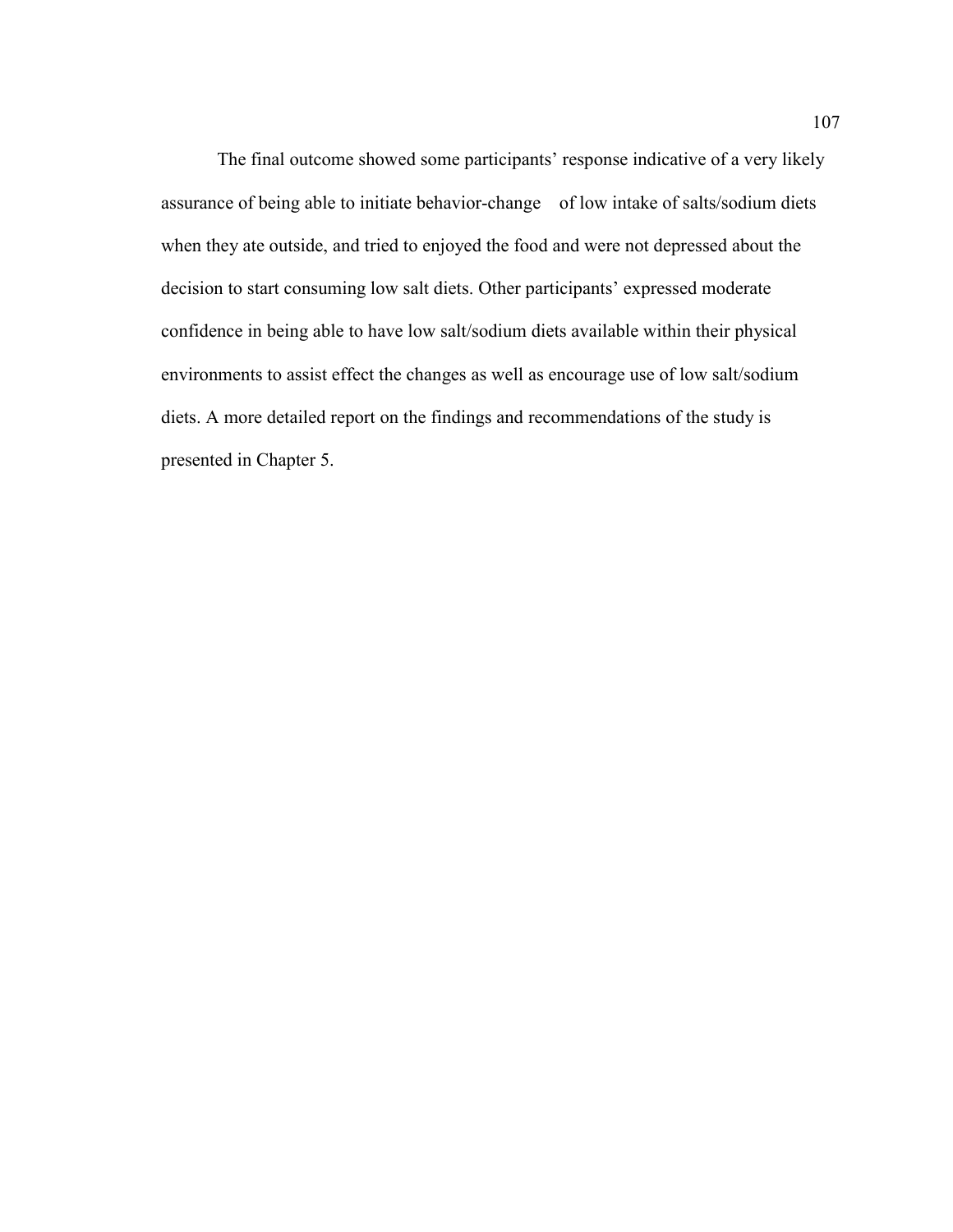Chapter 5: Discussion, Conclusions, and Recommendations

#### **Recommendations and Conclusions**

 This chapter includes the findings, conclusions, recommendations, and proposed areas for further studies. It also includes study limitations and the implications for social change. In this study, I investigated three overarching hypothetical research questions and hypotheses: what impacts did MTM's constructs (participatory dialogue, behavioral confidence and physical environmental changes) have on the decision of Nigerian hypertensive patients to initiating low salt/sodium diets? What was the evaluation of MTM sustenance component? How has the association between MTM initiation constructs and the actual salt/sodium consumption been determined?

### **Interpretation of the Findings**

In this study, I assessed the type and extent of relationships that existed between MTM variables (constructs and its multi-components) and a sample of Nigerian adults with hypertension. The outcomes were expressed using correlation coefficients of the multi-components with their respective constructs. The two multi-components models consist of initiation of behavior change and sustenance of behavior

### **Hypothesis1** *(***Ha1***)*

The intention of initiating or commencing behavior change to reduce the quantity of dietary salt/sodium intake revealed that all the three MTM constructs: advantages outweighed the disadvantages (participatory dialogue), behavioral confidence, and changes in physical environment were significant. The significant relationship was accounted for by 40.6% of the variance in the intention for initiation and this measure of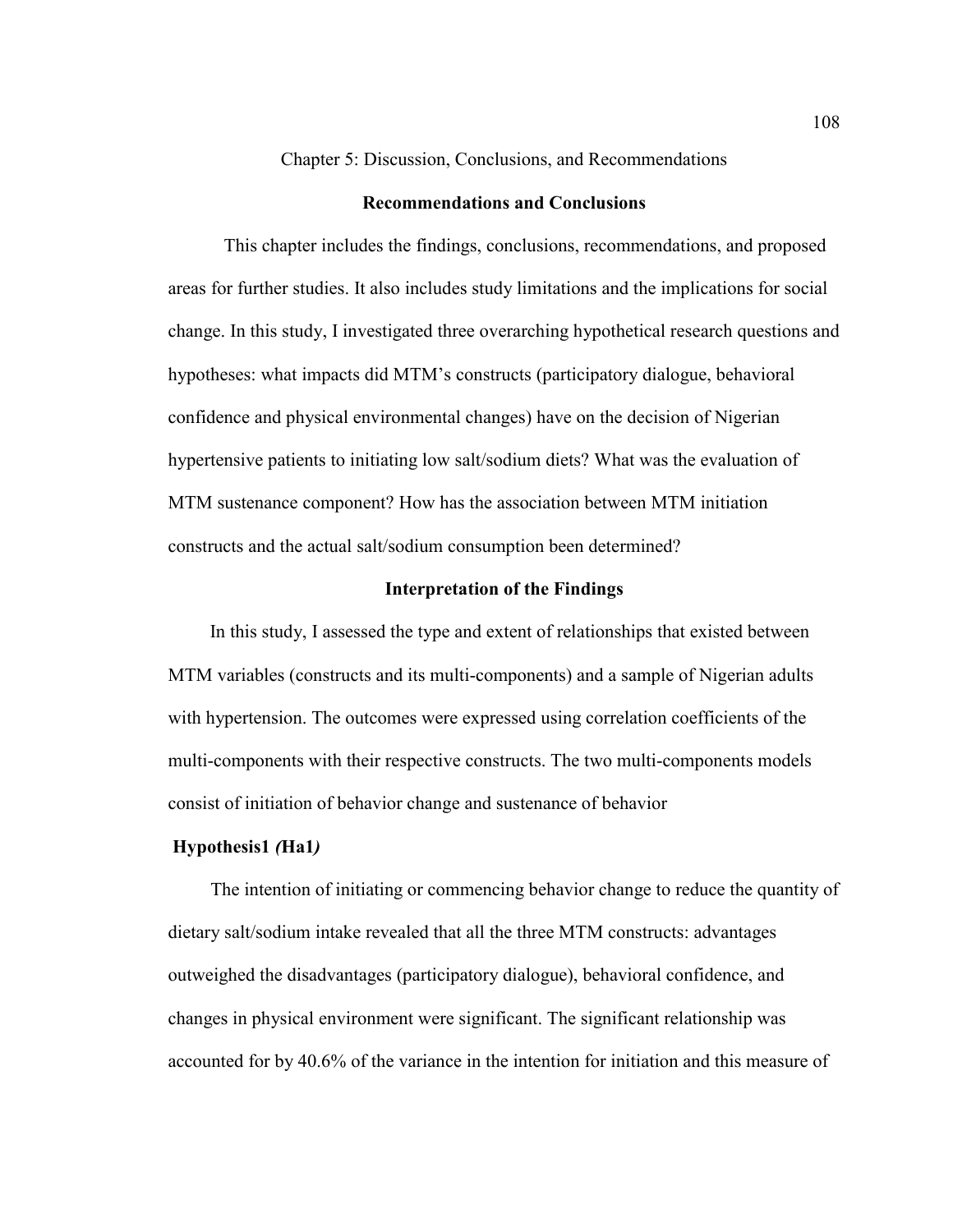variance was considered very high for a new behavioral study. This implied that the decision to initiate reduction of salt/sodium diets was highly predicted and influenced by each of these constructs. It was noteworthy that the construct of "advantages outweighing disadvantages," to some extent was similar to the constructs of "perceived benefits/ barriers" or "pros and cons" as applied in the decisional balance of several nutritional programs that had employed health belief theory and TTM respectively (Harvey & Lawson 2008; Tuah, et al, 2011). Similarly, the construct of behavioral confidence is synonymous with self-efficacy and perceived behavioral control. It shows the ability of the persons to control and undertake the required behavior. In the same vein, the behavioral confidence of MTM was designed to also engage in health behavioral changes, which is expected to manifest in the future rather than the present. However, despite the differences in their meaning and application. I observed a significant alignment in their relationship as shown by the report obtained from other nutrition studies using the initial constructs (Fila, & Smith, 2006; McDermott et al., 2015; Pooreh, & Hosseini-Nodeh 2015). Furthermore, the contribution of behavioral confidence to this study was relatively larger than what was obtained in previous health-related studies. The wide gap in variances appeared connected to the apparent change in the concept of behavioral confidence as a construct of MTM health behavioral change. With MTM, behavioral confidence did not exclusively rely on self-confidence, but also derived its supports from external sources. (Sharma, 2015; Knowlden et al., 2016).

In the initiation model, there is a significant relationship between changes in physical environment construct and the initiation of intention. It thus confirmed a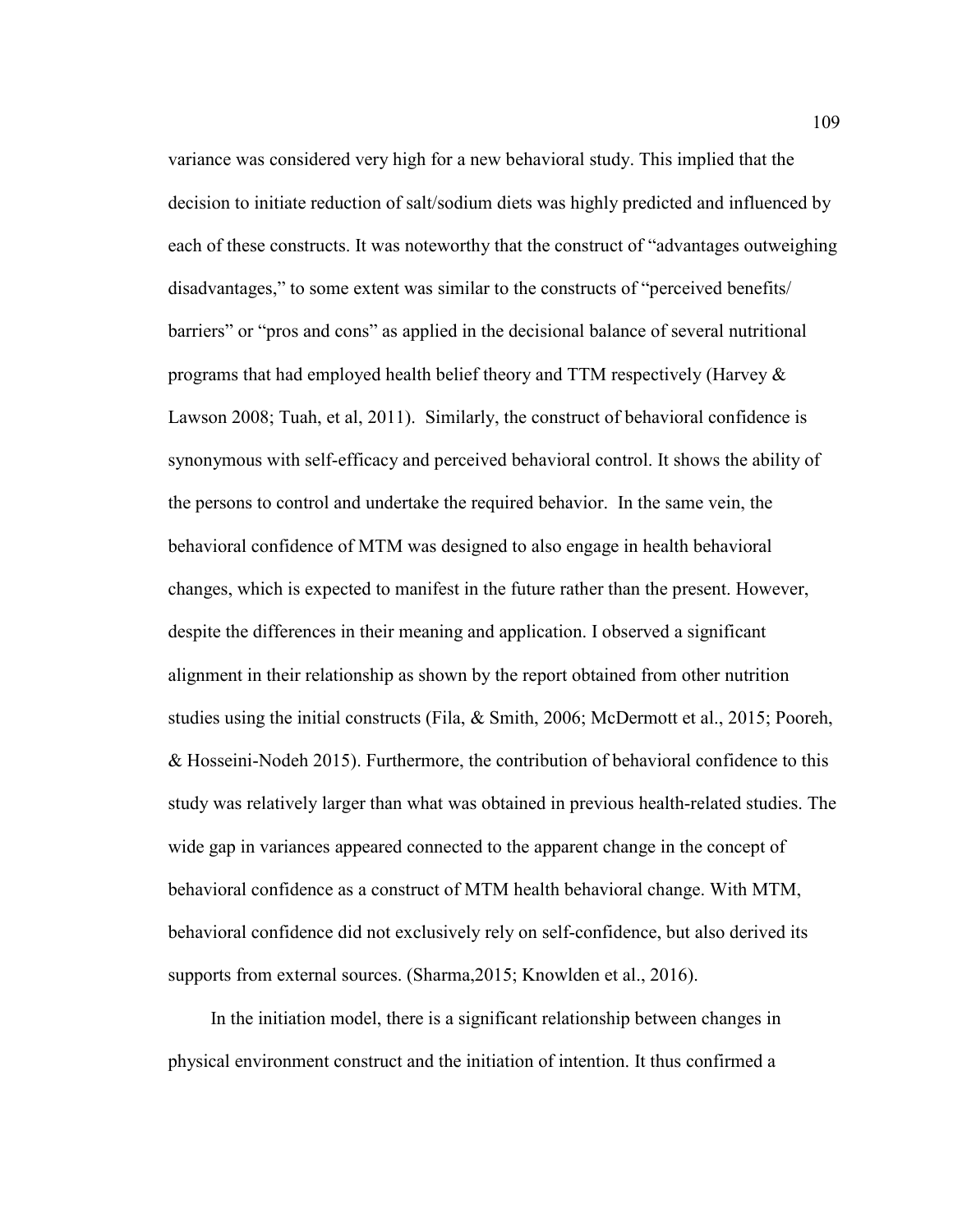moderate availability and preparation of low salt meals whether at home or at the eateries (such as restaurants). This was also consistent with the understanding that the type of foods available in the environment highlighted by Fortes (2003), Iwelumor et al. (2014) and Meuser et al. (2011) were very salient contributory factors that influenced behavior modification to reducing salt/sodium intake.

#### **Hypothesis 2 (Ha1)**

The behavioral change to sustain the intake of low salt/sodium diets, the three constructs: emotional transformation, practice for change, and changes in social environment ( $P < 0.001$ ) show 41.6% of the variance. This is a very high variance result for health behavior studies. Although the construct of emotional transformation might have been derived from emotional intelligence, it was a relatively new construct to health behavior research, because it had not been applied to dietary/ therapeutic management of Nigerian hypertensive adults in the intake low salt/sodium diets.

In addition, the construct of practice for change was derived from Freirean praxis and it support peoples' deeper reflection of the need for behavior change and reflective attitude in the sustenance of positive health behavior such as maintaining low salt diets in Nigerian adults. However, the practice for change construct was never operational and applied in previous nutrition behavioral change programs such as the consumption of reduced salt/sodium diets of Nigerian hypertensive patients. Nevertheless, components of the construct, like diary keeping, had been effectively applied in previous studies (Sharma, 2017). Lastly, the construct of change in social environment, also significantly impacted at consolidating social and external supports from family members and friends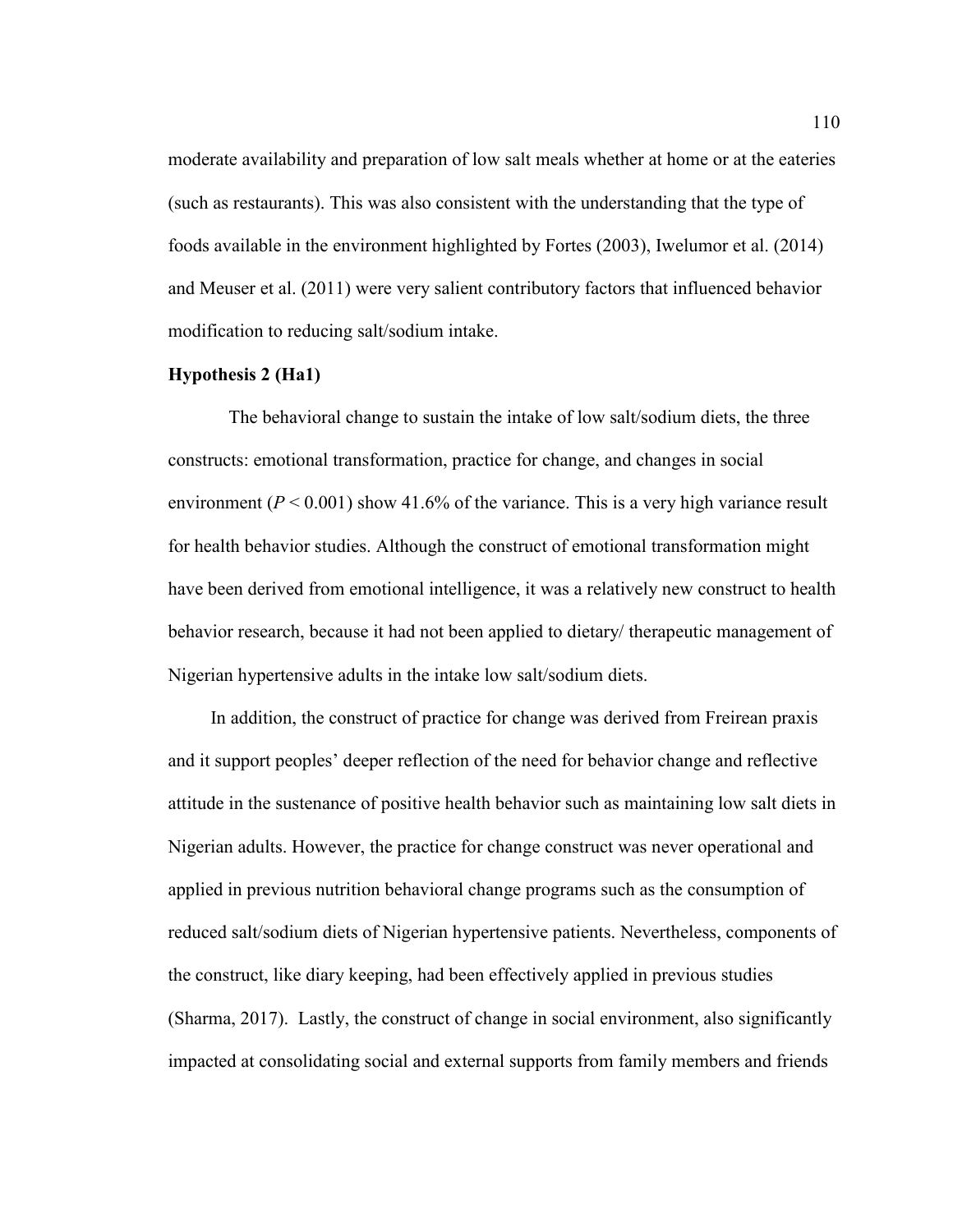for influencing change in nutrition behavior practices used the social and behavior change communication study (Lamstein, Stillman, et al., 2014; Sanghvi, Jimerson, et al. 2013). The role of family, friends, and professional counsellors remained a very significant factor that sustained best nutritional health behavior and practices and encouraged consumption of low salt/sodium in Nigerian hypertensive adults.

#### **Hypothesis 3 (H02)**

This study found no significant association between the MTM constructs (advantages outweighing disadvantages [participatory dialogue], behavioral confidence, and changes in physical environment) and the actual salt /sodium consumed by the Nigerian hypertensive patients. This was because no intervention was conducted to influence the initiation constructs. Since there was no intervention conducted it was unlikely that these constructs would influence the salt consumption. However, despite the fact that participants on antihypertensive medication were not excluded from the eligible sample participants, the average actual salt intake of 2,357mg was confirmed from the urine excretion. This finding showed that average sodium consumed in this study was slightly higher than recommended allowance of 1500 mg -2000 mg/person/day (WHO, 2013), but was considerably lower than the 10.5gm quantity reported by Ijarotimi et al. (2008) and the 2,850mg found in South West Nigerian adults with hypertension by Tayo et al. (2012). However, since I relied on results of sodium excreted from early morning urine, the participants' variety of dietary intake of the previous day might not have been fully taken into consideration or perhaps the participants might have unconsciously reduced or increased their salt consumption on this particular day. Similarly, the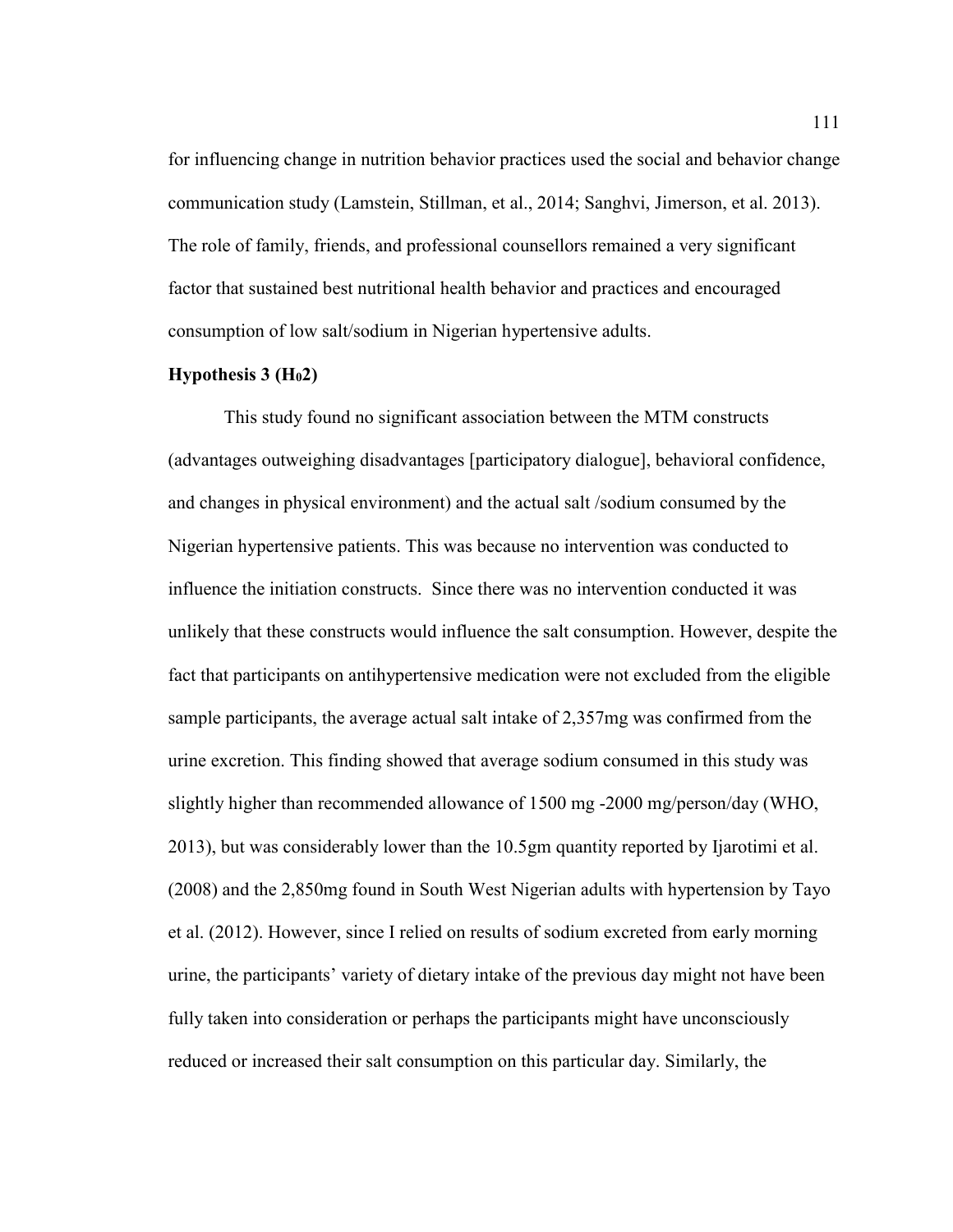demographic features (age, gender, and, ethnicity) socioeconomic status (education, work status, and income earned) of the Nigerian hypertensive patients were also not significant with their intentions of initiation or sustenance of consuming low salt/sodium diets. It was confirmed that hypertension was currently limited to a particular population, but cuts across ages, gender and socioeconomic status (WHO, 2013b).

 This study evidently showed that the two models of MTM, (initiation and sustenance) with their three respective constructs accounted for a substantial proportion of variance in the intention of Nigerian adults with hypertension to initiate and sustain the consumption of low salt/sodium. More importantly, the regression results confirmed that the constructs had little to no shared variance, thus the constructs were less independent of each other, being mutually exclusive and provided support to this new theory for application to other health behaviors.

### **Limitations of the Study**

The limitations of the study included the use of a cross-sectional design, and a single-point in time data collection that limited the opportunity for follow-up of participants to seek clarification of ambiguous information or obtain missed data. However, previous theories like the planned behavior theory (Sharma, 2017) confirmed that attitudinal and environmental constructs preceded behavior, while intentions were largely predictive of behavior. In view of this information, the same assumptions were applied for MTM constructs and intention to initiate/sustain the consumption of low salt/sodium by Nigerian adults with hypertension. Hence, the measurement of behavior change was justified in this study.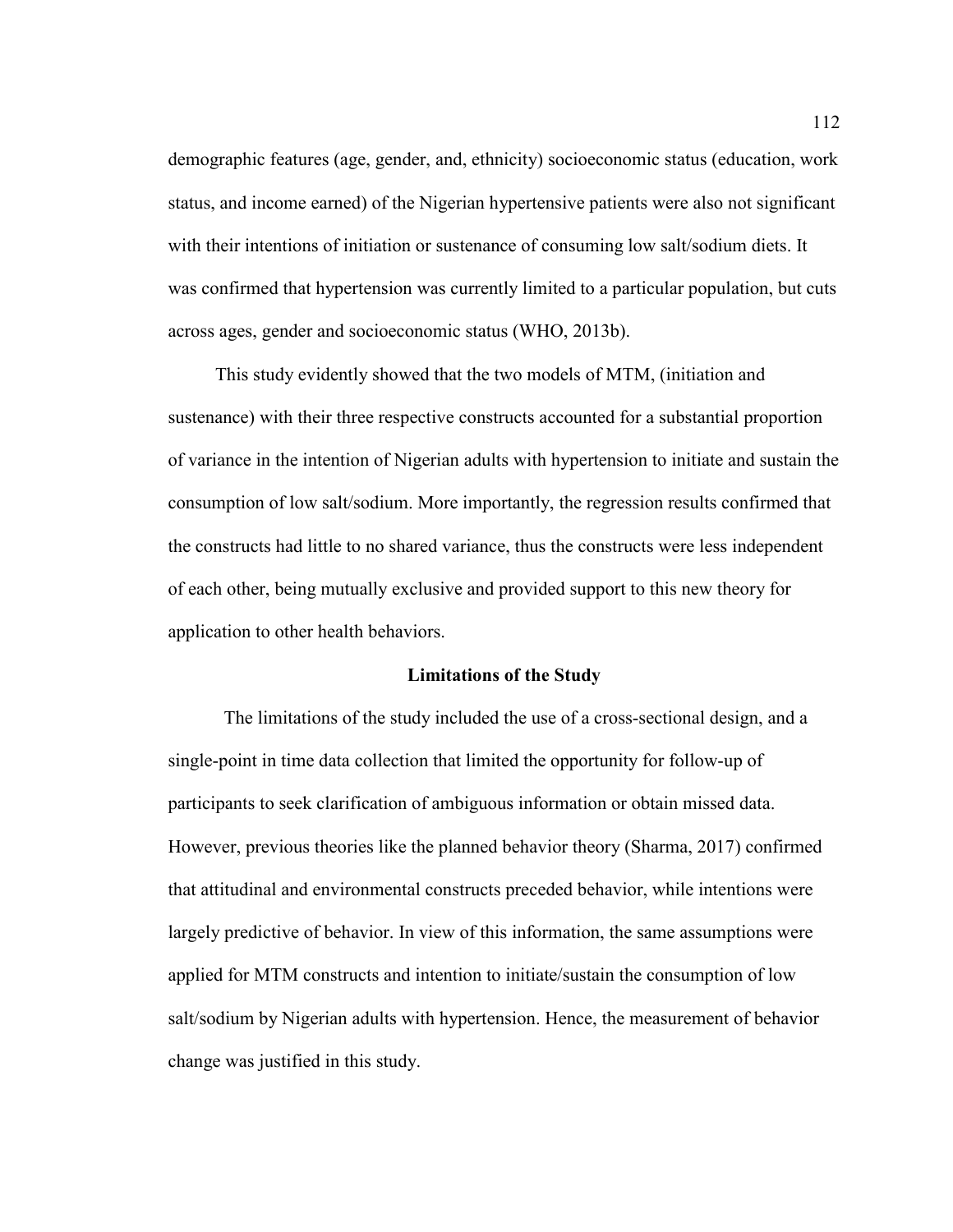The use of convenience and homogenous sampling method, is a limitation in this study. The non-probability selection of participants indicated selection bias as well as poor-representation of the sample. This disallowed the generalization of the results of this study beyond the sample. Moreover, participants could have been biased as they selfreported. Self-reporting is susceptible to recall bias as well as false-, under-, and overreporting of information. Meanwhile, assessing attitudes have limited choices and so the limitation had to be considered in that context.

 A spot urine specimen used in estimating the laboratory analyses of salt/sodium consumed by the study participant could be considered a limitation to the dietary nutrient information, because it was not a true representative sample of the variety of diets consumed daily by the participants. However, in view of the challenges associated with the collection of the 24-hour urine specimens, (the gold standard method), the large sample size of the study employed in this study validated the spots urine samples analysis More importantly, the variations in dietary intake of sample participants could be sufficiently spread out among the large sample participants for

However, the results of the actual salt/sodium consumed lower, because respondents in the study were on antihypertensive medication and those on drug treatment and aware of their hypertension status were not excluded from the study. It is imperative to note these salient information, where the study is directed at making generalization of results.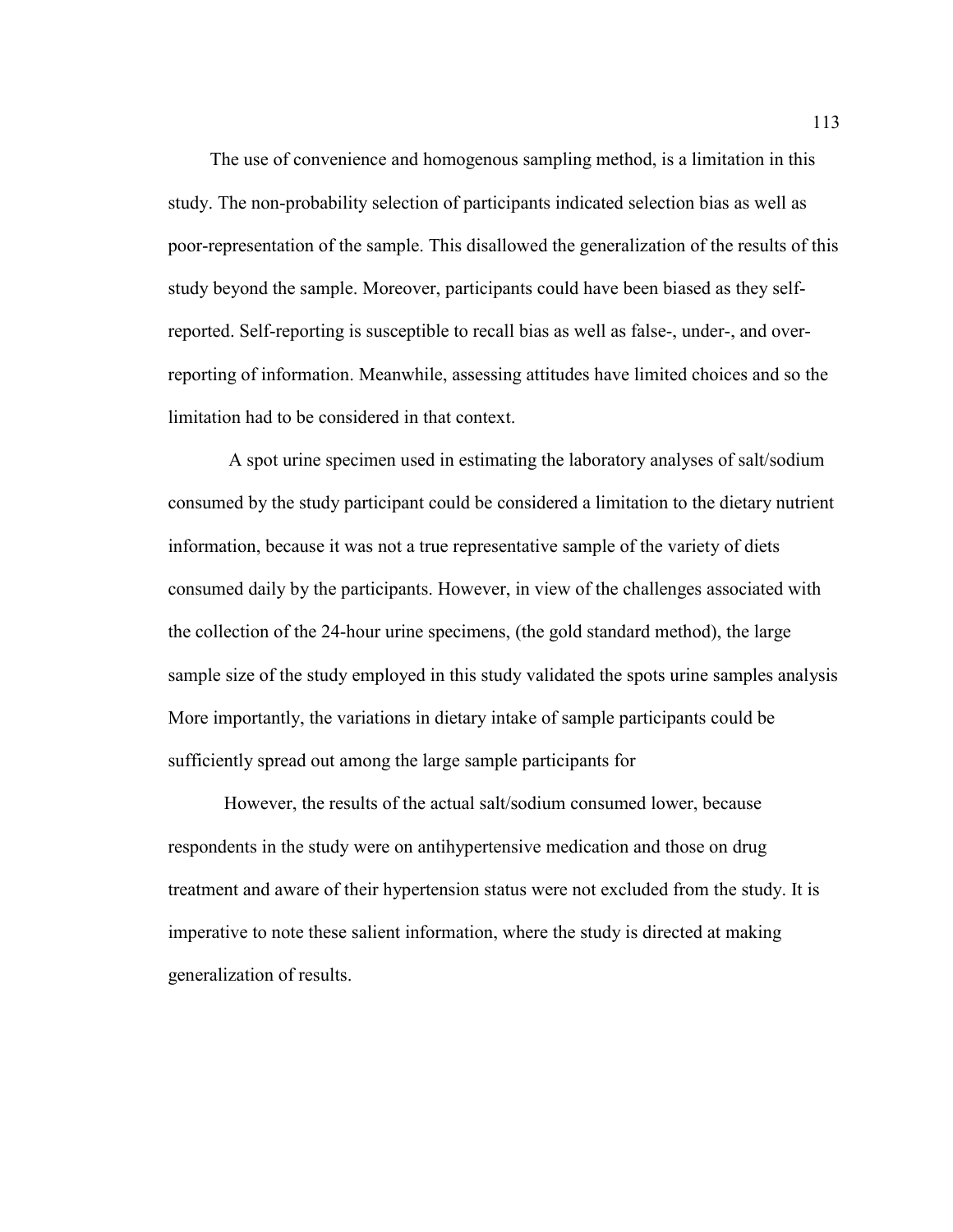Moreover, future studies either replicating this research or working on with behavior change of other health-related issues, should endeavor to include test-retest reliability assessment, which was not conducted with this study

### **Recommendations**

The implications of hypertension--a chronic lifestyle disease--on public health practice demanded urgent primary intervention approach that is directed at lifestyle modifications and behavioral changes to control risk factors and eventual prevention of diseases. The findings of this study provided additional motivation for such quick intervention strategies on reduced intake of high sodium diets

Considering the average level of nutrition knowledge and attitude exhibited by Nigerian adults with hypertension about nutritional behavior in this study, especially with the inherent complexity of keeping with the right types and choice of diets to reduce salt intake, it was important to encourage and counsel patients comprehensively on nutritional behavior change and practices required for optimal health. Moreover, researchers have identified improved nutritional knowledge to influence food choices, (being the causative and preventive effects of certain foods), the cost of foods, and the availability of different foods in the control and management of hypertension (Morland, Wing & Roux 2002).

Result-based targeting, more rigorous health education, and health intervention promotions at clinics, hospitals, and local community town halls have improved the implementation of current nutritional guidelines. This ought to be sustained. This study has also empowered patients to take responsibility for their own health in order to improve prevention as well as treatment of HBP. Stecker, (2014), highlighted the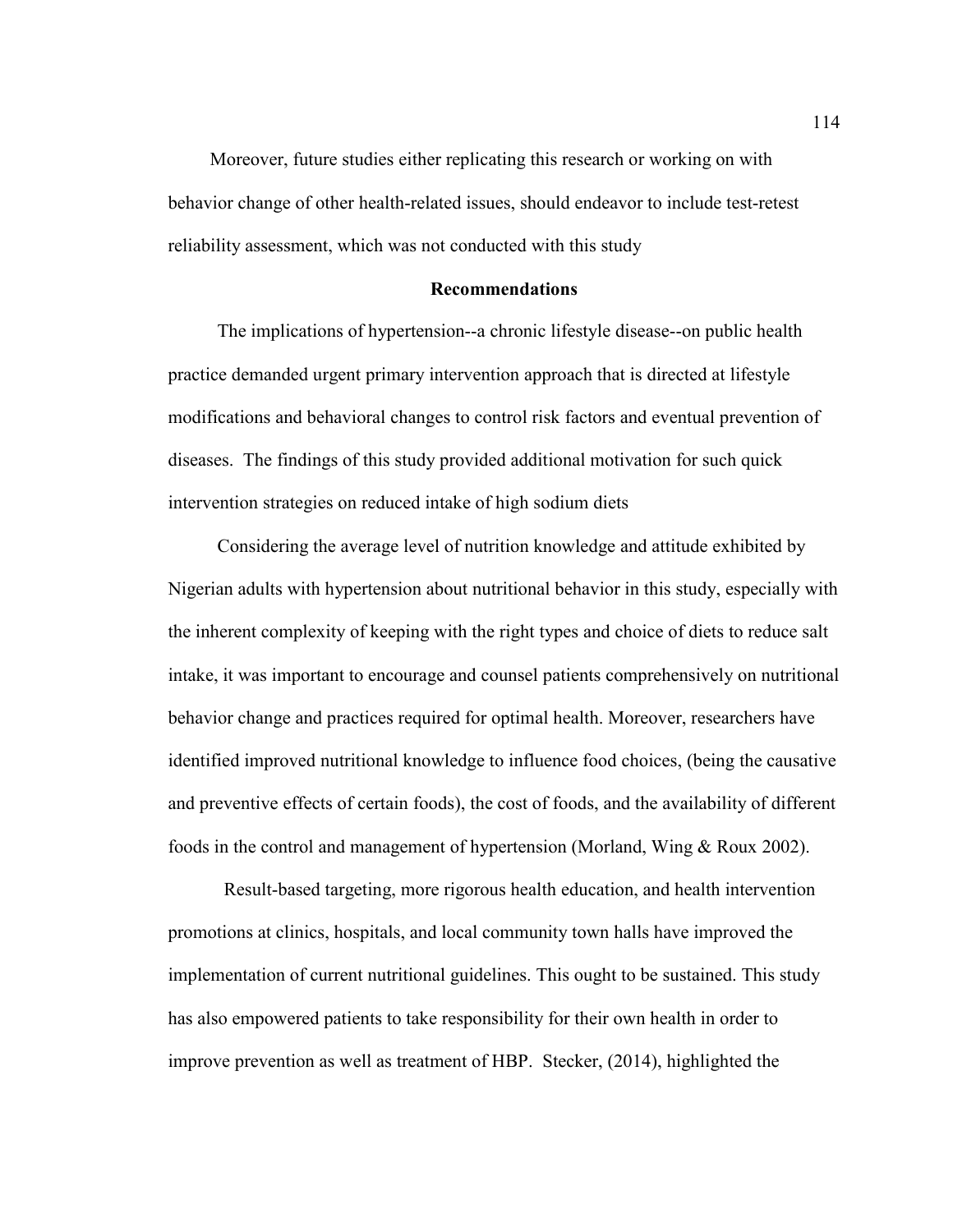mandatory responsibility of public health practitioners in creating general awareness program of enlightening the public to adopt better health lifestyle and behavior for education of diseases such as hypertension. Furthermore, a better characterization of patients in the hospitals would enable and support more individualized prevention and treatment, increased effectiveness and better patient compliance in the adoption low salt diets that supported the control and prevention of hypertension

 In addition, public health education campaigns should be promoted as government and privately sponsored health discussions on mass and social media based on salient and relevant public health topics and issues around the communities. The programs on health talks could be operated as weekly television or radio programs giving useful health advice and providing for participatory feedbacks as well as call-in audiences to share their views on different health issues. The print media can also publish a weekly or monthly health magazine to offer similar and more detailed information for those people who may not have benefited from the electronic media.

Furthermore, the positive results of this investigative study supports the design of MTM model into a nutritional assessment tool that could be used to facilitate health promotions and health interventions in the control of hypertension and other non-chronic diseases. The resultant MTM–structured assessment tool could be programed as a clinical instrument and used by nutritionists and dieticians to gather data on individual's lifestyle as well as the plan to effect a change of behavior. The MTM nutritional assessment tool would be used to determine the ability of people with health challenges to initiate and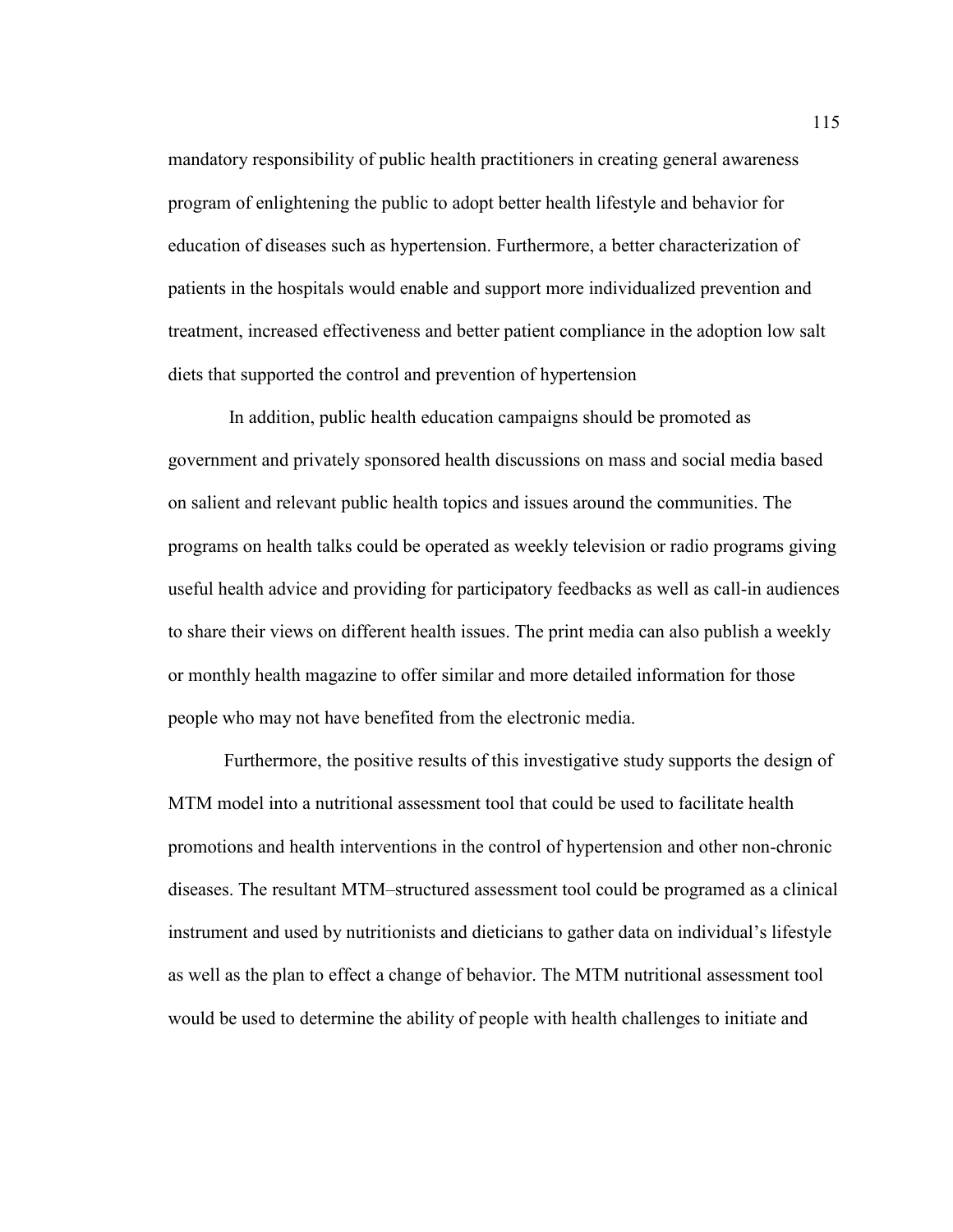sustain the required lifestyle modification, such as the consumption of low salt diets.to prevent and control the health challenges of hypertension.

Further salient areas of future studies include:

- 1. Evaluate on a larger scale, the adherence of Nigerians to recommended allowance/ guideline on dietary sodium/salt intake to establish a more generalized overview of the population that meet the WHO recommended guidelines and to update national dietary guidelines.
- 2. Conduct population –based interventional studies applying MTM to foster low salt intake in hypertensives.
- 3. Several studies from the developed countries have been reported on the prevalence of micronutrient deficiencies and miss-use, including the potential role of dietary salt in collaboration with other nutrients such as potassium, magnesium, chloride and bicarbonate for proper nutrient metabolism. However, very limited study and data are available locally to project the adverse effects of imbalance in sodium and potassium intake in the developing countries like Nigeria and other African countries.

### **Implication for social change**

The concept of social change demands that an individual or organization finds ways of making positive changes in the lives of people or environment such as the work within the families or the community at large. This study addressed social change by creating awareness in lifestyle modification. However, since change in behavior and health quality will not effectively occur if promoted only on individual basis, but as a responsibility of an entire system of operations. The implication of this study for positive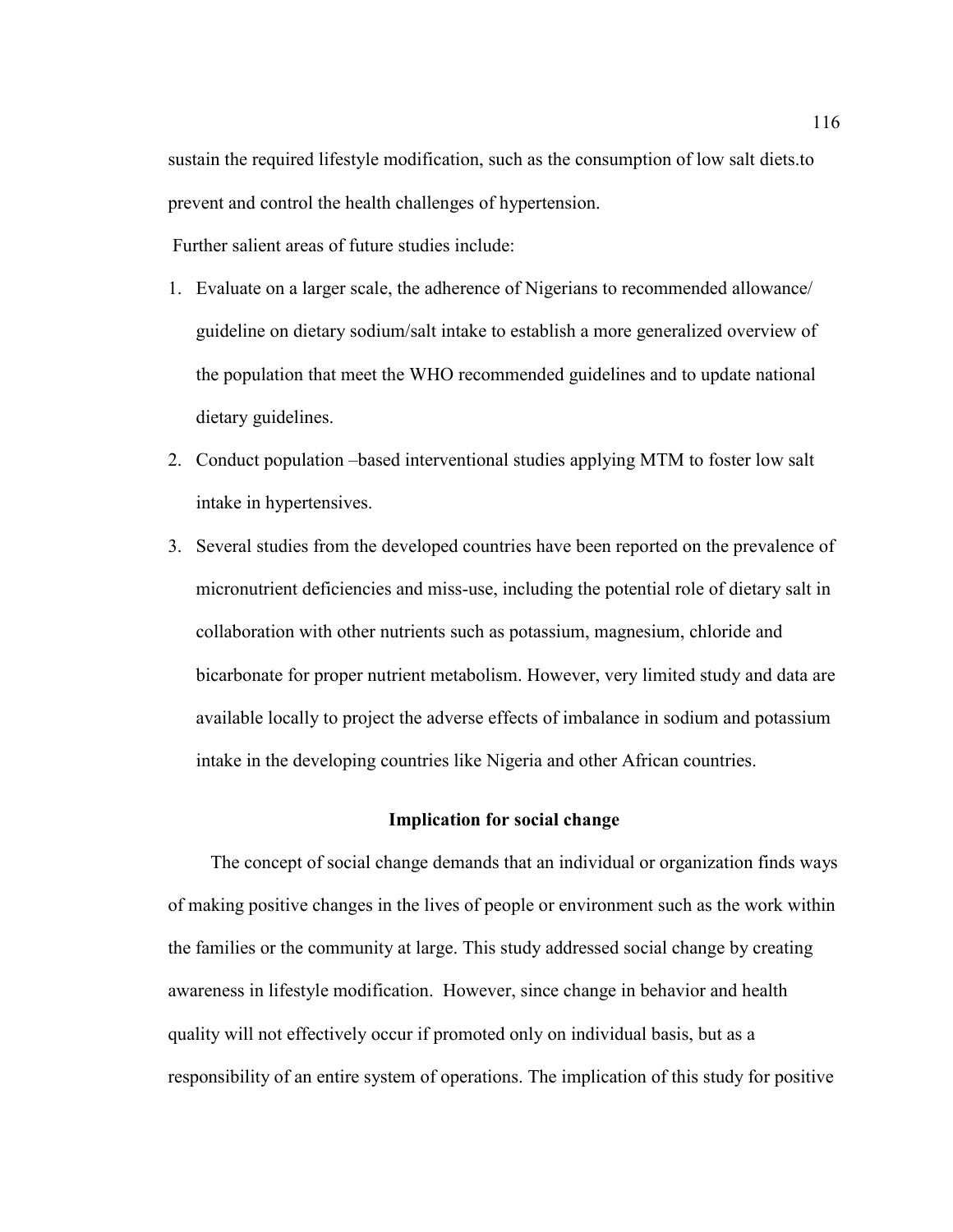social change is to ensure that health behavioral changes are effectively translated to the whole community in order to maintain good health, lifestyle, and improve in the quality of life of millions of people.

This study empirically demonstrated the building of evidence-based programs and initiatives in the evaluation of predictive role of MTM as a theory and the assessment of the model's constructs impact on the decision of Nigerian adult with hypertension in reducing consumption of salt/sodium for the control and management of HPB. More importantly, the social relevance and positive impact of my dissertation is premised on Kasilo et al, (2011) postulations of the natural efficacy in nutritional and therapeutic diets (programs) in the control and management of hypertension. The natural potency of certain diets across the world, gives credence to the pertinent issues of encouraging others through health behavioral education and health promotions. Since public health practitioners highly recognize the importance of health programs in improving the health status of individuals, families, communities, and the nation at large. Public health education and programs are in great need to help disseminate and promote the positive health information to reduce premature deaths and enhances the quality of life of the population, thereby reducing cost expended on medical treatment of diseases.

# **Conclusion**

Hypertension has remained a risk factor for stroke and cardiovascular diseases that had been recognized in developed countries since the 1950s, but only recently came into focus in developing countries, especially in the sub-Sahara region of Africa. As the prevalence and mortality of some chronic diseases rapidly declined in most developed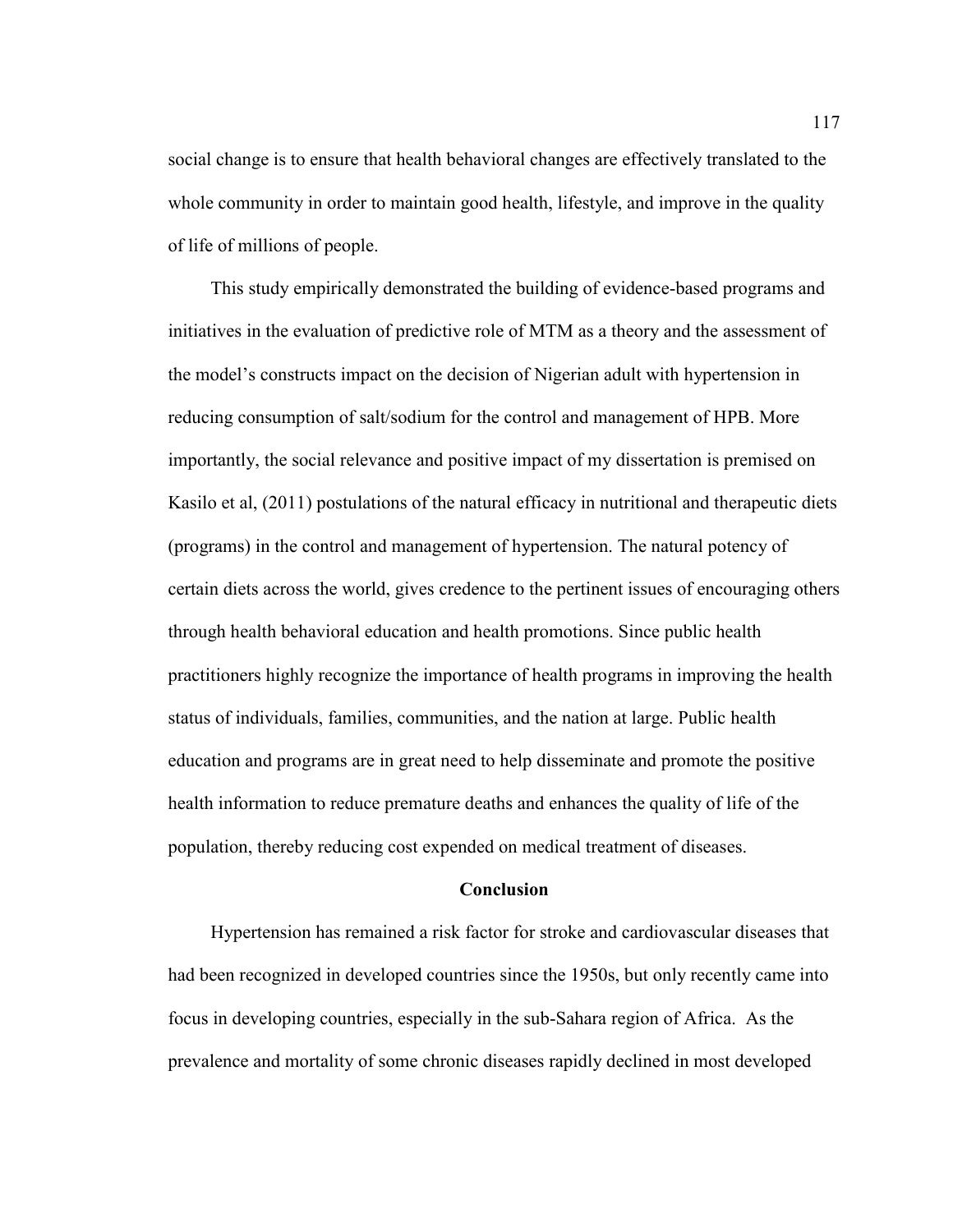countries, a sharp but steady and continuous report of high prevalence and increased incidences of hypertension occur in in the developing countries, like Nigerian.

To this end, I investigated the predictive role of MTM and confirmed its adequacy as an acceptable theoretic model. I employed he quantitative research method that relied on statistical analysis and three hypotheses. The research sampling design was a crosssectional survey that assessed the pattern of behavioral changes of Nigerian adults with hypertension in their decision to initiate and sustain reduction in the low intake of sodium/salt diets. More specifically and in support of the findings of this study, several public health educators and researchers like Bartholomew (2016), Muchiri et al. (2016), and Sharma (2017) highlighted the significance and need to utilize theory in research. The use of theory in research offers the rationale in establishing a background and a sense of structure that guide the research in providing framework of variables. The variables in this study have been measured to determine the particular relationships of interest needed to understand and explain the given research problems.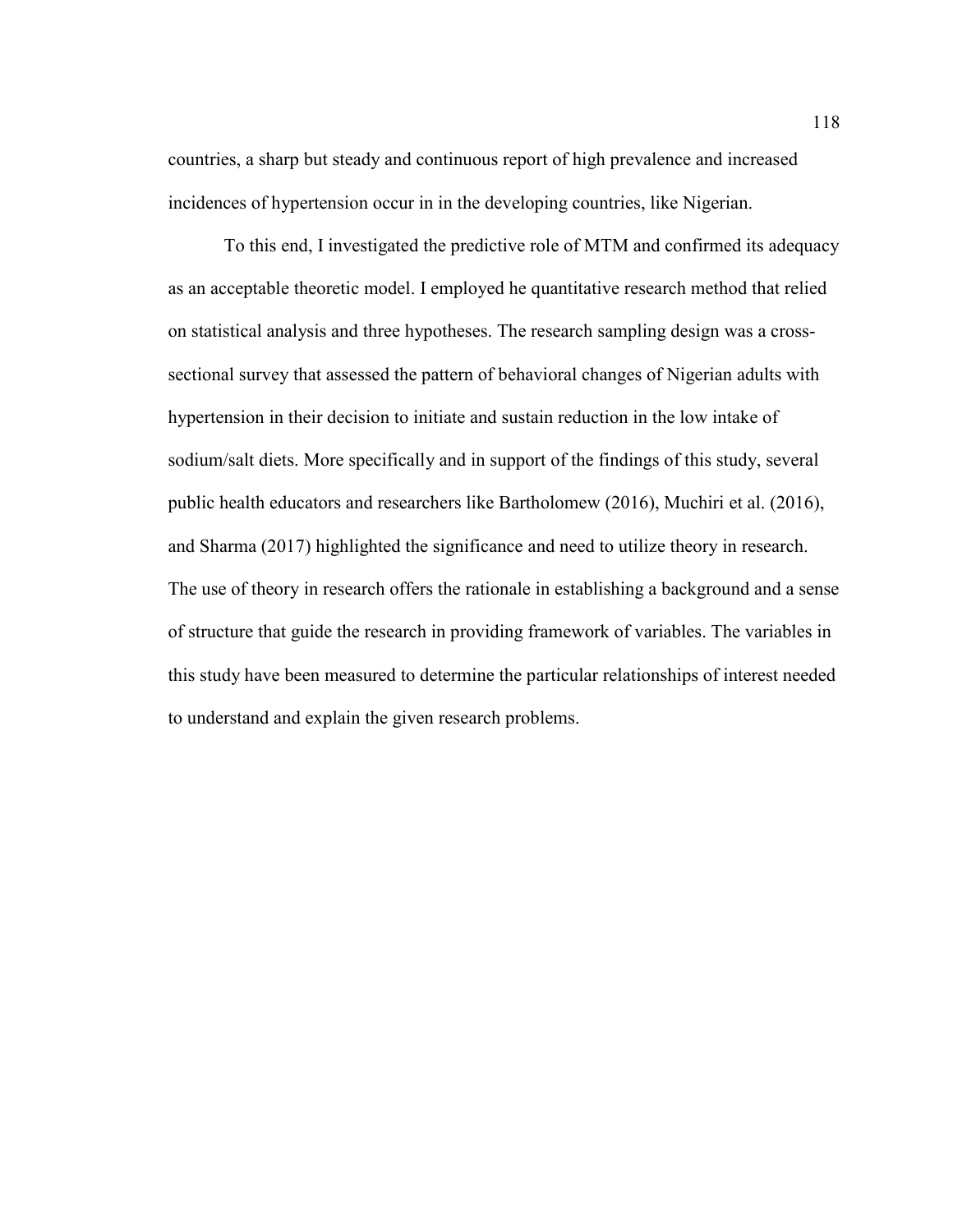#### References

- Adeloye, D., Basquill, C., Adermin, A., Thompson, J., Obi, F.A. -(2014). An estimate of the prevalence of hypertension in Nigeria**.** *Journal of Hypertension 33 (2),* 230- 242. doi :10.1097/ hjh.0000000000000413.
- Adams, J. & White, M*.* (2004*). Why don't stage-based activity promotion interventions work? Health Education Research 20* (2), 237-243. doi: 10.1093/her/cyg105
- Ajani, U. A., Dunbar, S. B., Ford, E. S., Mokdad. A. H., & Mensah G. A. (2005) Sodium Intake among people with normal and high blood pressure. *America Journal hypertension 29*, (5), 63–67. http://dx.doi.org/10.1016/j.amepre
- Ajzen I. (1991). The theory of planned behavior. *Organizational Behavior.* Human Decision Process. 50, 179–211.
- Akinlua, J.T., Meakin, R., Umar, A. M., & Freemantle, N. (2015). Current prevalence pattern of hypertension in Nigeria: A systematic review. *Plos One 10* (10): e0140021. doi:10.1371/journal. pone.0140021
- Akpolat T., Kadi R., & Utas¸ C. (2009). Hypertension, salt, and bread*. America Journal. 53 (6), 1103*-1109.
- Albright, J. J. (2008). Confirmatory Factor Analysis using Amos, LISREL, and M-plus. The Trustee of Indiana University
- Anyanwu G.E., Ekezie J, Danborno B., & Ugochukwu A.I. (2011) Body size and adiposity indicators and their relationship with blood pressure levels in Ibos of Nigeria. *Nigeria Journal of Medicine 20* (1), 44-51.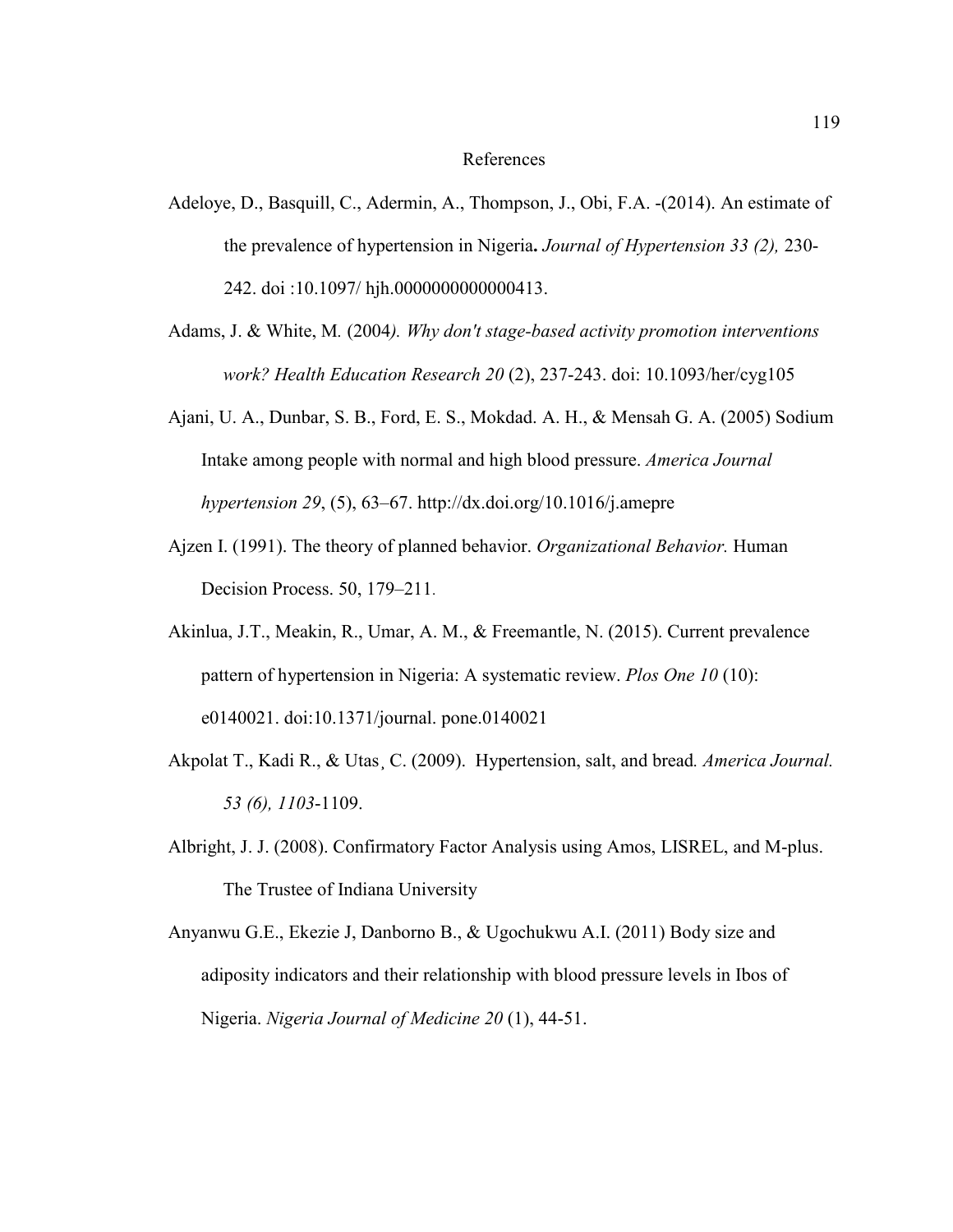- Aranda P., (2010). The determinants of health and the differences in healthcare expenditures among countries. *Journal Health Economics. 15*.103-118
- Ashraf, R., Rafeeq Khan, A., Ashraf, I., & Qureshi, A. A. (2013). Effects of allium sativum (Garlic) on systolic and diastolic blood pressure in patients with essential hypertension, Pak. *Journal of Pharmaceutical Science 26*, (5),.859-863
- Ayodele, O. E., Alebiosu, C. O., Salako, B. L., Awoderu, O. G., & Abigun, A. D. (2005). Target organ damage and associated clinical conditions among Nigerians with treated hypertension*. Cardiovascular Journal of South Africa 16,* 89-93*.* https://www.altmetric.com/details/ 2073212
- Bahadoran Z, Mirmiran P, Azizi F. (2015). Fast food pattern and cardio metabolic disorders: A review of current studies. *Health Promotion Perspective; 5* (4). 231- 240. doi:10.15171/hpp.2015.028
- Bandura, A. (1986) Social foundations of thought and action: A social cognitive theory. Englewood Cliffs, NJ: Prentice-Hall, Inc.
- Bartholomew F. & Mullen, V. (2011). Five roles for using theory and evidence in the design and testing of behavior change interventions. *Journal of Public Health. 71 (*1), 520-533.
- Behrens, I., Basit, S., Lykke, J.A. Ranthe, M. F., Wohlfahrt, J., Bundgaard, H., Boyd, H, A. (2016). Association between hypertensive disorders of pregnancy and later risk of cardiomyopathy JAMA.315 10,1026-1033doi:10.1001/jama.2016.1869
- Bisognano, J. D. (2014). Is all hypertension local? Journal American Society of Hypertension. 8, (11), 778–779 OI: http://dx.doi.org/10.1016/j.jash.2014.08.008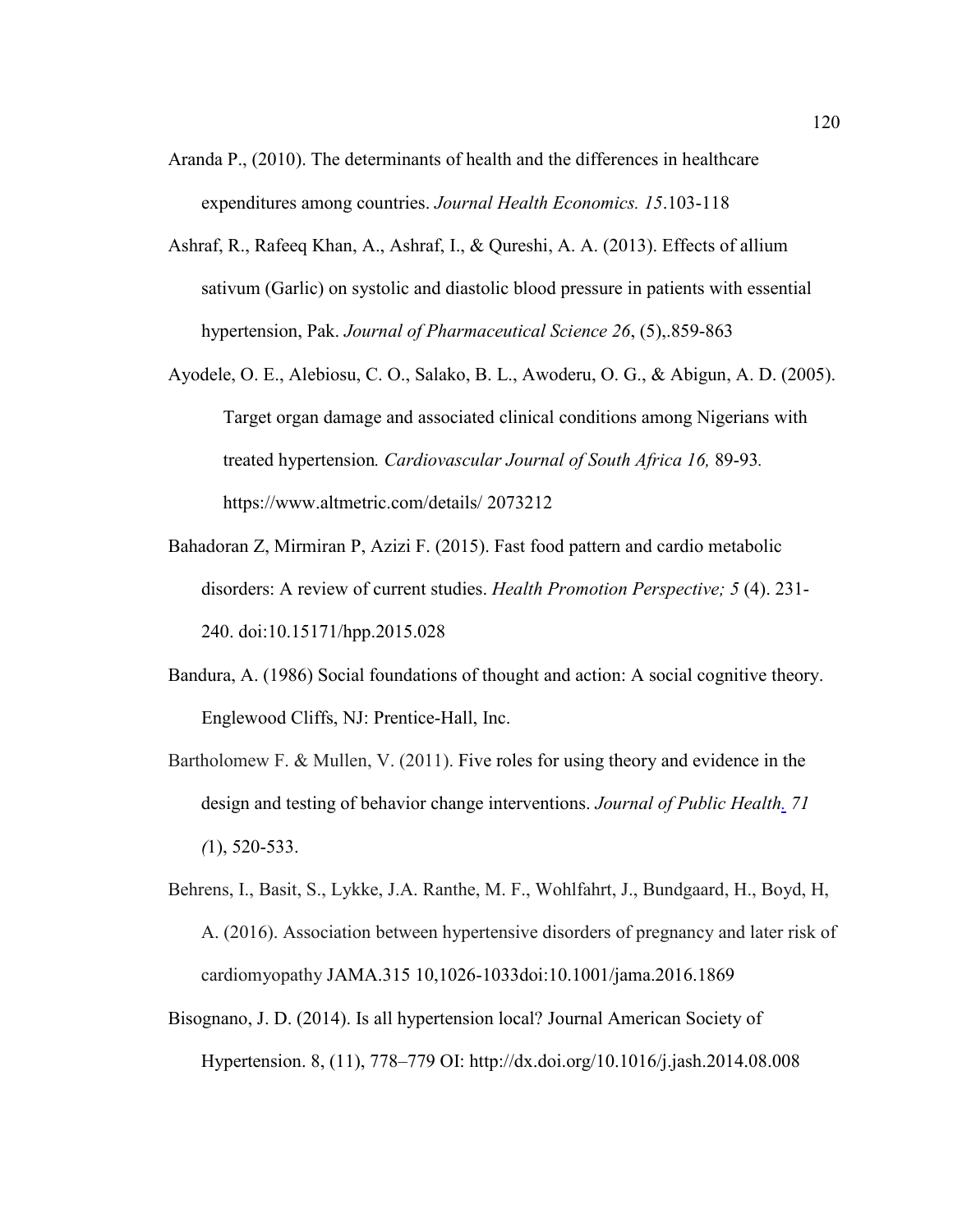- Bridle et al (2005). Systematic review of the effectiveness of health behavior interventions based on the transtheoretical mode. *Psychology and Health 20* (3), 283–301
- Briet, M. & Schiffrin, E. L. (2013). Treatment of arterial remodeling in essential hypertension**.** *Current Hypertension Report 15* (1), 3-9. doi:10.1007/s11906-012- 0325-0
- Boston University School of Public Health, (2013). Behavioral Change Models: The Social Cognitive Theory. Retrieved from http://sphweb.bumc.bu.edu/otlt/MPH-Modules/ SB/SB721-Models/SB721-Models5.html
- Bosu, W. K. (2015).The prevalence, awareness, and control of hypertension among workers in West Africa: a systematic review. *Global Health Action 8,* 26227. doi:10.3402/ ghav8.26227.
- Bosu, W. K. (2016). Determinants of mean blood pressure and hypertension among workers in West Africa. *International Journal of Hypertension. 319,* 49. http://dx. doi.org/10.1155/2016/3192149.
- Boima, V., Ademola, A.D., Odusola, A.O., Agyekum, F., Nwafor, C E., Cole, H., Bamidele, O. T. (2015). Factors Associated with Medication non-adherence among hypertensives in Ghana and Nigeria. *International Journal of Hypertension, 15*, 1-8, http://dx.doi.org/10.1155/2015/205716
- Busari O. A., Oluyombo R., Falae A. J., Olusegun E. G., Ayodele L.M., Agboola, S. M (2014). Prescribing pattern and utilization of antihypertensive drugs and blood pressure control in adult patients with systemic hypertension in a rural tertiary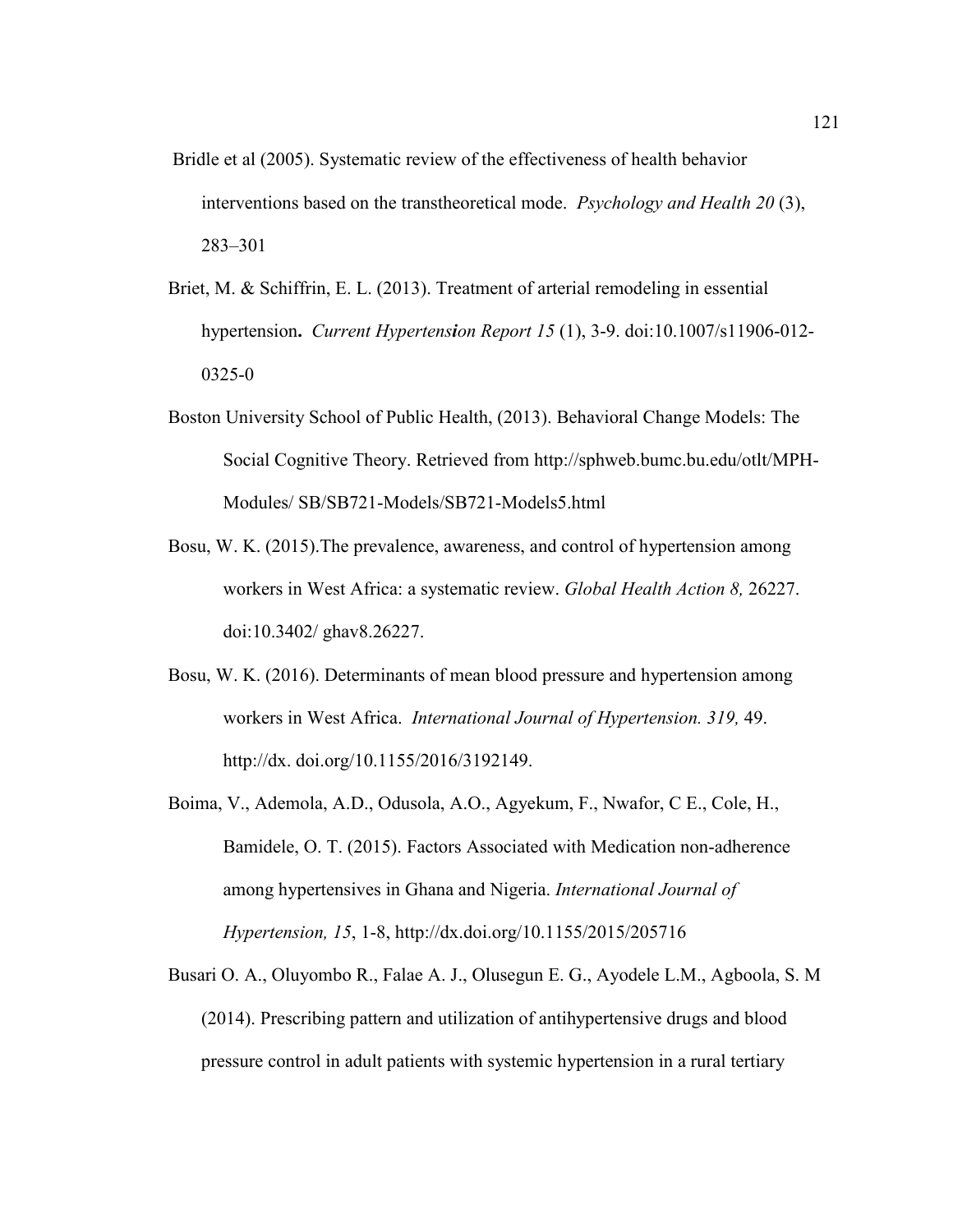hospital in Nigeria. *America Journal Medicine. 2*, 144‑149. http:// www.sciencepublishinggroup. com/j/ajim

- Buck, P. L. (2005). Cross-sectional design *Encyclopaedia of Statistics in Behavioral Science* doi: 10.1002/0470013192.bsa157
- Bryman, A. (2006). Integrating quantitative and qualitative research: how is it done? *Sage Journals 1*(6), 97-113
- Carpenter, C., J. (2010). A meta-analysis of the effectiveness of health belief model variables in predicting behavior. *Health Community. 25* (8), 661-9. doi: 10.1080/ 10410236. 2010.521906
- CDC (2012). Vital Signs: Food categories contributing the most to sodium consumption — United States, 2007–2008". Retrieved from http://www.cdc.gov/mmwr/preview/
- Cecchini, M., Sassi, F., Lauer, J. A., Lee Y.Y., Guajardo-Barron, V., & Chisholm, D., (2010). Tackling of unhealthy diets, physical inactivity, and obesity: health effects and cost-effectiveness. *Lancet 376*,1775–1784. doi: 10.1016/S0140-6736(10)61514- 0 PMID: 21074255
- Chobanian A.V., Bakris, J. L., Black, H.R., Cushman, W.C., Green, L. A. (2003). Seventh report of the joint national committee on prevention, detection, evaluation and treatment of high blood pressure. *Hypertension;42,* 1206‑52.
- Chukwu, O., (2011). Heart disease, stroke cost Nigerian \$800m yearly. Retrieved http:// www.pmnews nigeria.com/2011/09/21/heart-disease stroke- cost-nigeria-800m yearly.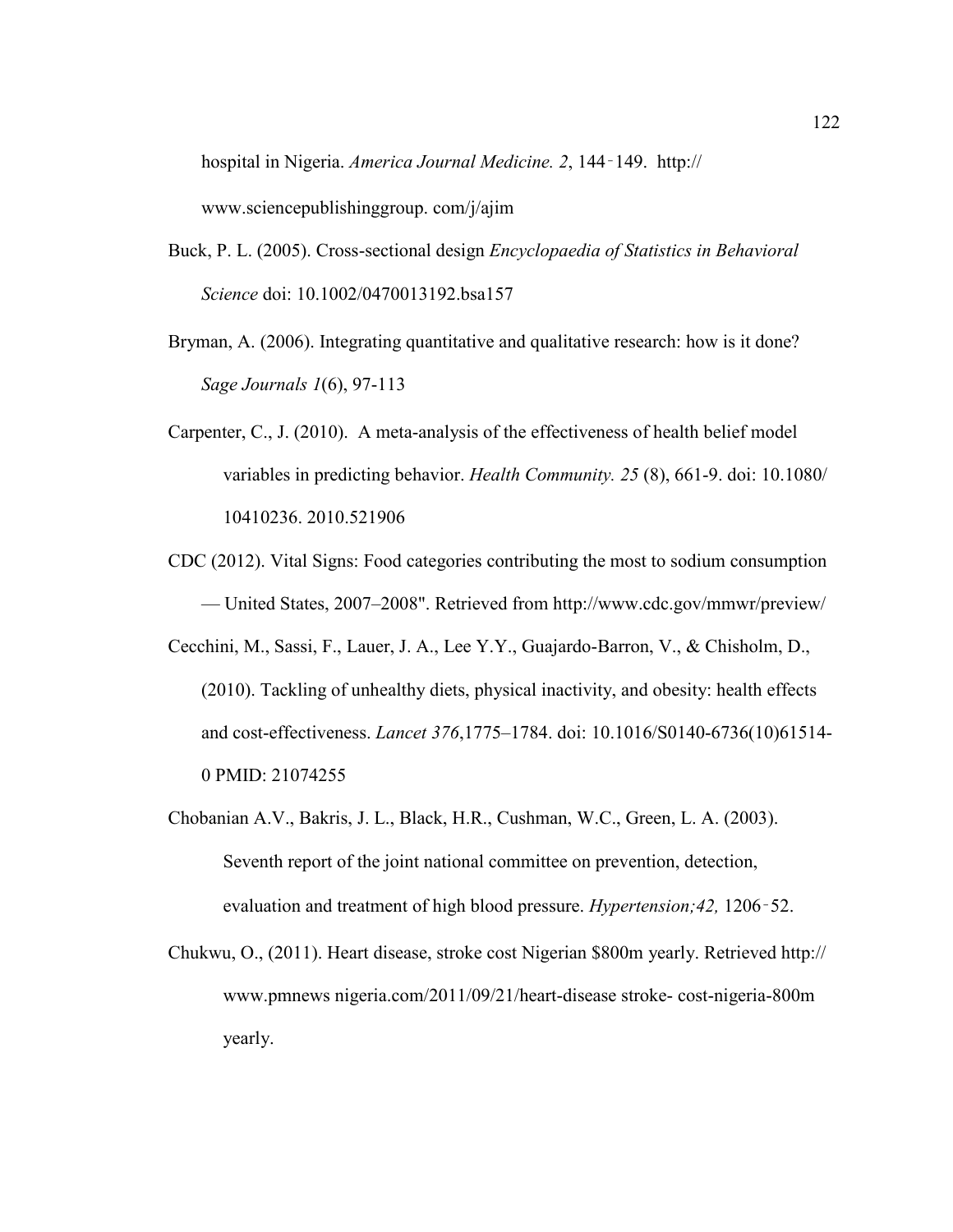- Creswell, J. (2009), The selection of a research design. in *Research Design: Qualitative, Quantitative and Mixed Methods Approaches* (3<sup>rd</sup> ed. pp.3-21). Thousand Oaks, CA: Sage
- Creswell, J. (2013). Data analysis and representation *Qualitative Inquiry & Research Design: Choosing among five approaches* (3<sup>rd</sup> ed., pp.179-212). Thousand Oaks, CA; Sage
- Connelly J. (2005). More public health theory please but make it adequate (Editorial) Journal of Public *Health 27,* (4), 315 -316. doi:10.1093/pub med/fdi061 mwrhtml/mm61e0207a1.htm? scud=mm61e0207a1\_w
- Crosby, R., DiClemente, R., & Salazar, L. (2013). Research methods in health promotion (Laureate Education, Inc., custom  $(4<sup>th</sup>$  ed.) San Francisco: Jossey-Bass
- Crowley, M.J., Grubber, J. M., Olsen, M. K., &. Bosworth, H.B. (2011) Factors Associated with non-adherence to three hypertensions self-management behaviors: Preliminary data for a new instrument. *Journal Gen Intern Med 28* (1), 99–106 DOI: 10.1007/s11606-012-2195-1
- Danaei, G., Finucane, M. M., & Lin, J. K. (2011) National, regional, and global trends in systolic blood pressure since 1980: systematic analysis of health examination surveys and epidemiological studies with 786 country-years and 5-4 million participants. *Lancet*; **377:** 568–77.
- Daniel, O. J., Adejumo, O. A., Adejumo, E. N., Owolabi, R. S., & Braimoh, R.W. (2013). Prevalence of hypertension among urban slum dwellers in Lagos, Nigeria. *J Urban Health, 90*, 1016–1025. doi: 10.1007/s11524-013-9795-x PMID: 23440487.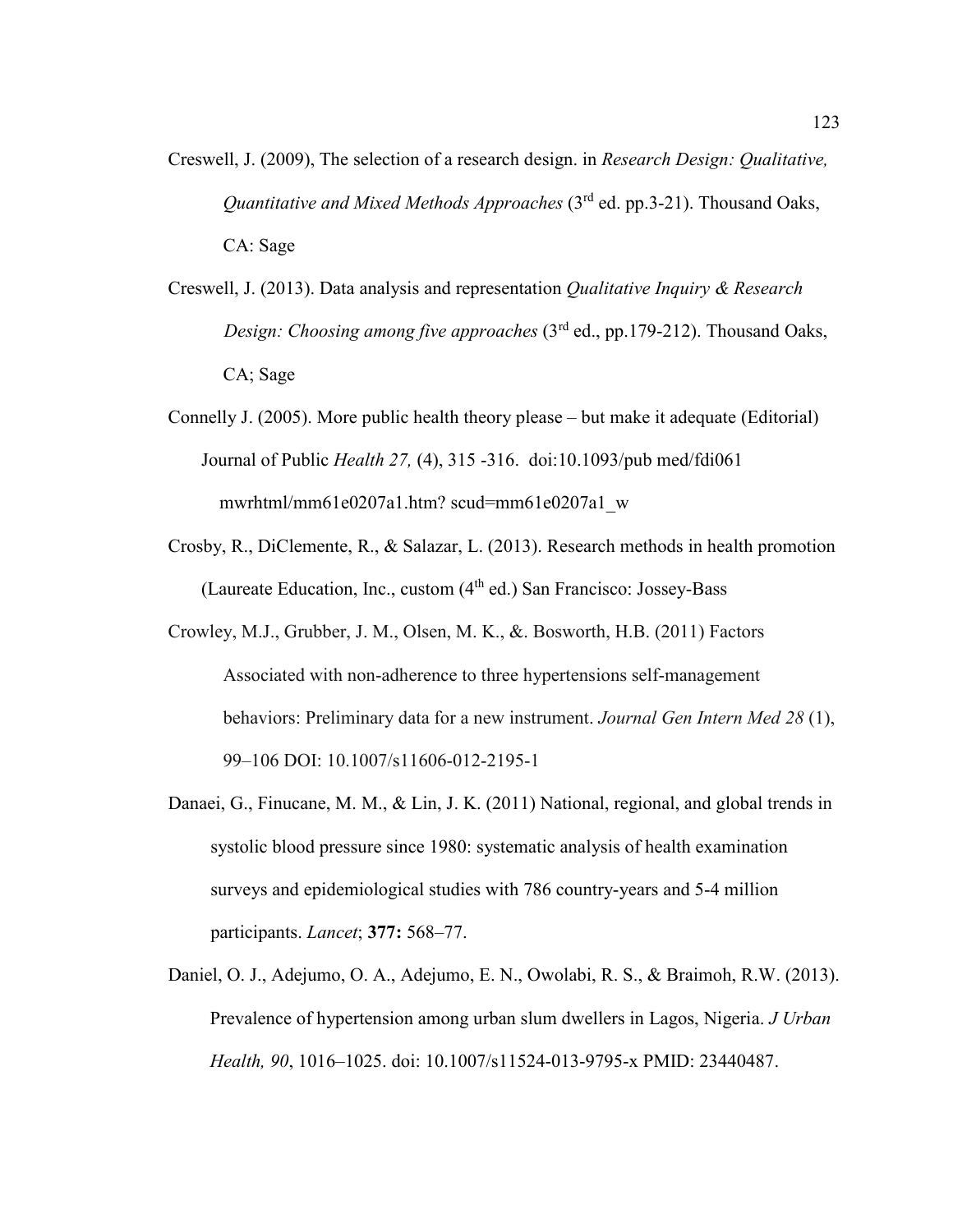- David B., & Resnick, J. D., (2015). What is ethics in research & why is it important? Retrieved from https://www.niehs.nih.gov/research/resources/bioethics/whatis/
- Dauchet, L., Amouyel, P., Hercberg, S., & Dallongeville, J., (2006) Fruit and Vegetable Consumption and Risk of Coronary Heart Disease: A Meta-Analysis of Cohort Studies. Retrieved http://jn.nutrition.org/ content /136/10/2588.short
- Denler, H., Wolters, C., & Benzon, M., (2014). Social cognitive theory Retrieved from http://www.education.com/ reference/article/social-cognitive-theory
- De Vaus, D. A. (2005). Research design in social research. (5th ed. pp 19-22) Sage Publication Ltd
- Dosse, C., Cesarino, C.B., Martin, J. F., & Castedo, M. C. (2009). Factors associated to patients' non-compliance with hypertension treatment. *Revista Latino Americana de Enfermagem 7* (2), 201-206. http://dx.doi.org/10.1590/S0104- 11692009000200010
- Eckel, R. H., Jackie, J. M., Ard, J. D., de Jesus, J. M. Miller, H. N. Hubbard V. S. &Yanovski S Z. (2013) AHA/ACC (2013). Guideline on lifestyle management to reduce cardiovascular risk: A report of the American College of Cardiology/American Heart Association task force on practice guidelines. Circulation. doi:10.1161/01. cir.0000437740.48606.d1.
- Ekezie J, Anyanwu E. G., Danborno B, & Anthony U. (2011). Impact of urbanization on obesity, anthropometric profile and blood pressure in the Igbos of Nigeria. North Am J *Med Sci.5* (3), 242–246. doi: 10.4297/najms.2011.3242.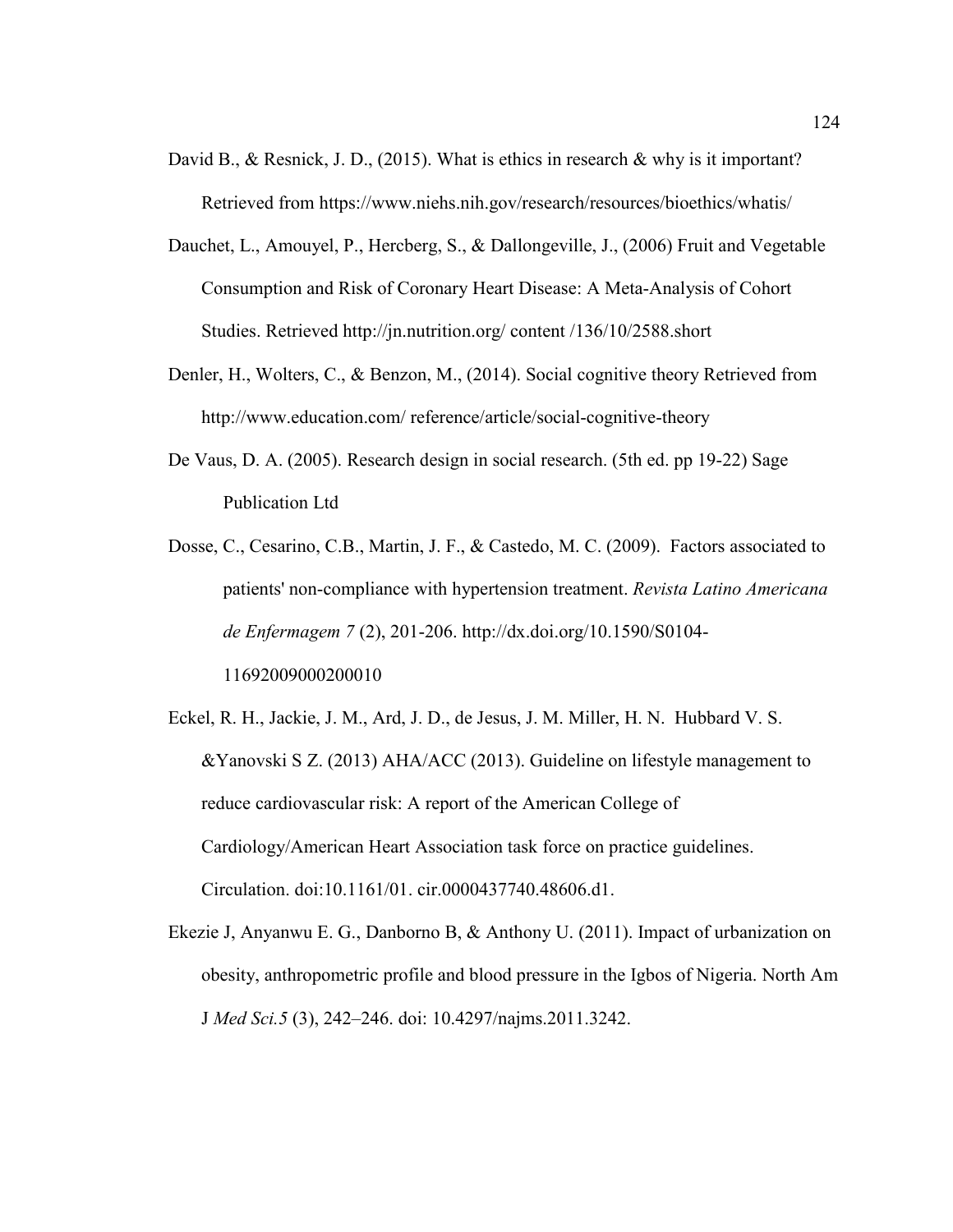- Ekpenyong, C. E., Udokang, N.E., Akpan, E.E., & Samson, T.K. (2012). Double burden, non-communicable diseases and risk factors: Evaluation in Sub-Saharan Africa: The Nigerian experience. *European Journal of Sustainable Development 1,* (2), 249
- Eneji, M, A., Dickson, V, J., & Onabe B. J., (2013). Health care expenditure, health status and national productivity in Nigeria (1999-2012*). Plos 5* (7), 258-272, DOI: 10.5897/JEIF2013.0523
- Epping-Jordan, J. E., Pruitt, S. D., Bengoa, R., &Wagner, E. H. (2004). Improving the quality of health care for chronic conditions. *Quality & Safety Health Care 13*, 299– 305. doi: 10.1136/qshc.2004.010744
- Faul F, Erdfelder E, Lang A. G., & Buchner A. (2007). G\* Power 3: A flexible statistical power analysis program for the social, behavioral, and biomedical sciences. Behavior Research Methods.39 (2), 175-191
- Federal Ministry of Health/World Health Organization (1999). Food based diet guidelines for Nigerian: A guide to heathy eating. Nutrition Division, Federal Ministry of Health (FMOH), Abuja
- Flack J. M., Sica, D. A., Bakris, G, (2010). International Society on Hypertension in Blacks. Management of high blood pressure in Blacks: an update of the International Society on Hypertension in Blacks consensus statement. *Journal of Hypertension 56* (5),780-800
- Frankfort-Nachmias, C & Nachmias D. (2007). *Research methods in the social sciences, 7th Ed*. Worth Publishers pp..145, 257-265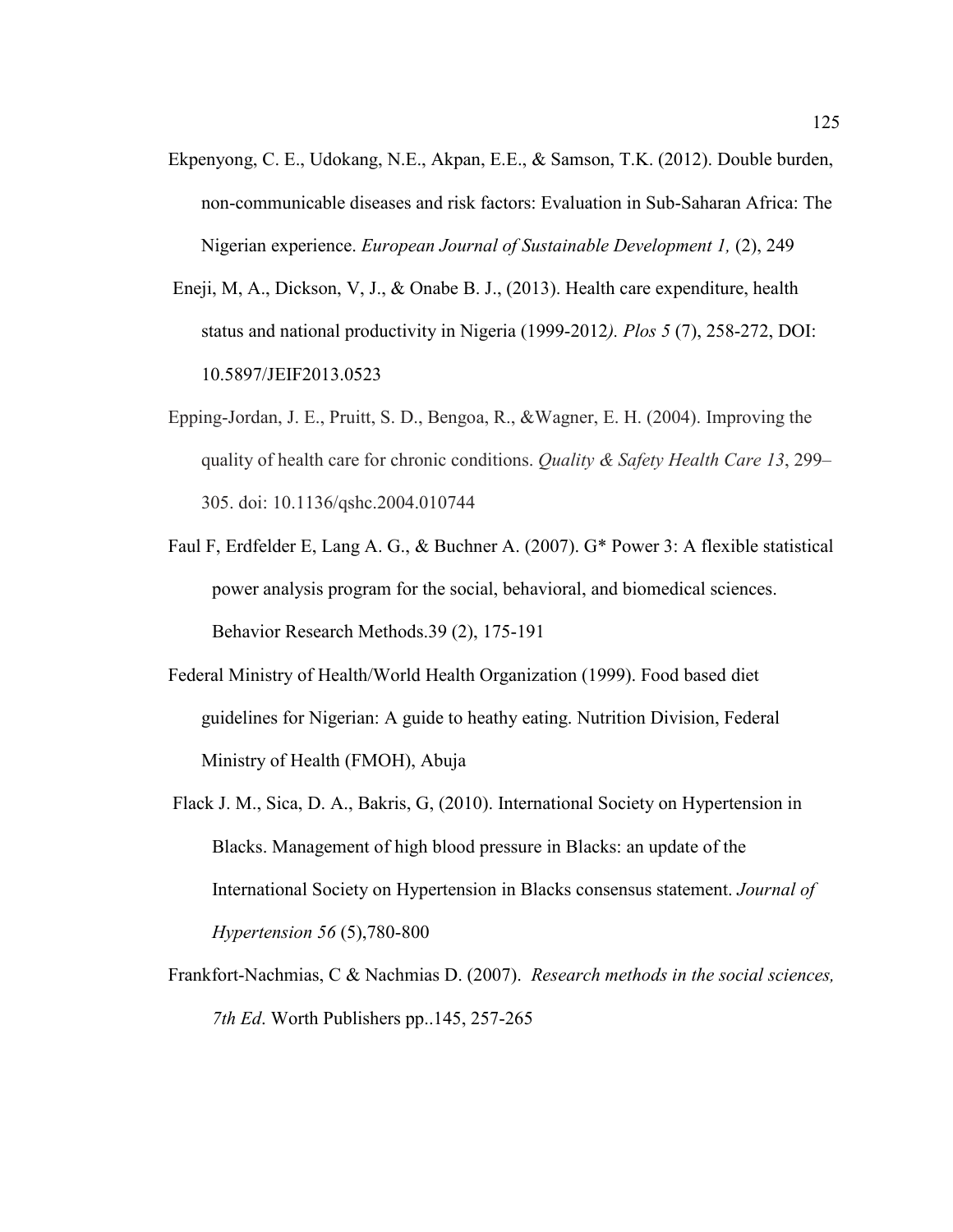- Fila, S. A., & Smith, C. (2006). Applying the Theory of Planned Behavior to healthy eating behaviors in urban Native American youth. *The International Journal of Behavioral Nutrition and Physical Activity*, *3*, 11. http://doi.org/10.1186/1479- 5868-3-11
- Fisk, M. (2014) Fast food & bad health side effects, Retrieved from http://www.livestrong.com/article/353199-fast-food-bad-health-side-effects.
- Fixsen, D. L, Naoom, S. F., Blasé, K. A., & Friedman, R. M. (2005). Implementation of research: a synthesis of the literature. Retrieved from http://www.popline.org /node/266329# sthash. rkXtltjy.dpuf
- Frankfort-Nachmias, C., & Nachmias, D. (2007). *Chapter 8, "Sampling and Sample Designs" Research methods in the social sciences* (8th ed.). New York: Worth
- Frankfort-Nachmias, C., & Nachmias. D. (2007). Index construction and scaling methods in *research methods in the social sciences. (7th Ed.* pp. 414–415, 422–431). Worth Publishers.
- Foe, P., & Sear, J.W. (2004) Hypertension: pathophysiology and treatment. *Continuing Education in Anaesthesia, Critical Care & Pain 4*, (3), 29-39
- Fortes, C., Forastiere, F., Farchi, S. Mallone, S. Trequattrini, T., Anatra, F& Perucci, S, (2003). The protective effect of the mediterranean diet on lung cancer. *Journal of Nutrition and Cancer, 46*, 30-34. doi:10.1207/S153279 14NC4601\_04
- Forrester T., Adeyemo, A., Soarres-Wynter, S, Sargent, L., Bennett, F., Wilks, R & Cooper, R.S., (2004). A randomized trial on sodium reduction in two developing *countries Journal of Human Hypertension* 19, 55–60. doi: 10.1038/sj.jhh.1001782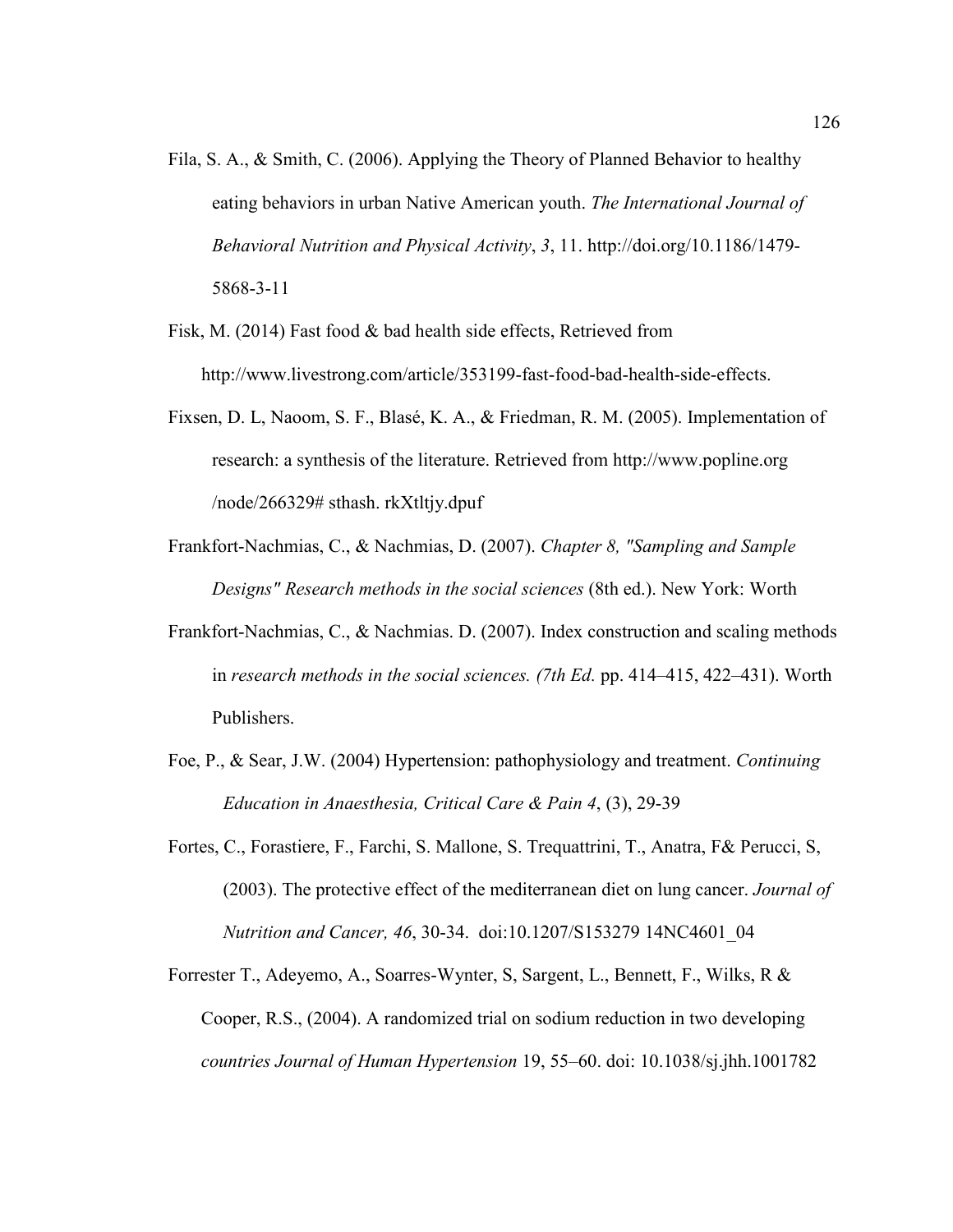- Glanz, K., Rimer, B. K., & Viswanath, K. (2008a). *Health behavior: Theory, research, and*; Planning and Strategies *practice.* Chapter 2 - "Theory, Research, and Practice in Health Behavior". (4th ed.). San Francisco, CA: Jossey-Bass. Oxford University Press
- Glanz, K., Rimer, B. K., & Viswanath, K. (2008b) *Health behavior: Theory, research, and*; Planning and Strategies *practice*. Chapter 4 - "The Health Belief Model *Health behavior: Theory, research, and practice* (4th ed.). San Francisco, CA: Jossey-Bass. Oxford University Press.
- Glanz, K., & Bishop, D. B. (2010). The role of behavioral science theory in development and implementation of public health interventions. *Annual Rev. Public Health. 31,*  399-418. doi: 10.1146/annurev.publhealth.012809.103604.
- Gradual, N, A., Hubeck-Graudal T., & Jurgens G. (2011). Effects of low sodium diet versus high sodium intake on blood pressure, renin, aldosterone, catechol amines. cholesterol, and triglyceride. *Cochrane Database System Rev.9*, 11-12. doi: 10.1002/14651858.CD004022.pub3
- Grant, C., & Osanloo, A. (2014). Understanding, selecting, and integrating a theoretical framework in dissertation research: Creating the blueprint for your "House". *Administrative Issues Journal: Education, Practice, and Research*, 4 (2), 12-26
- Gregory, Foster K, Tyler, H. & Wiseman, M (1990). The dietary and nutritional survey of British adults: A survey of the dietary behavior, nutritional status and blood pressure of adults aged 16-64 living in Great Britain. HMSO Publication Centre, London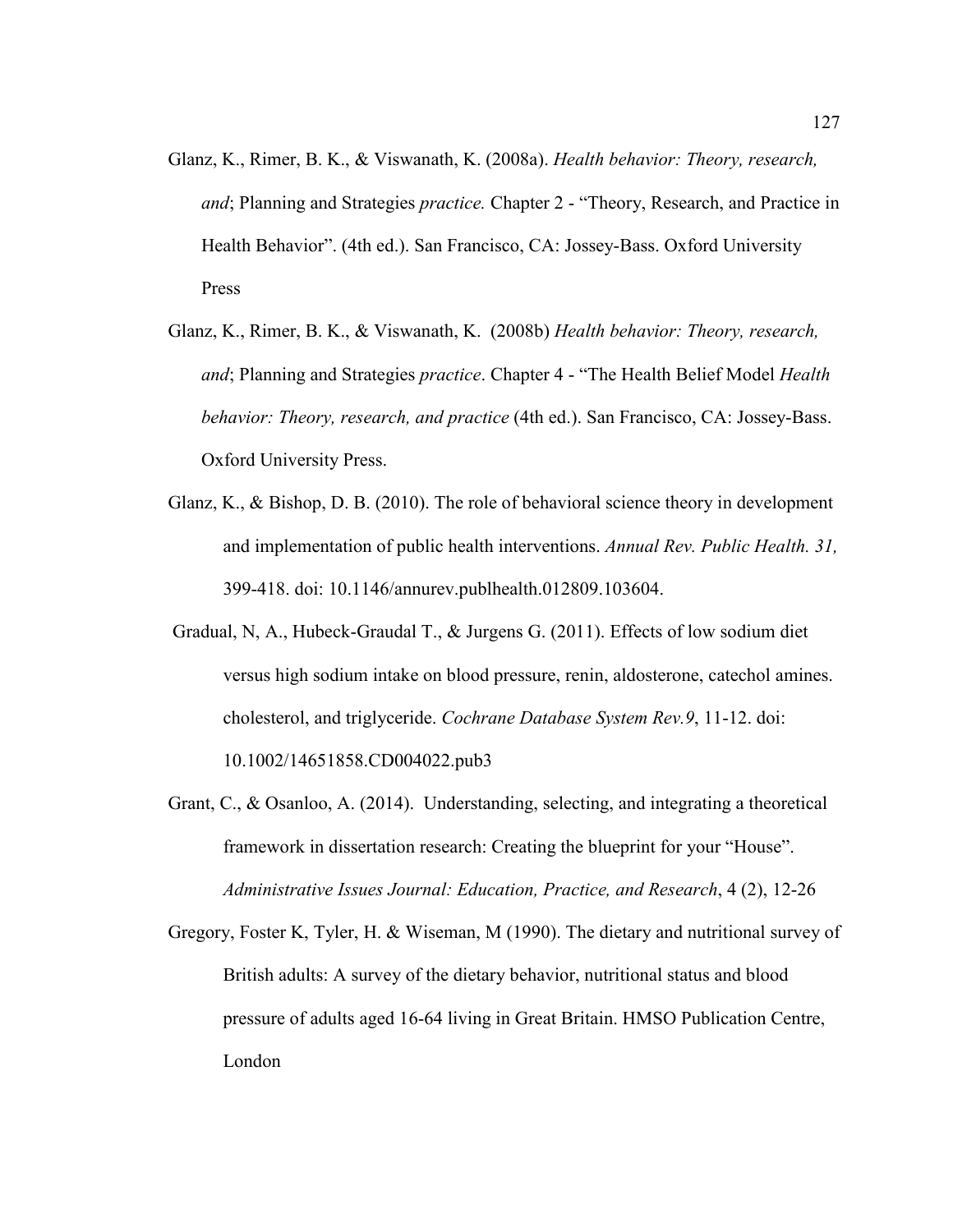- Green, J. (2012) The role of theory in evidence-based health promotion practice. Health *Education Research, 15*,125–129
- Gu, Q., Burt, V. L, Paulose-Ram, R., Yoon, S., & Gillum, R. F. (2008). High blood pressure and cardiovascular disease mortality risk among U.S adults: the third national health and nutrition examination survey mortality follow-up study. *Annals of Epidemiology;1*8 (4), 302-9. doi: 10.1016/j.annepidem.
- Hashemi, M., Afshar, 1. A., Aminzare., M., Raeisi, M., & Sahranavard, T. (2016). Evaluation of pH and common salt content in bread samples produced in Mashhad, Iran. *Journal of Food Quality and Hazards Control 3,* 73-75
- Harvey, J. N. & Lawson, V. L. (2008) The importance of health belief models in determining self-care behavior in diabetes. DOI: 10.1111/j.1464-5491.2008. 02628.x Centre for Endocrinology and Diabetes Sciences, Wales College of Medicine, Cardiff University, Cardiff, UK *comprehensive guide to content and process*. Sage Publications.
- He, F.J. & Macgregor, G.A. (2012). Salt, blood pressure, and cardiovascular disease. *Nature Reviews Nephrology 8*, 134-136. doi:10.1038/ nrneph.2011.220
- Hendriks, M. E., Wit, F.W., Roos, M. T., Brewster, L. M., Akande, T. M., de Beer, I. H., & Schultsz, C. (2012). Hypertension in sub-Saharan Africa: cross-sectional surveys in four rural and urban communities. *PloS one 7*. (3): 326-38 doi: 10.1371/journal. pone .0032638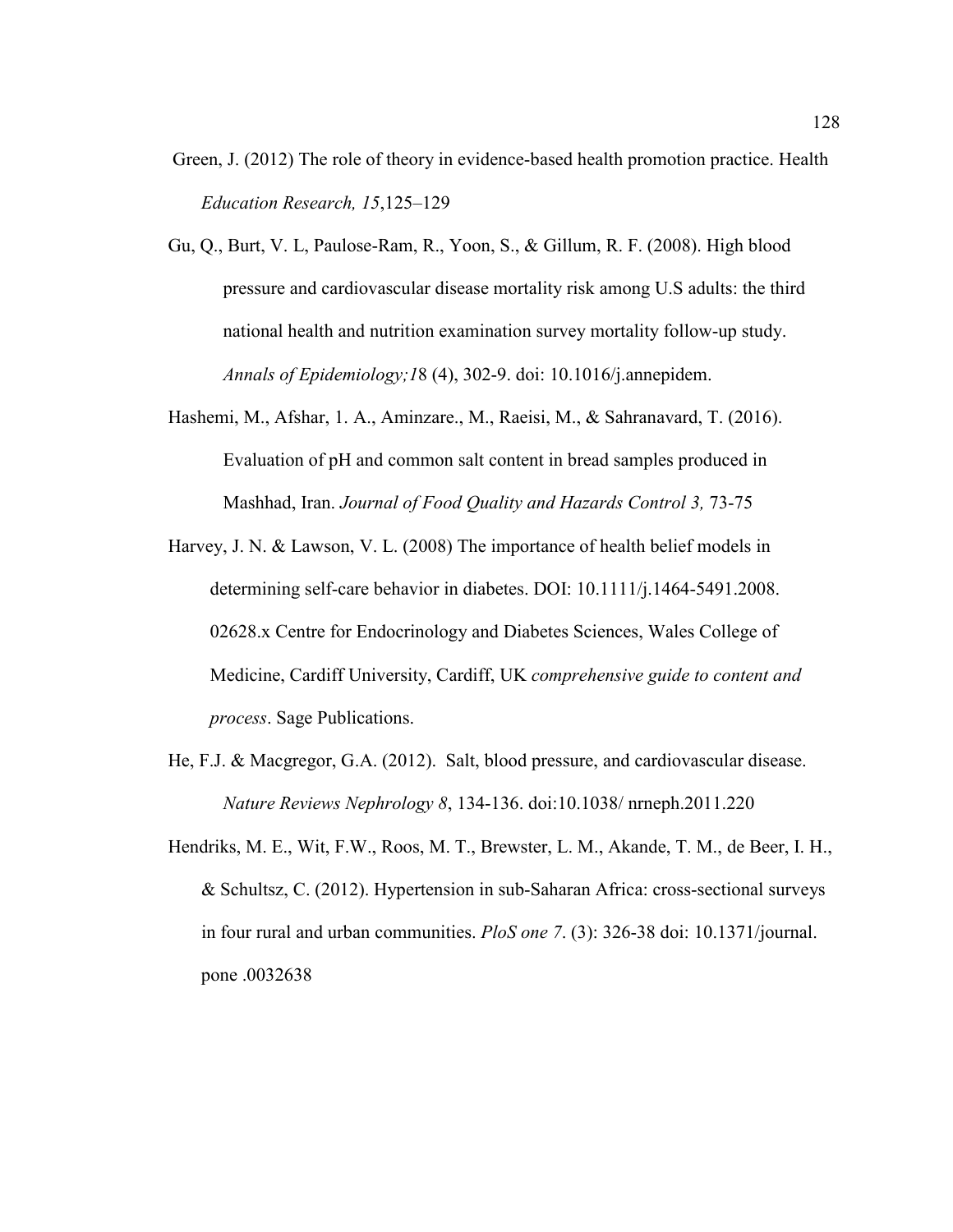- Hu, L.T.& Bentler, P. M. (1999) Cut-off criteria for fit indexes in covariance structure analysis: conventional criteria versus new alternatives. Structural Equation Modeling; 6(1):1-55. Doi: 10.1080/10705519909540118
- Ijarotimi, O. S., & Keshiro, O. O. (2008) Nutritional knowledge, nutrients intake and nutritional status of hypertensive patients in Ondo State, Nigeria. *Tanzania Journal of Health Research. 10* (2), 59-67
- Ilesanmi, O. S., Ige, O. K., & Adebiyi, A. O. (*2012)*. The managed hypertensive: the costs of blood pressure control in a Nigerian town. *Pan Africa Medical Journal 12*,96. PMID:23133696
- Isezuo, S. A., Sabir, A. A., Ohwovorilole, A. E., & Fasanmade, O. A. (2011). Prevalence, associated factors and relationship between prehypertension and hypertension: a study of two ethnic African populations in Northern Nigeria. *Journal of Human Hypertension. 25*: 224–230.
- Iwelumor, J., Arhihenbuwa, C O., Cooper, R., Tayo, B., Plange-Rhule, J., Adanu, R., & Ogedegbe, G. (2014). Prevalence, determinants and systems-thinking approaches to optimal hypertension control in West Africa. *Global Health.10,* 42-44*.* doi**:**  10.1186/1744-8603-10-42

James, P. A., Oparil, S., Carter, B. L., Cushman, W. C., Dennison-Himmelfarb, C., Handler, J, & Lackland, D. T. (2014). Evidence-based guideline for the management of high blood pressure in Adults. Report from the panel members appointed to the eighth Joint National Committee (JNC 8) *JAMA. 311* (5), 507-520. doi:10.1001/jama.2013.284427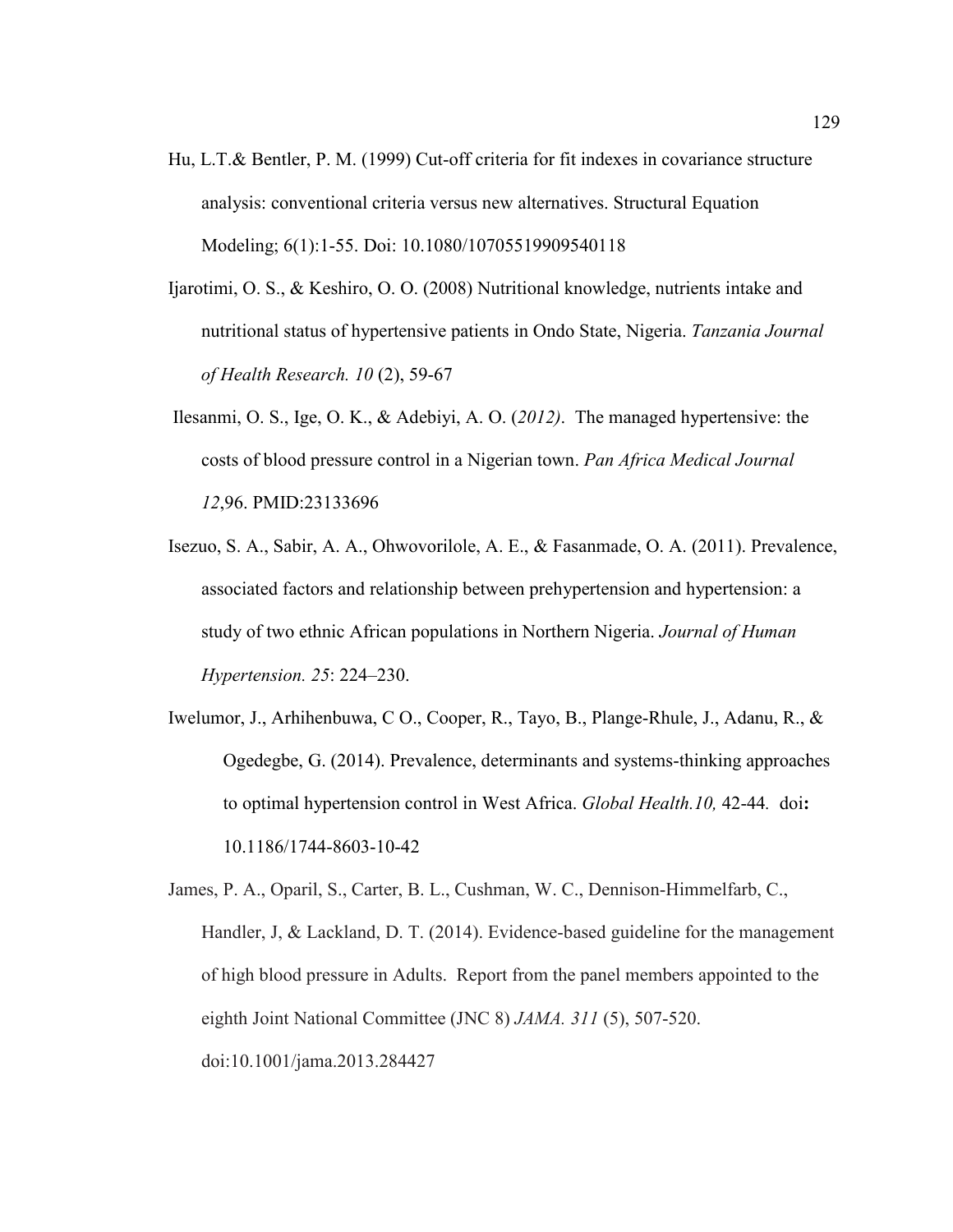- Jelekela, M. A., Mpembeni, R, Muhih, A., Mligiliche, N. L., Spiegelman, D., Hertzmark E., Liu, E. Mtabaji, J. (2009) Gender-related differences in the prevalence of cardiovascular disease risk factors and their correlates in urban Tanzania. *BMC cardiovascular disorders 9*, 30&
- Joseph J. (2001)..Survey research design. *Library Hi Tech*, *19* ( 4), 419 421 doi http://dx.doi.org/10.1108/EUM0000000006543
- Kasilo, K. & Busia, D. (2011). Towards sustainable local production of traditional medicines in the African Region. Retrieved from *ahm.afro.who.int /specialissue14/ahm-special-issue-14.pdf.*
- Kabira, M. Iliyasu Z., Abubakara, I. S., & Jibrilb, M. (2012) Compliance to medication among hypertensive patients in Murtala Mohammed Specialist Hospital, Kano, Nigeria Journal of Community Medicine & Primary Health Care. 16 (1) 16-20.
- Khalesi, S., Sharma, S., Irwin, C & Sun, J. (2016). Dietary patterns, nutrition knowledge and lifestyle: associations with blood pressure in a sample of Australian adults (the Food BP study), **J**ournal of Human. *Hypertension 30,* 581-590.

doi:10.1038/jhh.2016.22.

Khaw, K. T., Wareham, N., Bingham, S., Welch, A., & Luben, R., et al. (2008) Combined Impact of Health Behaviors and Mortality in Men and Women: The EPIC-Norfolk Prospective Population Study. Retrieved from =10.1371/journal.pmed.0050012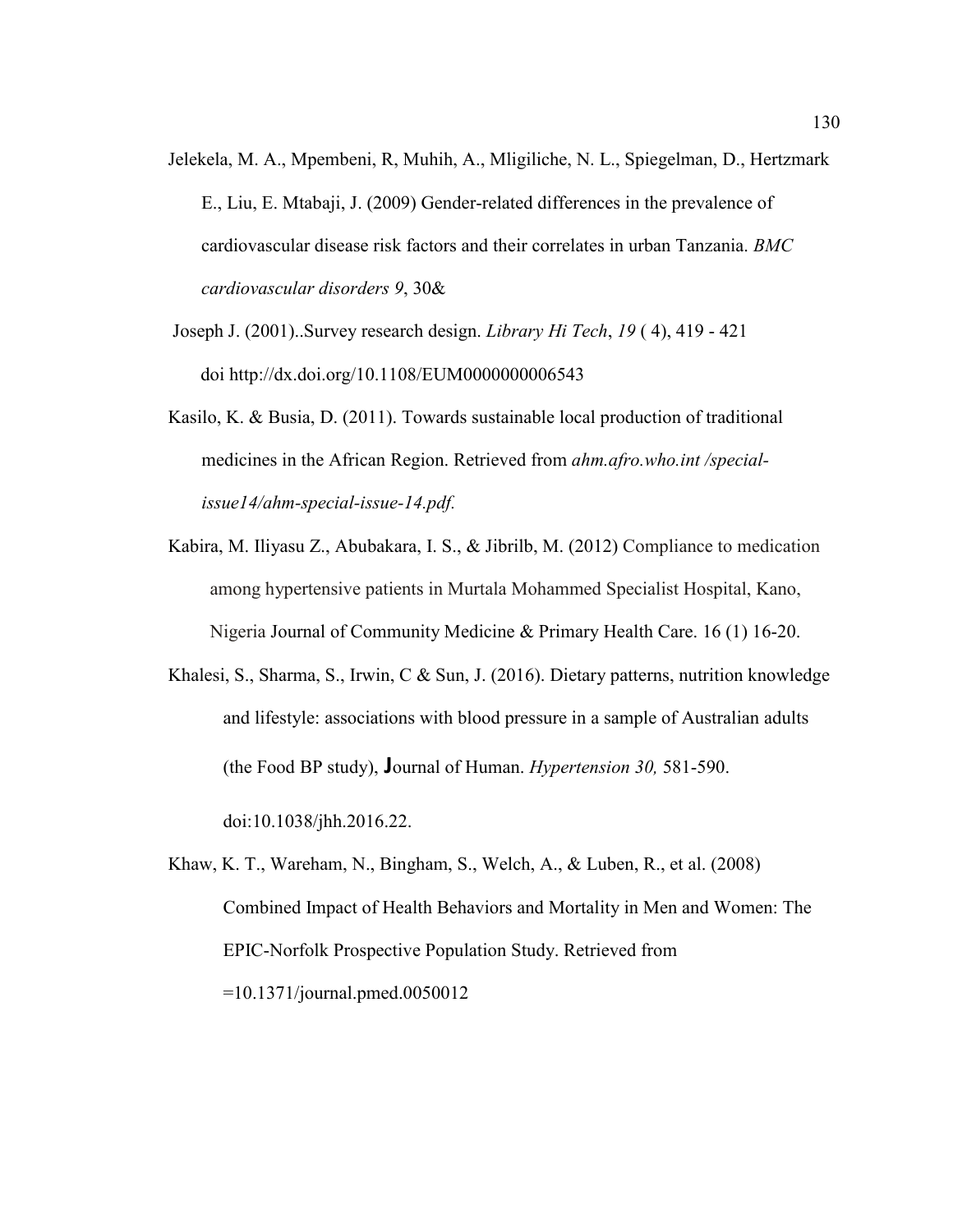- Kimberlin, C. L., & Winterstein, A. G. (2008). Validity and reliability of measurement instruments used in research. Research *Am J Health-System Pharm 65,* 2276-84. doi: 10.2146/ajhp070364
- Keith F. & Punch, C. (2005). Introduction to social research–quantitative & qualitative approaches. Chapter 5 - quantitative research design.  $2<sup>nd</sup>$  Ed. Sage Publication, London Pg. 67
- Koliaki, C. & Katsilambros, N. (2013). Dietary sodium, potassium, and alcohol: key players in the pathophysiology, prevention, and treatment of human hypertension. *Nutrition Review 71 (6),* 402–411. doi:10.1111/nure.12036.
- Knowlden, A. P., Sharma, M., & Nahar, V.K., (2016). Using multi-theory model of health behavior to predict adequate sleep behavior. *Family & Community Health 40 (1), 56-61. Jan-Mar 2017*
- Landry, A.S., Thomson, J. L., Madson, M. B., Zoeliner, J. M., Mohn, R. S., Noble, J., & Connell, C .L.(2010). Psychosocial constructs and post intervention changes in physical activity and dietary outcomes in a lifestyle intervention, Hub city steps. *Preventing Chronic Disease 12,* (14), 15-25. doi: http://dx.doi.org/10.5888/ pcd12.140525
- Laerd, (2013). Research strategy. Retrieved from http://dissertation.laerd.com /probability-sampling.php#step4.
- Lei, Q., Zhou, X., Zhou, Y., Mai, C., Hou, M. Lv, L., & Niu, J., (2016). Prehypertension during normotensive pregnancy and postpartum clustering of cardio metabolic risk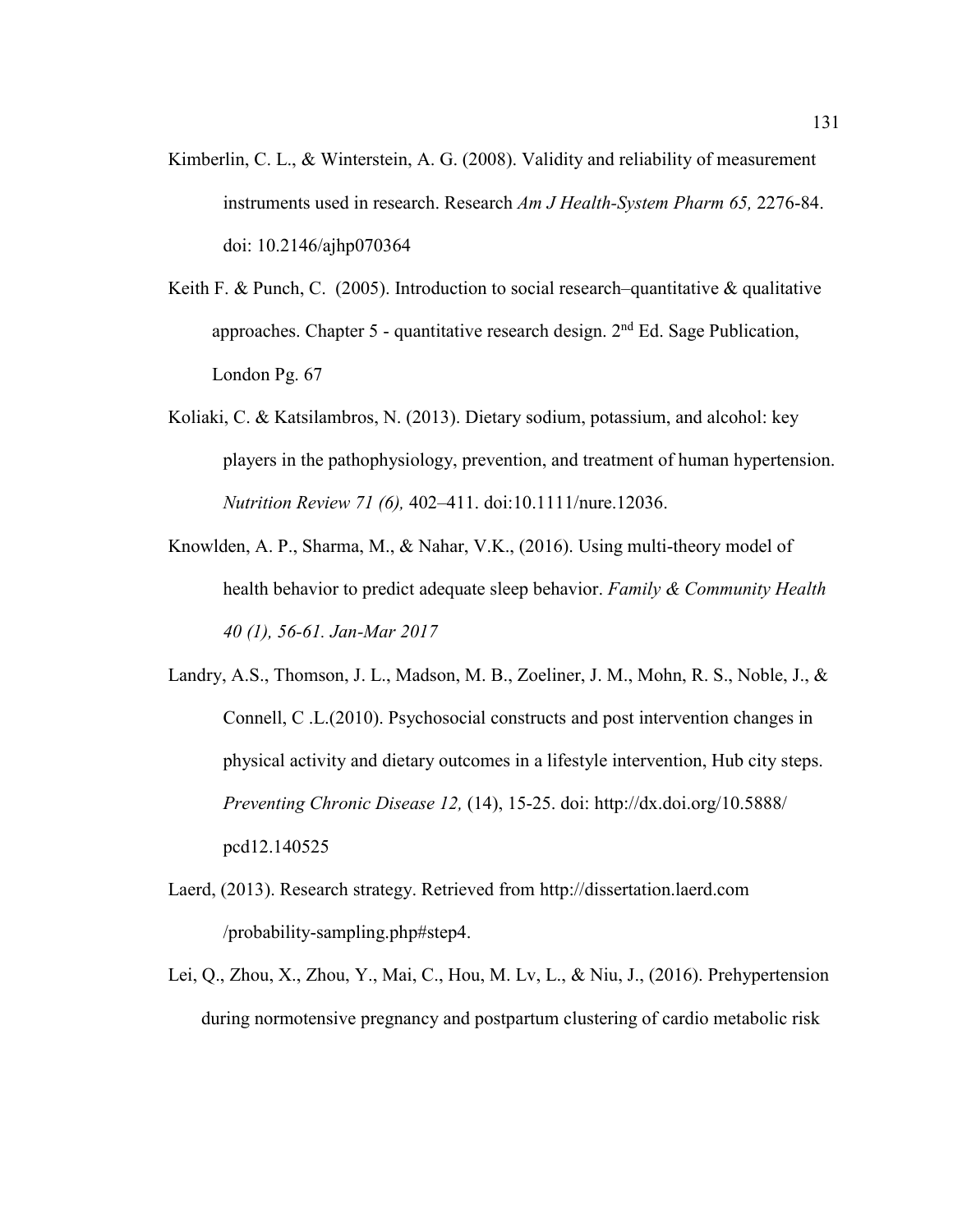factors -A prospective cohort study, Journal of *Hypertension. 69* (1): doi:10.1161/ HYPERTENSIONAHA.116.07261..,

- Lamstein, S., T., & Stillman, A. (2014). Evidence of effective approaches to social and behavior change communication for preventing and reducing stunting and anemia: a Systematic Literature Review. Arlington, VA.
- Leonard, B. (2013) How Does Diet Impact Health? Retrieved from http://www.taking charge.csh.umn.edu/enhance-your-wellbeing/health/diet-nutrition/how-does-dietimpact-health
- Lim, S.S., Vos T., & Flaxman, A. D. (2012) A comparative risk assessment of burden of disease and injury attributable to 67 risk factors and risk factor clusters in 21
- Manoff Group (2015) Defining social and behavior change communication (SBCC) and other essential health communication terms. Technical Brief. http://maoffgroup. 6/s12966-015-0324
- McCartney, D. M., Byrne, D. G., & Turner, M. J. (2015). Dietary contributors to hypertension in adults. *Irish Journal Medical Science 184: 81.* doi:10.1007/s11845-014-1181-5
- McLaughlin V. V., Davis, M., & Cornwell, W. (2011) Pulmonary arterial hypertension - Current problems in cardiology *Current problems in Cardiology 36,* (12). 461–517
- McLean, R. M. (2014). Measuring population sodium intake: A review of methods. *Nutrients*, *6*(11), 4651–4662. http://doi.org/10.3390/nu6114651
- Melse-Boonstra, A., Rexwinkel, H., Bulux, J., Solomons, N.W., & West C.E. (1999). Comparison of three methods for estimating daily individual discretionary salt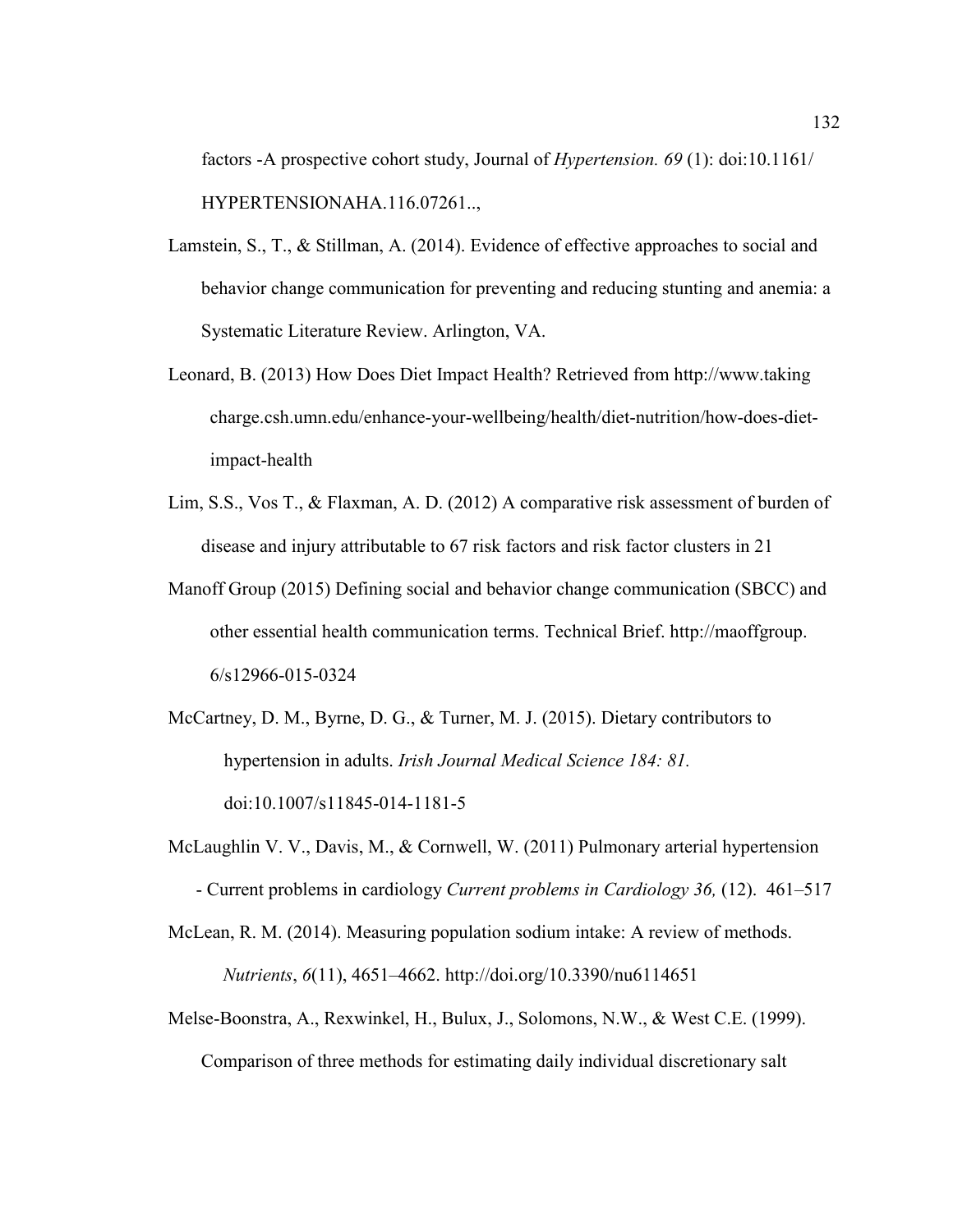intake: 24-hour recall, duplicate-portion method, and urinary lithium-labelled household salt excretion. *European Journal of Clinical Nutrition 53* 281-287 http://www.stockton-press.co.uk/ejcn

- Meuser, A. R., Zheng, S., Falciglia, G. A., & Couch, S. C. (2011). Constructs of the social cognitive theory mediate change in dietary intake among adolescents with prehypertension and hypertension. *Journal of the American Dietetic Association*, *111*(9), A33.
- Mezue K. (2013). The increasing burden of hypertension in Nigeria: can dietary salt reduction strategy change the trend? Journal of *Perspective Public Health.*
- Mirzaei, A., Mazloomy, S. S., Afkhami Ardakani, M., Baghianimoghadam M. H., & Fallahzadeh, H. (2011.) The role of health beliefs in performing preventive behaviors in high- risk individuals for developing type II diabetes mellitus. Congress: The First International & 4th National Congress on health Education & Promotion, 2011
- Moonseong, H., Namhee, K., & Myles, S. F. (2015) Statistical power as a function of Cronbach alpha of instrument questionnaire items BMC Med Res Methodol doi: 10.1186/s12874-015-0070-6
- Motamed, S., Ebrahimi, M., Safarian, M., Ghayour-Mobarhan, M., Mouhebati, M., Azarpazhouh, M., & Ferns, G. A. (2013). Micronutrient intake and the presence of the metabolic syndrome. *North American Journal of Medical Sciences*, *5(6),* 377– 385. http://doi.org/10.4103/1947-2714.114171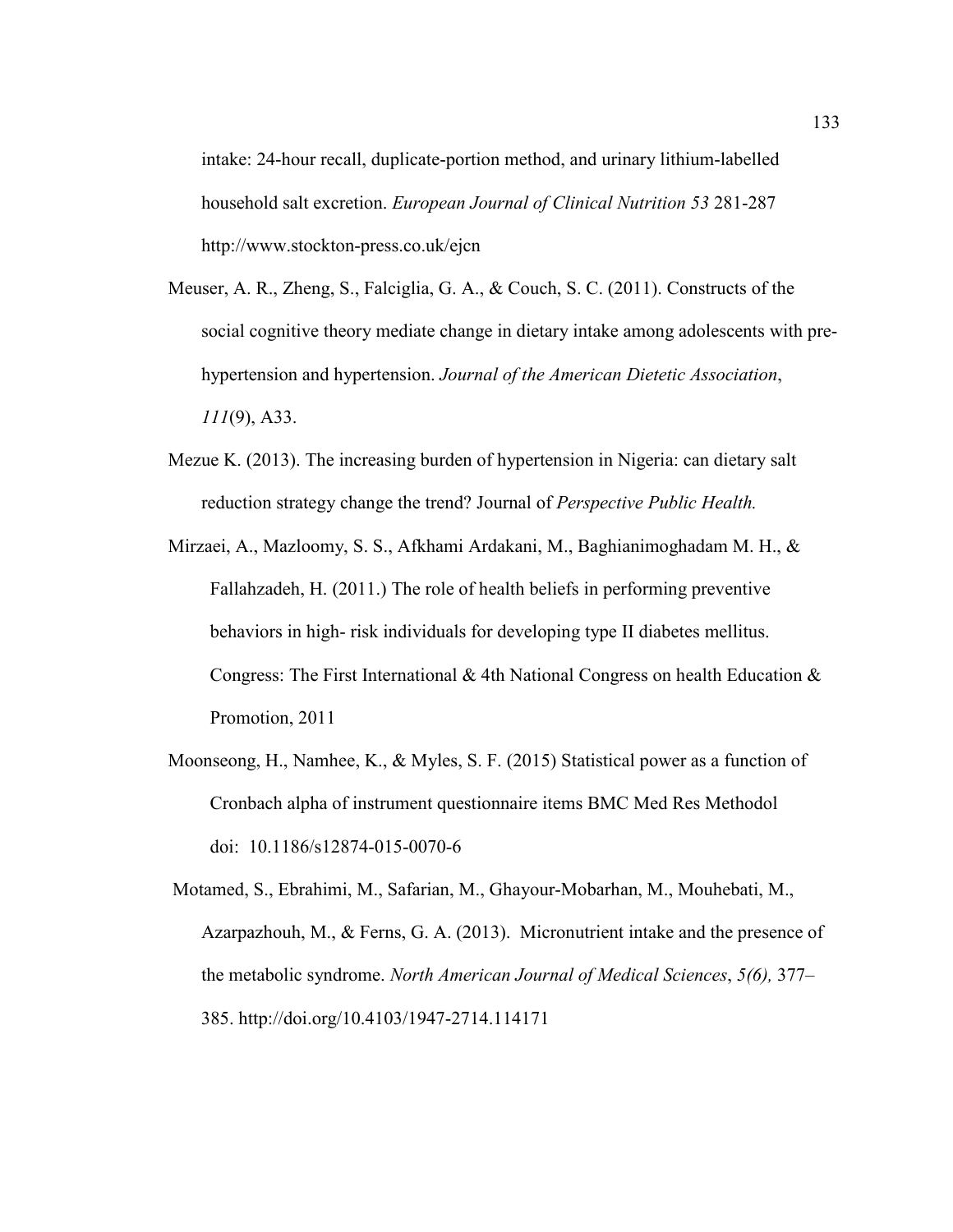- Montani, D. Günthe, G, Dorfmüller, P., Perros, F., Girerd, B., Garcia, G., & Olivier Sitbon. (2013). Pulmonary arterial hypertension. Orphanet *Journal of Rare Diseases 20138***,** 97. doi**:** 10.1186/1750-1172-8-97
- Morland, K., Wing, S., & Roux, A. D., (2004). The contextual effect of the local food environment on residents' diets: The atherosclerosis risk in communities' study American *Journal of Public Health 92,* 11,340-346
- Muchiri, J. W., Guericke, G. J., & Rheeder, P. (2016). Effect of a nutrition education programme on clinical status and dietary behaviors of adults with type 2 diabetes in a resource-limited setting in South Africa: a randomized controlled trial. America J. Nutrition 19, (1). 142-15.doi: https://doi.org/10.1017/S1368980015000956.
- Murthy, G. V., Fox, S., Sivasubramaniam, S., Gilbert, C. E., Mahdi, A. M., & Imam, A. U. (2014). Prevalence and risk factors for hypertension and association with ethnicity in Nigeria: results from a national survey. *Cardiovascular Journal of Africa. 24*,1–7.
- Nahar, V. K., Sharma, M, Catalano, H. P., Ickes. M. J., Johnson, P. M., & Ford, A.(2016) Testing multi-theory model (MTM) in predicting initiation and sustenance of physical activity behavior among college students. *Health Promotion Perspectives,* 6 (2), 58-65. doi: 10.15171/hpp.2016.11 http://journals.tbzmed. ac.ir/HPP
- National Institutes of Health (2011). Theory at a glance: A guide for health promotion practice. Retrieved from http://oc.nci.nih.gov/services/Theory\_at\_glance /HOME.html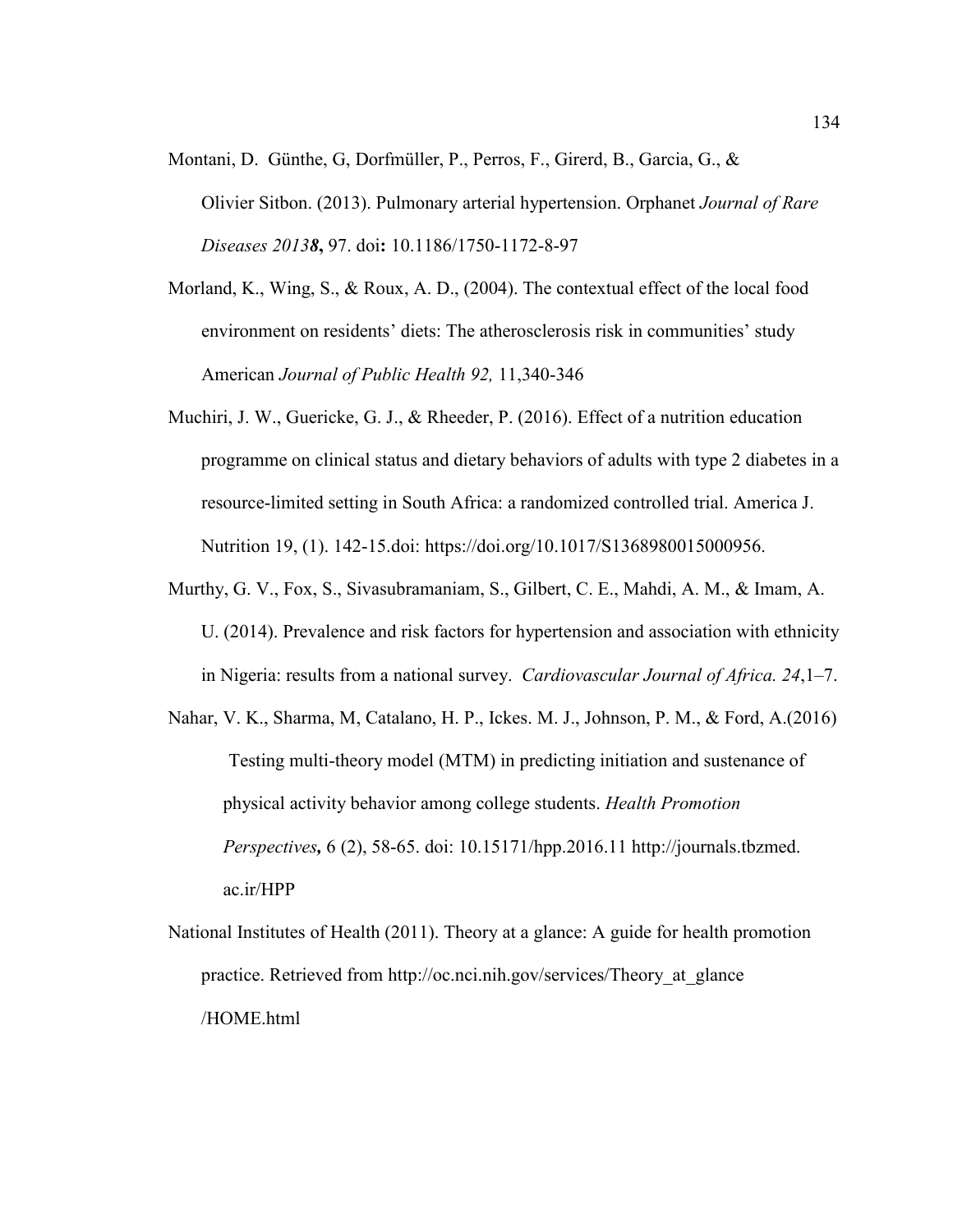- NCD Risk Factor Collaboration. (2016). Worldwide trends in blood pressure from 1975 to 2015: a pooled analysis of 1479 population-based measurement studies with 19·1 million participants. *The Lancet* http://dx.doi.org/10.1016/S0140-6736(16)31919-5
- Nestle, M., (2013). Food Politics: How the Food Industry Influences Nutrition and Health. Revised and expanded edition. University of California Press pp. 79.
- Ngwu, E. K & Njoku, A. (2007). Nutrition knowledge, quality of diet and factors influencing food selection in a University community*. Journal of Hypertension 8,*  (2): 224-232.
- Nigeria's demographic profile (2013). http://www.indexmundi.com/ Nigeria/demographics \_profile.html.
- Nigg, C. R., Geller, C., Karly, S P., Motl, Rob W., Howarth, C.C., Wertin, K. K, & Dishman, R. K (2013). A Research agenda to examine the efficacy and relevance of the transtheoretical model for physical activity behavior. *Psychological Sport Exercise. 12* (1), 7–12. doi: 10.1016/j.psychsport.2010.04.004
- Non-Communicable Disease Control Programme/Federal Ministry of Health (2014) Nutritional guideline for the prevention, control and management of NCDs in Nigeria, Abuja
- O'Connor, T. (2011). Measurement, reliability, and validity: Mega-Links in criminal justice. Retrieved from http://www.drtomoconnor.com./3760/3760lect03 a.htm.
- Olubodun, J.O., Akingbade O. A, & Abiola, O.O. (1997). Salt intake and blood pressure in Nigerian hypertensive patients. *Int J Cardiol.59,* 185-188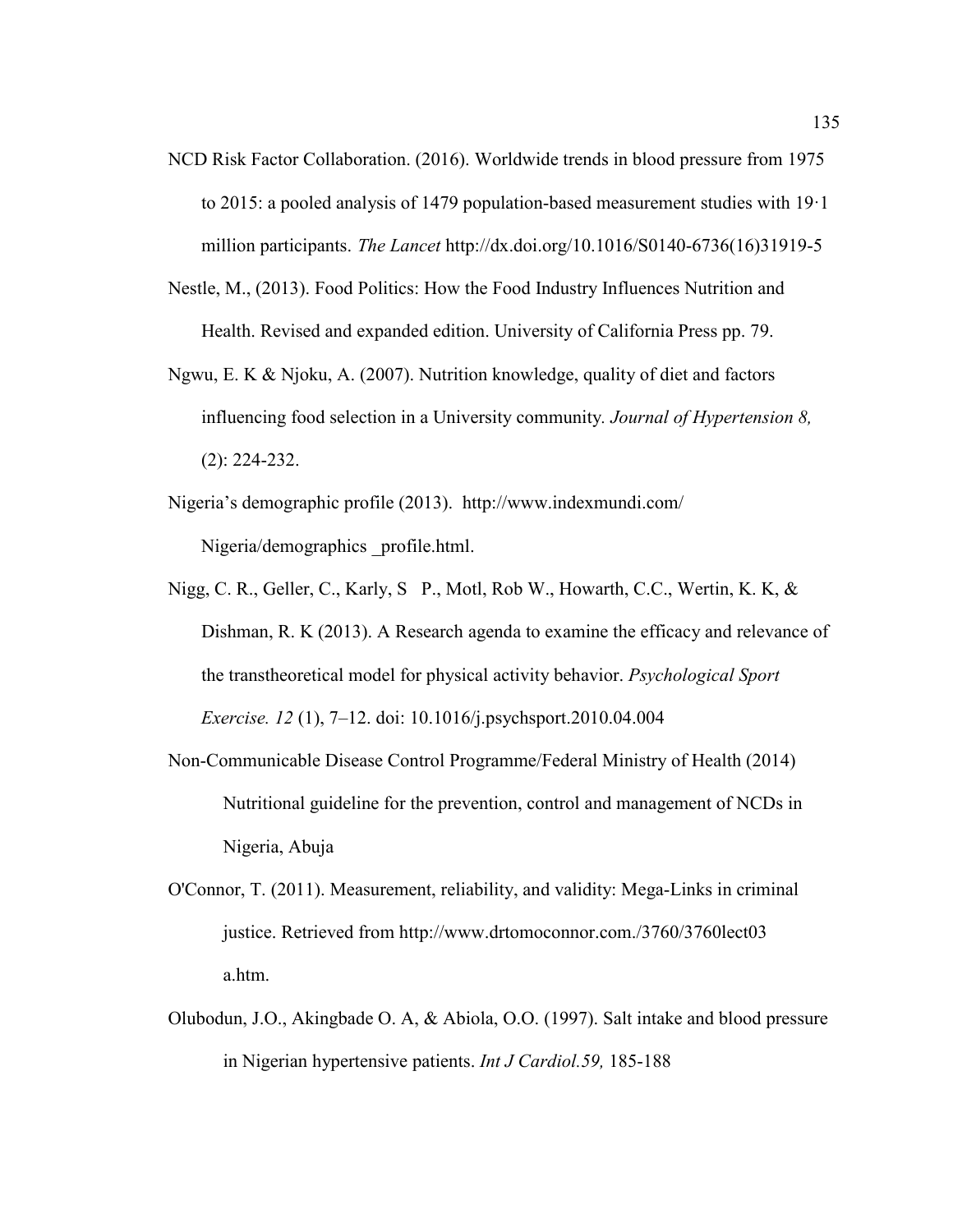- Ogah, O. S., Okpechi, I., Chukwuonye, I. I., Akinyemi, J. O., Onwubere, B. J., Falase, A. O. & Sliwa, K. (2012). Blood pressure, prevalence of hypertension and hypertension related complications in Nigerian Africans: A review. *World Journal of Cardiology*, *4* (12), 327–340. http://doi.org/10.4330/wjc.v4.i12.327
- Ogah O. S., Madukwe, O. O., Chukwuonye, I. I., Onyeonoro, U. U., Ukaegbu, A. U., & Akhimien, M. O. (2012). Prevalence and determinants of hypertension in Abia State Nigeria: Results from the Abia state non-communicable diseases and cardiovascular risk factors survey, *Ethnicity & Diseases 14* (2), 63–75
- Ogunmola, J. O., Olaifa, A. O., Oladapo, O. O., & Babatunde, O.A., (2013). Prevalence of cardiovascular risk factors among adults without obvious cardiovascular disease in a rural community in Ekiti State, Southwest Nigeria. *BMC Cardiovascular Disorders 13*, 89. Doi: 10.1186/1471-2261-13-89
- Olowookere, A. J., Olowookere, S. A., Talabi, A. O., Etonveaku, A.C. Adeleke, O. E., Akinboboye, O. O. (2015). Perceived family support and factors influencing medication adherence among hypertensive patients attending a Nigerian tertiary hospital*. Annals of Tropical Medicine and Public Health 8* (6), 241-245. http://www.atmph.org/text.asp?2015/8/6/241/162668
- Olsen, C & St. George, D. M (2004) Cross-sectional study design and data analysis Copyright © 2004
- Olsen & Spencer, (2015) A global perspective on hypertension: Retrieved from *www.thelancet.com 386*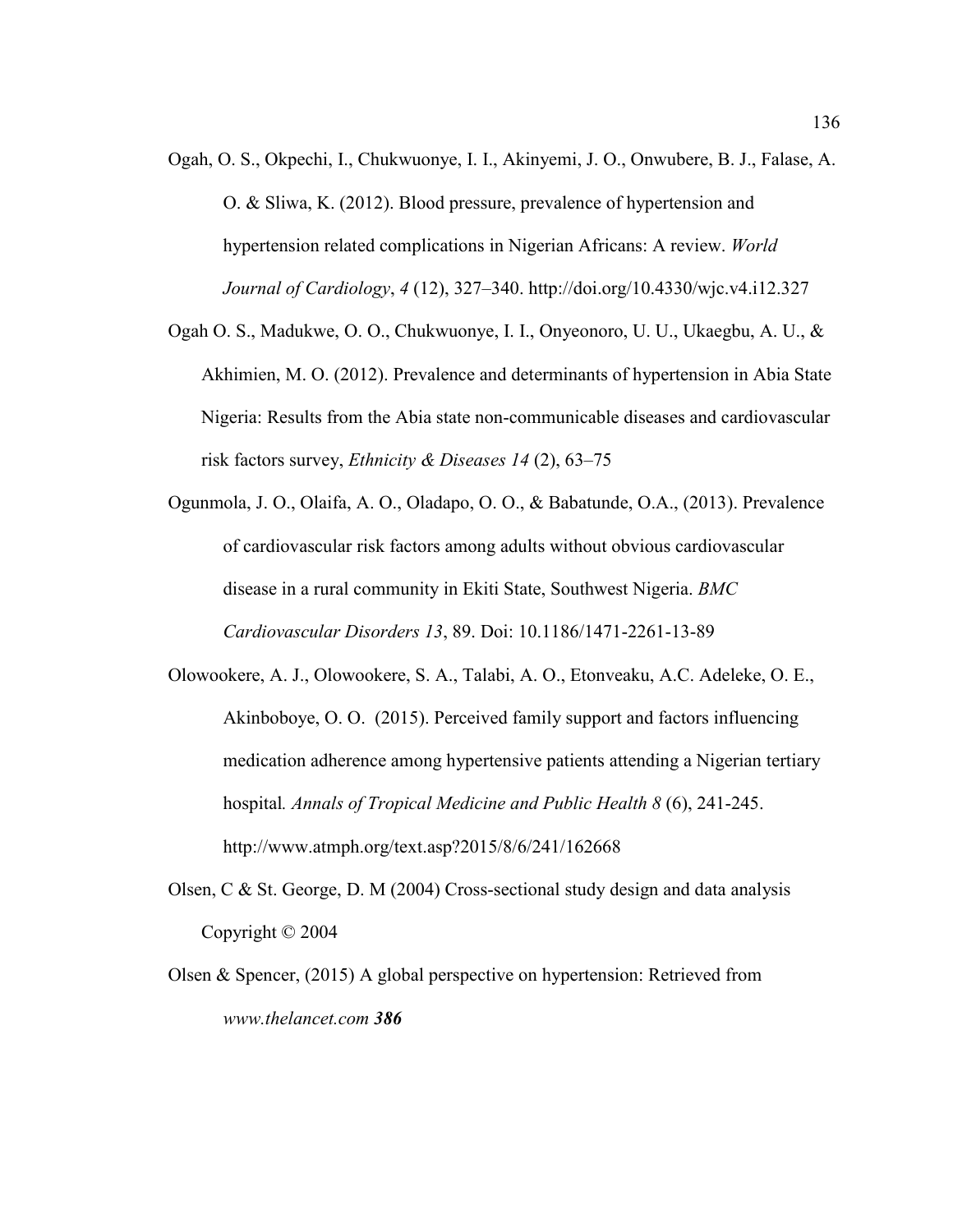- Onwubere, B. J. C., Ejim, E. C., Okafor, C. I., Emehel, A., Mbah, A. U., Onyia, U., & Mendis, S. (2011). Pattern of blood pressure indices among the residents of a rural community in South East Nigeria *International Journal of Hypertension.* http://dx.doi.org/10.4061/2011/621074
- Oparil, S. & Schmieder, R. E. (2015). New approaches in the treatment of hypertension http://dx.doi.org/10.1161/CIRCRESAHA.116.303603 Published: March 13, 2015
- Osamor, P. E., & Owumi, B. E. (2011). Factors associated with treatment compliance in hypertension in Southwest Nigeria, *Journal of Health, Population, and Nutrition 29 (*6), 619-628
- Ottawa Charter for Health Promotion, (1986) First International Conference on Health Promotion, Retrieved form WHO/HPR/HEP/95.1][ 69.
- Oyebode, O., Oti, S., Chen, O., & Lilford, R. J. (2016). Salt intakes in sub-Saharan Africa: a systematic review and meta-regression. *Population Health Metrics 14*, 1. doi: 10.1186/s12963-015-0068-7].
- Pasick, R. J., Burke, N. J., Barker, J. C., Galen, J., Bird, J. A., & Otero-Sabogal, R., (2009). Behavioral theory in a diverse society: Like a compass on Mars. *Health Education Behavior 36*: 11S-35S
- Park, E. R., DePue J. D., Goldstei, M. G., & Niaura R., (2003). Assessing the transtheoretical model of change constructs for physicians counseling smokers. *Health Education & Behavior. 36*: 11S–35S. doi:10.1177/1090198109338917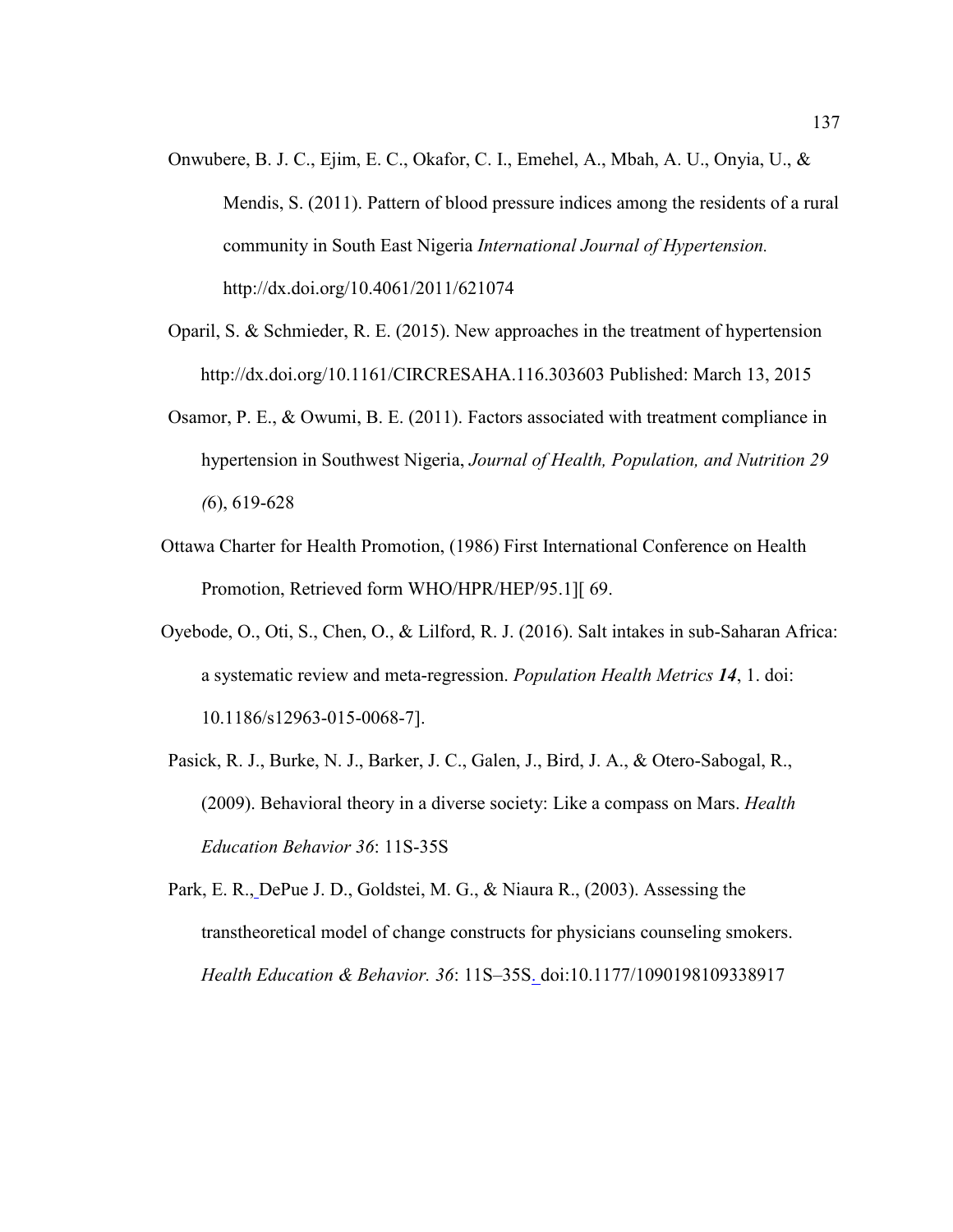- Piper, H. & Simons, H. (2005). *Chapter 6 Ethical responsibility in social research in Research methods in the social sciences* 1<sup>ST</sup> Ed. Sage publication, London. p,50-56
- Polit, D.F., Beck, C. T., & Hungler, B. P. (2001) *Essentials of nursing research: Methods, appraisal and utilization. 5th ed. Philadelphia. Lippincott Willamas & Wilkins*
- Prochaska & DiClemente, (1994, 2013). Stages of change model/transtheoretical model (TTM). Retrieved from Stages of Change Model/Trans theoretical Model.
- Poulter, N. R., Prabhakara, D., & Caulfield, M. (2015). Hypertension *Lancet 386.* 801– 812. http://dx.doi.org/10.1016/S0140-6736(14)61468-9.
- Pooreh, S., & Hosseini-Nodeh O. Z (2015). Impact of Education Based on Theory of Planned Behavior: An Investigation into Hypertension-Preventive Self-care Behaviors in Iranian Girl Adolescent. *Iranian Journal of Public Health*, *44*(6), 839– 847.
- Rahimi, A. (2016). Bending the blood pressure curve down: are we succeeding**.** The lancet. http://dx.doi.org/10.1016/S0140-6736(16)32167-5 (Comments)
- Rahimi, K., Emdin, C. A. & MacMahon, S. (2015). The Epidemiology of blood pressure and its worldwide management. *Circulation Res*.*116*, 925-936. doi:10.1161/ CIRCRESAHA.116.304723
- Rahimi K., & Macmahon, S. (2013). Blood pressure management in the 21st century: Maximizing gains and minimizing waste. *Circulation; 128*: 2283–85.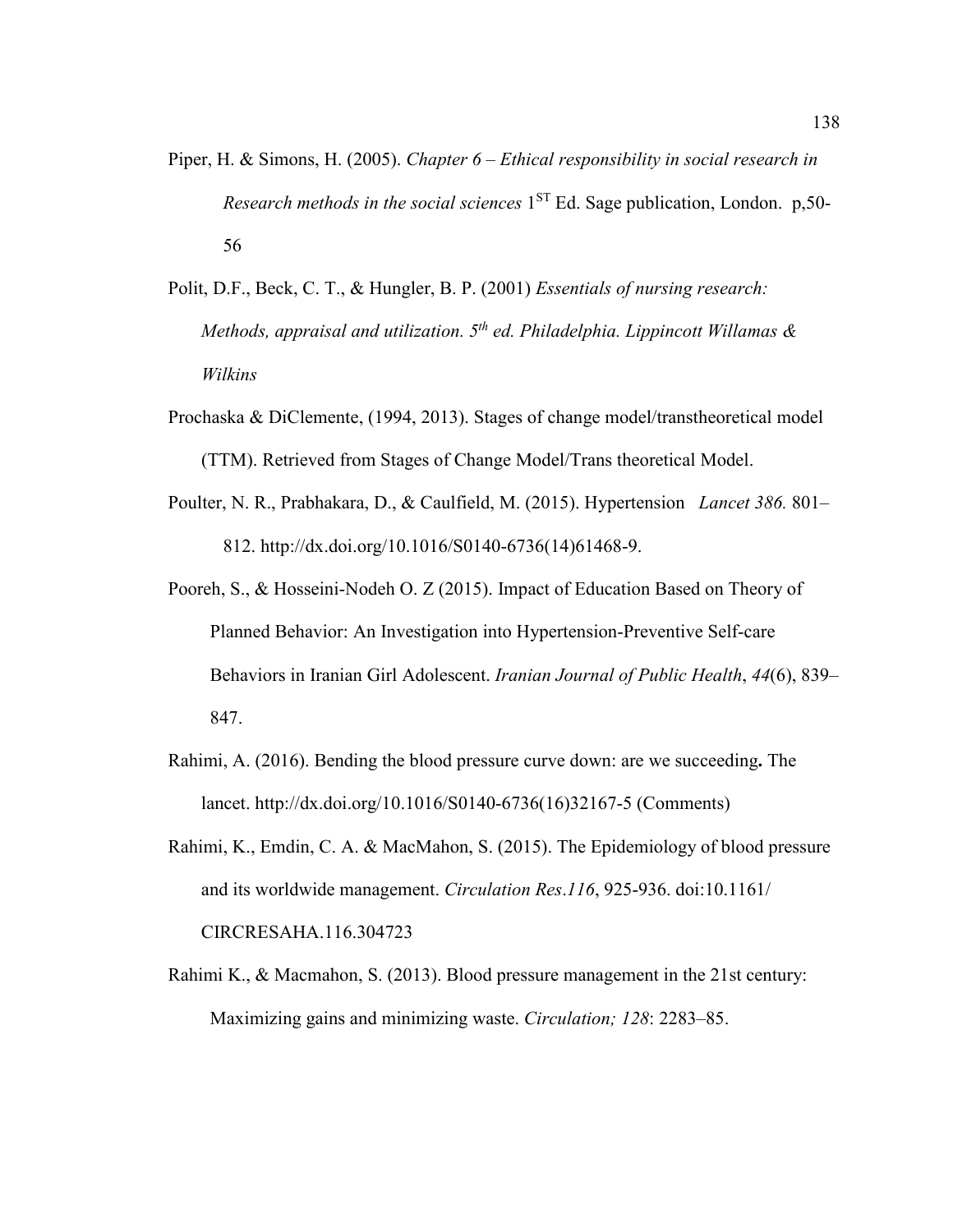- Rankins, J., Sampson, W., Brown, B., & Jenkins-Salley, T. (2005). Dash intervention lowers blood pressure among African American Patients. *Journal Nutrition Education and Behaviour.37*, 259-264. doi:10.1016/S1499-4046(06)60281-9
- Röhrig, B., du Prel, J., & Blettner, M. (2009). Study design in medical research: Part 2 of a series on the evaluation of scientific publications. Dtsch Arztebl Int 106 (11),184– 189
- Sacks, F.M. & Ard, J. (2001). Effects of diet and sodium intake on blood pressure. *Ann Intern Med.135*, 1019-1028.
- Sanghvi, T., A. & Jimerson, J. (2013). Tailoring communication strategies to improve infant and young child feeding practices in different country settings. Food and Nutrition Bulletin 34(3)
- Sharma, M. (2015). Multi-theory model for health behavior change Retrieved from http://www.webmedcentral.com
- Sharma, M., Catalano, H. P., Nahar, V. K., Lingam1, V., Johnson, P., & Ford, M. A. (2016). Using Multi-Theory Model to Predict Initiation and Sustenance of Small Portion Size Consumption Among College Students. Health Promotion Perspectives 6 (3), 137-144.
- Sharma, M. (2017). Theoretical foundations of health education and health promotion. (3rd ed.) Burlington, MA: Jones and Bartlett.
- Sherpris, C. J. (2011) Understanding power and effect size: A practical overview. Walden University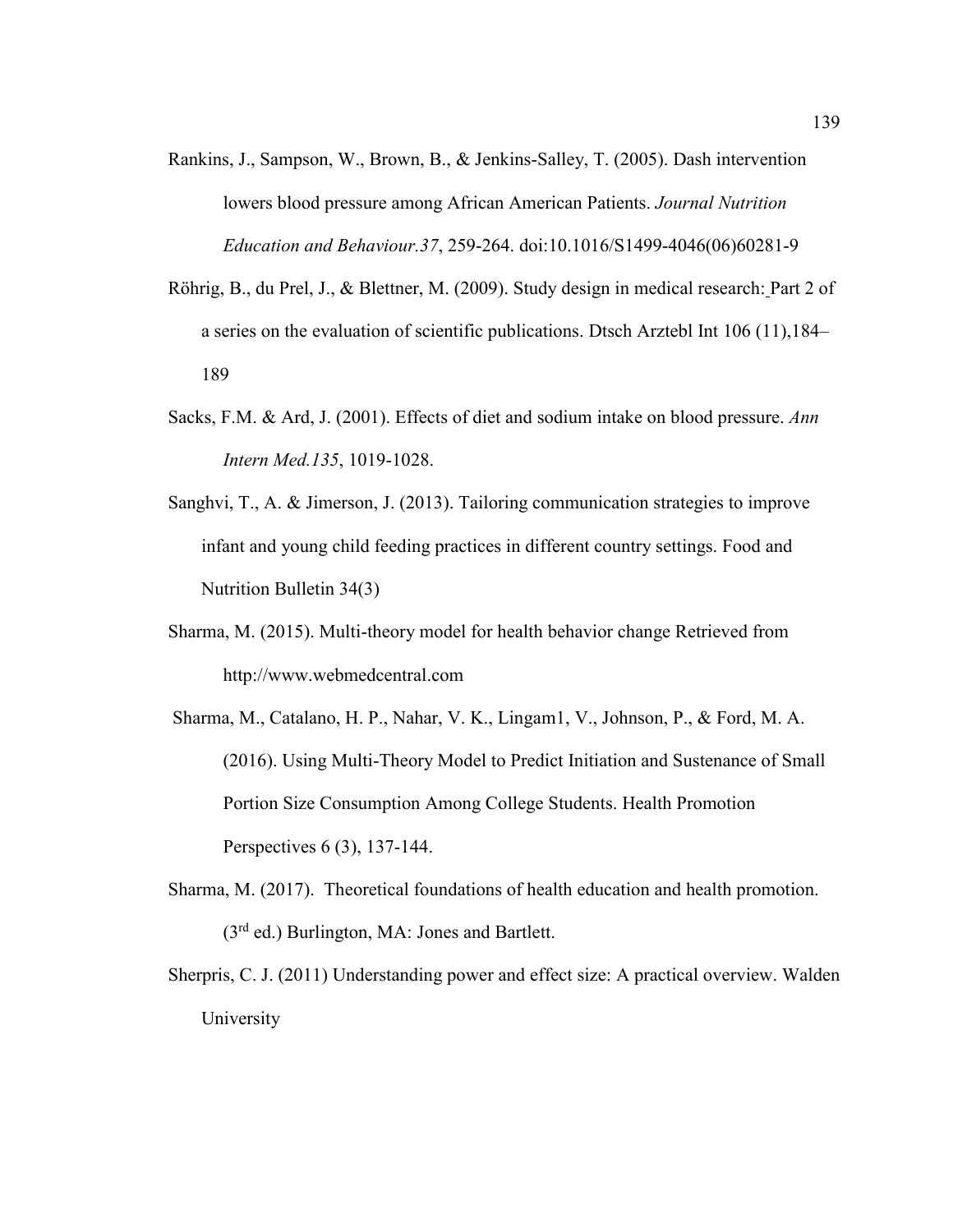- Shuttleworth, M., (2009). Survey research design. Retrieved from https://explorable .com/surveyresearch-design
- Smith, S. (2013) Determining sample size: How to ensure you get the correct sample size Retrieved from https://www.qualtrics.com/blog/determining-sample-size/

Society for Public Health Education (2011). An Investigation into the social context of low-income, urban black and latina women: Implications for adherence to recommended health behaviors. (2011). Health Education & Behavior: *The Official Publication of the Society for Public Health Education, 38* (5),471–481. http://doi.org/10.1177/10901

98110382502

- Statistics Solutions (2013). Confirmatory factor analysis. Retrieved from http://www. statisticssolutions.com/academic-solutions/resources/directory-of-statisticalanalyses/confirmatory-factor-analysis/
- Subramanian, H., Soudarssanane, M. B., Jayalakshmy, R., Thiruselvakumar, D., Navasakthi, D., & Saptharishi, L. (2011). Non-pharmacological intervention hypertension: A community based cross-over randomized controlled trial. *Indian Journal of Community Medicine, 36* (3), 191-196. doi:10.4103/0970-0218.86519.
- Tayo, B. O., Luke, A., McKenzie, C. A., Kramer, H., Cao, G., & Durazo-Arvizu, R. (*2012)*. Patterns of sodium and potassium excretion and blood pressure in the African Diaspora*. Journal Human Hypertenives.;26(5):315–24.*
- Trochim, W.M.K. (2006a). *Statistical power*. Retrieved from http://www.socialresearch methods.net/kb/power.php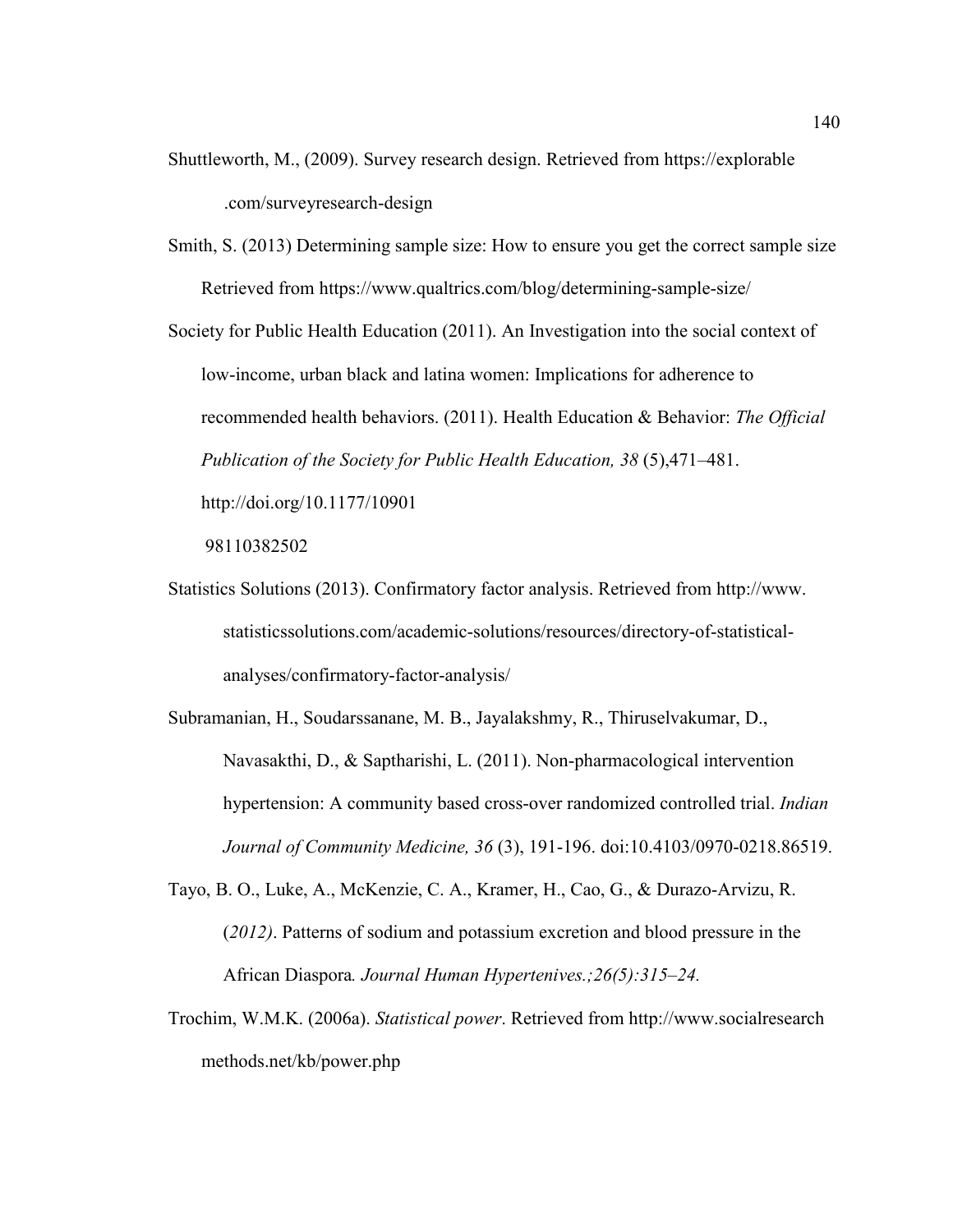- Trochim, W. M. K., (2006b) Constructing survey Retrieved from http://www.social research. methods. net/kb/survwrit.php
- Tomaszewski, M, White, C, & Patel, P (2014) High rates of non-adherence to antihypertensive treatment revealed by high-performance liquid chromatographytandem mass spectrometry (HP LC-MS/MS) urine analysis. *Heart.100*: 855–861.
- Tuah, N. A. A., Amiel, C., Qureshi, S., Car, J., Kaur, B., & Majeed, A. (2011), Transtheoretical model for dietary and physical exercise modification in weight loss management for overweight and obese adults. Cochrane Database of Systematic Reviews. Issue 10. Art. No.: CD008066. DOI: 10.1002/14651858.CD008066.pub2.
- Ukwaja, K. N.& Onyedum, C. C. Reaction to Ilesanmi, O. S. et al, (2013). The managed hypertensive: the costs of blood pressure control in a Nigerian town. *Pan Africa Medicine Journal. 14:*85.
- University of Kansas. (2012). *The community tool box: Assessing community needs and resources*. Section 13- "Conducting Surveys." Retrieved from http://ctb.ku.edu/en/ tablecontents/sub.section.main 1048 .aspx
- Vaccaro, J. A., Exebio, J. C., Zarini G. G., & Huffman F. G. (2014). The role of family/friend social support in diabetes self-management for minorities with type 2 diabetic. *World Journal of Nutrition and Health, 2* (1), 1-9.
- van de Vijver, S., Akinyi, H., Oti, S., Olajide, A., Agyemang, C., Aboderin, I. & Kyobutungi, C. (2013). Status report on hypertension in Africa - Consultative review for the 6th Session of the African Union Conference of Ministers of Health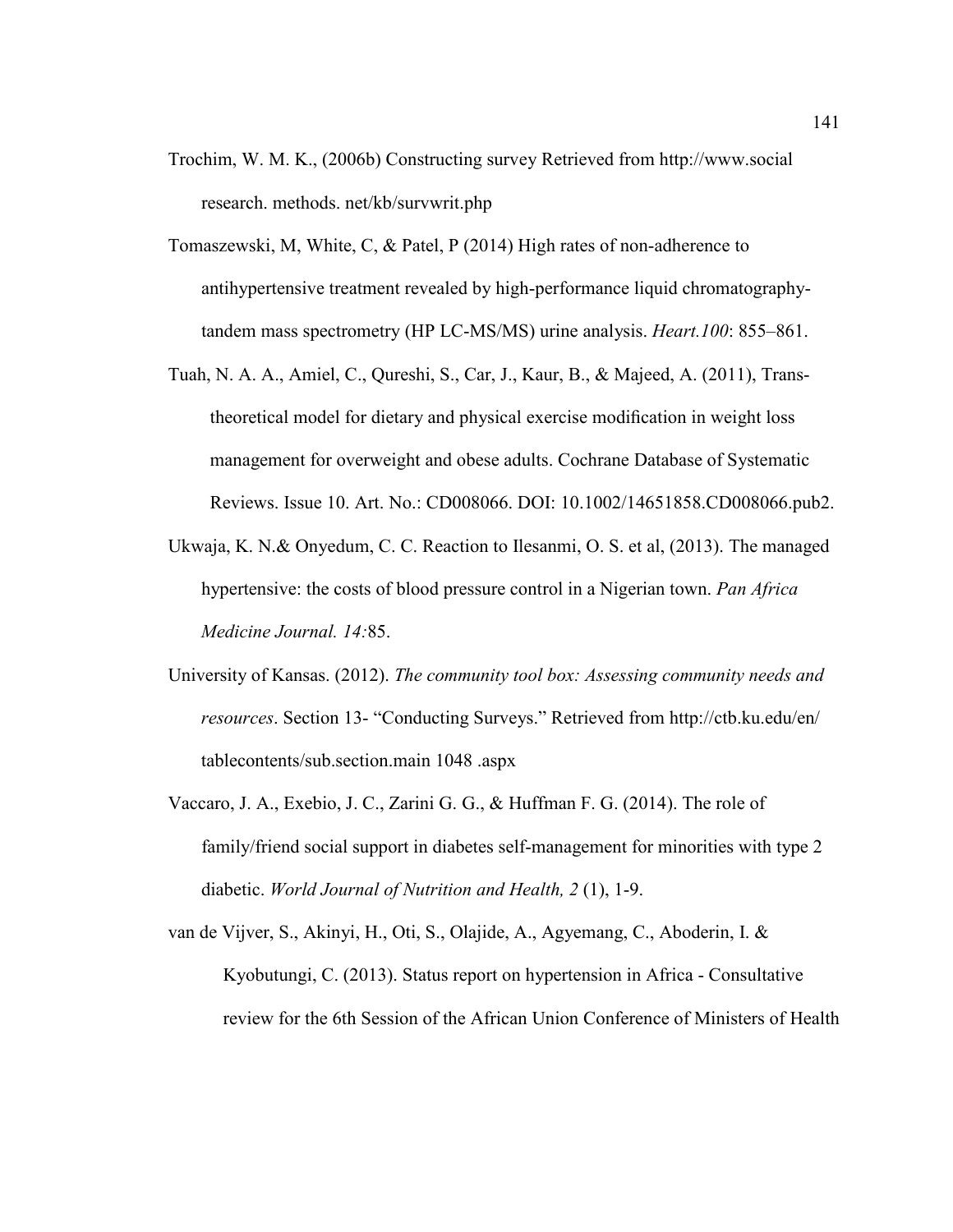on NCD. *The Pan African Medical Journal.16,* 38.

doi:10.11604/pamj.2013.16.38. 3100

- Vaughan, D. (2008). Conceptual framework in research. Retrieved from www.bournemouth. ac.uk
- Vest, A. R.& Cho, L. S., (2012). Hypertension in pregnancy. Cardiology Clinics (3), 407- 423. doi: 10.1016/j.ccl.2012.04.005.
- Xie, X., Atkins, E., Lv, J., Bennett, A., Bennett, A., Neal, B., & Rogers, A. (2016). Effect of intensive blood pressure lowering on cardiovascular and rental outcomes: updated systematic review and meta-analysis. *The Lancet*, *38,* (10017), 435-443. doi:10.1016/S0140-6736(15)00805-3.
- Walden University Institutional Review Board, (2015). Standard application for research ethics review by requesting approval to conduct research -Version 2015
- Williams, D. R., Costa, M. V., Odunlami, A. O., & Mohammed, S. A. (2008). Moving upstream: How interventions that address the social determinants of health can improve health and reduce disparities. *Journal of Public Health Management and Practice :14*,8–17. http://doi.org/10.1097/01.PHH.0000338382 .36695.42
- Weber, M A.; Schiffrin, E. L., White, W, B.; Mann, S., Lindholm, Lars, H., Kenerson, J. G., & Harrap, S. B. (2014) Clinical practice guidelines for the management of hypertension in the community: A statement by the American Society of Hypertension and the International Society of Hypertension *Journal of Hypertension: 32* (1) 3–15 doi:10.1097/HJH.0000000000000065.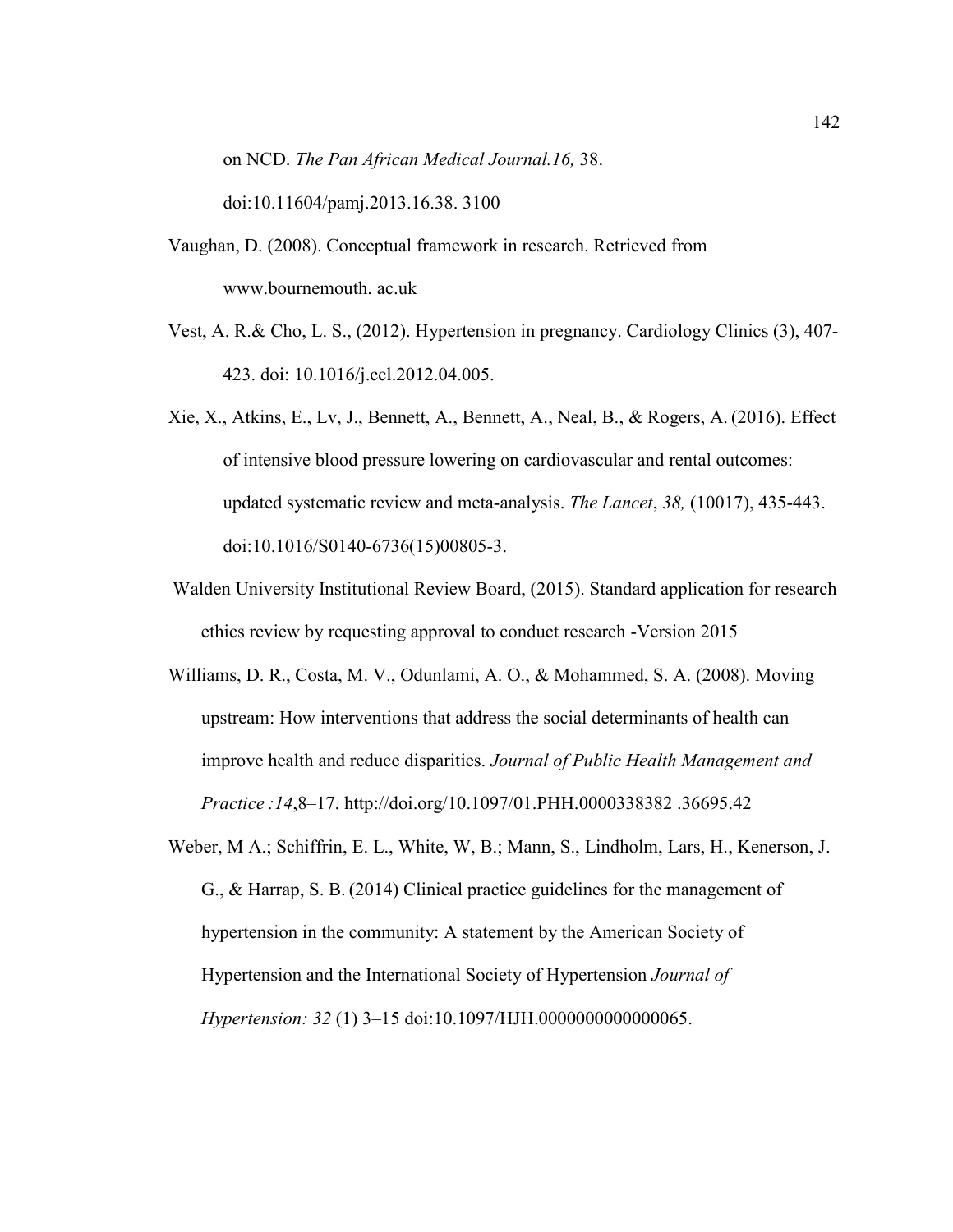- World Health Organization. (2015). A global brief on hypertension: silent killer, global public health crisis http: apps.who.int/iris/bitstream/10665/79059/ WHO\_ DCO WHD 2013.2 eng.pdf.
- World Health Organization, (2013a). A global brief on hypertension; Silent killer-Global public health crisis. Geneva: World Health Organization. www.who.int/about/licensing/ copyright \_form/en/index.html.
- World Health Organization (2013b) Nigerians wake up to high blood pressure.

91:242–243 Bulletin.13.020413/doi:10.2471.

- World health Organization, (2012a). Guideline: Sodium intake for adults and children. Printed by the WHO Document Production Services, Geneva, Switzerland
- World Health Organization, (2012b**).** Health education: theoretical concepts, effective strategies and core competencies Retrieved from

http://applications.emro.who.int/dsaf/ EMRPUB\_EN\_1362.pdf.

- World Health Organization, (2012c). Social determinants approaches to public health from concept to practice, Retrieved from http://www.who.int/sdhconference/ *resources/ SDapproach estopublic health \_eng.pdf*
- World Health Organization (2011). Non-communicable Diseases (NCD) Country Profiles. Retrieved from http://www.who.int/nmh/countries/nga\_en.pdf?ua=
- World Health Organization/FAO (2003). Diet, nutrition and the prevention of chronic diseases: Recommendations for preventing cardiovascular diseases. Report of a joint WHO/FAO consultation in Geneva. Retrieved from http://www.who.int/ diet and physical activity/publications/trs916/en.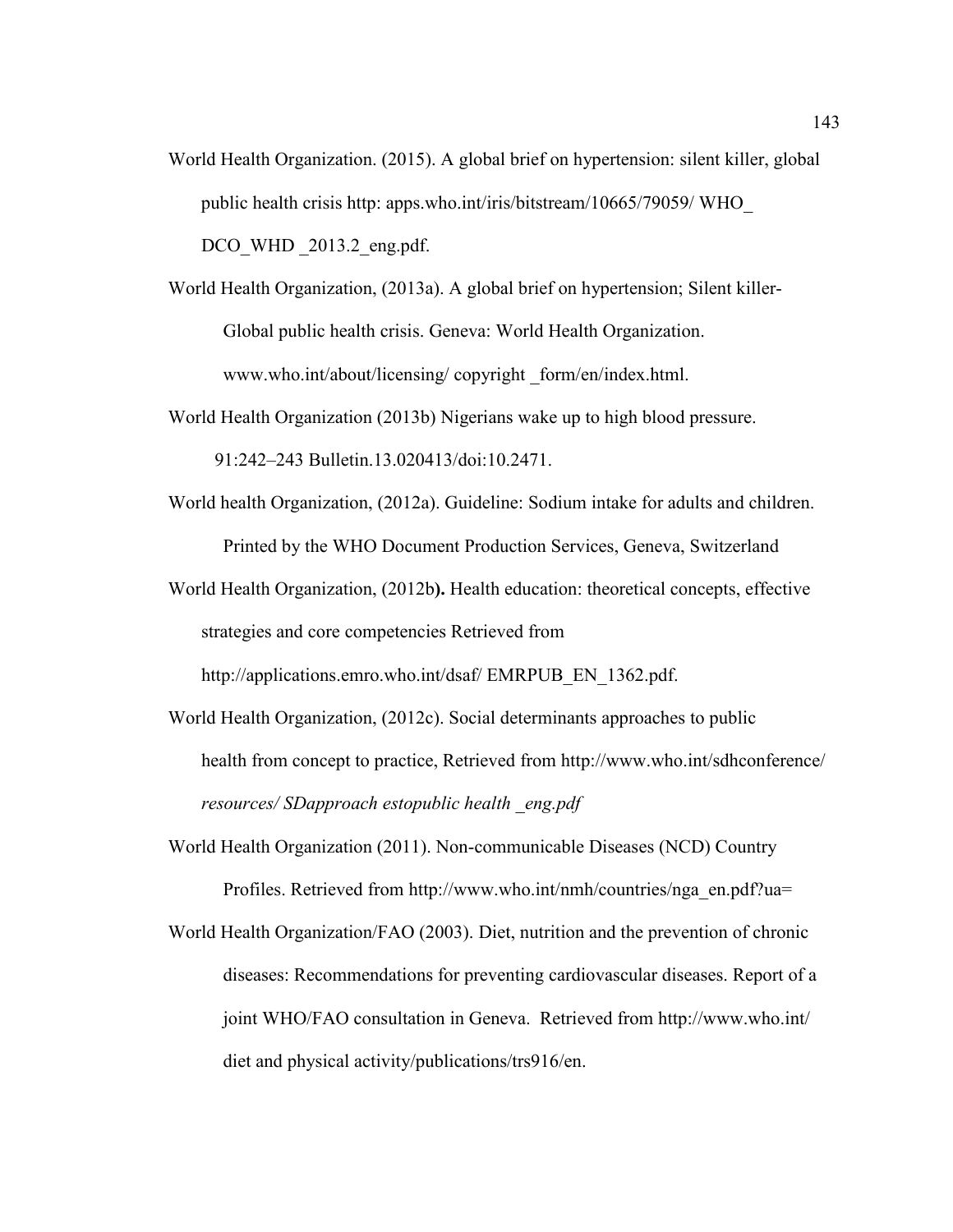World Global Report (2002). Innovative care for chronic conditions: building blocks for action. Retrieved from http://www.who.int/diabetes/publications/icccreport/en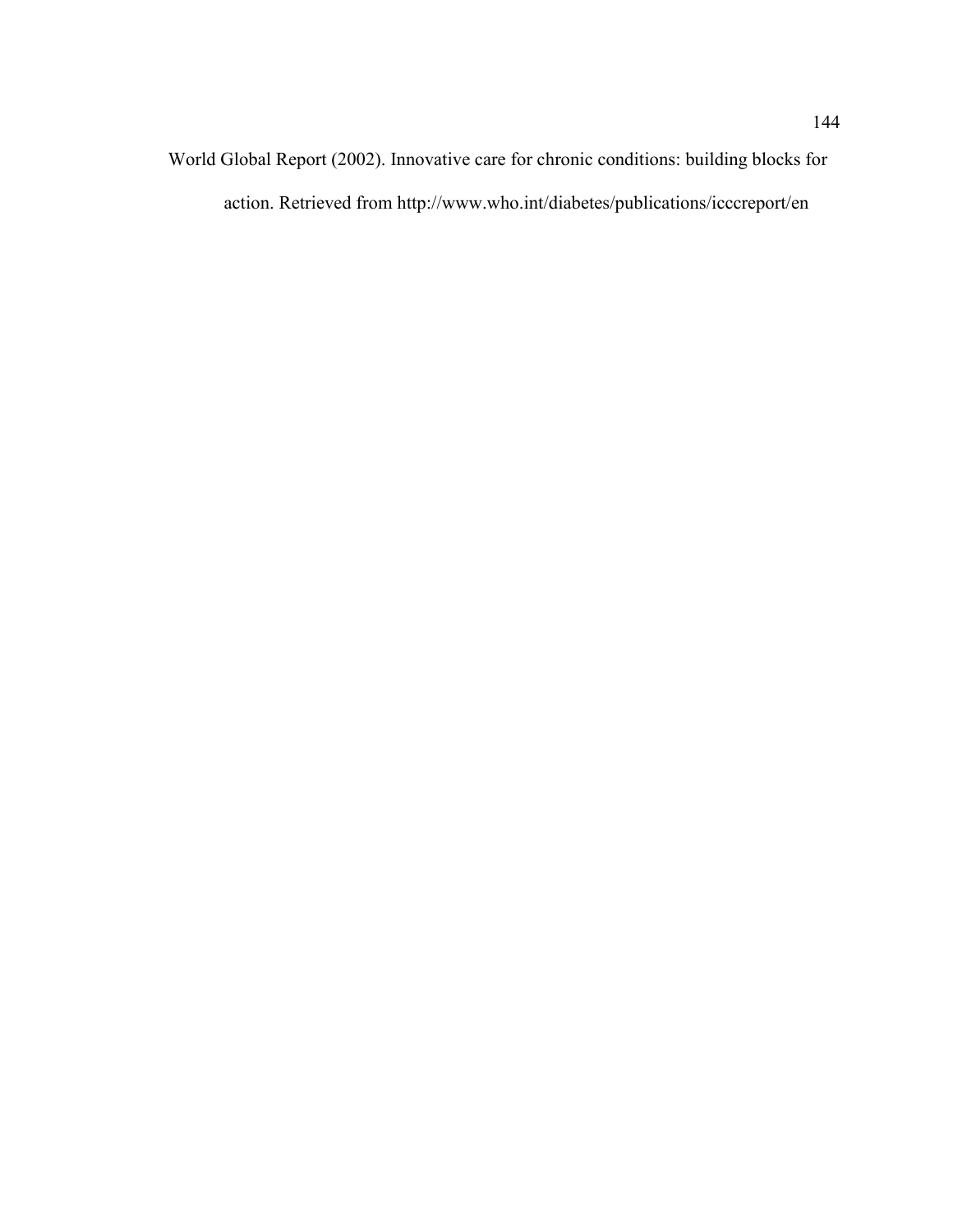## Appendix A:

## **Multi –Theory Model Instrument for Assessing Change in Behavior for the Restriction of Salt (Sodium) in the Diets of Adults with Hypertension**  IRB #05-022-17-0440798

Directions: This survey is voluntary, which means you may choose not to complete it or not to answer individual questions. There is no direct benefit of this survey to you but your responses will help in developing effective hypertension education programs. All data from this survey will be kept confidential. Please put an X mark by the response or fill the response that correctly describes your position. Thank you for your help!

1. Have you been diagnosed with hypertension by a health care provider? Yes

No

## *If your response is No, please STOP taking this questionnaire. Thank you for your time*

|    | 2. Are you currently taking medication for hypertension?<br>Yes<br>No                                                                                                                     |                                                                                         |
|----|-------------------------------------------------------------------------------------------------------------------------------------------------------------------------------------------|-----------------------------------------------------------------------------------------|
|    | 3. Are you currently taking less sodium (salt) $-1,500$ milligrams a day (about $2/3$<br>teaspoon a day) in your diet?<br>Yes<br>No<br>taking this questionnaire. Thank you for your time | If your response is No, then complete the full questionnaire. If it is yes, please STOP |
|    | 4. What is your gender?                                                                                                                                                                   | Male<br>Female<br>Other,                                                                |
|    | 5. How old are you today? years                                                                                                                                                           |                                                                                         |
| 6. | What is your race/ethnicity?<br>Nigerian Ibo<br>Nigerian Hausa                                                                                                                            |                                                                                         |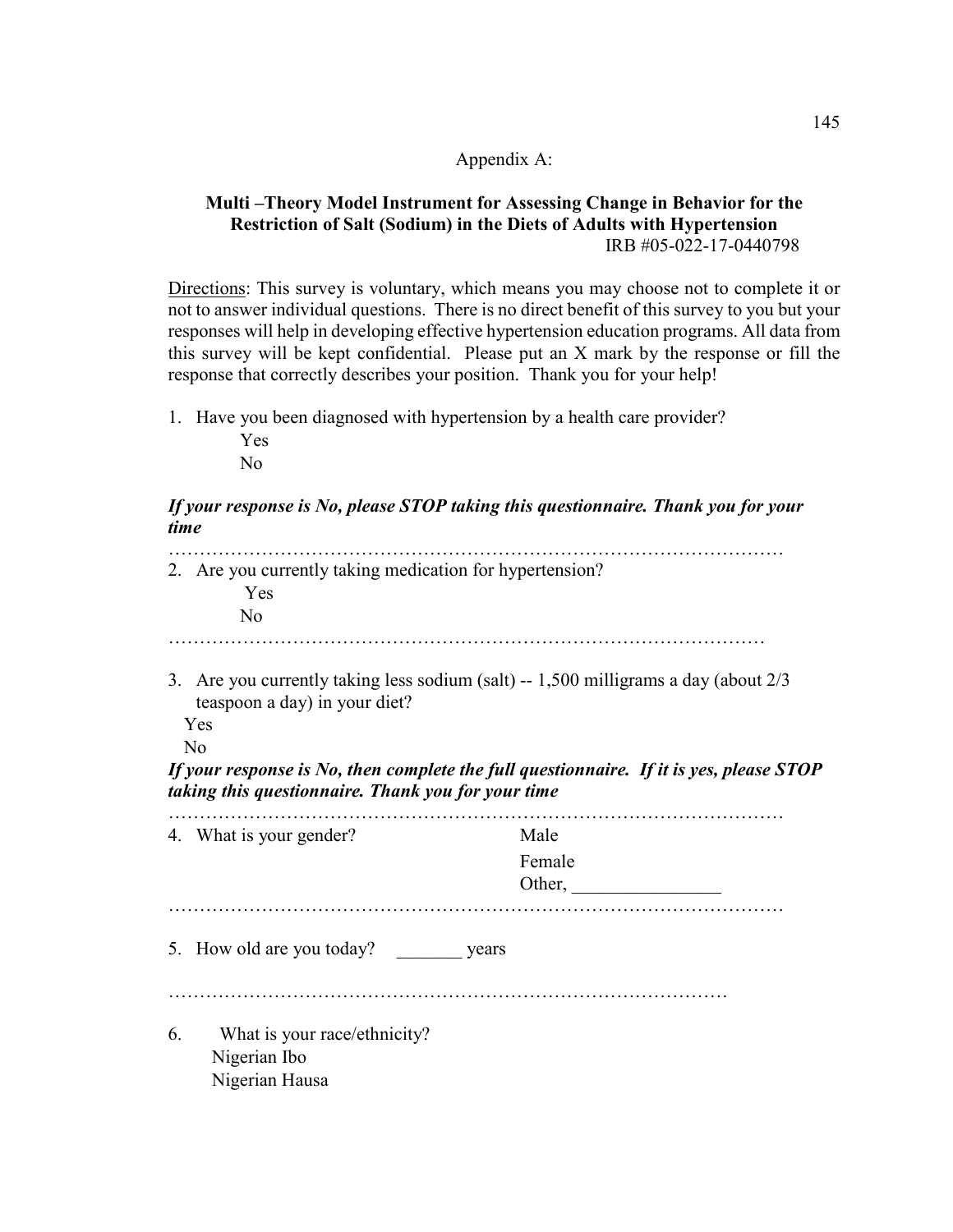| Nigerian Yoruba<br>Other                                                                     |                |                                              |                                                  |  |  |
|----------------------------------------------------------------------------------------------|----------------|----------------------------------------------|--------------------------------------------------|--|--|
| 7. What is your highest level of<br>Education?                                               |                | Some schooling but not completed high school |                                                  |  |  |
|                                                                                              |                | Completed high school or GED                 |                                                  |  |  |
|                                                                                              |                | Some college                                 |                                                  |  |  |
|                                                                                              |                | Completed college/ Graduate degree           |                                                  |  |  |
|                                                                                              |                | Post graduate degree                         |                                                  |  |  |
|                                                                                              |                | Professional degree                          |                                                  |  |  |
| 8. Do you work for pay?                                                                      | N <sub>0</sub> |                                              |                                                  |  |  |
|                                                                                              |                |                                              | Yes, average hours/week (put a single number not |  |  |
| a range)                                                                                     |                |                                              |                                                  |  |  |
| 9. What is your occupation?                                                                  |                |                                              |                                                  |  |  |
| 10. What is your monthly household income?                                                   |                | Less than N50,000                            |                                                  |  |  |
|                                                                                              |                | N50,001 to N100,000                          |                                                  |  |  |
|                                                                                              |                | N100,001 to N150,000                         |                                                  |  |  |
|                                                                                              |                | N150,001 to N200,000<br>More than \$200,000  |                                                  |  |  |
|                                                                                              |                |                                              |                                                  |  |  |
|                                                                                              |                | Prefer not to answer                         |                                                  |  |  |
|                                                                                              |                | Never Hardly Sometimes Almost Always<br>Ever | <b>Always</b>                                    |  |  |
| <b>Participatory dialogue: Advantages</b>                                                    |                |                                              |                                                  |  |  |
|                                                                                              |                |                                              |                                                  |  |  |
| If you reduce sodium (salt) intake in diet<br>to 1,500 milligrams a day (about 2/3 teaspoon) |                |                                              |                                                  |  |  |
| every day you may                                                                            |                |                                              |                                                  |  |  |

146

11. … be healthy. ………………………………………………………………………………………… 12. … have less chance of getting a stroke. ………………………………………………………………………………………… 13. … have less chance of getting heart disease. ………………………………………………………………………………………… 14.…have less chance of getting kidney disease.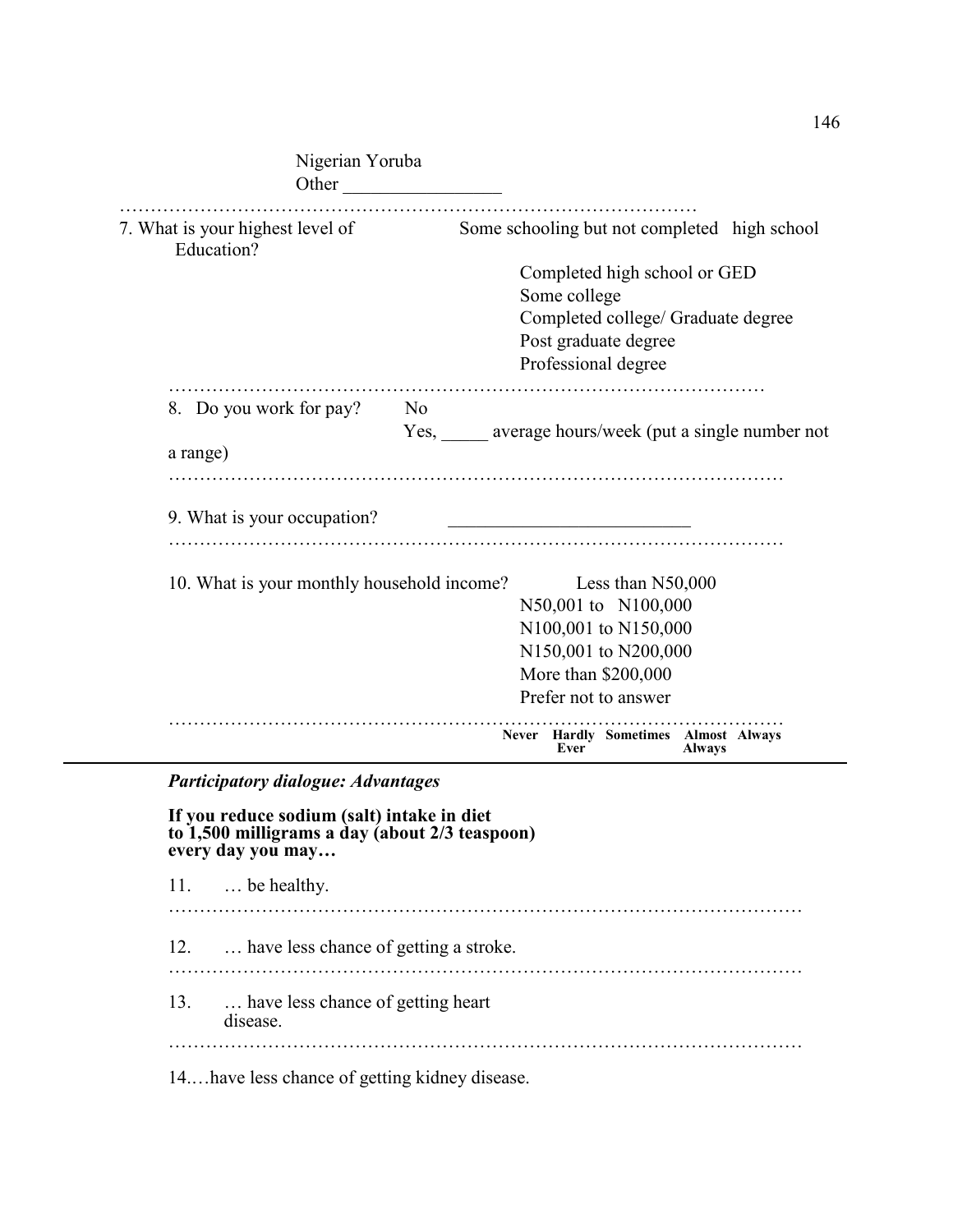……………………………………………………………………………………………… 15. … live longer. ………………………………………………………………………………………………

|  | Ever | Never Hardly Sometimes Almost Always | <b>Always</b> |  |
|--|------|--------------------------------------|---------------|--|
|  |      |                                      |               |  |

# *Participatory Dialogue: Disadvantages*

#### **If you reduce sodium (salt) intake in diet to 1,500 milligrams a day (about 2/3 teaspoon) every day you may…**

| 16.  not enjoy food.                                    |
|---------------------------------------------------------|
| 17.  develop high serum cholesterol.                    |
| 18.  develop high levels of certain<br>hormones.        |
| 19.  have poor quality of life.                         |
| 20.  not be able to do it because<br>of your lifestyle. |
| Slightly Moderately Very Completely<br>Not At           |
| <b>All Sure Sure</b><br>Sure<br>Sure<br>Sure            |

## *Behavioral confidence*

| How sure are you that you will<br>reduce sodium (salt) intake in diet<br>to 1,500 milligrams a day (about<br>$2/3$ teaspoon) every day ? |                                                                   |  |
|------------------------------------------------------------------------------------------------------------------------------------------|-------------------------------------------------------------------|--|
|                                                                                                                                          | 22.  this week?                                                   |  |
|                                                                                                                                          | 23.  this week while eating out?                                  |  |
|                                                                                                                                          | 24.  this week while enjoying<br>the meals?                       |  |
|                                                                                                                                          | 25.  this week without getting fed up<br>of eating low salt foods |  |
|                                                                                                                                          | 26.  this week without feeling<br>depressed?                      |  |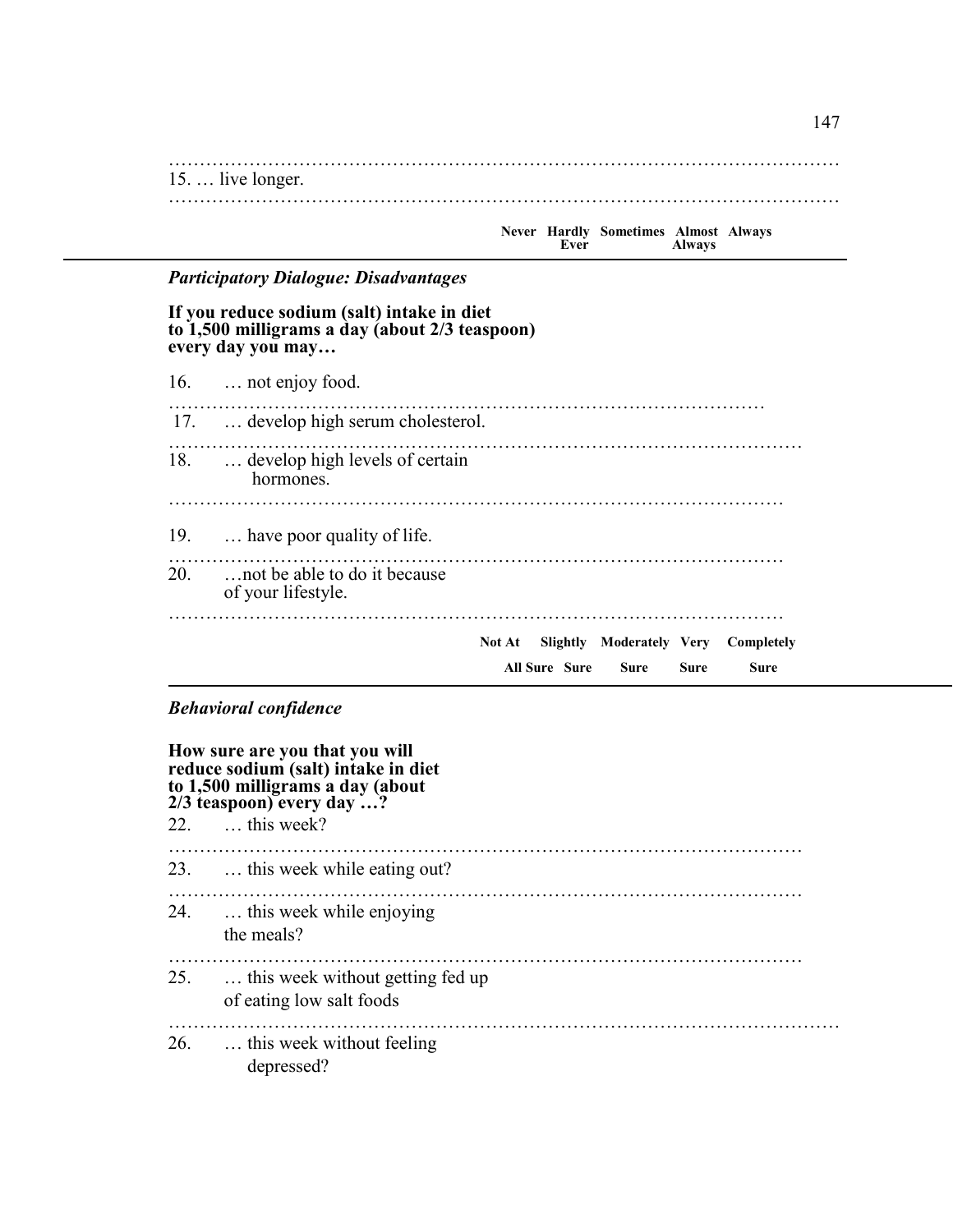|     |                                                                                                                       | Not At<br><b>All Sure</b> | Slightly<br>$S\bar{u}r$ | Moderately Very Completely<br>Sure | Sure                | Sure               |
|-----|-----------------------------------------------------------------------------------------------------------------------|---------------------------|-------------------------|------------------------------------|---------------------|--------------------|
|     | Changes in physical environment                                                                                       |                           |                         |                                    |                     |                    |
| 27. | How sure are you that you will?<br>are low salt foods available<br>to you for all meals?                              |                           |                         |                                    |                     |                    |
| 28. | be able to eat low salt food<br>at a restaurant?                                                                      |                           |                         |                                    |                     |                    |
| 29. | be able to make low salt foods<br>for meals?                                                                          |                           |                         |                                    |                     |                    |
|     |                                                                                                                       | Not At<br><b>All Sure</b> | Slightly<br><b>Sure</b> | Moderately Very<br><b>Sure</b>     | Sure                | Completely<br>Sure |
|     | <b>Emotional transformation</b>                                                                                       |                           |                         |                                    |                     |                    |
| 30. | How sure are you that you can?<br>direct your emotions/feelings<br>to the goal of eating low salt foods<br>every day? |                           |                         |                                    |                     |                    |
| 31. | motivate yourself to eat<br>low salt foods every day?                                                                 |                           |                         |                                    |                     |                    |
| 32. | overcome self-doubt in<br>accomplishing the goal of eating low<br>salt foods every day?                               |                           |                         |                                    |                     |                    |
|     |                                                                                                                       | Not At<br>All Sure        | Slightly<br>Sure        | Moderately<br>Sure                 | <b>Very</b><br>Sure | Completely<br>Sure |
|     | <b>Practice for change</b>                                                                                            |                           |                         |                                    |                     |                    |
|     |                                                                                                                       |                           |                         |                                    |                     |                    |

34. … be able to eat low salt foods